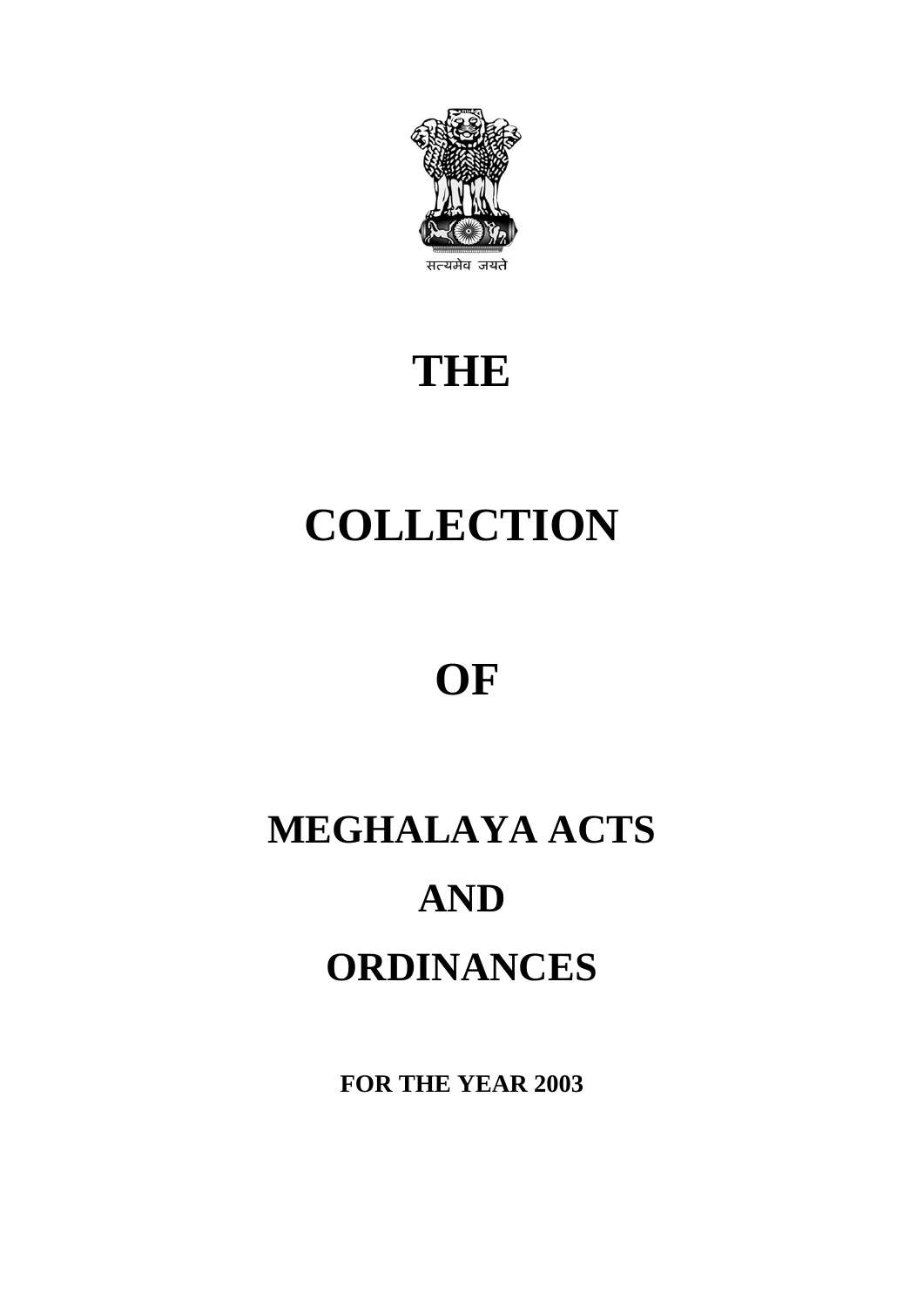#### INDEX

# MEGHALAYA LIST OF ACTS AND ORDINANCES, 2003

| Serial No. | Acts                                             | Acts No. & Year | Page      |
|------------|--------------------------------------------------|-----------------|-----------|
| 1          | The Meghalaya Appropriation (No. 1) Act, 2003    | 1 of 2003       | $1 - 13$  |
| 2          | The Meghalaya Appropriation (Vote-on-Account)    | 2 of 2003       | 14-36     |
|            | Act, 2003                                        |                 |           |
| 3          | The Meghalaya Essential Services Maintenance     | 3 of 2003       | 37-38     |
|            | (Amendment) Act, 2003                            |                 |           |
| 4          | The Meghalaya Appropriation (No. II) Act, 2003   | 4 of 2003       | $39 - 61$ |
| 5          | The Meghalaya Preventive Detention (Amendment)   | 5 of 2003       | $62 -$    |
|            | Act, 2003                                        |                 |           |
| 6          | The Meghalaya Co-operative Societies (Amendment) | 6 of 2003       | 63-75     |
|            | Act, 2003                                        |                 |           |

#### ORDINANCES

| Serial No.     | Ordinance                                      | Ord. No. & Year | Page   |
|----------------|------------------------------------------------|-----------------|--------|
| 1              | The Meghalaya Essential Services Maintenance   | 1 of 2003       | 76-77  |
|                | (Amendment) Ordinance, 2003                    |                 |        |
| $\overline{2}$ | Contingency Fund of Meghalaya (Amendment)      | 2 of 2003       | 78-79  |
|                | Ordinance, 2003                                |                 |        |
| 3              | The Meghalaya Preventive Detention (Amendment) | 3 of 2003       | $80-$  |
|                | Ordinance, 2003                                |                 |        |
| 4              | Contingency Fund of Meghalaya (Amendment)      | 4 of 2003       | $81 -$ |
|                | Ordinance, 2003                                |                 |        |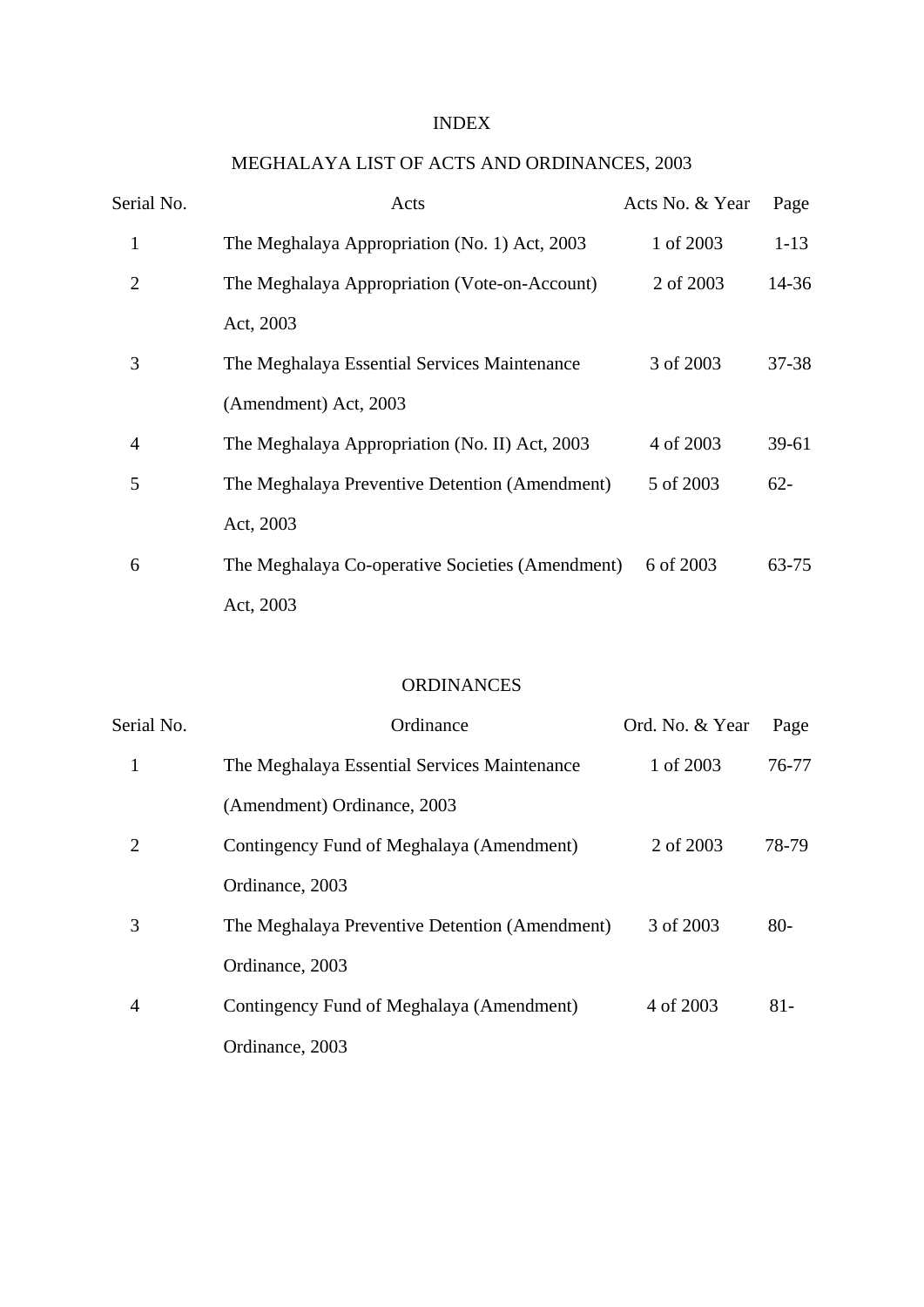### **The 27th March, 2003**

 No. LL(B) 17/96/379- The Meghalaya Appropriation (No. 1) Act, 2003 (Act No. 1 of 2003) is hereby published for general information.

#### **MEGHALAYA ACT NO. 1 OF 2003**

(As passed by the Meghalaya Legislative Assembly)

Received the assent of the Governor on  $27<sup>th</sup>$  March, 2003

(Published in the Gazette of Meghalaya, Extra-ordinary, dated  $27<sup>th</sup>$  March, 2003)

#### THE MEGHALAYA APPRORPIATION NO. 1 ACT, 2003

An

#### Act

To authorised payment and appropriation of certain further sums from and out of the Consolidated Fund of Meghalaya for the services of financial year 2002-2003

Be it enacted by the Legislature of the State of Meghalaya in the Fourty-third Year of the Republic of India as follows:-

| Short title, extent and<br>commencement                                                  |   | (1) This Act may be called the Meghalaya Appropriation<br>(No. 1) Act, 2003                                                                                                                                                                                                                                                                                                                                                                                                                                |
|------------------------------------------------------------------------------------------|---|------------------------------------------------------------------------------------------------------------------------------------------------------------------------------------------------------------------------------------------------------------------------------------------------------------------------------------------------------------------------------------------------------------------------------------------------------------------------------------------------------------|
| Withdrawal of Rs.<br>3,02,30,94 from and out<br>of the Consolidated Fund<br>of Meghalaya | 2 | From and out of the Consolidated fund of Meghalaya<br>there may be paid and applied sums not exceeding those<br>specified in Column (3) of the Schedule amounting in the<br>aggregate to the sums of Rupees three hundred two crores,<br>thirty lakhs, ninety-four thousand, seven hundred seventy<br>nine towards defraying the several charges which will<br>come in the course of payment during the financial year<br>2002-2003 in respect of the services specified in Column<br>(2) of the Schedule. |
| Appropriation                                                                            | 3 | The sums authorised to be withdrawn from and out of the<br>Consolidated Fund of Meghalaya by this Act, shall be<br>appropriated for the services and purposes expressed in<br>the Schedule in relation to the financial year 2002-2003.                                                                                                                                                                                                                                                                    |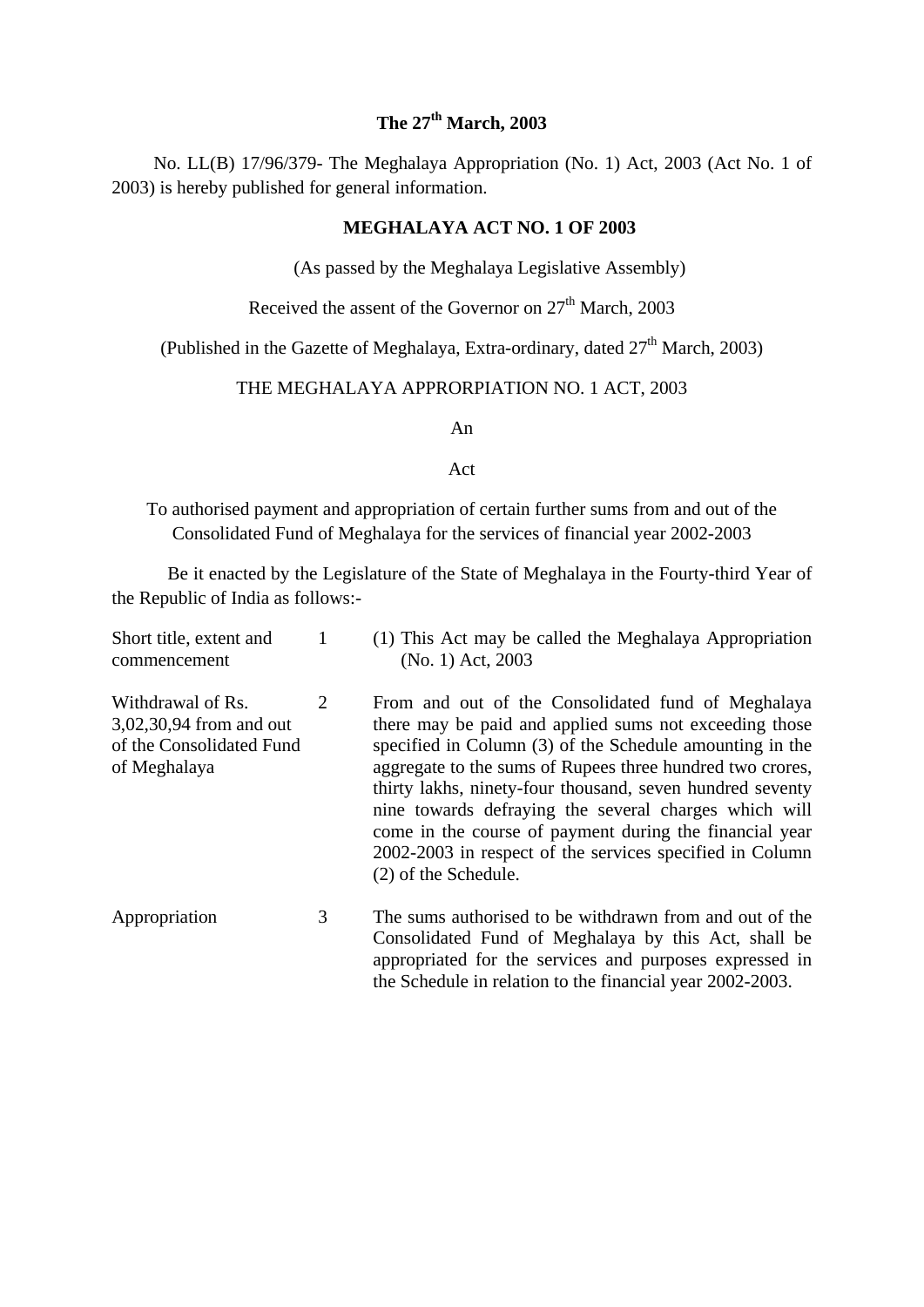# SCHEDULE (See Section 2 & 3)

| (1)       | (2)                                                                                                                                                                                 |                     |             | (3)                |             |
|-----------|-------------------------------------------------------------------------------------------------------------------------------------------------------------------------------------|---------------------|-------------|--------------------|-------------|
| Grant No. | Services and Purposes                                                                                                                                                               |                     |             | Sums not exceeding |             |
|           | (Major Heads)                                                                                                                                                                       |                     |             |                    |             |
|           |                                                                                                                                                                                     |                     | Voted by    | Charged on         | Total       |
|           |                                                                                                                                                                                     |                     | the         | the Consolidated   |             |
|           |                                                                                                                                                                                     |                     |             |                    |             |
|           |                                                                                                                                                                                     |                     | Assembly    | Fund               |             |
|           |                                                                                                                                                                                     |                     | Rs.         | Rs.                | Rs.         |
|           | 2011-Parliamentary/State/Union                                                                                                                                                      | $\setminus$ Revenue | 3,32,00,000 |                    | 2,32,00,000 |
|           | <b>Territory Legislature</b>                                                                                                                                                        |                     |             |                    |             |
| 1.        | 2058-Stationery and Printing                                                                                                                                                        | Capital             |             |                    |             |
|           | 4058-Capital Outlay on Stationery                                                                                                                                                   |                     |             |                    |             |
|           | and Printing                                                                                                                                                                        |                     |             |                    |             |
| 2.        | 2012-Governor                                                                                                                                                                       | Revenue             |             |                    |             |
|           | 4216-Capital Outlay on Housing                                                                                                                                                      | Capital             |             |                    |             |
| 3.        | 2013-Council of Ministers                                                                                                                                                           |                     |             |                    |             |
|           | 2070-Other Administrative<br>Services, etc                                                                                                                                          | Revenue             |             |                    |             |
| 4.        | 2014-Administration of Justice<br>$\dddotsc$                                                                                                                                        | Revenue             |             |                    |             |
| 5.        | 2015-Elections                                                                                                                                                                      | Revenue             | 2,50,00,000 |                    | 2,50,00,000 |
|           | 2029-Land Revenue                                                                                                                                                                   |                     |             |                    |             |
|           | 2245-Relief on account of Natural<br>Calamities<br>2250-Other Social Services<br>3475-Other General Economic<br>Services                                                            | Revenue             | 14,00,000   |                    | 14,00,000   |
| 6.        | 6225-Loans for Welfare of<br>Scheduled Castes, Scheduled<br>Tribes and other Backward<br>Classes<br>6250-Loans for Other Social<br><b>Services</b><br>6401-Loans for Crop Husbandry | Capital             |             |                    |             |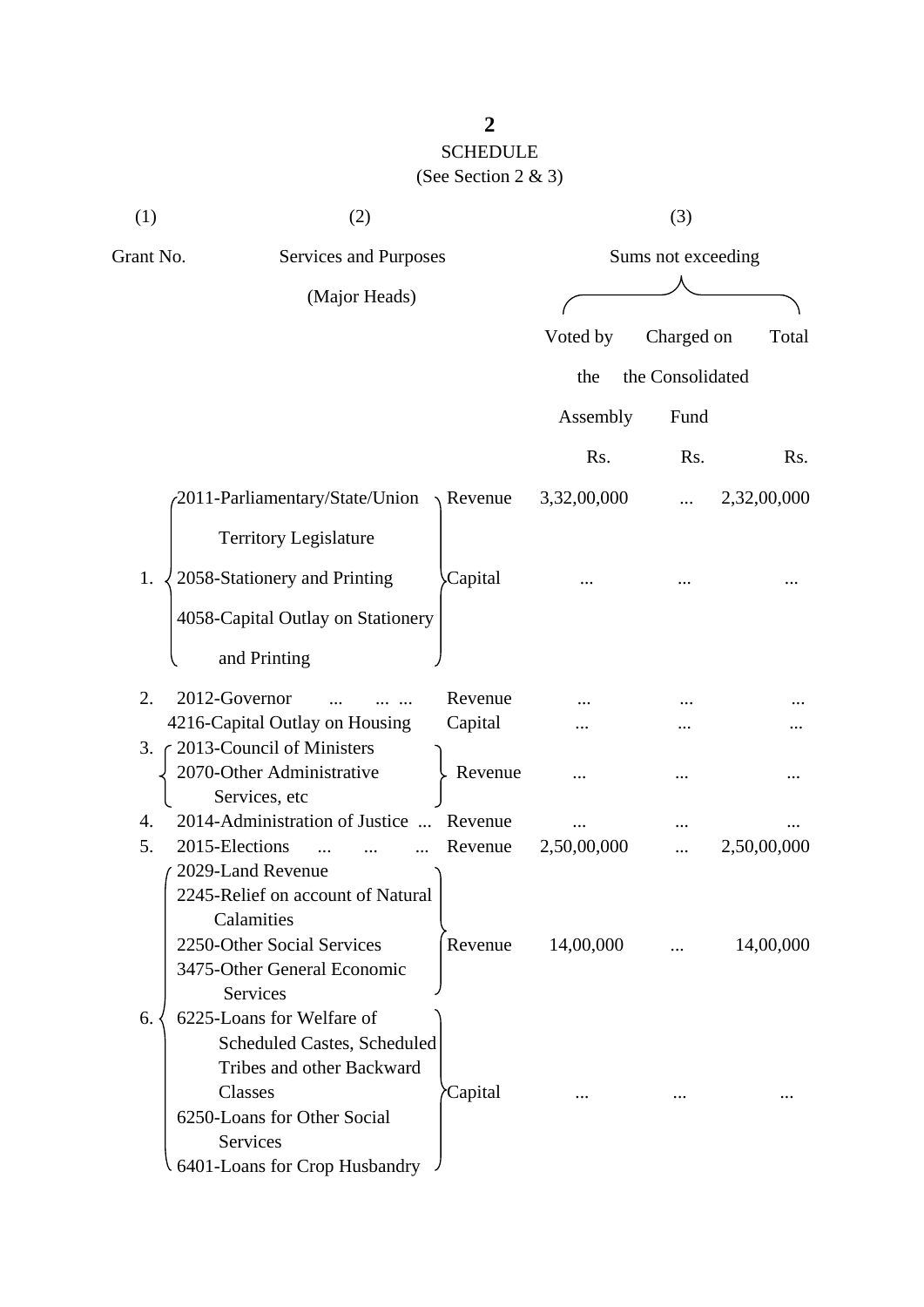# SCHEDULE (See Section 2 & 3)

| (1)       | (2)                                                                                                                                       | (3)                   |                  |                    |             |  |  |
|-----------|-------------------------------------------------------------------------------------------------------------------------------------------|-----------------------|------------------|--------------------|-------------|--|--|
| Grant No. |                                                                                                                                           | Services and Purposes |                  | Sums not exceeding |             |  |  |
|           | (Major Heads)                                                                                                                             |                       |                  |                    |             |  |  |
|           |                                                                                                                                           |                       | Voted by         | Charged on         | Total       |  |  |
|           |                                                                                                                                           |                       | the              | the Consolidated   |             |  |  |
|           |                                                                                                                                           |                       | Assembly         | Fund               |             |  |  |
|           |                                                                                                                                           |                       | R <sub>s</sub> . | Rs.                | Rs.         |  |  |
| 7.        | 2030-Stamps and Registration                                                                                                              | Revenue               | 10,73,696        |                    | 10,73,696   |  |  |
| 8.        | 2039-State Excise                                                                                                                         | Revenue               |                  |                    |             |  |  |
|           | 2040-Sales Tax<br>9. $\sqrt{2045}$ -Other Taxes and Duties on<br><b>Commodities and Services</b>                                          | >Revenue              |                  |                    |             |  |  |
|           | 2041-Taxes on vehicles<br>2070-Other Administrative<br>Services etc                                                                       | Revenue               | 6,96,65,251      |                    | 6,96,65,251 |  |  |
|           | 10.3055-Road Transport<br>5053-Capital Outlay on Civil<br>Aviation<br>5055-Capital Outlay on Road<br>Transport                            | Capital               |                  |                    |             |  |  |
| 11.       | 2045-Other Taxes and Duties on<br><b>Commodities and Services</b><br>2501-Special Programme for<br><b>Rural Development</b><br>2801-Power | Revenue               | 10,26,500        |                    | 10,26,500   |  |  |
|           | 2810-Non-Conventional Sources<br>of Energy                                                                                                |                       |                  |                    |             |  |  |
|           | 6801-Loans for Power Project                                                                                                              | Capital               |                  |                    |             |  |  |
|           | 2047-Other Fiscal Services                                                                                                                | Revenue               |                  |                    |             |  |  |
| $12\zeta$ | 2048-Appropriation for reduction<br>or avoidance of Debt                                                                                  | Revenue               |                  |                    |             |  |  |
|           | 2049-Interest Payments                                                                                                                    | Revenue               | .                |                    |             |  |  |
|           | 2051-Public Services Commission                                                                                                           | Revenue               |                  |                    |             |  |  |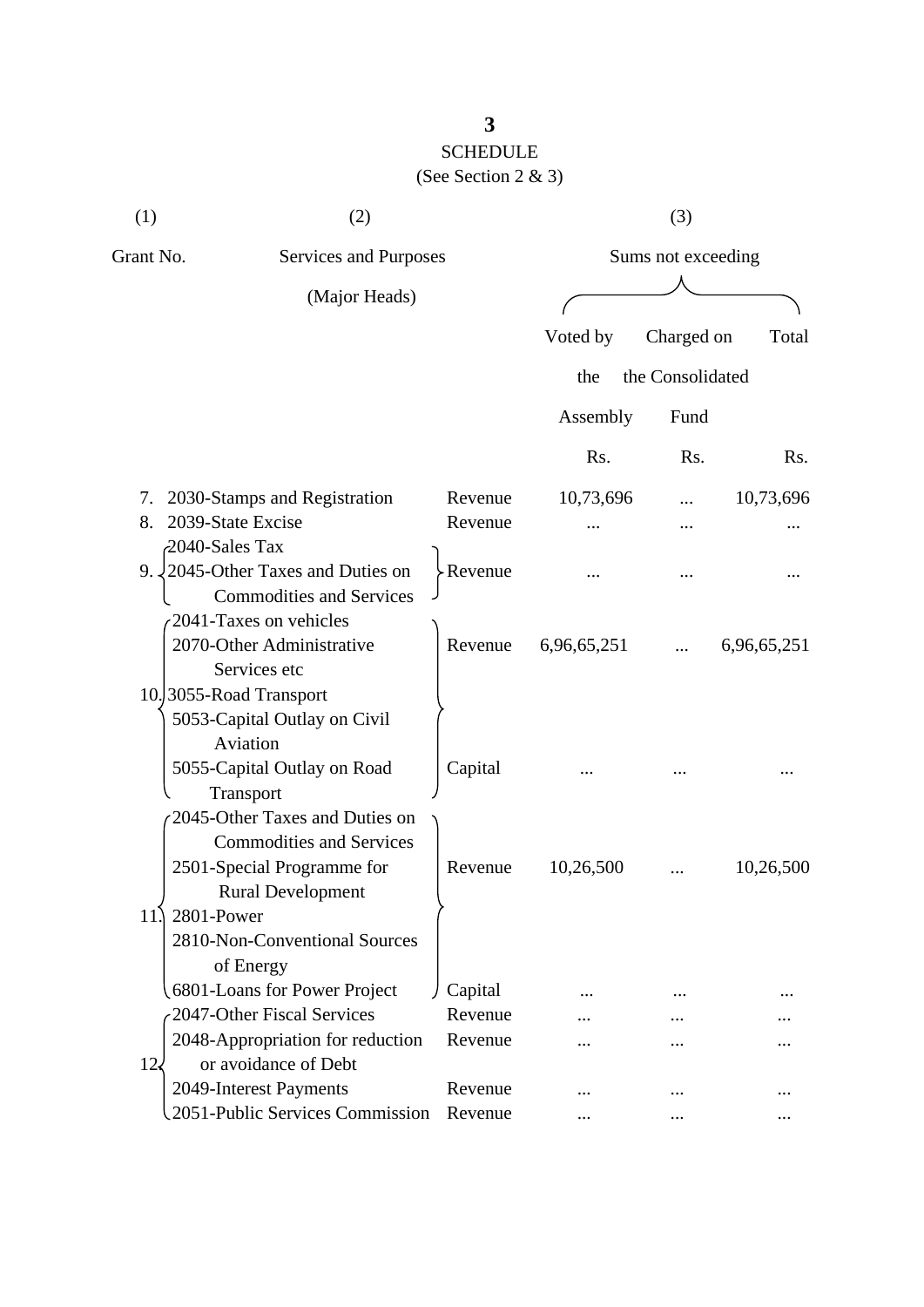| (1)<br>(2)      |                                                               |         | (3)                |                  |           |  |
|-----------------|---------------------------------------------------------------|---------|--------------------|------------------|-----------|--|
| Grant No.       | Services and Purposes                                         |         | Sums not exceeding |                  |           |  |
|                 | (Major Heads)                                                 |         |                    |                  |           |  |
|                 |                                                               |         | Voted by           | Charged on       | Total     |  |
|                 |                                                               |         | the                | the Consolidated |           |  |
|                 |                                                               |         | Assembly           | Fund             |           |  |
|                 |                                                               |         | Rs.                | Rs.              | Rs        |  |
|                 | 2052-Secretariat General Services                             |         |                    |                  |           |  |
|                 | 2251-Secretariat Social Services                              | Revenue | 65,058             |                  | 65,058    |  |
|                 | 3451-Secretariat Economic                                     |         |                    |                  |           |  |
| 13.             | Services                                                      |         |                    |                  |           |  |
|                 | 5275-Capital Outlay on other<br><b>Communication Services</b> | Capital |                    |                  |           |  |
|                 | 14. 2053-District Administration                              | Revenue |                    |                  |           |  |
|                 | 15. 2054-Treasury and Accounts                                | Revenue |                    |                  |           |  |
|                 | Administration                                                |         |                    |                  |           |  |
|                 | 2055-Police                                                   |         |                    |                  |           |  |
|                 | 2070-Other Administrative                                     | Revenue | 17,41,486          |                  | 17,41,486 |  |
|                 | Services etc                                                  |         |                    |                  |           |  |
| 16 <sub>2</sub> | 2216-Housing                                                  |         |                    |                  |           |  |
|                 | 4059-Capital Outlay on Police                                 |         |                    |                  |           |  |
|                 | 4216-Capital Outlay on Housing                                | Capital |                    |                  |           |  |
|                 | $-2056$ -Jails                                                | Revenue |                    |                  |           |  |
| 17.             | 4059-Capital Outlay on Public                                 | Capital |                    |                  |           |  |
|                 | Works                                                         |         |                    |                  |           |  |
|                 | 2058-Stationery and Printing                                  | Revenue |                    |                  |           |  |
|                 | 4058-Capital Outlay on Stationery                             |         |                    |                  |           |  |
| 18.             | and Printing                                                  |         |                    |                  |           |  |
|                 | 4216-Capital Outlay on Housing                                | Capital |                    |                  |           |  |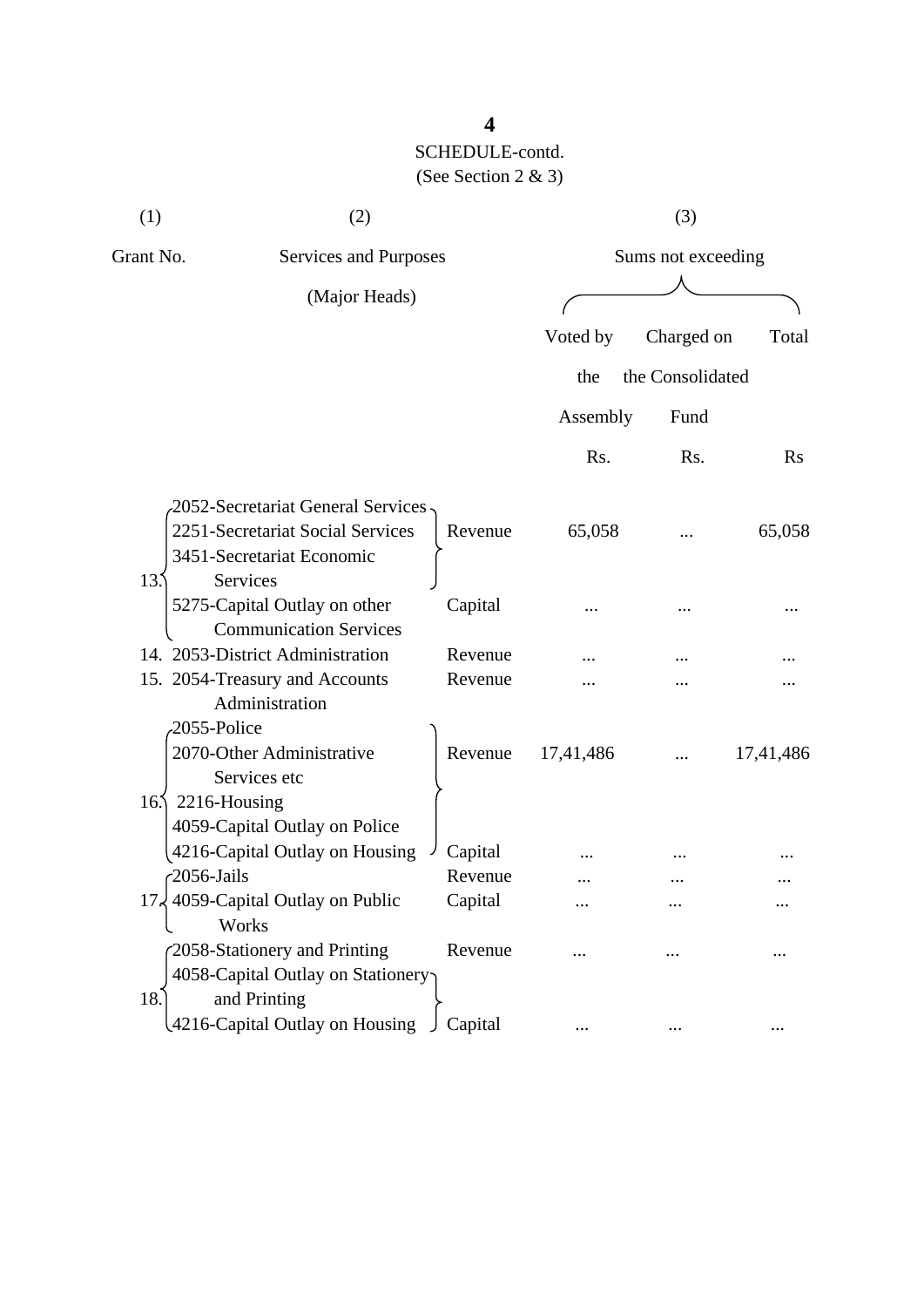| (1)          | (2)                                                                                                                                                                                                                                        |         |                       | (3)              |           |                    |  |  |
|--------------|--------------------------------------------------------------------------------------------------------------------------------------------------------------------------------------------------------------------------------------------|---------|-----------------------|------------------|-----------|--------------------|--|--|
| Grant No.    |                                                                                                                                                                                                                                            |         | Services and Purposes |                  |           | Sums not exceeding |  |  |
|              | (Major Heads)                                                                                                                                                                                                                              |         |                       |                  |           |                    |  |  |
|              |                                                                                                                                                                                                                                            |         | Voted by              | Charged on       | Total     |                    |  |  |
|              |                                                                                                                                                                                                                                            |         | the                   | the Consolidated |           |                    |  |  |
|              |                                                                                                                                                                                                                                            |         | Assembly              | Fund             |           |                    |  |  |
|              |                                                                                                                                                                                                                                            |         | Rs.                   | R <sub>s</sub> . | Rs        |                    |  |  |
|              | 2052-Secretariat-General Services<br>2059-Public Works<br>2203-Technical Education<br>2204-Sports and Youth Services<br>2205-Art and Culture<br>2216-Housing<br>4059-Capital Outlay on Public<br>Works                                     | Revenue | 35,787                |                  | 35,787    |                    |  |  |
| $19\sqrt{ }$ | 4202-Capital Outlay on Education,<br>Art and Culture<br>4210-Capital Outlay on Medical<br>and Public Health<br>4216-Capital Outlay on Housing<br>4403-Capital Outlay on Animal<br>Husbandry<br>4404-Capital Outlay on Dairy<br>Development | Capital |                       |                  |           |                    |  |  |
|              | 2070-Other Administrative                                                                                                                                                                                                                  | Revenue |                       |                  |           |                    |  |  |
| 20           | Services etc<br>4059-Capital Outlay on Public<br>Works                                                                                                                                                                                     | Capital | 29,98,592             |                  | 29,98,592 |                    |  |  |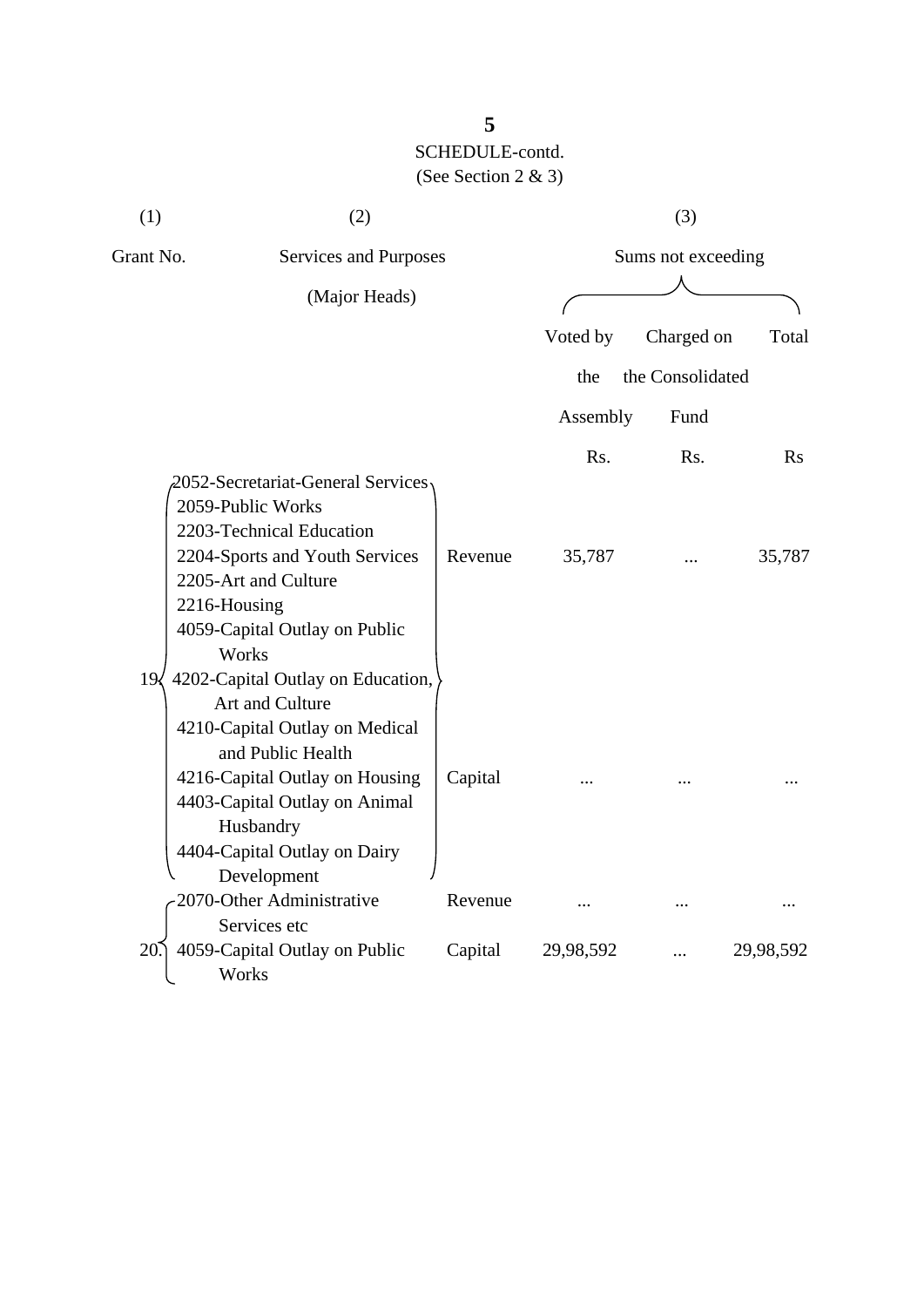| (1)<br>(2)                         |                                                                                                                                                                                                                                                                                                                                                                                            |         | (3)            |                    |                |  |
|------------------------------------|--------------------------------------------------------------------------------------------------------------------------------------------------------------------------------------------------------------------------------------------------------------------------------------------------------------------------------------------------------------------------------------------|---------|----------------|--------------------|----------------|--|
| Grant No.<br>Services and Purposes |                                                                                                                                                                                                                                                                                                                                                                                            |         |                | Sums not exceeding |                |  |
|                                    | (Major Heads)                                                                                                                                                                                                                                                                                                                                                                              |         |                |                    |                |  |
|                                    |                                                                                                                                                                                                                                                                                                                                                                                            |         | Voted by       | Charged on         | Total          |  |
|                                    |                                                                                                                                                                                                                                                                                                                                                                                            |         | the            | the Consolidated   |                |  |
|                                    |                                                                                                                                                                                                                                                                                                                                                                                            |         | Assembly       | Fund               |                |  |
|                                    |                                                                                                                                                                                                                                                                                                                                                                                            |         | Rs.            | Rs.                | $\rm Rs$       |  |
|                                    |                                                                                                                                                                                                                                                                                                                                                                                            |         |                |                    |                |  |
| 21                                 | 2075-Miscellaneous General<br>Services<br>2202-General Education<br>2203-Technical Education<br>2204-Sports and Youth Services<br>2205-Art and Culture<br>2236-Nutrition<br>3425-Other Scientific Research<br>3454-Census, Survey and<br><b>Statistics</b><br>4202-Capital Outlay on Education,<br>Art and Culture<br>4204-Capital Outlay on Education, Capital<br>Sports, Art and Culture | Revenue | 8, 25, 14, 204 |                    | 8, 25, 14, 204 |  |
|                                    | 6202-Loans for Education, Art<br>and Culture<br>2070-Other Administrative<br>Services etc                                                                                                                                                                                                                                                                                                  | Revenue | 32,43,038      |                    | 32,43,038      |  |
| $22.\sqrt{ }$                      | 2216-Housing<br>4059-Total Outlay on Public<br>Works                                                                                                                                                                                                                                                                                                                                       | Capital |                |                    |                |  |
|                                    | 23. 2070-Other Administrative                                                                                                                                                                                                                                                                                                                                                              | Revenue |                |                    |                |  |
|                                    | Services etc<br>24. 2071-Pensions and other<br><b>Retirements Benefits</b>                                                                                                                                                                                                                                                                                                                 | Revenue |                |                    |                |  |
|                                    | 25. 2075-Miscellaneous General<br>Services                                                                                                                                                                                                                                                                                                                                                 | Revenue |                |                    |                |  |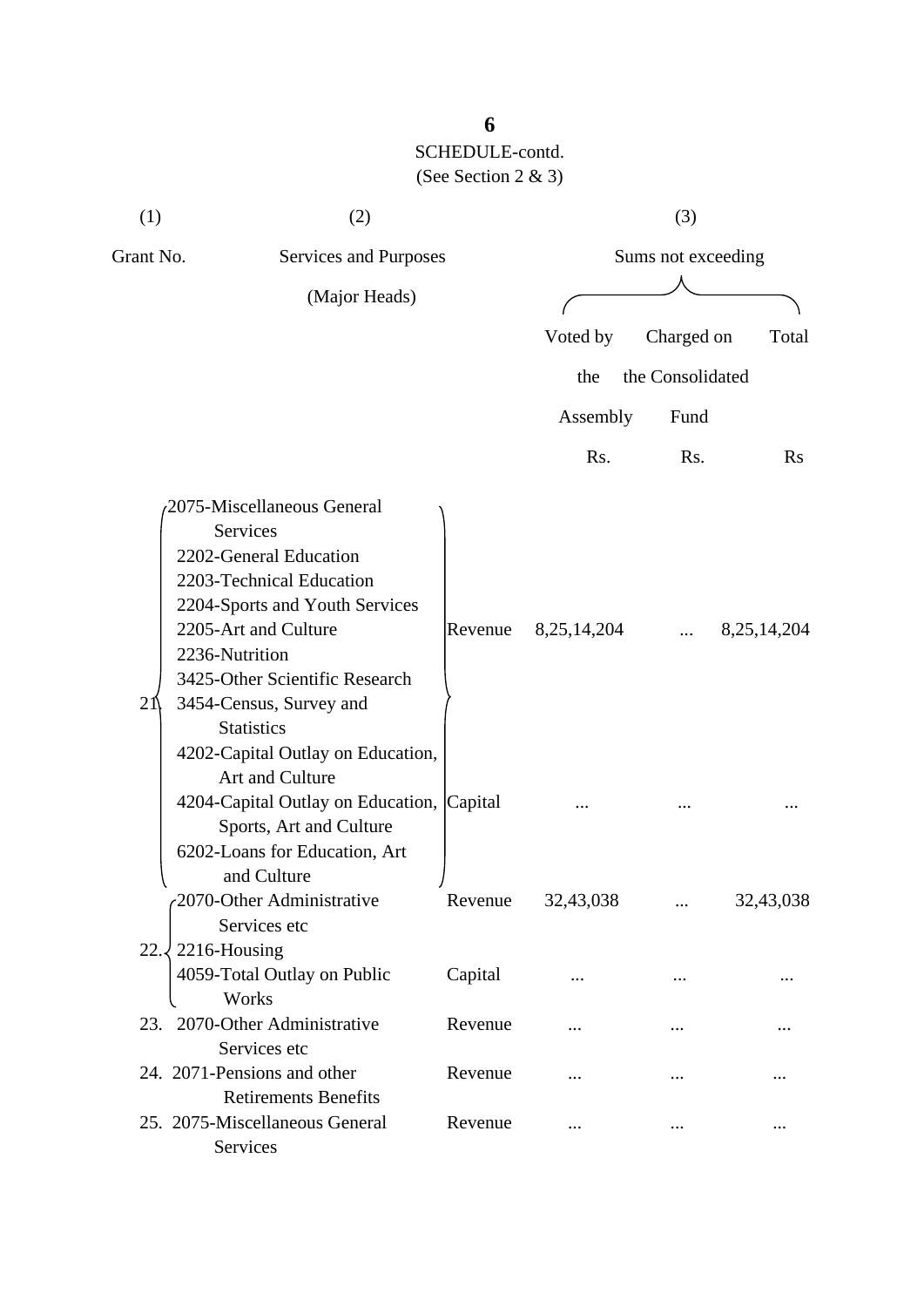| (1)             | (2)                                                                    |                    |           | (3)                |           |
|-----------------|------------------------------------------------------------------------|--------------------|-----------|--------------------|-----------|
| Grant No.       | Services and Purposes                                                  |                    |           | Sums not exceeding |           |
|                 | (Major Heads)                                                          |                    |           |                    |           |
|                 |                                                                        |                    | Voted by  | Charged on         | Total     |
|                 |                                                                        |                    | the       | the Consolidated   |           |
|                 |                                                                        |                    |           |                    |           |
|                 |                                                                        |                    | Assembly  | Fund               |           |
|                 |                                                                        |                    | Rs.       | Rs.                | $\rm Rs$  |
|                 | 2210-Medical and Public Health<br>2211-Family Welfare                  | Revenue            |           |                    |           |
|                 | 4210-Capital Outlay on Medical                                         |                    |           |                    |           |
| 26.             | and Public Health                                                      |                    |           |                    |           |
|                 | 4216-Capital Outlay on Family                                          | Capital            |           |                    |           |
|                 | Welfare                                                                |                    |           |                    |           |
|                 | 2215-Water Supply and Sanitation                                       |                    |           |                    |           |
| 2216-Housing    |                                                                        | Revenue            |           |                    |           |
|                 | 27. 4215-Capital Outlay on Water                                       |                    |           |                    |           |
|                 | Supply and Sanitation                                                  |                    |           |                    |           |
| $2216$ -Housing | 4216-Capital Outlay on Housing                                         | Capital<br>Revenue |           |                    |           |
|                 | 4216-Capital Outlay on Housing                                         |                    | .         |                    |           |
| 28.             | 4217-Capital Outlay on Urban                                           | Capital            |           |                    |           |
|                 | Development                                                            |                    |           |                    |           |
| 2216-Housing    |                                                                        |                    |           |                    |           |
|                 | 2217-Urban Development                                                 | Revenue            |           |                    |           |
|                 | 29. $\frac{1}{2}$ 4216-Capital Outlay on Housing                       |                    |           |                    |           |
|                 | 4217-Capital Outlay on Urban                                           | Capital            |           |                    |           |
|                 | Development                                                            |                    |           |                    |           |
| 30.             | 2220-Information and Publicity                                         | Revenue            |           |                    |           |
| 31.             | 2230-Labour and Employment                                             | Revenue            |           |                    |           |
|                 | 3456-Civil Supplies                                                    | Revenue            | 59,01,000 |                    | 59,01,000 |
| 32.Z            | 4408-Capital Outlay on Food                                            | Capital            |           |                    | $\ddotsc$ |
|                 | Storage and Warehousing                                                |                    |           |                    |           |
|                 | 33. 2235-Social Security and Welfare<br>6235-Loans for Social Security | Revenue<br>Capital |           |                    |           |
|                 | and Welfare                                                            |                    |           |                    |           |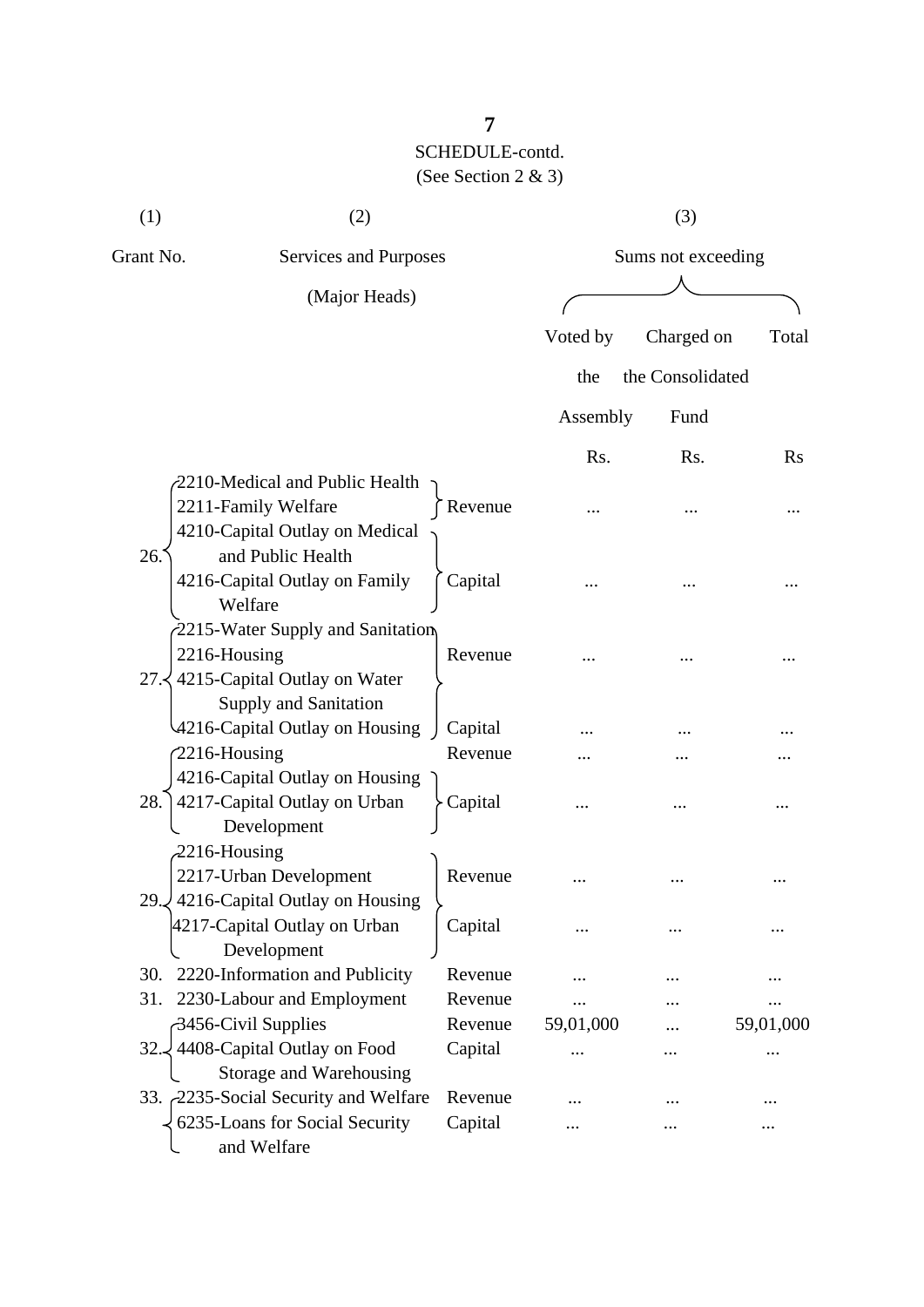| (1)       | (2)                                                                                                                                                                                                                                                                                                                                    |                               |                                        | (3)              |                                        |  |
|-----------|----------------------------------------------------------------------------------------------------------------------------------------------------------------------------------------------------------------------------------------------------------------------------------------------------------------------------------------|-------------------------------|----------------------------------------|------------------|----------------------------------------|--|
| Grant No. | Services and Purposes                                                                                                                                                                                                                                                                                                                  |                               | Sums not exceeding                     |                  |                                        |  |
|           | (Major Heads)                                                                                                                                                                                                                                                                                                                          |                               |                                        |                  |                                        |  |
|           |                                                                                                                                                                                                                                                                                                                                        |                               | Voted by                               | Charged on       | Total                                  |  |
|           |                                                                                                                                                                                                                                                                                                                                        |                               | the                                    | the Consolidated |                                        |  |
|           |                                                                                                                                                                                                                                                                                                                                        |                               |                                        |                  |                                        |  |
|           |                                                                                                                                                                                                                                                                                                                                        |                               | Assembly                               | Fund             |                                        |  |
|           |                                                                                                                                                                                                                                                                                                                                        |                               | Rs.                                    | Rs.              | $\rm Rs$                               |  |
| 34        | 2225-Welfare of S.CS, S.TS and<br>Other B.CS<br>2235-Social Security and Welfare<br>2236-Nutrition<br>4059-Capital Outlay on Public<br>Works<br>4235-Capital Outlay on Social<br>Security and Welfare<br>6225-Loans for Welfare of S.CS,<br>S.TS and Other B.CS<br>35. 2235- Social Security and Welfare<br>2075-Miscellaneous General | Revenue<br>Capital<br>Revenue | 4,45,15,000<br>1,93,75,000<br>7,71,800 |                  | 4,45,15,000<br>1,93,75,000<br>7,71,800 |  |
| 36.       | Services                                                                                                                                                                                                                                                                                                                               |                               |                                        |                  |                                        |  |
|           | 2235-Social Security and Welfare Revenue                                                                                                                                                                                                                                                                                               |                               |                                        |                  |                                        |  |
| 37.       | 2250-Other Social Services                                                                                                                                                                                                                                                                                                             | Revenue                       |                                        |                  |                                        |  |
|           | 38. 3451-Secretariat Economic                                                                                                                                                                                                                                                                                                          | Revenue                       | 38,00,000                              |                  | 38,00,000                              |  |
|           | Services<br>39. <i>(2425-Co-operation</i> )<br>4425-Capital Outlay on<br>Co-operation                                                                                                                                                                                                                                                  | Revenue                       |                                        |                  |                                        |  |
|           | 4435-Capital Outlay of other<br><b>Agricultural Programmes</b><br>6425-Loans for Co-operation                                                                                                                                                                                                                                          | Capital                       | 2,00,000                               |                  | 2,00,000                               |  |
|           | 2552-North Eastern Areas (Special Revenue                                                                                                                                                                                                                                                                                              |                               |                                        |                  |                                        |  |
|           | Areas Programme)<br>40.] 4552-Capital Outlay on North<br><b>Eastern Areas</b>                                                                                                                                                                                                                                                          | Capital                       |                                        |                  |                                        |  |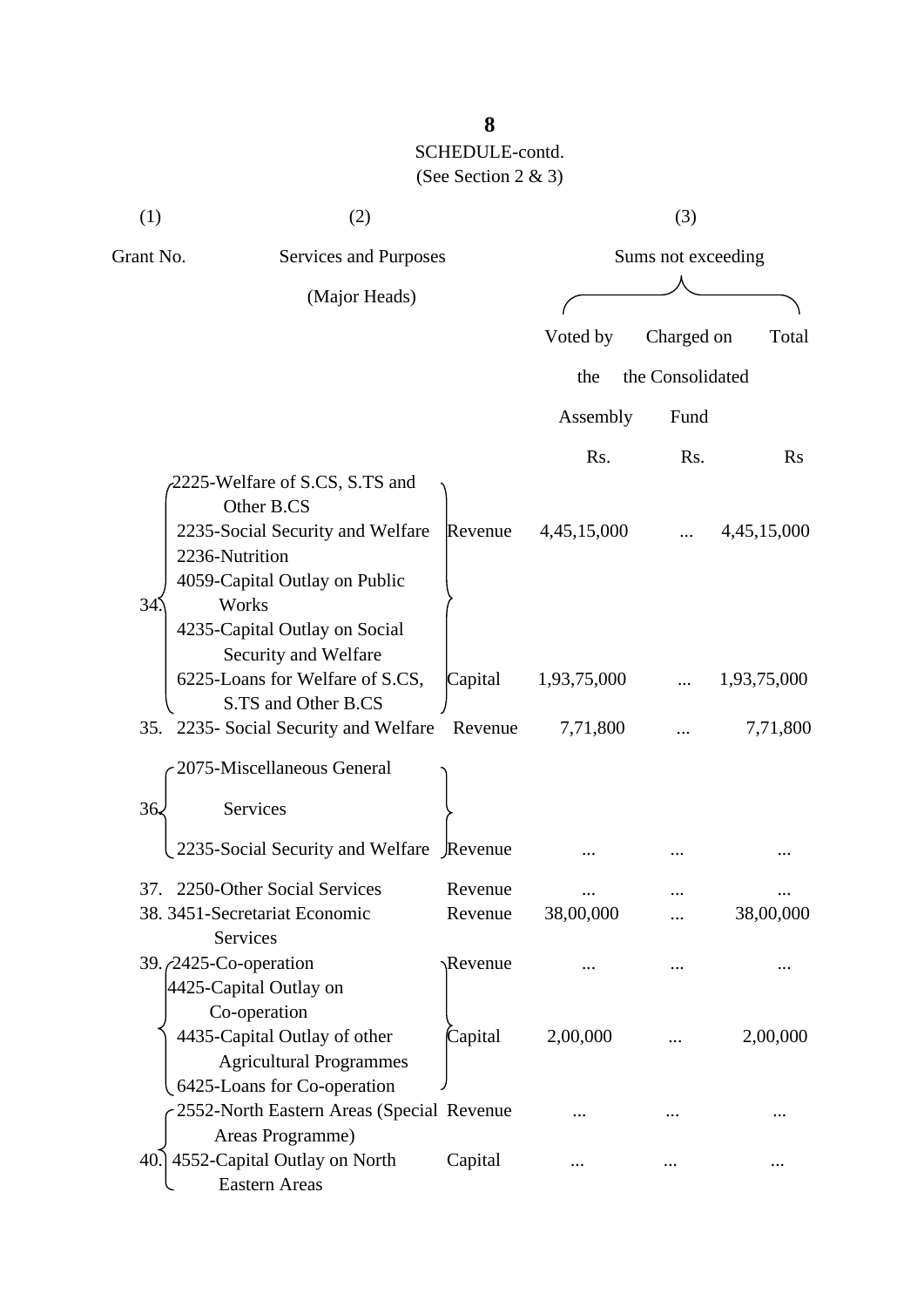| (1)                 | (2)                                                                                                                                                                                                                    |         | (3)                |                  |          |
|---------------------|------------------------------------------------------------------------------------------------------------------------------------------------------------------------------------------------------------------------|---------|--------------------|------------------|----------|
| Grant No.           | Services and Purposes                                                                                                                                                                                                  |         | Sums not exceeding |                  |          |
|                     | (Major Heads)                                                                                                                                                                                                          |         |                    |                  |          |
|                     |                                                                                                                                                                                                                        |         | Voted by           | Charged on       | Total    |
|                     |                                                                                                                                                                                                                        |         | the                | the Consolidated |          |
|                     |                                                                                                                                                                                                                        |         | Assembly           | Fund             |          |
|                     |                                                                                                                                                                                                                        |         | Rs.                | R <sub>s</sub> . | $\rm Rs$ |
|                     | 41. 3454-Census, Surveys and<br><b>Statistics</b>                                                                                                                                                                      | Revenue |                    |                  |          |
| 2216-Housing<br>42. | 3475-Other General Economic<br><b>Services</b>                                                                                                                                                                         | Revenue |                    |                  |          |
| 2216-Housing        | 2401-Crop Husbandry<br>2408-Food Storage and<br>Warehousing<br>2415-Agricultural Research and<br>Education<br>2702-Minor Irrigation                                                                                    | Revenue |                    |                  |          |
| 43.                 | 4216-Capital Outlay on Housing<br>4401-Capital Outlay on Crop<br>Husbandry<br>4416-Investments in Agricultural<br><b>Financial INST</b><br>4702-Capital Outlay on Minor<br>Irrigation<br>6401-Loans for Crop Husbandry | Capital |                    |                  |          |
| 44.                 | 2701-Medium Irrigation-II-Works<br>Under E. And D Wing P.W.D<br><b>Medium Irrigation Projects</b><br>2711-Flood Control<br>4701-Capital Outlay on Medium<br>Irrigation                                                 | Revenue |                    |                  |          |
|                     | 4711-Capital Outlay on Flood<br><b>Control Projects</b>                                                                                                                                                                | Capital |                    |                  |          |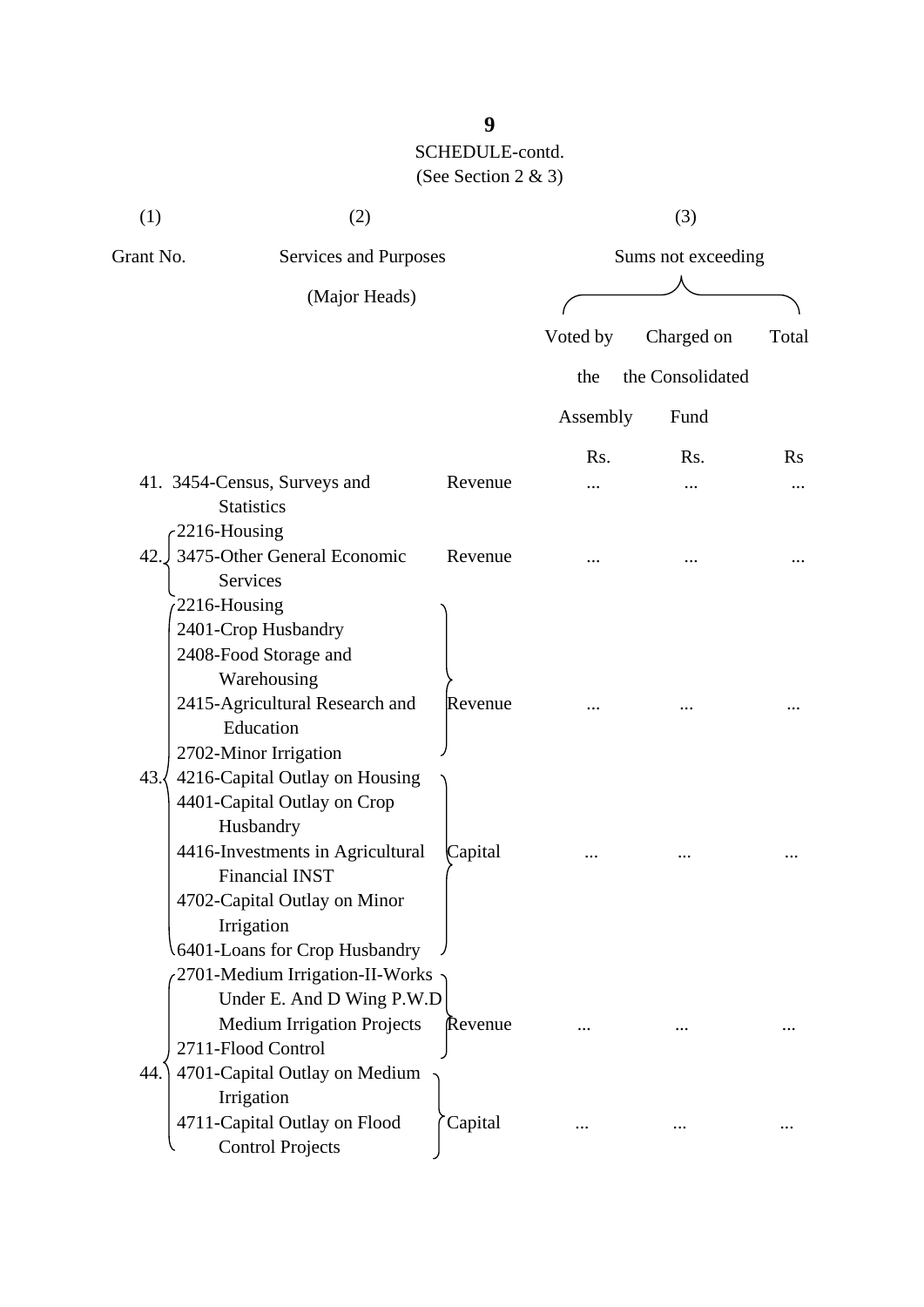| (1)                                | (2)                                         |                    |          | (3)              |       |
|------------------------------------|---------------------------------------------|--------------------|----------|------------------|-------|
| Grant No.<br>Services and Purposes |                                             | Sums not exceeding |          |                  |       |
|                                    | (Major Heads)                               |                    |          |                  |       |
|                                    |                                             |                    | Voted by | Charged on       | Total |
|                                    |                                             |                    | the      | the Consolidated |       |
|                                    |                                             |                    | Assembly | Fund             |       |
|                                    |                                             |                    |          |                  |       |
| 2216-Housing                       |                                             |                    | Rs.      | Rs.              | Rs    |
|                                    | 2402-Soil and Water Conservation Revenue    |                    |          |                  |       |
| 45.                                | 2415-Agricultural Research and              |                    |          |                  |       |
|                                    | Education                                   |                    |          |                  |       |
|                                    | 46. 2501-Special Programmes for             | Revenue            |          |                  |       |
|                                    | <b>Rural Development</b>                    |                    |          |                  |       |
| 2216-Housing                       |                                             |                    |          |                  |       |
|                                    | 2235-Social Security and Welfare            |                    |          |                  |       |
|                                    | 2403-Animal Husbandry                       | <b>Revenue</b>     |          |                  |       |
|                                    | 2415-Agricultural Research and              |                    |          |                  |       |
|                                    | Education                                   |                    |          |                  |       |
|                                    | 4059-Capital Outlay on Public               |                    |          |                  |       |
|                                    | Works                                       |                    |          |                  |       |
|                                    | 4403-Capital Outlay on Animal               |                    |          |                  |       |
| 47.                                | Husbandry                                   |                    |          |                  |       |
|                                    | 6225-Loans for Welfare of S.CS,             | Capital            |          |                  |       |
|                                    | S.TS and other B.CS                         |                    |          |                  |       |
|                                    | 6403-Loans for Animal Husbandry             |                    |          |                  |       |
| $-2216$ -Housing                   |                                             |                    |          |                  |       |
|                                    | 2404-Dairy Development                      |                    |          |                  |       |
| 48.                                | 2415-Agricultural Research and              | Revenue            |          |                  |       |
|                                    | Education                                   |                    |          |                  |       |
| 2216-Housing<br>2405-Fisheries     |                                             |                    |          |                  |       |
| 49.                                |                                             | Revenue            |          |                  |       |
|                                    | 2415-Agricultural Research and<br>Education |                    |          |                  |       |
|                                    | 4216-Capital Outlay on Housing              |                    |          |                  |       |
|                                    | 4405-Capital Outlay on Fisheries            | Capital            |          |                  |       |
|                                    |                                             |                    |          |                  |       |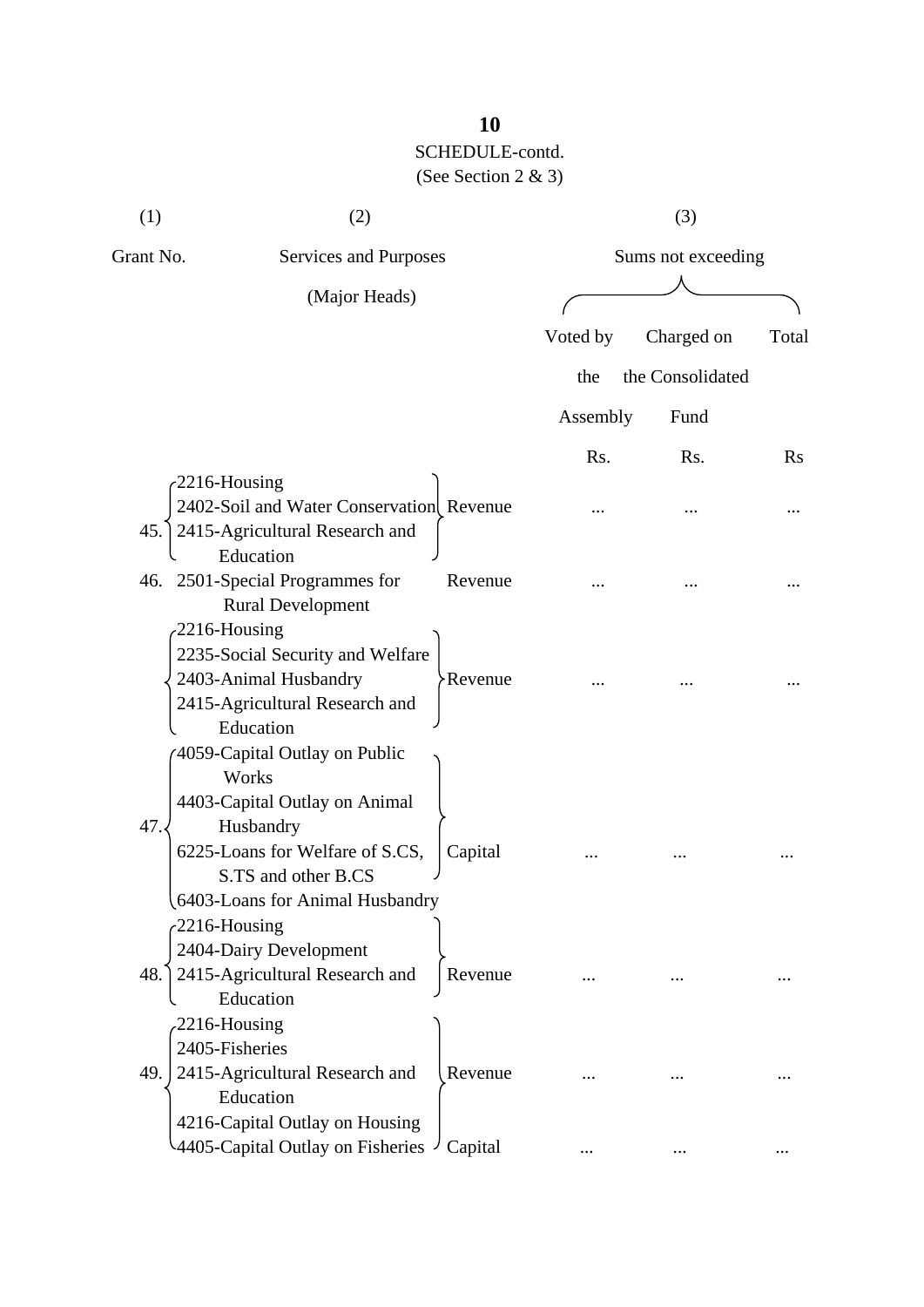| (1)          | (2)                                        |         |             | (3)                |             |
|--------------|--------------------------------------------|---------|-------------|--------------------|-------------|
| Grant No.    | <b>Services and Purposes</b>               |         |             | Sums not exceeding |             |
|              | (Major Heads)                              |         |             |                    |             |
|              |                                            |         | Voted by    | Charged on         | Total       |
|              |                                            |         | the         | the Consolidated   |             |
|              |                                            |         | Assembly    | Fund               |             |
|              |                                            |         | Rs.         | Rs.                | $\rm Rs$    |
|              | 2406-Forestry and Wild Life                |         |             |                    |             |
| 50.          | 2415-Agricultural Research and             | Revenue | .           |                    |             |
|              | Education                                  |         |             |                    |             |
|              | 4406-Capital Outlay on Forestry            | Capital | .           |                    |             |
|              | and Wild Life                              |         |             |                    |             |
| 2216-Housing |                                            |         |             |                    |             |
|              | 2236-Nutrition                             |         |             |                    |             |
|              | 2401-Crop Husbandry                        |         |             |                    |             |
|              | 2501-Special Programmes for                | Revenue | 9,07,50,000 |                    | 9,07,50,000 |
|              | <b>Rural Development</b>                   |         |             |                    |             |
|              | 2505-Rural Employment                      |         |             |                    |             |
|              | 2515-Other Rural Development<br>Programmes |         |             |                    |             |
|              | 4216-Capital Outlay on Housing             |         |             |                    |             |
| 51.          | 4515-Capital Outlay on Rural               | Capital |             |                    |             |
|              | Development                                |         |             |                    |             |
|              | 6515-Loans for other Rural                 |         |             |                    |             |
|              | <b>Development Programmes</b>              |         |             |                    |             |
|              | 2852-Industries                            | Revenue |             |                    |             |
|              | 4854-Capital Outlay on Cement              |         |             |                    |             |
|              | and non-Metallic Mineral                   |         |             |                    |             |
| 52.          | 4885-Capital Outlay on Industries \Capital |         |             |                    |             |
|              | and Minerals                               |         |             |                    |             |
|              | 6885-Loans for other Industries            |         |             |                    |             |
|              | and Mineral                                |         |             |                    |             |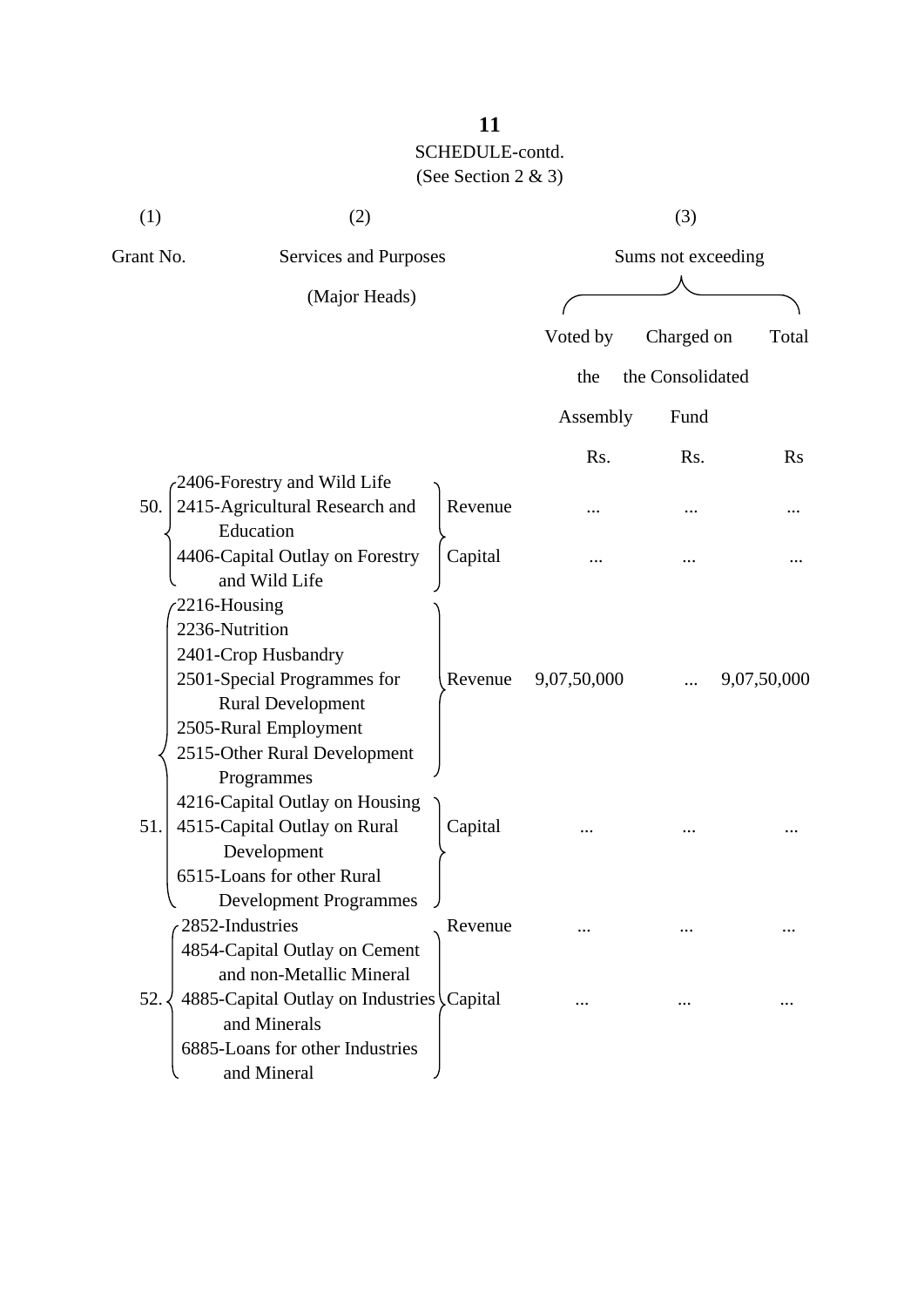| (1)                 | (2)                                                                                                                                                                     |                    |           | (3)                |             |
|---------------------|-------------------------------------------------------------------------------------------------------------------------------------------------------------------------|--------------------|-----------|--------------------|-------------|
| Grant No.           | Services and Purposes                                                                                                                                                   |                    |           | Sums not exceeding |             |
|                     | (Major Heads)                                                                                                                                                           |                    |           |                    |             |
|                     |                                                                                                                                                                         |                    | Voted by  | Charged on         | Total       |
|                     |                                                                                                                                                                         |                    |           | the Consolidated   |             |
|                     |                                                                                                                                                                         |                    | the       |                    |             |
|                     |                                                                                                                                                                         |                    | Assembly  | Fund               |             |
|                     |                                                                                                                                                                         |                    | Rs.       | Rs.                | $\rm Rs$    |
| 2216-Housing        | 2851-Village and Small Industries<br>4851-Capital Outlay on Village<br>and Small Scale Industries                                                                       | Revenue            |           |                    |             |
| 53.                 | 6851-Loans for Village and Small<br>Industries                                                                                                                          | Capital            |           |                    |             |
| 2216-Housing<br>54. | 2851-Village and Small Industries<br>4216-Capital Outlay on Housing<br>4851-Capital Outlay on Village<br>and Small Scale Industries<br>6851-Loans for Village and Small | Revenue<br>Capital |           |                    |             |
|                     | Industries<br>2853-Non-Ferrous Mining and<br><b>Metallurgical Industries</b>                                                                                            | Revenue            | 14,00,000 |                    | 14,00,000   |
| 55.                 | 4216-Capital Outlay on Housing<br>4853-Capital Outlay on Mining<br>and Metallurgical Industries                                                                         | Capital            |           |                    |             |
|                     | 3054-Roads and Bridges                                                                                                                                                  | Revenue            |           |                    |             |
|                     | 56. 5054-Capital Outlay on Roads                                                                                                                                        | Capital            |           | 15, 19, 455        | 15, 19, 455 |
| 3452-Tourism        | and Bridges<br>4059-Capital Outlay on Public<br>Works                                                                                                                   | Revenue            |           |                    |             |
|                     | 57. $\frac{1}{2}$ 5275-Capital Outlay on other<br><b>Communication Services</b><br>5452-Capital Outlay on Tourism<br>-7452-Loans for Tourism                            | Capital            |           |                    |             |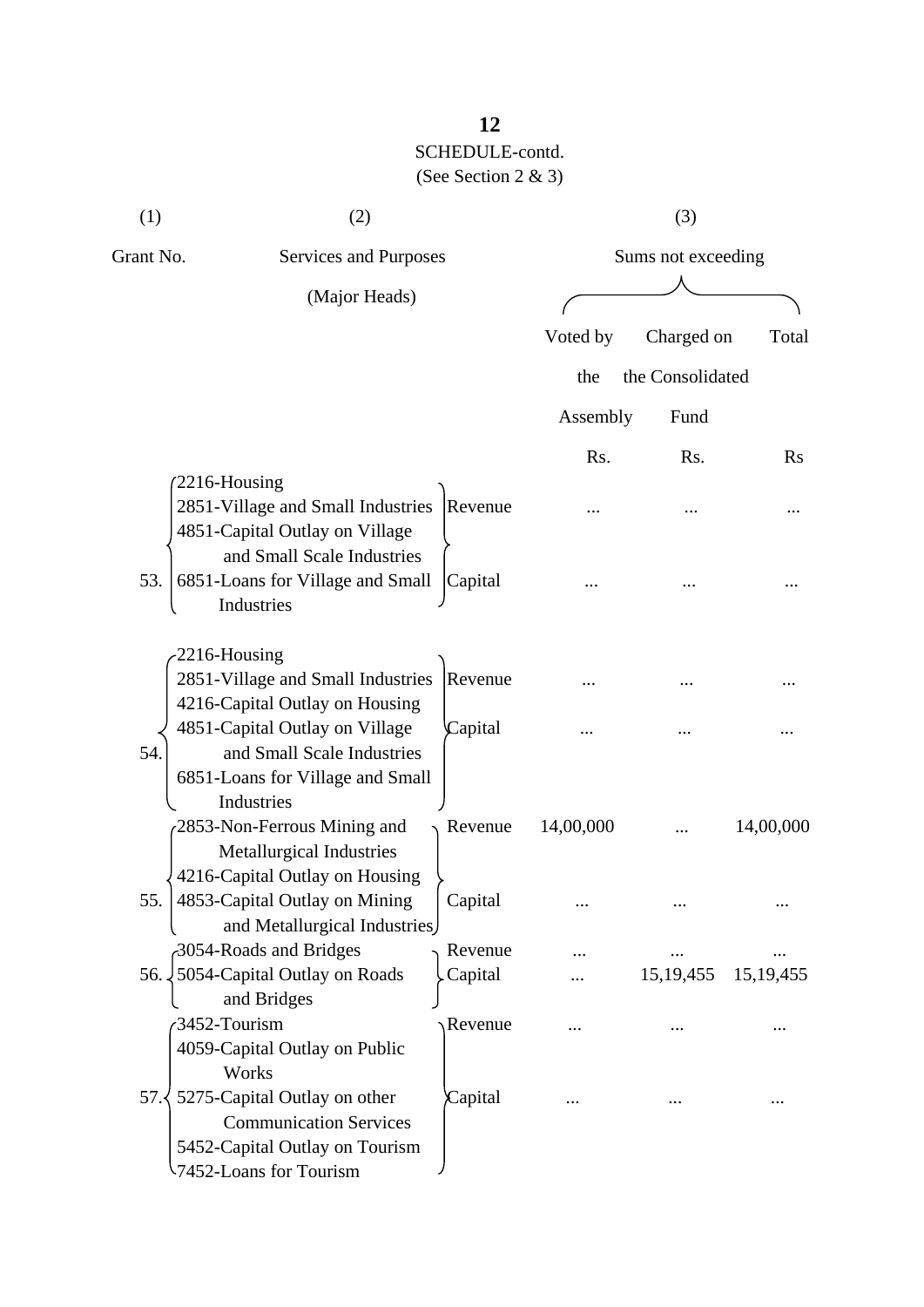| (1)       | (2)                                                    |         | (3)                |                  |                                        |
|-----------|--------------------------------------------------------|---------|--------------------|------------------|----------------------------------------|
| Grant No. | Services and Purposes                                  |         | Sums not exceeding |                  |                                        |
|           | (Major Heads)                                          |         |                    |                  |                                        |
|           |                                                        |         | Voted by           | Charged on       | Total                                  |
|           |                                                        |         | the                | the Consolidated |                                        |
|           |                                                        |         | Assembly           | Fund             |                                        |
|           |                                                        |         | Rs.                | R <sub>s</sub> . | $\rm Rs$                               |
|           | 58. 3606-Aid Materials and Equipment                   | Revenue |                    |                  |                                        |
|           | 59. 5465-Investment in General                         | Capital |                    |                  |                                        |
|           | Financial and Training<br>Institutions                 |         |                    |                  |                                        |
|           | 6003-Internal Debt of the State<br>Government          | Capital |                    |                  | $\ldots$ 1,97,62,43,329 1,97,62,43,329 |
|           | 6004-Loans and Advances from<br>the Central Government | Capital |                    | 65, 66, 55, 583  | 65,66,55,583                           |
|           | 60.7610-Loans to Government<br>Servants etc            | Capital |                    |                  |                                        |
|           | 61.7615-Miscellaneous Loans                            | Capital |                    |                  |                                        |
|           | 62. 7810-Inter-State Settlement                        | Capital |                    |                  |                                        |
| Fund      | 63. 7999-Appropriation to Contingency                  | Capital |                    |                  |                                        |

L.M.SANGMA,

Deputy Secretary,

Government of Meghalaya,

Law (B) Department,

Shillong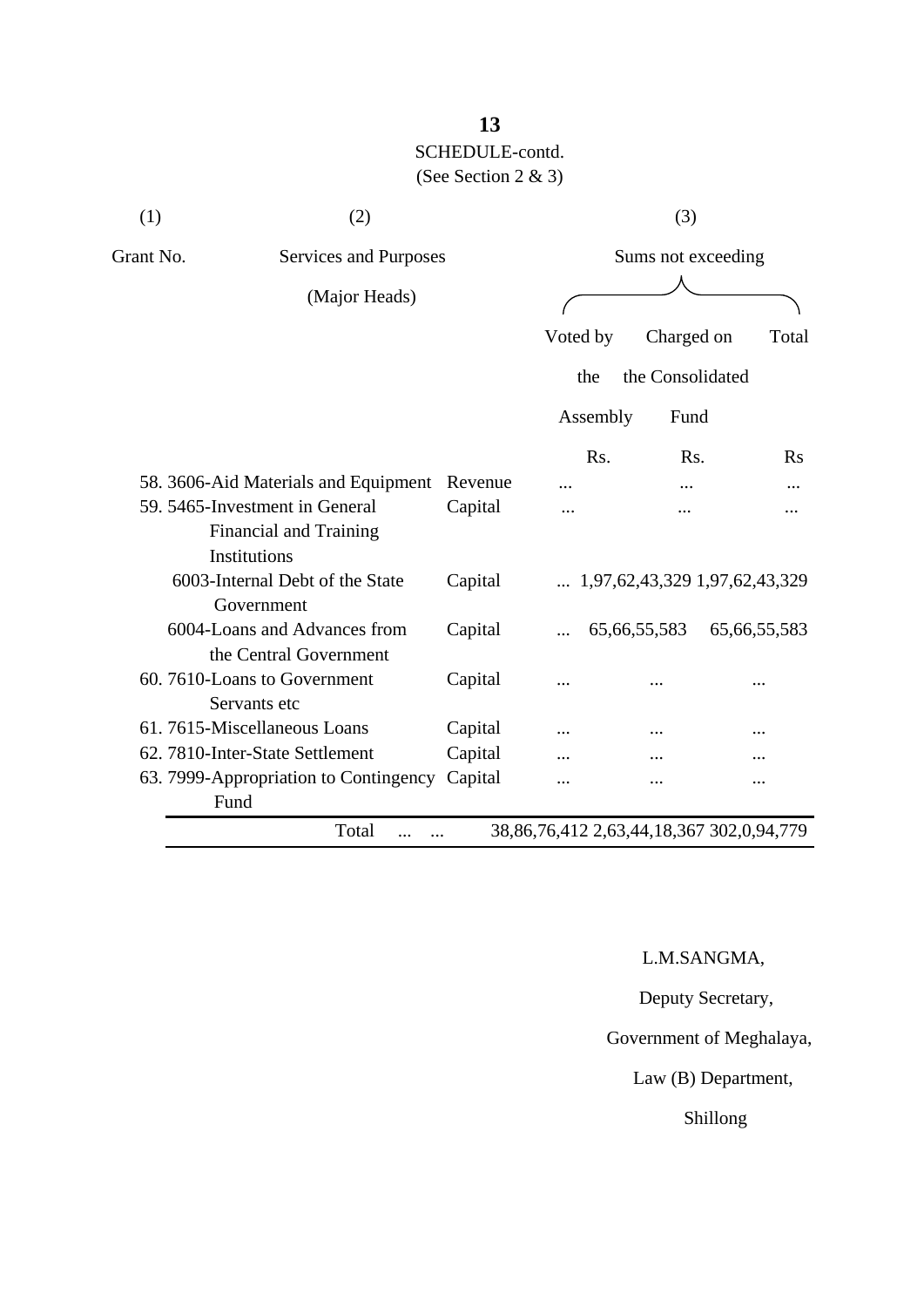### **The 1st April, 2003**

No. LL(B) 17/96/398- The Meghalaya Appropriation (Vote-on-Account) Act, 2003 (Act No.2 of 2003) is hereby published for general information.

#### **MEGHALAYA ACT NO. 2 OF 2003**

(As passed by the Meghalaya Legislative Assembly)

Received the assent of the Governor on  $1<sup>st</sup>$  April, 2003

(Published in the Gazette of Meghalaya, Extra-ordinary issue, dated  $1<sup>st</sup>$  April, 2003)

#### THE MEGHALAYA APPROPRIATION (Vote-on-Account) ACT, 2003

An

Act

To provide for the withdrawal of certain further sums out of the Consolidated Fund of Meghalaya for the services of financial year 2003-2004

Be it enacted by the Legislature of the State of Meghalaya in the Fifty-third Year of the Republic of India as follows:-

| Short title and<br>Commencement                                                                                                     | 1 | (1) This Act may be called the Meghalaya Appropriation<br>(Vote-on-Account) Act, 2003<br>(2) It shall come into force on the first day of April, 2003                                                                                                                                                                                                                                                                                                                                                  |
|-------------------------------------------------------------------------------------------------------------------------------------|---|--------------------------------------------------------------------------------------------------------------------------------------------------------------------------------------------------------------------------------------------------------------------------------------------------------------------------------------------------------------------------------------------------------------------------------------------------------------------------------------------------------|
| Withdrawal of Rs.<br>527,02,25,960 from and<br>out of the Consolidated<br>Fund of Meghalaya for<br>the financial year 2003-<br>2004 | 2 | From and out of the Consolidated fund of Meghalaya there<br>may be withdrawn sums not exceeding those specified in<br>Column (3) of the Schedule amounting in the aggregate to<br>the sums of Rupees five hundred twenty seven crores, two<br>lakhs, twenty five thousand, nine hundred sixty towards<br>defraying the several charges which will come in the course<br>of payment beginning on the first day of April, 2003 in<br>respect of the services specified in Column (2) of the<br>Schedule. |
| Appropriation                                                                                                                       | 3 | The sums authorised to be withdrawn from and out of the<br>Consolidated Fund of Meghalaya by this Act, shall be<br>appropriated for the services and purposes expressed in the                                                                                                                                                                                                                                                                                                                         |

Schedule in relation to the Financial year 2003-2004.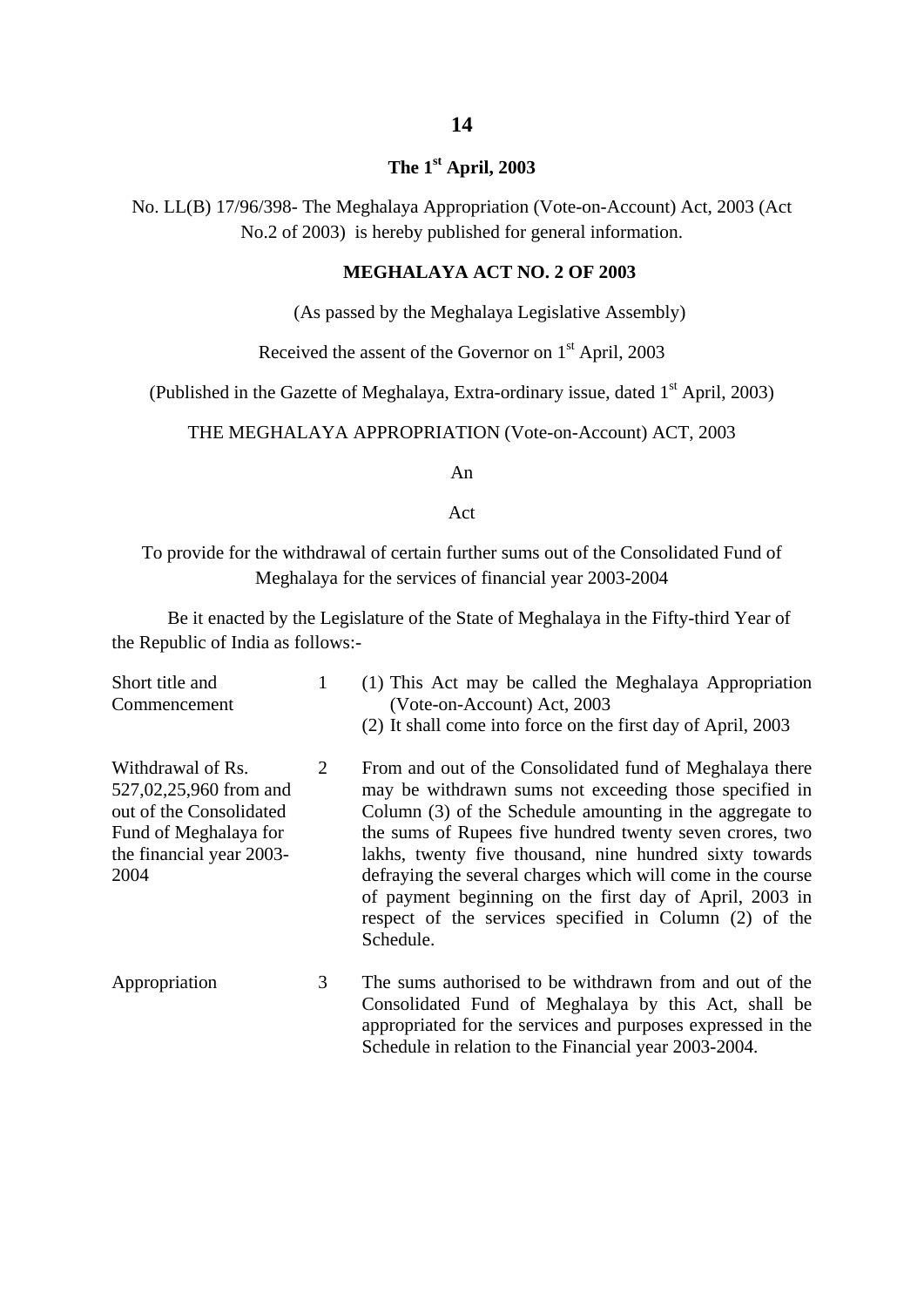| (1) | (2)                                             |                       |                          | (3)              |                                   |  |
|-----|-------------------------------------------------|-----------------------|--------------------------|------------------|-----------------------------------|--|
|     | Grant No.<br>Services and Purposes              |                       | Sums not exceeding       |                  |                                   |  |
|     | (Major Heads)                                   |                       |                          |                  |                                   |  |
|     |                                                 |                       | Voted by                 | Charged on       | Total                             |  |
|     |                                                 |                       | the                      | the Consolidated |                                   |  |
|     |                                                 |                       | Assembly                 | Fund             |                                   |  |
|     |                                                 |                       | Rs.                      | Rs.              | Rs.                               |  |
|     | 2011-Parliamentary/State/Union                  | $\lambda$ Revenue     | 1,96,09,500              |                  | 7,65,500 2,03,75,000              |  |
|     | <b>Territory Legislature</b>                    |                       |                          |                  |                                   |  |
| 1.  | 2058-Stationery and Printing<br>Total           | Revenue<br>Revenue    | 10,00,000<br>2,06,19,500 |                  | 10,00,000<br>7,65,500 2,13,75,000 |  |
|     | 4058-Capital Outlay on Stationery               | Capital               | 1,75,000                 |                  | 1,75,000                          |  |
|     | and Printing                                    |                       |                          |                  |                                   |  |
|     |                                                 | Total / Capital       | 1,75,000                 |                  | 1,75,000                          |  |
| 2.  | 2012-Governor                                   | Revenue               | 7,500                    | 62,42,500        | 62,50,000                         |  |
|     | Total                                           | Revenue               | 7,500                    | 62,42,500        | 62,50,000                         |  |
|     | 4216-Capital Outlay on Housing                  | Capital               |                          |                  |                                   |  |
|     |                                                 | Total Capital         |                          | $\cdots$         |                                   |  |
| 3.  | 2013-Council of Ministers                       | $\Lambda$ Revenue     | 1,22,50,000              |                  | 1,22,50,000                       |  |
|     | 2070-Other Administrative                       |                       |                          | $\cdots$         |                                   |  |
|     | Services, etc                                   |                       |                          |                  |                                   |  |
|     |                                                 | Total Revenue         | 1,22,50,000              |                  | 1,22,50,000                       |  |
| 4.  | 2014-Administration of Justice $\ldots$ Revenue |                       | 72,83,750                | 24,83,750        | 97,67,500                         |  |
|     |                                                 | Total ∫Revenue        | 72,83,750                | 24,83,750        | 97,67,500                         |  |
| 5.  | 2015-Elections                                  | $\ldots \cap$ Revenue | 1,05,50,000              |                  | 1,05,50,000                       |  |
|     |                                                 | Total ∫Revenue        | 1,05,50,000              |                  | 1,05,50,000                       |  |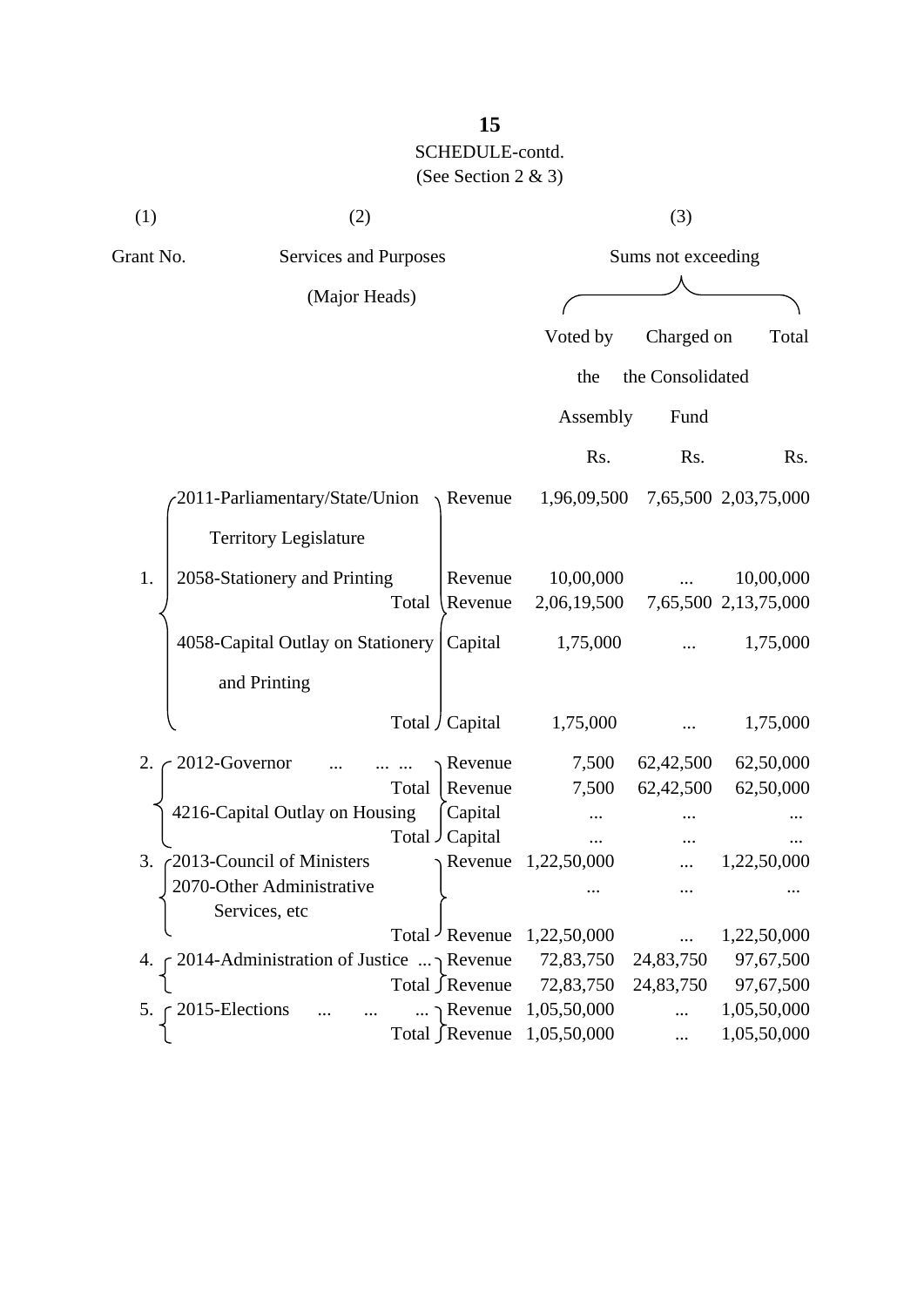| (1)       | (2)                                                                        |                            |                            | (3)                |                            |
|-----------|----------------------------------------------------------------------------|----------------------------|----------------------------|--------------------|----------------------------|
| Grant No. | Services and Purposes                                                      |                            |                            | Sums not exceeding |                            |
|           | (Major Heads)                                                              |                            |                            |                    |                            |
|           |                                                                            |                            | Voted by                   | Charged on         | Total                      |
|           |                                                                            |                            | The                        | the Consolidated   |                            |
|           |                                                                            |                            | Assembly                   | Fund               |                            |
|           |                                                                            |                            | Rs.                        | Rs.                | R <sub>s</sub> .           |
|           | 2029-Land Revenue<br>2245-Relief on account of Natural<br>Calamities       | Revenue                    | 1,14,50,000<br>1,14,00,000 | .<br>.             | 1,14,50,000<br>1,14,00,000 |
|           | 2250-Other Social Services                                                 | Revenue                    |                            |                    |                            |
|           | 3475-Other General Economic                                                |                            |                            |                    |                            |
|           | Services                                                                   | Total / Revenue            | 2,28,50,000                |                    | 2,28,50,000                |
| 6.        | 6225-Loans for Welfare of                                                  |                            |                            |                    |                            |
|           | Scheduled Castes,<br>Scheduled Tribes and other<br><b>Backward Classes</b> |                            |                            |                    |                            |
|           | 6250-Loans for Other Social<br><b>Services</b>                             | Capital                    |                            |                    |                            |
|           | 6401-Loans for Crop Husbandry                                              |                            |                            |                    |                            |
|           |                                                                            | Total / Capital            |                            |                    | $\cdots$                   |
|           | 7. 2090-Stamps and Registration                                            | Revenue                    | 16,25,000                  |                    | 16,25,000                  |
|           | Total                                                                      | Revenue                    | 16,25,000                  |                    | 16,25,000                  |
| 8.        | 2039-State Excise                                                          | Revenue<br>Total J Revenue | 83, 38, 250<br>83, 38, 250 |                    | 83,38,250<br>83,38,250     |
|           | 2040-Taxes on Sales Trade Etc                                              | Revenue                    | 89,11,250                  |                    | 89,11,250                  |
| 9.        | 2045-Other Taxes and Duties on                                             |                            |                            |                    |                            |
|           | <b>Commodities and Services</b>                                            |                            |                            |                    |                            |
|           |                                                                            | Total J Revenue            | 89,11,250                  |                    | 89,11,250                  |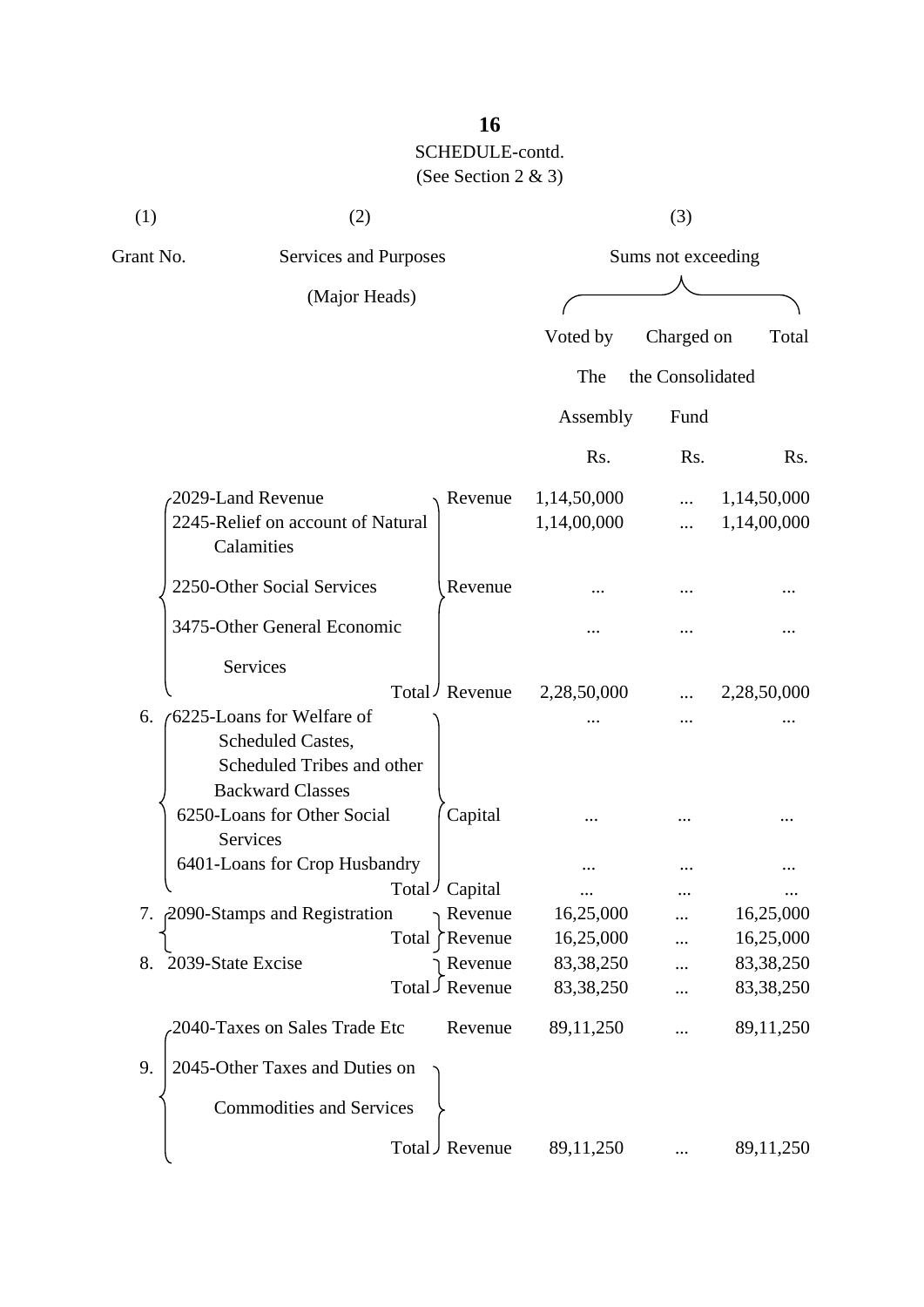| (1)       | (2)                          |                 |             | (3)                |             |
|-----------|------------------------------|-----------------|-------------|--------------------|-------------|
| Grant No. | Services and Purposes        |                 |             | Sums not exceeding |             |
|           | (Major Heads)                |                 |             |                    |             |
|           |                              |                 | Voted by    | Charged on         | Total       |
|           |                              |                 | The         | the Consolidated   |             |
|           |                              |                 | Assembly    | Fund               |             |
|           |                              |                 | Rs.         | Rs.                | Rs.         |
|           | 2041-Taxes on Vehicles       | Revenue         | 1,55,00,000 |                    | 1,55,00,000 |
|           | 2070-Other Administrative    |                 | 38,50,000   |                    | 38,50,000   |
|           | Services etc                 |                 |             |                    |             |
|           | 3055-Road Transport          |                 |             |                    |             |
|           | Total                        | Revenue         | 1,93,50,000 |                    | 1,93,50,000 |
| 10.       | 5053-Capital Outlay on Civil | Capital         | 5,00,000    |                    | 5,00,000    |
|           | Aviation                     |                 |             |                    |             |
|           | 5055-Capital Outlay on Road  |                 | 88,75,000   |                    | 88,75,000   |
|           | Transport                    |                 |             |                    |             |
|           |                              | Total / Capital | 93,75,000   |                    | 93,75,000   |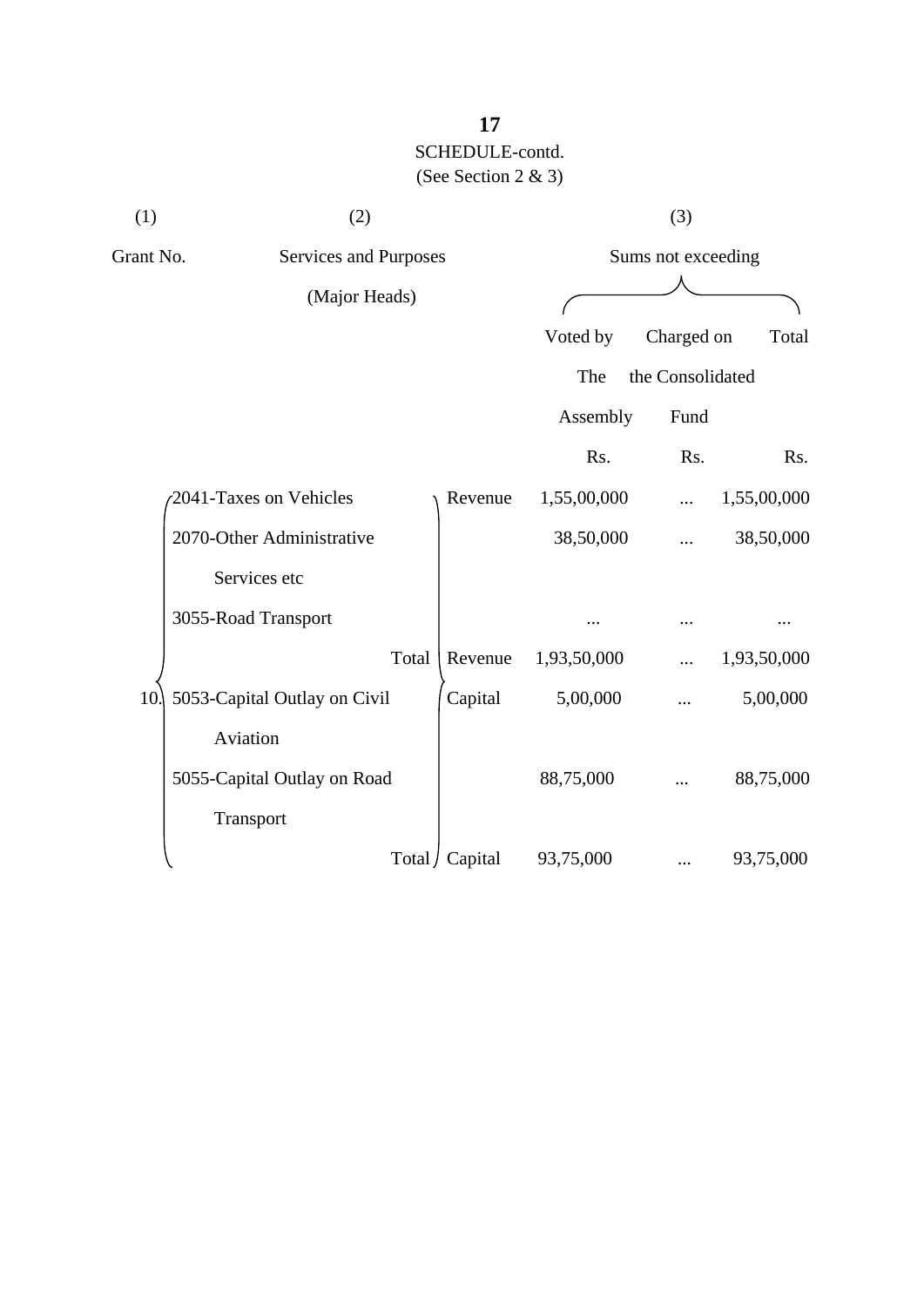| (1)       | (2)                             |                |                 | (3)                |                 |
|-----------|---------------------------------|----------------|-----------------|--------------------|-----------------|
| Grant No. | <b>Services and Purposes</b>    |                |                 | Sums not exceeding |                 |
|           | (Major Heads)                   |                |                 |                    |                 |
|           |                                 |                | Voted by        | Charged on         | Total           |
|           |                                 |                | the             | the Consolidated   |                 |
|           |                                 |                | Assembly        | Fund               |                 |
|           |                                 |                | Rs.             | Rs.                | Rs.             |
|           | 2045-Other Taxes and Duties on  | <b>Revenue</b> | 8,87,500        |                    | 8,87,500        |
|           | <b>Commodities and Services</b> |                |                 |                    |                 |
|           | 2501-Special Programmes for     |                | 97,50,750       |                    | 97,50,750       |
|           | <b>Rural Development</b>        |                |                 |                    |                 |
|           | 2801-Power                      |                | 2,87,50,000     |                    | 2,87,50,000     |
| 11        | 2810-Non-Conventional Sources   |                | 2,04,12,500     |                    | 2,04,12,500     |
|           | of Energy                       |                |                 |                    |                 |
|           | Total                           | Revenue        | 5,98,00,750     |                    | 5,98,00,750     |
|           | 6801-Loans for Power Projects   | Capital        | 24, 37, 50, 000 |                    | 24,37,50,000    |
|           |                                 | Total /Capital | 24, 37, 50, 000 |                    | 24, 37, 50, 000 |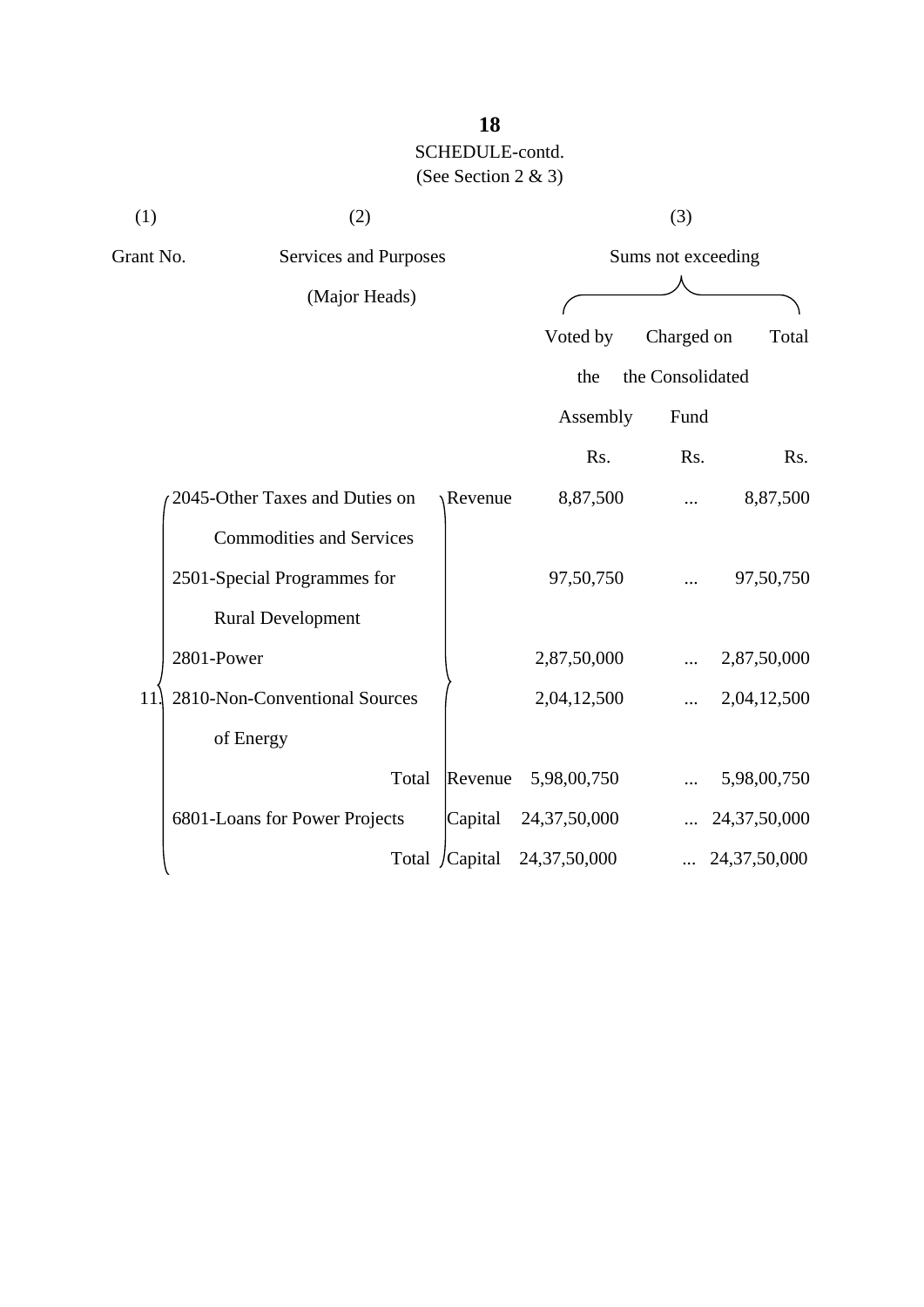| (1)       | (2)                                                           |                 |                     | (3)                |                           |
|-----------|---------------------------------------------------------------|-----------------|---------------------|--------------------|---------------------------|
| Grant No. | Services and Purposes                                         |                 |                     | Sums not exceeding |                           |
|           | (Major Heads)                                                 |                 |                     |                    |                           |
|           |                                                               |                 | Voted by            | Charged on         | Total                     |
|           |                                                               |                 | The                 | the Consolidated   |                           |
|           |                                                               |                 | Assembly            | Fund               |                           |
|           |                                                               |                 | Rs.                 | Rs.                | Rs.                       |
|           | 12, 2047-Other Fiscal Services                                | Revenue         | 2,50,000            |                    | 2,50,000                  |
|           | Total                                                         | Revenue         | 2,50,000            |                    | 2,50,000                  |
|           | 2048-Appropriation for Reduction                              | Revenue         |                     |                    | 1,36,72,250 1,36,72,250   |
|           | or Avoidance of Debt                                          |                 |                     |                    |                           |
|           | Total                                                         | Revenue         |                     |                    | 1,36,72,250 1,36,72,250   |
|           | 2049-Interest Payment                                         | Revenue         |                     |                    | 45,70,12,250 45,70,12,250 |
|           | Total                                                         | Revenue         |                     |                    | 45,70,12,250 45,70,12,250 |
|           | 2051-Public Services Commission                               | Revenue         |                     | 29,00,000          | 29,00,000                 |
|           |                                                               | Total / Revenue |                     | 29,00,000          | 29,00,000                 |
|           | $\beta$ 052-Secretariat General Services \Revenue 6,64,00,000 |                 |                     |                    | 6,64,00,000               |
|           | 2251-Secretariat Social Services                              |                 | 77,50,000           |                    | 77,50,000                 |
|           | 3451-Secretariat Economic                                     |                 | 1,14,00,000         |                    | 1,14,00,000               |
|           | Services                                                      |                 |                     |                    |                           |
| 13.       | Total                                                         |                 | Revenue 8,55,50,000 |                    | 8,55,50,000               |
|           | 5275-Capital Outlay on other                                  | Capital         |                     |                    |                           |
|           | Communication                                                 |                 |                     |                    |                           |
|           |                                                               | Total / Capital |                     |                    | $\cdots$                  |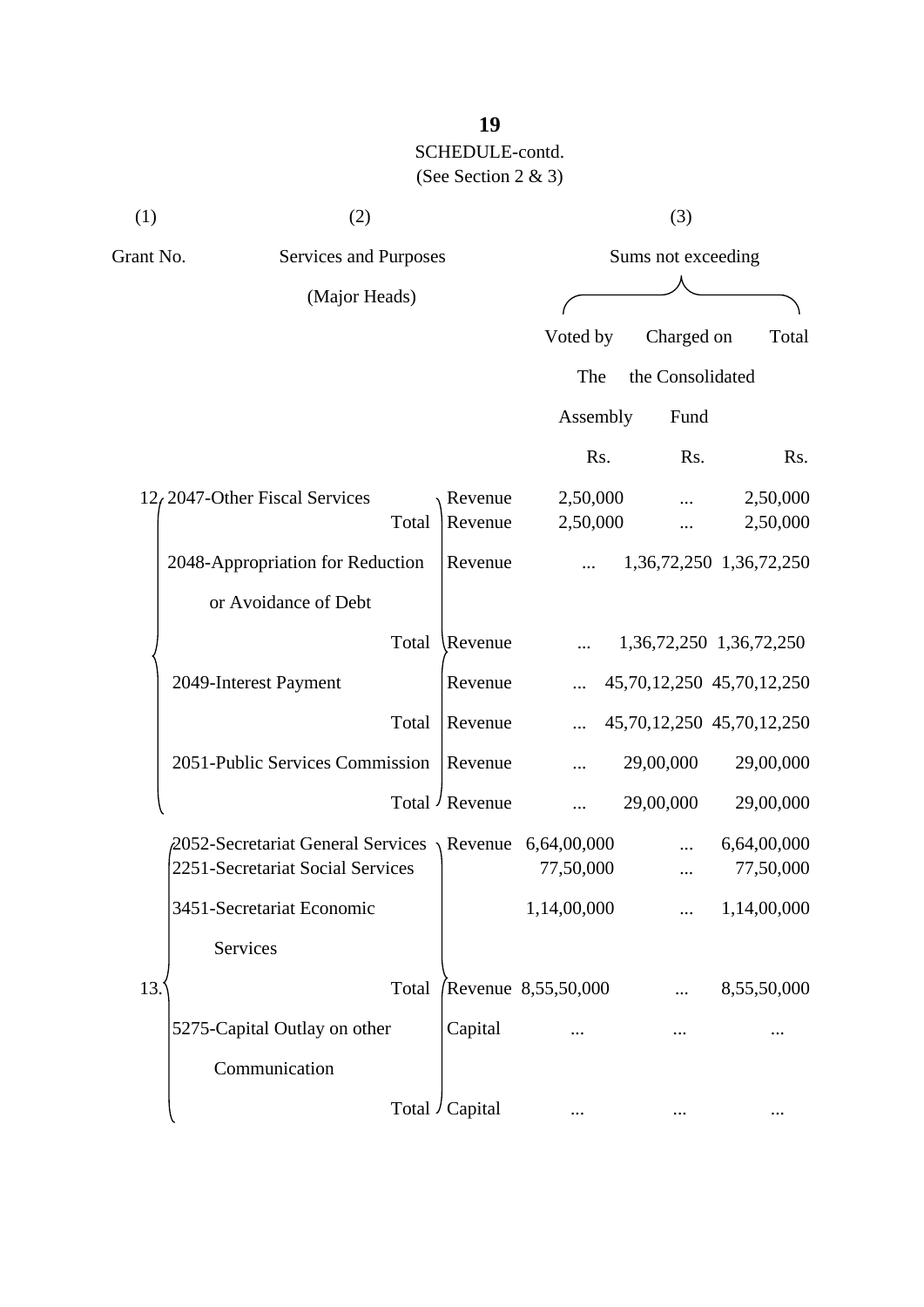| (1)                | (2)                                                                                 |       |         |                           | (3)                |                     |
|--------------------|-------------------------------------------------------------------------------------|-------|---------|---------------------------|--------------------|---------------------|
| Grant No.          | Services and Purposes                                                               |       |         |                           | Sums not exceeding |                     |
|                    | (Major Heads)                                                                       |       |         |                           |                    |                     |
|                    |                                                                                     |       |         | Voted by                  | Charged on         | Total               |
|                    |                                                                                     |       |         | the                       | the Consolidated   |                     |
|                    |                                                                                     |       |         | Assembly                  | Fund               |                     |
|                    |                                                                                     |       |         | Rs.                       | Rs.                | Rs.                 |
|                    | 14. 2053-District Administration                                                    |       | Revenue | 1,95,00,000               |                    | 1,95,00,000         |
|                    |                                                                                     | Total | Revenue | 1,95,00,000               |                    | 1,95,00,000         |
|                    | 15. 2054-Treasury and Accounts<br>Administration                                    |       | Revenue | 1,81,13,000               |                    | 1,81,13,000         |
|                    |                                                                                     | Total | Revenue | 1,81,13,000               |                    | 1,81,13,000         |
|                    | 2055-Police                                                                         |       | Revenue | 26, 38, 81, 250           |                    | 43,750 26,59,25,000 |
|                    | 2070-Other Administrative<br>Services etc                                           |       |         | 2,17,98,750               | 1,250              | 2,17,98,750         |
|                    | 2216-Housing                                                                        |       |         | 25,00,000                 |                    | 25,00,000           |
|                    |                                                                                     | Total |         | Revenue 29,01,80,000      | 45,000             | 29,01,80,000        |
| 16.                | 4055-Capital Outlay on Police                                                       |       | Capital | 24,00,000                 |                    | 24,00,000           |
|                    |                                                                                     | Total | Capital | 24,00,000                 |                    | 24,00,000           |
| 17. $c$ 2056-Jails |                                                                                     |       | Revenue | 96,63,250                 |                    | 96,63,250           |
|                    |                                                                                     |       |         | Total Revenue $96,63,250$ |                    | 96,63,250           |
|                    | 2058-Stationery and Printing                                                        |       |         | Revenue 1,63,25,000       |                    | 1,63,25,000         |
|                    |                                                                                     | Total |         | Revenue 1,63,25,000       |                    | 1,63,25,000         |
| 18:                | 4058-Capital Outlay on Stationery<br>and Printing<br>4216-Capital Outlay on Housing |       | Capital | 3,75,000                  |                    | 3,75,000            |
|                    |                                                                                     | Total | Capital | 3,75,000                  |                    | 3,75,000            |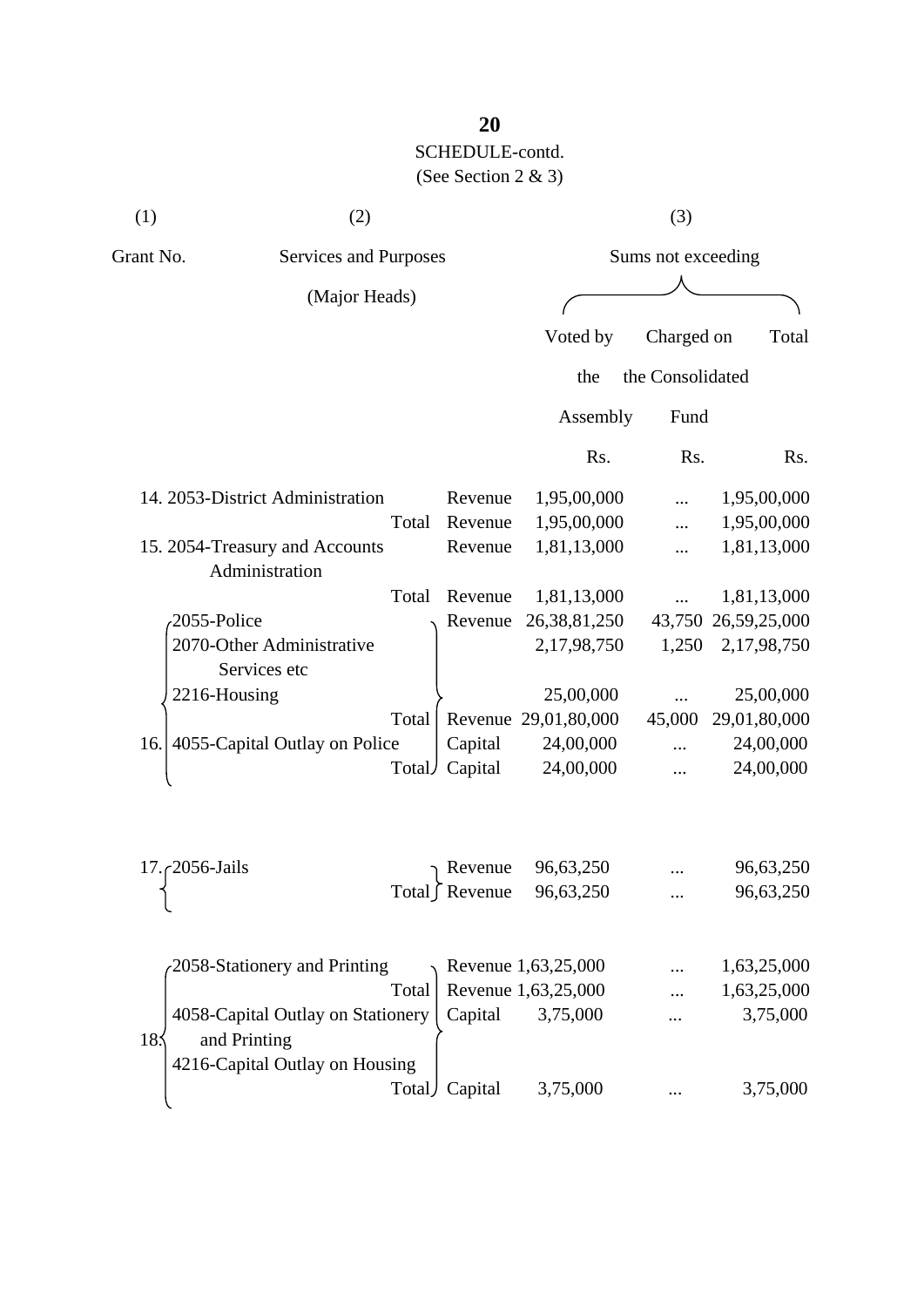| (1)       | (2)                                 |         |                             | (3)                |              |
|-----------|-------------------------------------|---------|-----------------------------|--------------------|--------------|
| Grant No. | Services and Purposes               |         |                             | Sums not exceeding |              |
|           | (Major Heads)                       |         |                             |                    |              |
|           |                                     |         | Voted by                    | Charged on         | Total        |
|           |                                     |         | the                         | the Consolidated   |              |
|           |                                     |         | Assembly                    | Fund               |              |
|           |                                     |         | Rs.                         | Rs.                | Rs.          |
|           | 2052-Secretariat General Services,  | Revenue | 42,50,000                   |                    | 42,50,000    |
|           | 2059-Public Works                   |         | 14,60,86,500                |                    | 14,60,86,500 |
|           | 2216-Housing                        |         | 98,75,000                   |                    | 98,75,000    |
|           | Total                               | Revenue | 16,02,11,500                |                    | 16,02,11,500 |
|           | 4059-Capital Outlay on Public       |         | 3,20,00,000                 |                    | 3,20,00,000  |
|           | Works                               |         |                             |                    |              |
|           | 19.4202-Capital Outlay on Education |         | 23,00,000                   |                    | 23,00,000    |
|           | 4210-Capital Outlay on Medical      |         | 20,00,000                   |                    | 20,00,000    |
|           | and Public Health                   |         |                             |                    |              |
|           | 4216-Capital Outlay on Housing      |         | 24,75,000                   |                    | 24,75,000    |
|           |                                     |         | Total Capital $3,87,75,000$ |                    | 3,87,75,000  |
|           | 2070-Other Administrative           |         | Revenue 2,91,44,250         |                    | 2,91,44,250  |
|           | Services etc                        |         |                             |                    |              |
|           | Total                               |         | Revenue 2,91,44,250         |                    | 2,91,44,250  |
| 20        | 4059-Capital Outlay on Public       | Capital |                             |                    |              |
|           | Works                               |         |                             |                    |              |
|           | Total                               | Capital |                             |                    | $\ddotsc$    |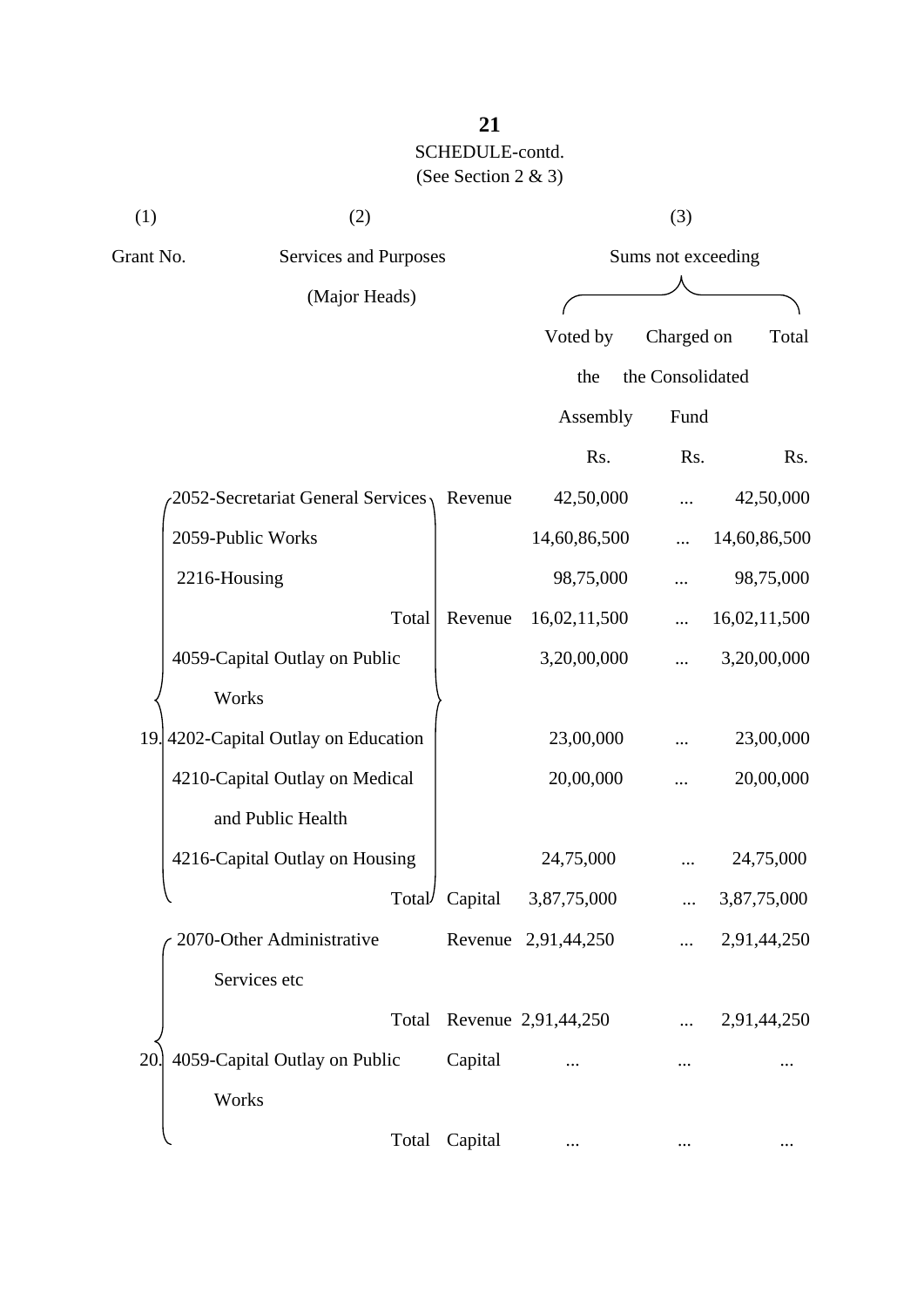| (1)          | (2)                               |         |                      | (3)                |               |
|--------------|-----------------------------------|---------|----------------------|--------------------|---------------|
| Grant No.    | Services and Purposes             |         |                      | Sums not exceeding |               |
|              | (Major Heads)                     |         |                      |                    |               |
|              |                                   |         | Voted by             | Charged on         | Total         |
|              |                                   |         | the                  | the Consolidated   |               |
|              |                                   |         | Assembly             | Fund               |               |
|              |                                   |         | Rs.                  | Rs.                | Rs.           |
|              | 2075-Miscellaneous General        | Revenue | 16,250               | .                  | 16,250        |
|              | Services                          |         |                      |                    |               |
|              | 2202-General Education            |         | 95,77,70,000         |                    | 95,77,70,000  |
|              | 2203-Technical Education          |         | 3,99,00,000          |                    | 3,99,00,000   |
|              | 2204-Sports and Youth Services    |         | 2,64,00,000          |                    | 2,64,00,000   |
|              | 2205-Art and Culture              |         | 1,69,37,500          | .                  | 1,69,37,500   |
| $21\sqrt{ }$ | 3425-Other Scientific Research    |         | 5,75,000             |                    | 5,75,000      |
|              | 3454-Census, Survey and Statistic |         | 5,87,500             |                    | 5,87,500      |
|              | Total                             |         | Revenue104,21,86,250 |                    | 104,21,86,250 |
|              | 4202-Capital Outlay on Education  | Capital |                      |                    |               |
|              | 6202-Loans for Education, Sports, |         |                      |                    |               |
|              | Art and Culture                   |         |                      |                    |               |
|              | Total/                            | Capital |                      |                    |               |
|              | 2070-Other Administrative         | Revenue | 97,18,750            |                    | 97,18,750     |
|              | Services etc                      |         |                      |                    |               |
| 22           | 2216-Housing                      |         | 47,81,250            |                    | 47,81,250     |
|              | Total                             | Revenue | 1,45,00,000          | $\cdots$           | 1,45,00,000   |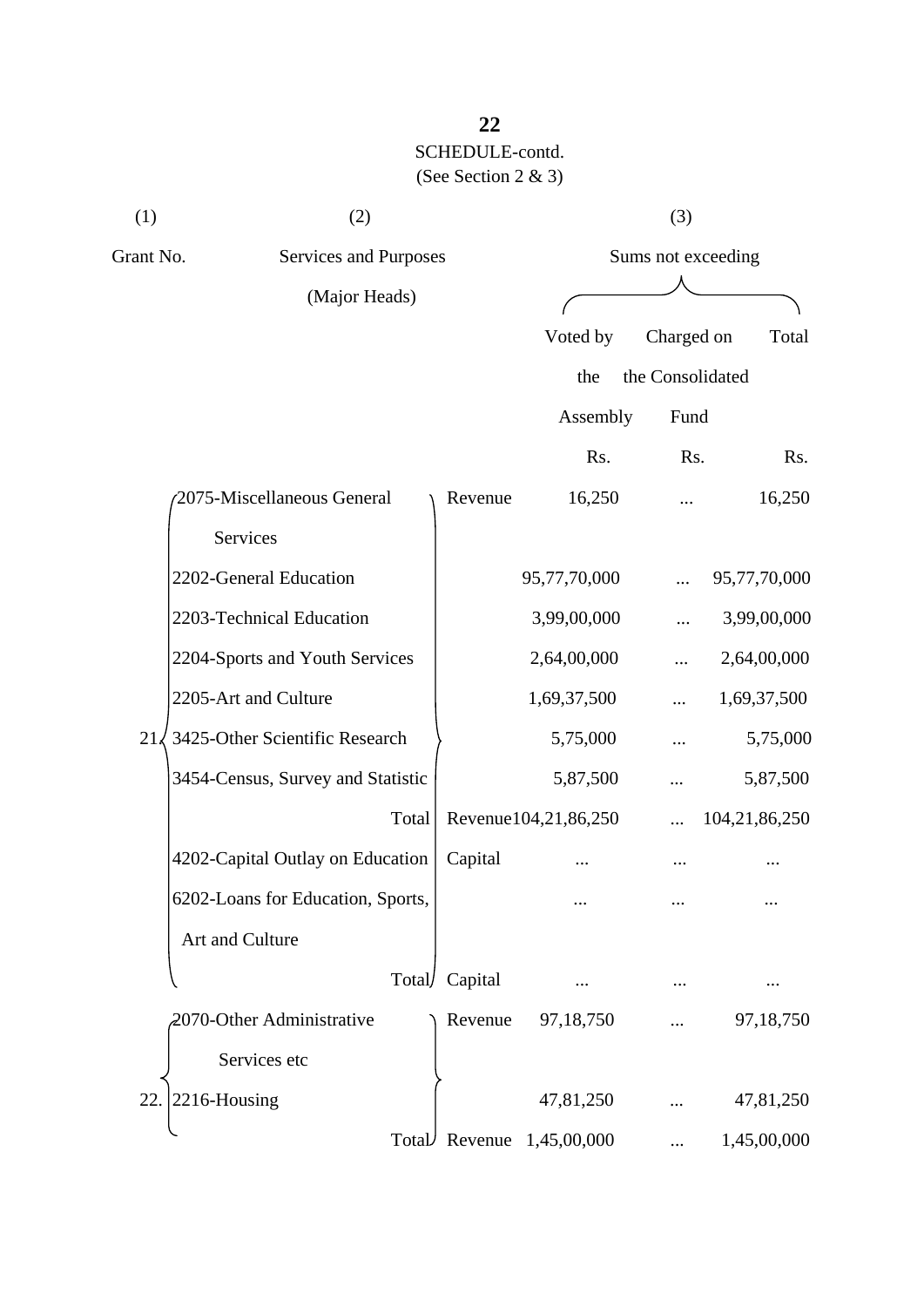| (1)       | (2)                            |               |                        | (3)                |                 |  |
|-----------|--------------------------------|---------------|------------------------|--------------------|-----------------|--|
| Grant No. | Services and Purposes          |               |                        | Sums not exceeding |                 |  |
|           | (Major Heads)                  |               |                        |                    |                 |  |
|           |                                |               | Voted by               | Charged on         | Total           |  |
|           |                                |               | the                    | the Consolidated   |                 |  |
|           |                                |               | Assembly               | Fund               |                 |  |
|           |                                |               | Rs.                    | Rs.                | Rs.             |  |
|           | 2070-Other Administrative      | Revenue       | 25,00,000              |                    | 25,00,000       |  |
| 23        | Services etc                   |               |                        |                    |                 |  |
|           |                                | Total Revenue | 25,00,000              |                    | 25,00,000       |  |
|           | 2871-Pensions and Other        |               | Revenue 19,99,25,000   |                    | 19,99,25,000    |  |
| 24        | <b>Retirement Benefits</b>     |               |                        |                    |                 |  |
|           | Total <sup></sup>              |               | Revenue 19,99,25,000   |                    | 19,99,25,000    |  |
|           | 2075-Miscellaneous General     | Revenue       | 8,50,000               |                    | 8,50,000        |  |
| 25        | Services                       |               |                        |                    |                 |  |
|           | Total)                         | Revenue       | 8,50,000               |                    | 8,50,000        |  |
|           | 2210-Medical and Public Health |               | Revenue $20,05,87,500$ |                    | 20,05,87,500    |  |
|           | 2211-Family Welfare            |               | 2,31,15,250            |                    | 2,31,15,250     |  |
|           | Total                          |               | Revenue 22,37,02,750   |                    | 22, 37, 02, 750 |  |
|           | 4210-Capital Outlay on Medical | Capital       | 3,04,05,000            |                    | 3,04,05,000     |  |
| 26        | and Public Health              |               |                        |                    |                 |  |
|           | 4211-Capital Outlay on Family  |               | 20,00,000              |                    | 20,00,000       |  |
|           | Welfare                        |               |                        |                    |                 |  |
|           | Total/                         | Capital       | 3,24,05,000            |                    | 3,24,05,000     |  |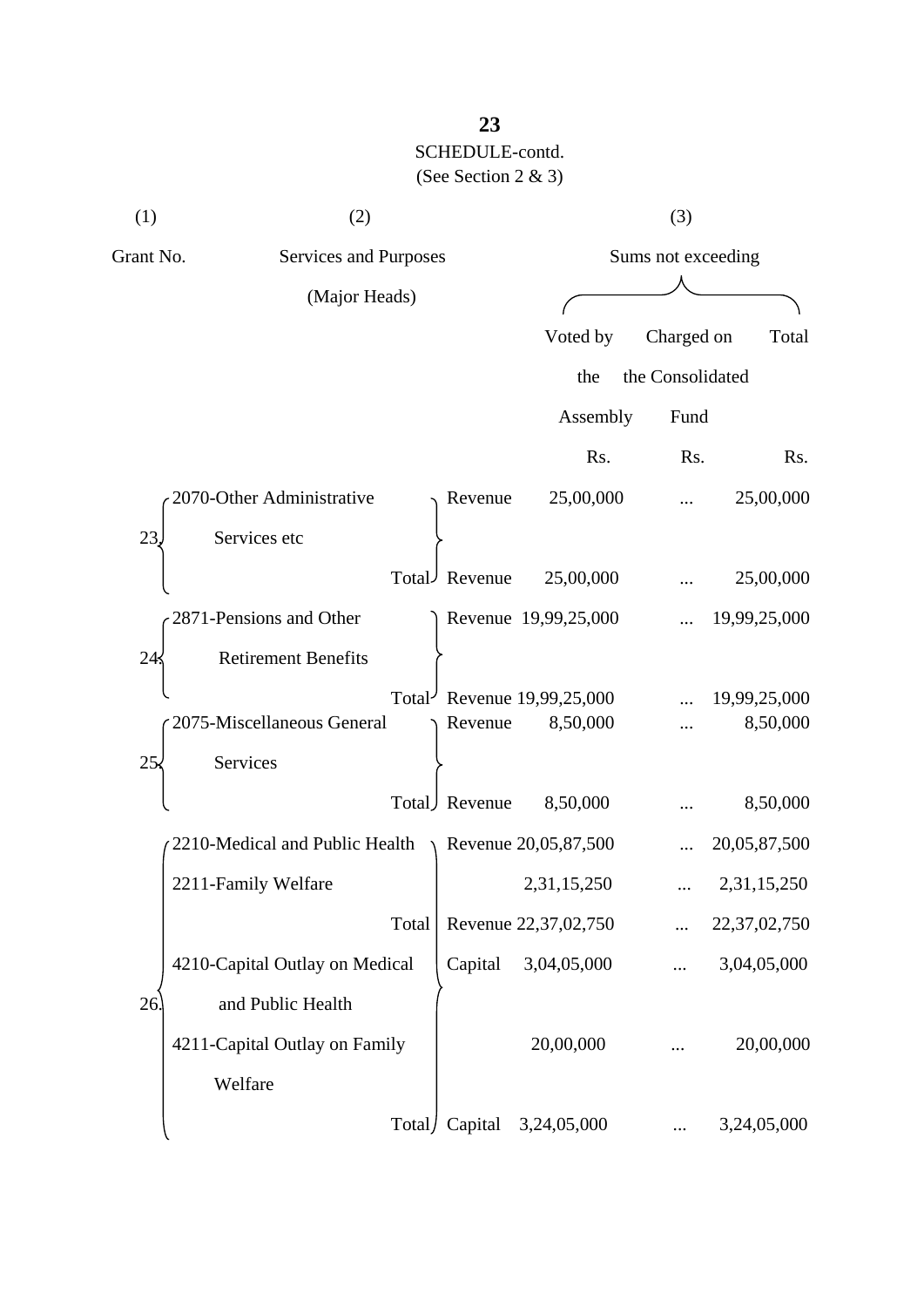| (1)       | (2)                                                 |                 |                 | (3)                |                 |
|-----------|-----------------------------------------------------|-----------------|-----------------|--------------------|-----------------|
| Grant No. | Services and Purposes                               |                 |                 | Sums not exceeding |                 |
|           | (Major Heads)                                       |                 |                 |                    |                 |
|           |                                                     |                 | Voted by        | Charged on         | Total           |
|           |                                                     |                 | the             | the Consolidated   |                 |
|           |                                                     |                 | Assembly        | Fund               |                 |
|           |                                                     |                 | Rs.             | Rs.                | Rs.             |
|           | $\sqrt{2215}$ -Water Supply and Sanitation \Revenue |                 | 12,10,01,000    |                    | 12,10,01,000    |
|           | 2216-Housing                                        |                 | 3,50,000        |                    | 3,50,000        |
|           | Total                                               | Revenue         | 12, 13, 51, 000 |                    | 12, 13, 51, 000 |
| 27        | 4215-Capital Outlay on Water                        | Capital         | 22,19,25,000    |                    | 22,19,25,000    |
|           | Supply and Sanitation                               |                 |                 |                    |                 |
|           | 4216-Capital Outlay on Housing                      |                 | 3,75,000        |                    | 3,75,000        |
|           |                                                     | Total / Capital | 22,23,00,000    |                    | 22,23,00,000    |
|           | 2216-Housing                                        | Revenue         | 2,14,52,500     |                    | 2,14,52,500     |
|           | Total                                               | Revenue         | 2,14,52,500     |                    | 2,14,52,500     |
|           | 28. 4216-Capital Outlay on Housing                  | Capital         | 9,72,500        |                    | 9,72,500        |
|           | 6216-Loans for Housing                              |                 | 1,18,25,000     |                    | 1,18,25,000     |
|           |                                                     | Total / Capital | 1,27,97,500     |                    | 1,27,97,500     |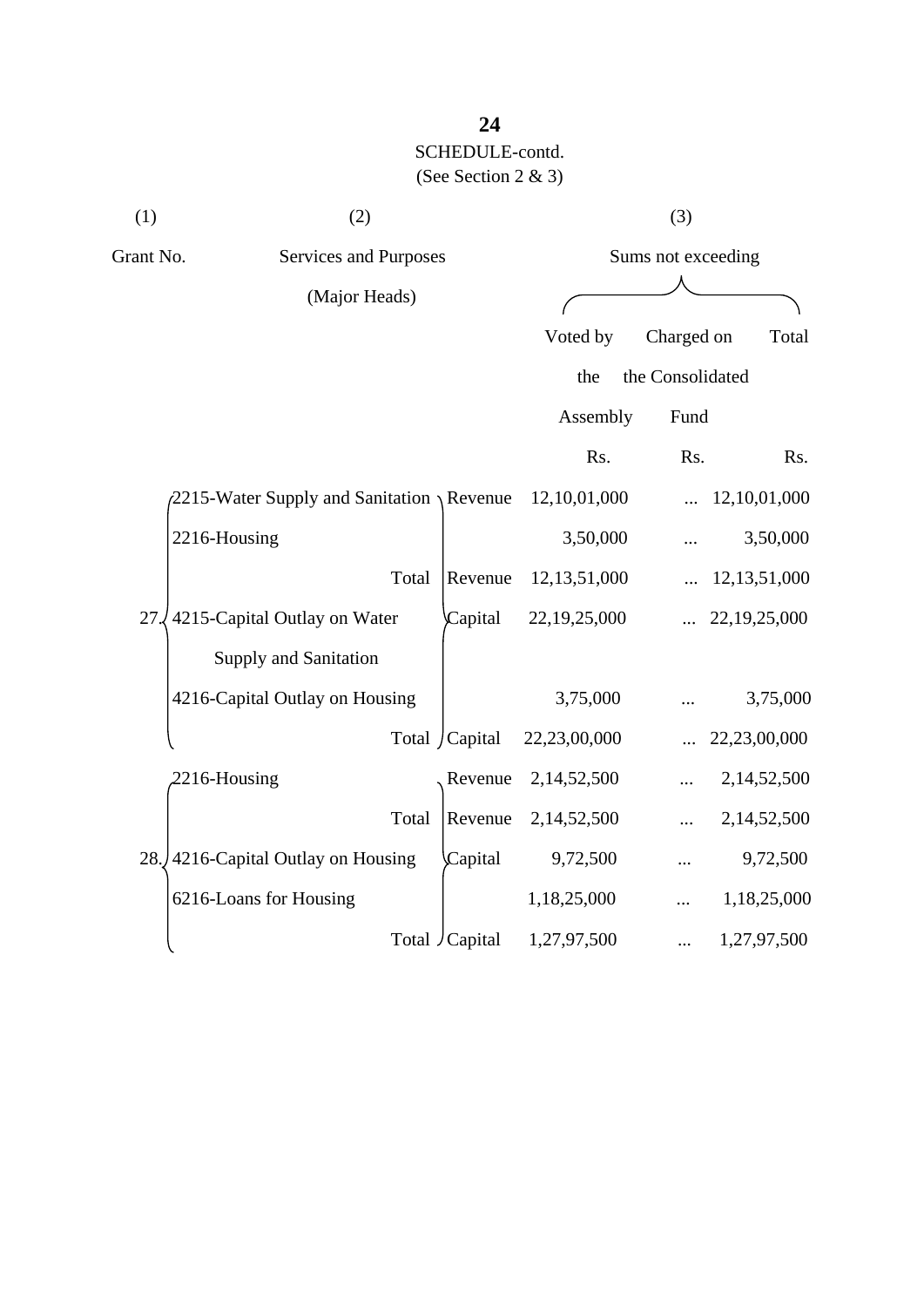| (1)             | (2)                              |                  |             | (3)                |             |
|-----------------|----------------------------------|------------------|-------------|--------------------|-------------|
| Grant No.       | Services and Purposes            |                  |             | Sums not exceeding |             |
|                 | (Major Heads)                    |                  |             |                    |             |
|                 |                                  |                  | Voted by    | Charged on         | Total       |
|                 |                                  |                  | the         | the Consolidated   |             |
|                 |                                  |                  | Assembly    | Fund               |             |
|                 |                                  |                  | Rs.         | Rs.                | Rs.         |
|                 | 2217-Urban Development           |                  | 3,23,25,000 |                    | 3,23,25,000 |
|                 | Total                            | Revenue          | 3,23,25,000 |                    | 3,23,25,000 |
|                 | 4216-Capital Outlay on Housing   | Capital          | 1,25,000    |                    | 1,25,000    |
|                 | 29. 4217-Capital Outlay on Urban |                  | 4,26,25,000 |                    | 4,26,25,000 |
|                 | Development                      |                  |             |                    |             |
|                 | Total                            | Capital          | 4,27,50,000 |                    | 4,27,50,000 |
|                 | 2220-Information and Publicity   | $\gamma$ Revenue | 90,75,000   |                    | 90,75,000   |
| 30              |                                  | Total Revenue    | 90,75,000   |                    | 90,75,000   |
| 31              | 2230-Labour and Employment       | $\sqrt{$ Revenue | 2,54,14,500 |                    | 2,54,14,500 |
|                 |                                  | Total Revenue    | 2,54,14,500 |                    | 2,54,14,500 |
|                 | 3456-Civil Supplies              | Revenue          | 90,00,000   |                    | 90,00,000   |
|                 | Total                            | Revenue          | 90,00,000   |                    | 90,00,000   |
| 32 <sub>1</sub> | 4408-Capital Outlay on Food      | Capital          |             |                    |             |
|                 | Storage and Warehousing          |                  |             |                    |             |
|                 | Total                            | Capital          |             |                    |             |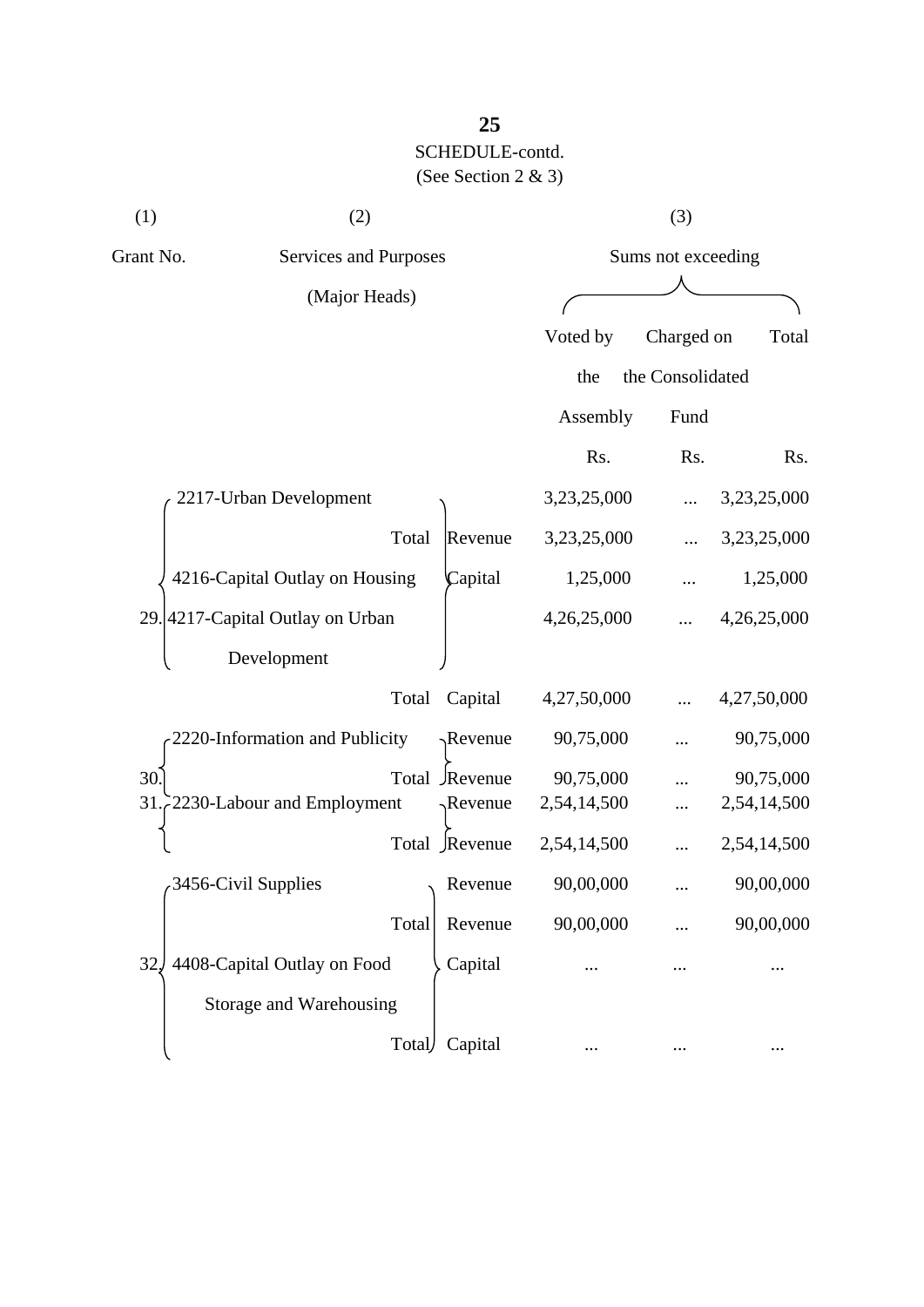| (1)             | (2)                              |                |              | (3)                |              |
|-----------------|----------------------------------|----------------|--------------|--------------------|--------------|
| Grant No.       | Services and Purposes            |                |              | Sums not exceeding |              |
|                 | (Major Heads)                    |                |              |                    |              |
|                 |                                  |                | Voted by     | Charged on         | Total        |
|                 |                                  |                | the          | the Consolidated   |              |
|                 |                                  |                | Assembly     | Fund               |              |
|                 |                                  |                | Rs.          | Rs.                | Rs.          |
|                 | 2235-Social Security and Welfare | Revenue        |              |                    |              |
|                 | Total                            | Revenue        |              |                    |              |
| 33 <sub>2</sub> | 6235-Loans for Social Security   | Capital        | 2,50,000     |                    | 2,50,000     |
|                 | and Welfare                      |                |              |                    |              |
|                 | Total <sup>/</sup>               | Capital        | 2,50,000     |                    | 2,50,000     |
|                 | 2225-Welfare of S.CS, S.TS and   | \Revenue       | 2,88,75,000  | .                  | 2,88,75,000  |
|                 | Other B.CS                       |                |              |                    |              |
|                 | 2235-Social Security and Welfare |                | 5,09,83,000  |                    | 5,09,83,000  |
|                 | 2236-Nutrition                   |                | 2,94,87,500  |                    | 2,94,87,500  |
|                 | Total                            | Revenue        | 10,93,45,500 |                    | 10,93,45,500 |
| 34.             | 4235-Capital Outlay on Social    |                | 1,90,50,000  |                    | 1,90,50,000  |
|                 | Security and Welfare             |                |              |                    |              |
|                 | 6225-Loans for Welfare of S.CS,  |                |              |                    |              |
|                 | S.TS and other B.CS              |                |              |                    |              |
|                 |                                  | Total /Capital | 1,90,50,000  |                    | 1,90,50,000  |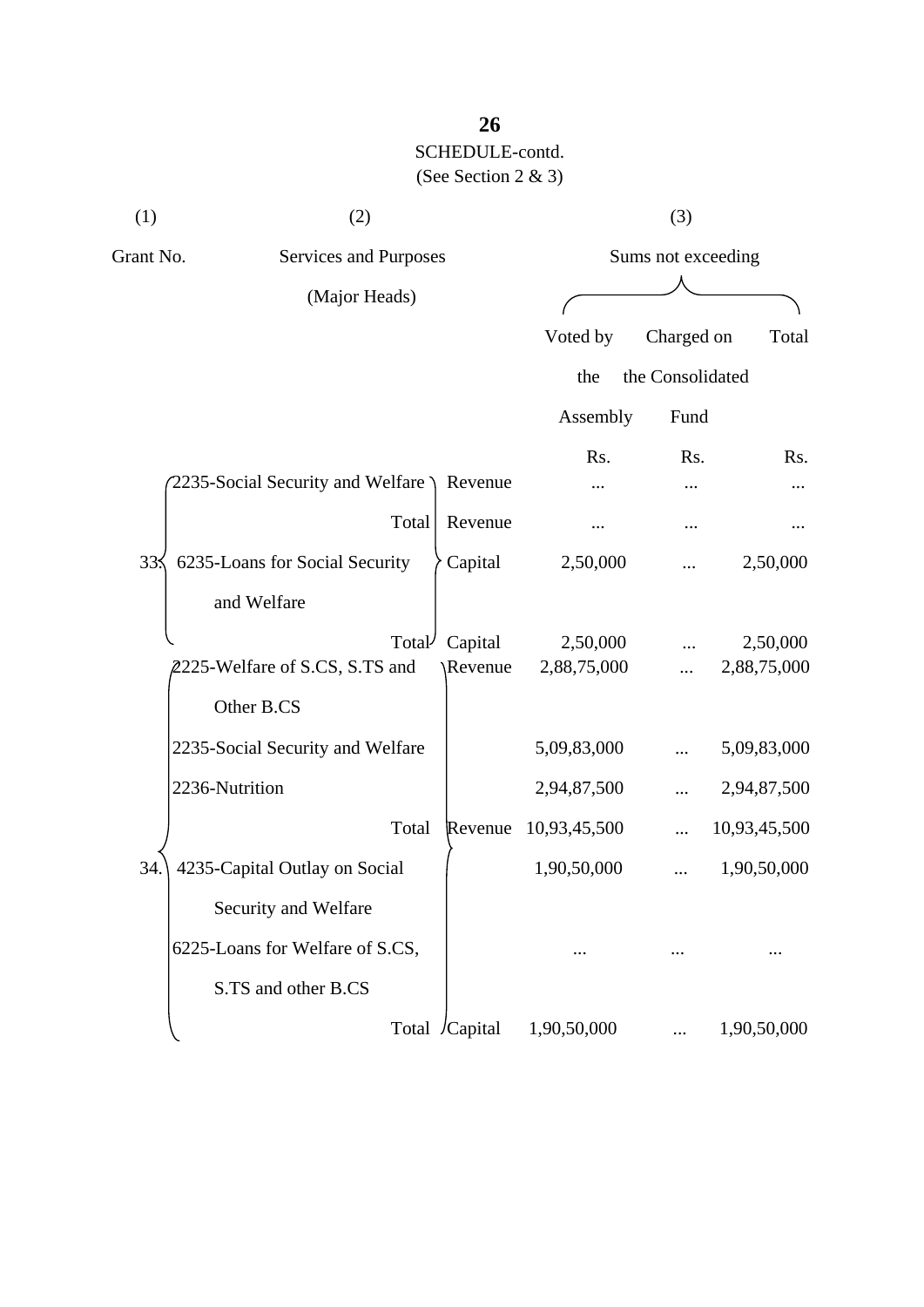| (1)       | (2)                                                   |          | (3)                |          |
|-----------|-------------------------------------------------------|----------|--------------------|----------|
| Grant No. | Services and Purposes                                 |          | Sums not exceeding |          |
|           | (Major Heads)                                         |          |                    |          |
|           |                                                       | Voted by | Charged on         | Total    |
|           |                                                       | the      | the Consolidated   |          |
|           |                                                       | Assembly | Fund               |          |
|           |                                                       | Rs.      | Rs.                | Rs.      |
|           | $-2235$ -Social Security and Welfare $\gamma$ Revenue | 5,25,000 | $\cdots$           | 5,25,000 |
| 35        | Revenue<br>Total                                      | 5,25,000 | $\ddotsc$          | 5,25,000 |

| 35.L                                   |                    | Total Revenue   | 5,25,000                    |            | 5,25,000     |
|----------------------------------------|--------------------|-----------------|-----------------------------|------------|--------------|
| 36. 2075-Miscellaneous General         |                    | Revenue         | 38,500                      |            | 38,500       |
| Services                               |                    |                 |                             |            |              |
| 2235-Social Security and Welfare       |                    |                 | 22,90,000                   | 1,25,000   | 24,15,000    |
|                                        | Total <sup>J</sup> | Revenue         | 23,28,500                   | 1,25,000   | 24,53,500    |
| 2250-Other Social Services             |                    | Revenue         | 12,500                      |            | 12,500       |
| 37.                                    |                    | Total [ Revenue | 12,500                      | .          | 12,500       |
| 38. 3451-Secretariat Economic          |                    | Revenue         | 1,06,74,000                 | $\dddotsc$ | 1,06,74,000  |
| Services                               |                    |                 |                             |            |              |
|                                        | Total              | Revenue         | 1,06,74,000                 | $\cdots$   | 1,06,74,000  |
| 2425-Co-operation                      |                    | Revenue         | 1,74,23,750                 | $\dddotsc$ | 1,74,23,750  |
|                                        | Total              | Revenue         | 1,74,23,750                 |            | 1,74,23,750  |
| 4425-Capital Outlay on                 |                    | Capital         | 1,86,07,875                 |            | 1,86,07,875  |
| Co-operation                           |                    |                 |                             |            |              |
| 4435-Capital Outlay on Other<br>$39\%$ |                    |                 | 1,50,000                    |            | 1,50,000     |
| <b>Agriculture Programmes</b>          |                    |                 |                             |            |              |
| 6425-Loans for Co-operation            |                    |                 | 60,93,875                   |            | 60,93,875    |
|                                        | Total              | Capital         | 2,48,51,750                 |            | 2,48,51,750  |
| 2552-North Eastern Areas               |                    | Revenue         | 7,84,31,250                 |            | 7,84,31,250  |
| (Special Areas Programme)              |                    |                 |                             |            |              |
|                                        | Total              | Revenue         | 7,84,31,250                 |            | 7,84,31,250  |
| 40.14552-Capital Outlay on North       |                    | Capital         | 10,52,54,000                | $\cdots$   | 10,52,54,000 |
| <b>Eastern Areas</b>                   |                    |                 |                             |            |              |
|                                        | Total              | Capital         | 10,52,54,000                | $\dddotsc$ | 10,52,54,000 |
| 3454-Census, Surveys and               |                    | Revenue         | 1,08,50,000                 | .          | 1,08,50,000  |
| <b>Statistics</b><br>41.               |                    |                 |                             |            |              |
|                                        |                    |                 | Total Revenue $1,08,50,000$ |            | 1,08,50,000  |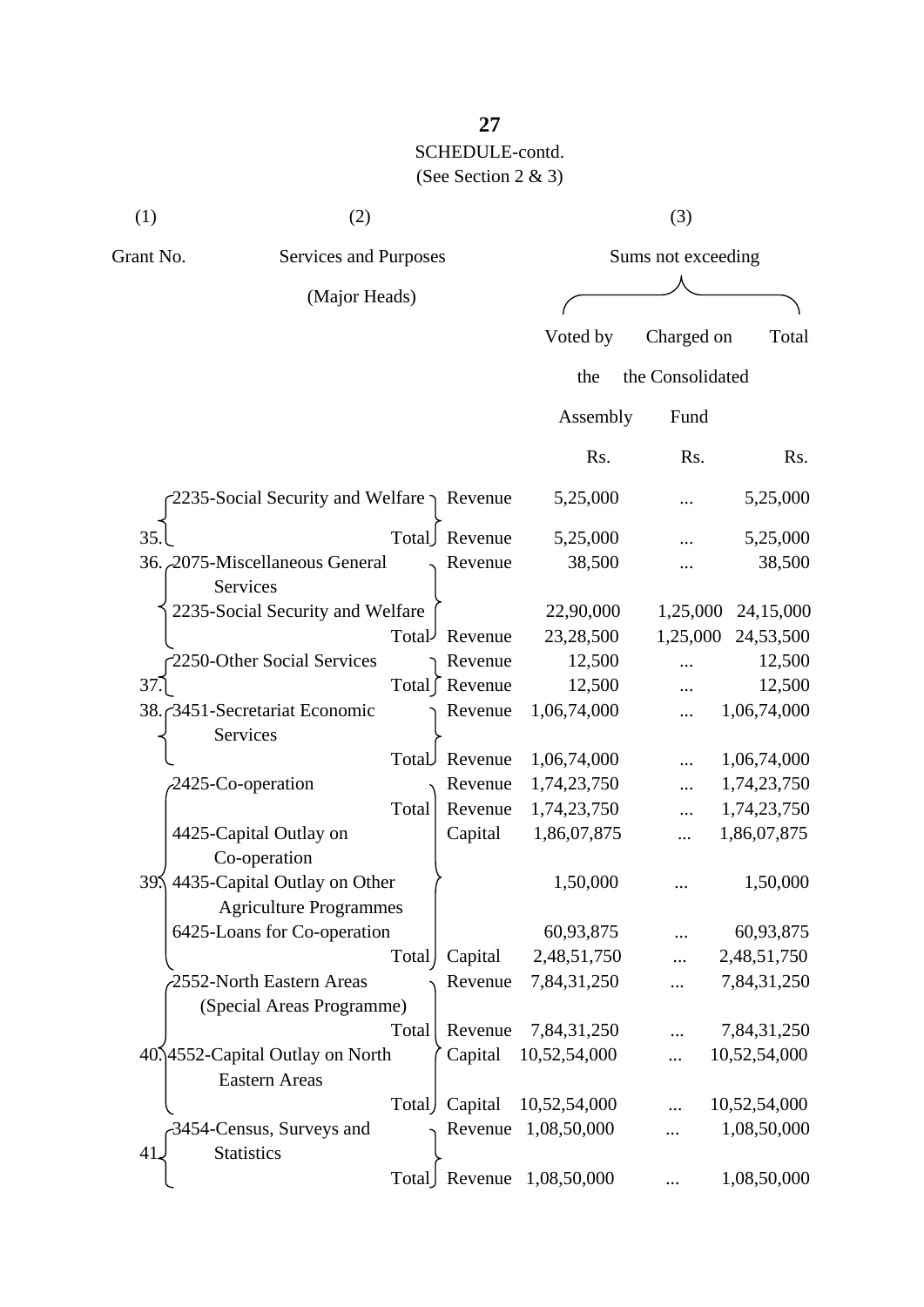| (1)       | (2)                            |       |               |                      | (3)                |              |  |
|-----------|--------------------------------|-------|---------------|----------------------|--------------------|--------------|--|
| Grant No. | Services and Purposes          |       |               |                      | Sums not exceeding |              |  |
|           | (Major Heads)                  |       |               |                      |                    |              |  |
|           |                                |       |               | Voted by             | Charged on         | Total        |  |
|           |                                |       |               | the                  | the Consolidated   |              |  |
|           |                                |       |               | Assembly             | Fund               |              |  |
|           |                                |       |               | Rs.                  | Rs.                | Rs.          |  |
|           | 2216-Housing                   |       | Revenue       | 25,000               |                    | 25,000       |  |
|           | 3475-Other General Economic    |       |               | 33,75,000            |                    | 33,75,000    |  |
| 42        | Services                       |       |               |                      |                    |              |  |
|           |                                |       | Total Revenue | 34,00,000            |                    | 34,00,000    |  |
|           | 2216-Housing                   |       | Revenue       | 19,25,000            |                    | 19,25,000    |  |
|           | 2401-Crop Husbandry            |       |               | 10,56,45,000         |                    | 10,56,45,000 |  |
|           | 2408-Food Storage and          |       |               |                      |                    |              |  |
|           | Warehousing                    |       |               |                      |                    |              |  |
|           | 2415-Agricultural Research     |       | Revenue       | 60,12,500            |                    | 60,12,500    |  |
|           | and Education                  |       |               |                      |                    |              |  |
|           | 43/2435-Other Agricultural     |       |               | 51,25,000            |                    | 51,25,000    |  |
|           | Programmes                     |       |               |                      |                    |              |  |
|           | 2702-Minor Irrigation          |       |               | 2,49,82,500          | $\cdots$           | 2,49,82,500  |  |
|           |                                | Total |               | Revenue 14,36,90,000 |                    | 14,36,90,000 |  |
|           | 4216-Capital Outlay on Housing |       | Capital       | 5,50,000             |                    | 5,50,000     |  |
|           | 4401-Capital Outlay on Crop    |       |               | 6,00,000             |                    | 6,00,000     |  |
|           | Husbandry                      |       |               |                      |                    |              |  |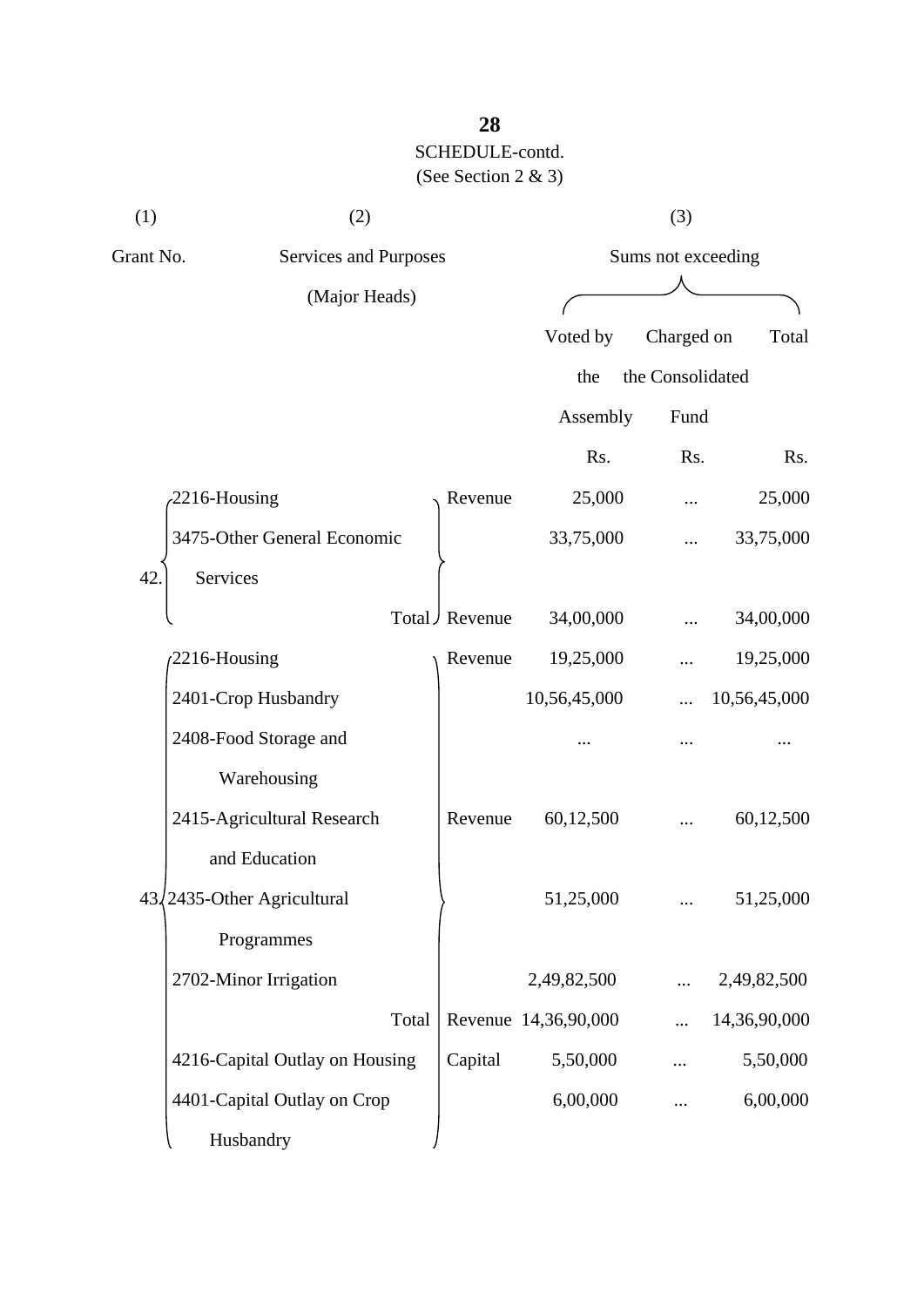| (1)       | (2)                                       |                 |             | (3)                |             |
|-----------|-------------------------------------------|-----------------|-------------|--------------------|-------------|
| Grant No. | Services and Purposes                     |                 |             | Sums not exceeding |             |
|           | (Major Heads)                             |                 |             |                    |             |
|           |                                           |                 | Voted by    | Charged on         | Total       |
|           |                                           |                 | the         | the Consolidated   |             |
|           |                                           |                 | Assembly    | Fund               |             |
|           |                                           |                 | Rs.         | Rs.                | Rs.         |
|           | 4416-Investment in Agricultural           |                 | 1,50,000    |                    | 1,50,000    |
|           | <b>Financial Institution</b>              |                 |             |                    |             |
|           | 4702-Capital Outlay on Minor              |                 | 1,27,50,000 |                    | 1,27,50,000 |
|           | Irrigation                                |                 |             |                    |             |
|           | 6401-Loans for Crop Husbandry             |                 |             |                    |             |
|           |                                           | Total / Capital | 1,40,50,000 |                    | 1,40,50,000 |
|           | 2701-Medium Irrigation-II works \ Revenue |                 | 5,25,500    |                    | 5,25,500    |
|           | under E. And D. Wing P.W.D                |                 |             |                    |             |
|           | medium                                    |                 |             |                    |             |
|           | 2711-Flood Control                        |                 | 13,00,000   |                    | 13,00,000   |
| 44        | Total                                     | Revenue         | 18,25,500   |                    | 18,25,500   |
|           | 4701-Capital Outlay on Medium             | Capital         | 49,74,500   |                    | 49,74,500   |
|           | Irrigation                                |                 |             |                    |             |
|           | 4711-Capital Outlay on Flood              |                 | 33,00,000   |                    | 33,00,000   |
|           | <b>Control Projects</b>                   |                 |             |                    |             |
|           | Total                                     | Capital         | 82,74,500   |                    | 82,74,500   |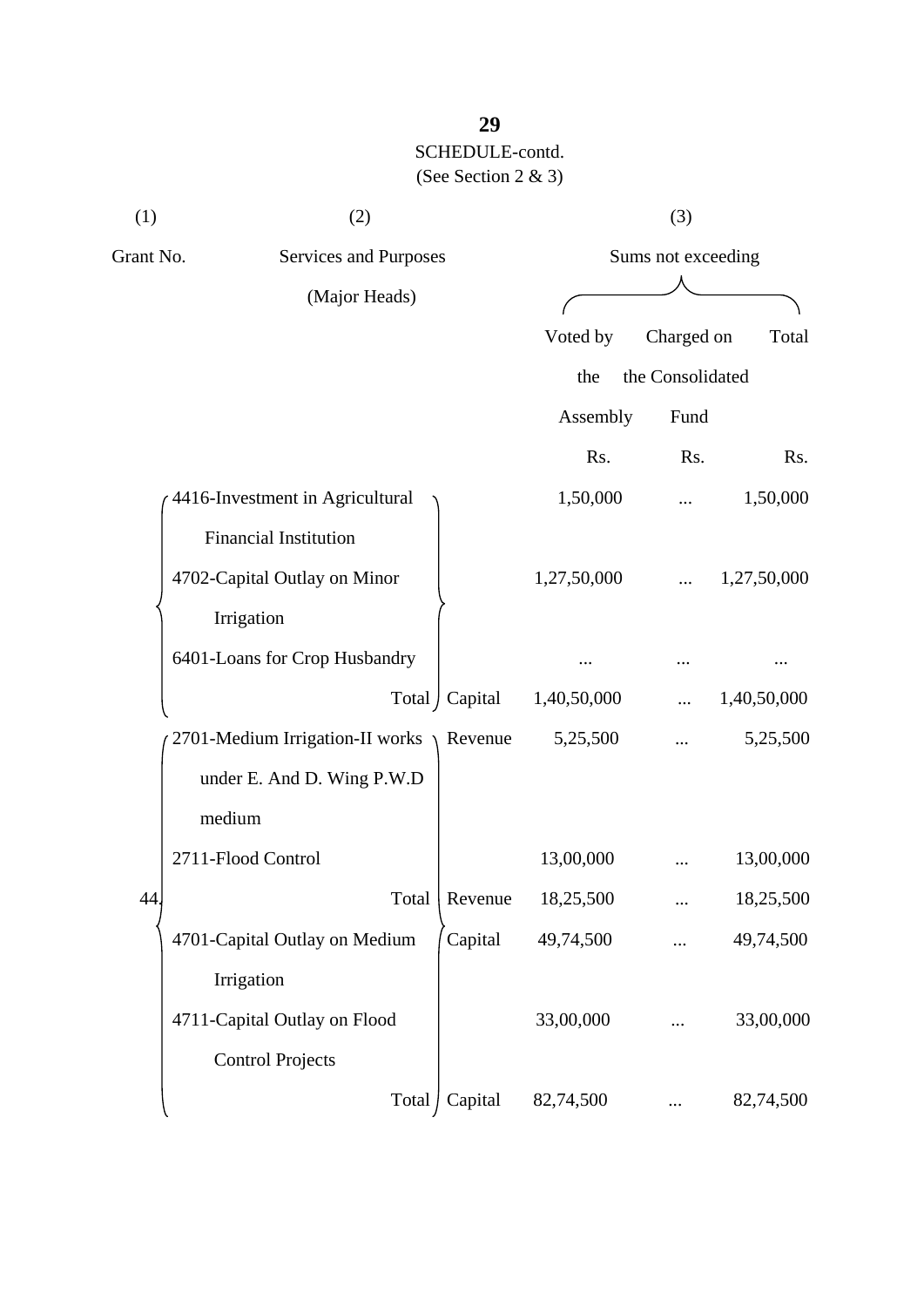| (1)                                | (2)                                         |                 |                    | (3)              |             |
|------------------------------------|---------------------------------------------|-----------------|--------------------|------------------|-------------|
| Grant No.<br>Services and Purposes |                                             |                 | Sums not exceeding |                  |             |
|                                    | (Major Heads)                               |                 |                    |                  |             |
|                                    |                                             |                 | Voted by           | Charged on       | Total       |
|                                    |                                             |                 | the                | the Consolidated |             |
|                                    |                                             |                 | Assembly           | Fund             |             |
|                                    |                                             |                 | Rs.                | Rs.              | Rs.         |
|                                    | 2216-Housing                                | Revenue         | 7,50,000           |                  | 7,50,000    |
|                                    | 2402-Soil and Water Conservation            |                 | 5,61,33,750        |                  | 5,61,33,750 |
|                                    | $45\sqrt{2415}$ -Agricultural Research and  |                 | 3,66,250           |                  | 3,66,250    |
|                                    | Education                                   |                 |                    |                  |             |
|                                    |                                             | Total / Revenue | 5,72,50,000        |                  | 5,72,50,000 |
|                                    | 2501-Special Programmes for                 | Revenue         | 2,20,00,000        |                  | 2,20,00,000 |
| 46.                                | <b>Rural Development</b>                    |                 |                    |                  |             |
|                                    |                                             | Total   Revenue | 2,20,00,000        |                  | 2,20,00,000 |
|                                    | 2216-Housing                                | Revenue         | 12,48,250          |                  | 12,48,250   |
|                                    | 2235-Social Security and Welfare            |                 |                    |                  |             |
|                                    | 47. 2403-Animal Husbandry                   |                 | 5,94,79,000        |                  | 5,94,79,000 |
|                                    | 2415-Agricultural Research and              |                 | 40,97,750          |                  | 40,97,750   |
|                                    | Education                                   |                 |                    |                  |             |
|                                    | Total/                                      | Revenue         | 6,48,25,000        |                  | 6,48,25,000 |
|                                    | $48.72216$ -Housing                         | Revenue         | 5,00,000           |                  | 5,00,000    |
|                                    | 2404-Dairy Development                      |                 | 1,81,72,750        |                  | 1,81,72,750 |
|                                    | 2415-Agricultural Research and<br>Education |                 |                    |                  |             |
|                                    |                                             | Total Revenue   | 1,86,72,750        |                  | 1,86,72,750 |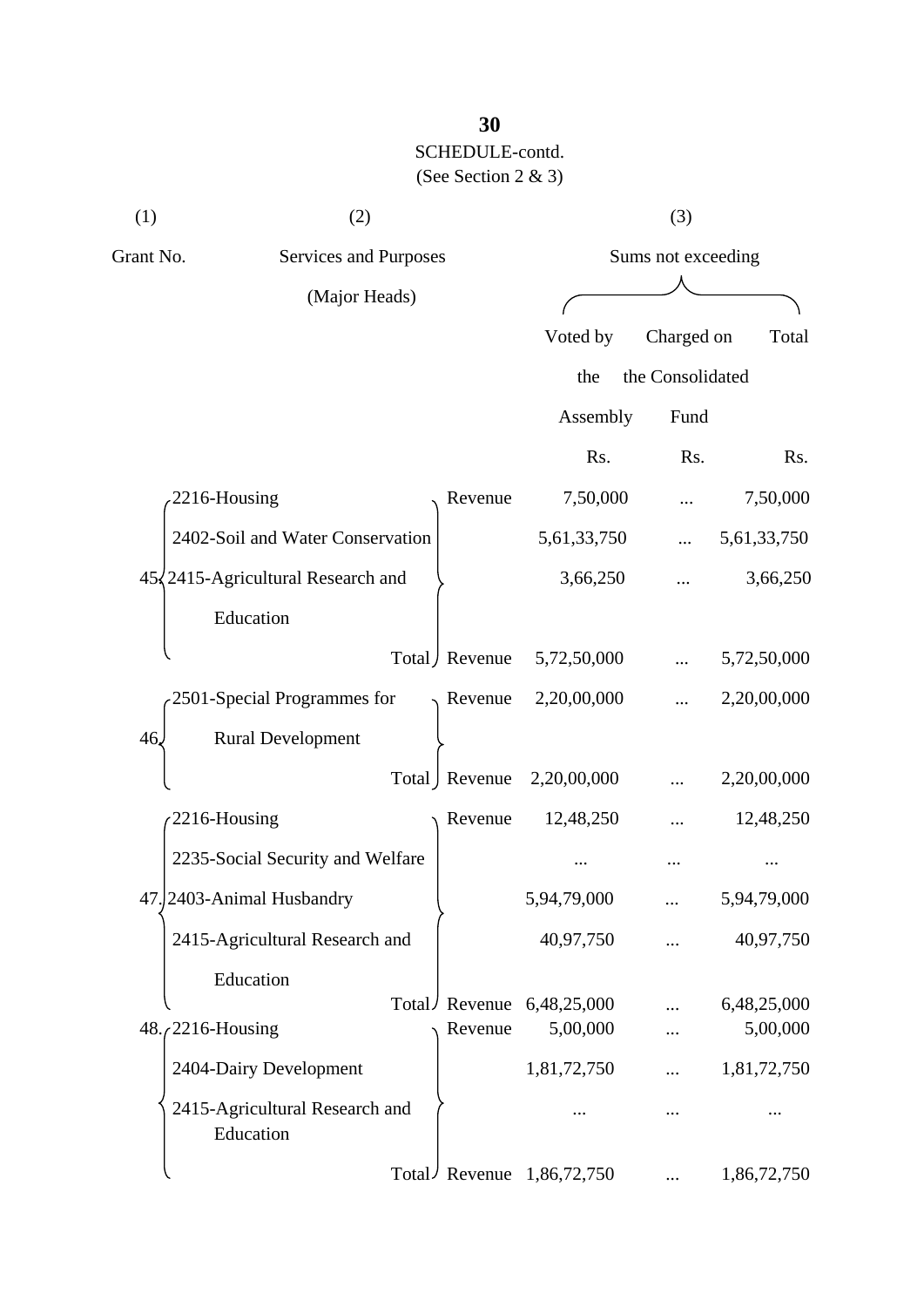| (1)       | (2)                              |         |             | (3)                |             |
|-----------|----------------------------------|---------|-------------|--------------------|-------------|
| Grant No. | Services and Purposes            |         |             | Sums not exceeding |             |
|           | (Major Heads)                    |         |             |                    |             |
|           |                                  |         | Voted by    | Charged on         | Total       |
|           |                                  |         | the         | the Consolidated   |             |
|           |                                  |         | Assembly    | Fund               |             |
|           |                                  |         | Rs.         | Rs.                | Rs.         |
|           | 49, 2216-Housing                 | Revenue | 1,00,000    |                    | 1,00,000    |
|           | 2405-Fisheries                   |         | 1,25,04,000 |                    | 1,25,04,000 |
|           | 2415-Agricultural Research and   |         | 4,71,000    |                    | 4,71,000    |
|           | Education                        |         |             |                    |             |
|           | Total                            | Revenue | 1,30,75,000 |                    | 1,30,75,000 |
|           | 4216-Capital Outlay on Housing   | Capital | 87,500      | .                  | 87,500      |
|           | 4405-Capital Outlay on Fisheries |         | 1,62,500    |                    | 1,62,500    |
|           | Total/                           | Capital | 2,50,000    |                    | 2,50,000    |
|           | 50, 2406-Forestry and Wild Life  | Revenue | 7,66,27,250 | 5,000              | 7,66,32,250 |
|           | 2415-Agricultural Research and   |         | 20,90,000   |                    | 20,90,000   |
|           | Education                        |         |             |                    |             |
|           | Total                            | Revenue | 7,87,17,250 | 5,000              | 7,87,22,250 |
|           | 4406-Capital Outlay on Forestry  | Capital | 88,25,000   |                    | 88,25,000   |
|           | and Wild Life<br>Total J         | Capital | 88,25,000   |                    | 88,25,000   |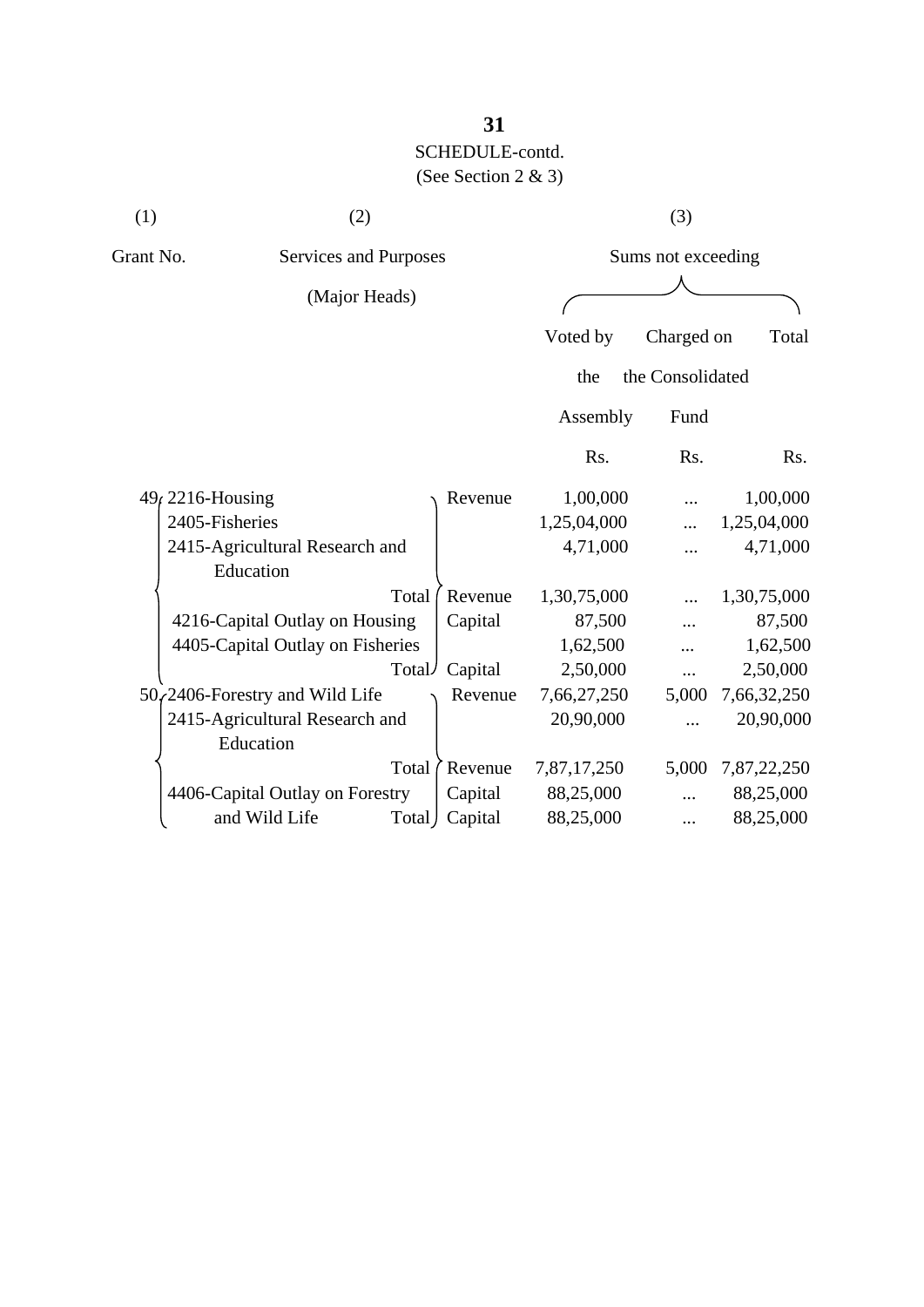| (1)       | (2)                                        |                 |                      | (3)                |              |
|-----------|--------------------------------------------|-----------------|----------------------|--------------------|--------------|
| Grant No. | Services and Purposes                      |                 |                      | Sums not exceeding |              |
|           | (Major Heads)                              |                 |                      |                    |              |
|           |                                            |                 | Voted by             | Charged on         | Total        |
|           |                                            |                 | the                  | the Consolidated   |              |
|           |                                            |                 | Assembly             | Fund               |              |
|           |                                            |                 | Rs.                  | Rs.                | Rs.          |
|           | 2216-Housing                               | Revenue         | 8,50,000             |                    | 8,50,000     |
|           | 2401-Crop Husbandry                        |                 | 25,00,000            |                    | 25,00,000    |
|           | 2501-Special Programmes for                |                 | 1,17,50,000          |                    | 1,17,50,000  |
|           | <b>Rural Development</b>                   |                 |                      |                    |              |
|           | 51. 2505-Rural Employment                  |                 | 2,40,00,000          |                    | 2,40,00,000  |
|           | 2515-Other Rural Development<br>Programmes |                 | 8,80,00,000          |                    | 8,80,00,000  |
|           | Total                                      |                 | Revenue 12,71,00,000 |                    | 12,71,00,000 |
|           | 4216-Capital Outlay on Housing             | Capital         | 78,12,500            |                    | 78,12,500    |
|           | 4515-Capital Outlay on Rural               |                 | 78,12,500            |                    | 78,12,500    |
|           | Development                                |                 |                      |                    |              |
|           |                                            | Total / Capital | 1,56,25,000          |                    | 1,56,25,000  |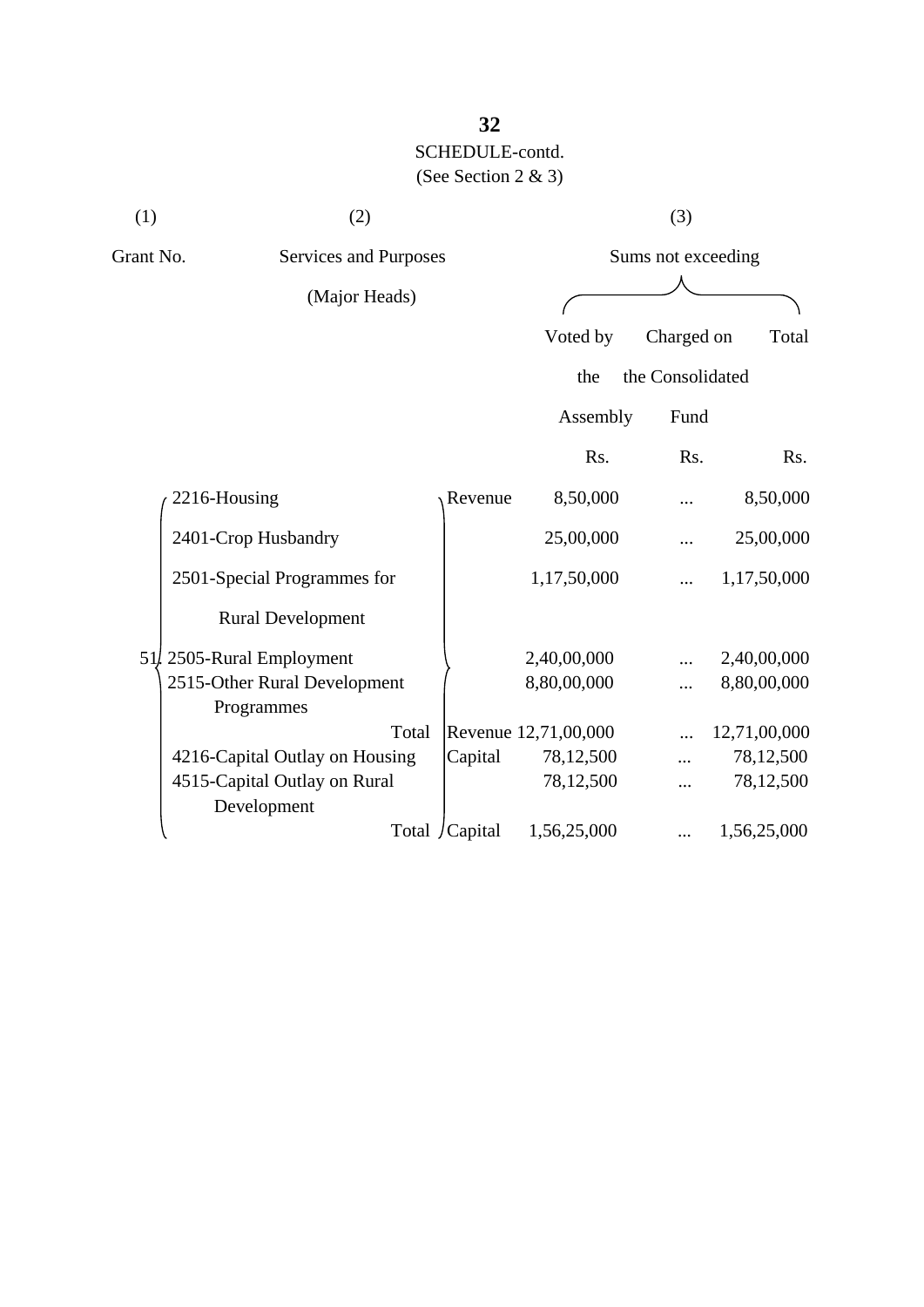| (1)                                                       | (2)                                                          |         |                     | (3)              |             |
|-----------------------------------------------------------|--------------------------------------------------------------|---------|---------------------|------------------|-------------|
| Grant No.                                                 | Services and Purposes                                        |         | Sums not exceeding  |                  |             |
|                                                           | (Major Heads)                                                |         |                     |                  |             |
|                                                           |                                                              |         |                     |                  |             |
|                                                           |                                                              |         | Voted by            | Charged on       | Total       |
|                                                           |                                                              |         | the                 | the Consolidated |             |
|                                                           |                                                              |         | Assembly            | Fund             |             |
|                                                           |                                                              |         | Rs.                 | Rs.              | Rs.         |
|                                                           | $52/2852$ -Industries                                        | Revenue | 69,67,500           |                  | 69,67,500   |
|                                                           | Total                                                        | Revenue | 69,67,500           |                  | 69,67,500   |
| 4854-Capital Outlay on Cement<br>and non-Metallic Mineral | Capital                                                      |         |                     |                  |             |
|                                                           | 4885-Capital Outlay on Industries                            |         | 1,25,00,000         |                  | 1,25,00,000 |
|                                                           | and Minerals                                                 |         |                     |                  |             |
|                                                           | 6885-Loans for other Industries                              |         |                     |                  |             |
|                                                           | and Minerals                                                 |         |                     |                  |             |
|                                                           | Total/                                                       | Capital | 1,25,00,000         |                  | 1,25,00,000 |
|                                                           | $53/2851$ -Village and Small Industries                      |         | 2,94,73,750         |                  | 2,94,73,750 |
|                                                           | Total                                                        |         | Revenue 2,94,73,750 |                  | 2,94,73,750 |
|                                                           | 4851-Capital Outlay on Village<br>and Small Scale Industries | Capital |                     | $\cdots$         |             |
|                                                           | 6851-Loans for Village and Small                             | Capital | 12,50,000           |                  | 12,50,000   |
|                                                           | Industries                                                   |         |                     |                  |             |
|                                                           | Total                                                        | Capital | 12,50,000           |                  | 12,50,000   |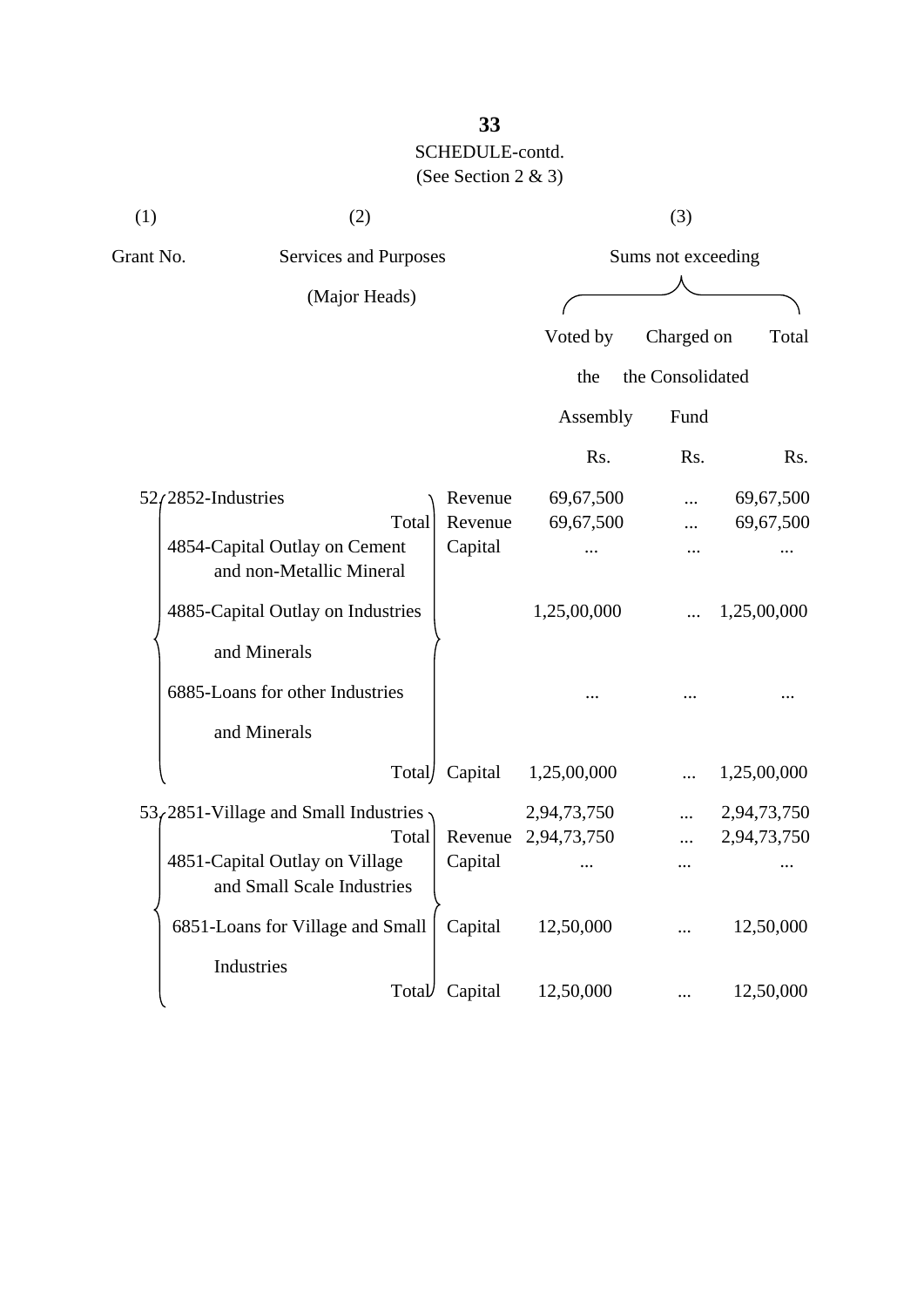| (1)       | (2)                                                            |                 |                         | (3)        |              |
|-----------|----------------------------------------------------------------|-----------------|-------------------------|------------|--------------|
| Grant No. | Services and Purposes                                          |                 | Sums not exceeding      |            |              |
|           | (Major Heads)                                                  |                 |                         |            |              |
|           |                                                                |                 | Voted by                | Charged on | Total        |
|           |                                                                |                 | the Consolidated<br>the |            |              |
|           |                                                                |                 | Assembly                | Fund       |              |
|           |                                                                |                 | Rs.                     | Rs.        | Rs.          |
|           | 2216-Housing                                                   | Revenue         |                         |            |              |
|           | 2851-Village and Small Industries                              |                 | 3,00,32,500             |            | 3,00,32,500  |
|           | Total                                                          | Revenue         | 3,00,32,500             |            | 3,00,32,500  |
| 54.       | 4216-Capital Outlay on Housing                                 | Capital         |                         |            |              |
|           | 4851-Capital Outlay on Village<br>and Small Scale Industries   |                 | 52,50,000               |            | 52,50,000    |
|           | 6851-Loans for Village and Small<br>Industries                 |                 |                         |            |              |
|           |                                                                | Total / Capital | 52,50,000               |            | 52,50,000    |
|           | 2853-Non-Ferrous Mining and<br><b>Metallurgical Industries</b> | Revenue         | 4,34,50,000             |            | 4,34,50,000  |
|           | Total                                                          | Revenue         | 4,34,50,000             |            | 4,34,50,000  |
| 55.       | 4216-Capital Outlay on Housing                                 | Capital         |                         |            |              |
|           | 4853-Capital Outlay on Mining                                  |                 | 2,50,000                |            | 2,50,000     |
|           | and Metallurgical Industries                                   |                 |                         |            |              |
|           | Total                                                          | Capital         | 2,50,000                |            | 2,50,000     |
|           | 3054-Roads and Bridges                                         | Revenue         | 10,00,00,000            |            | 10,00,00,000 |
|           | Total                                                          | Revenue         | 10,00,00,000            |            | 10,00,00,000 |
|           | 56. 5054-Capital Outlay on Roads<br>and Bridges                | Capital         | 16,48,51,250            |            | 16,48,51,250 |
|           | Total                                                          | Capital         | 16,48,51,250            |            | 16,48,51,250 |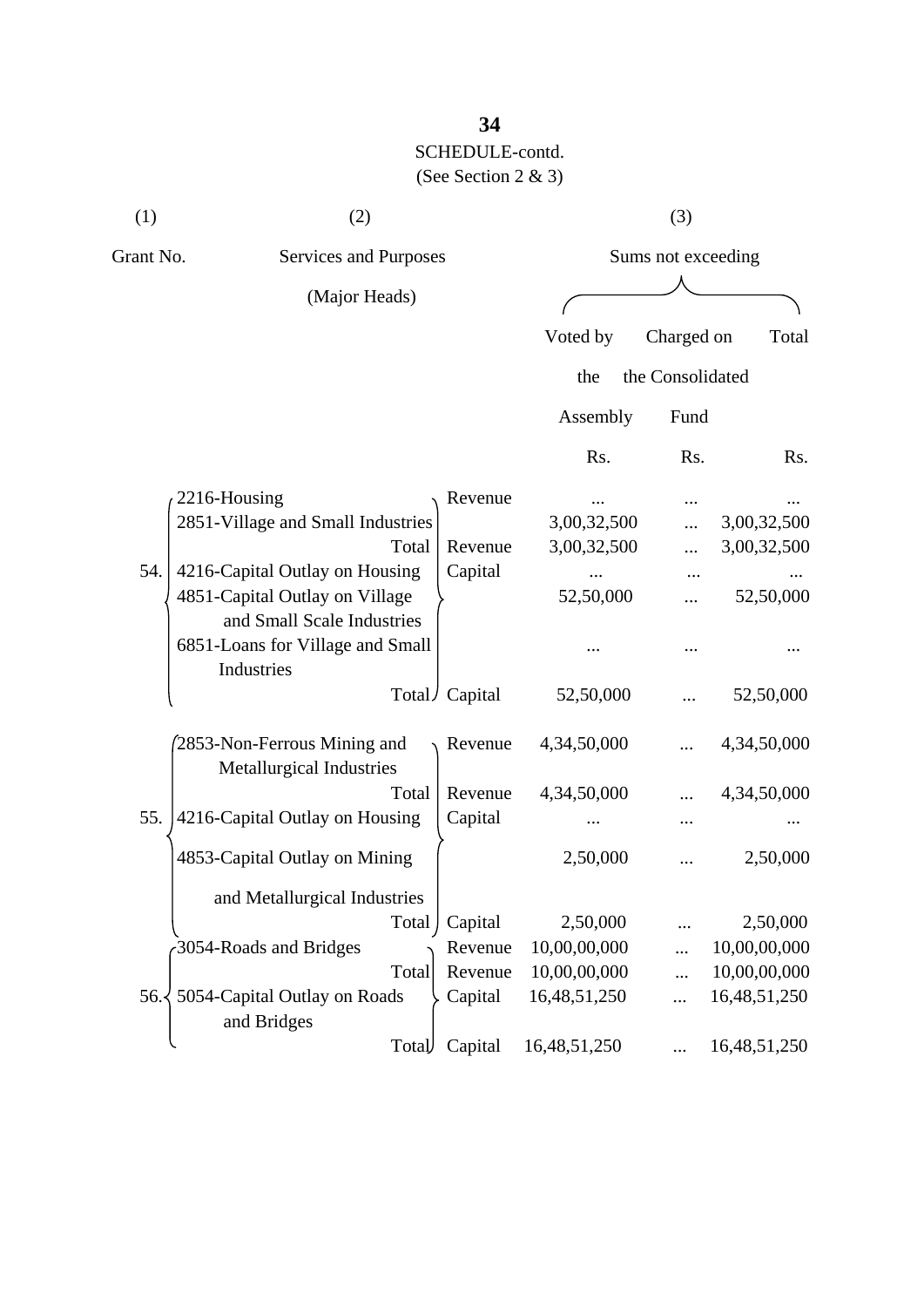| (1)       | (2)                                                                               |       |               |             | (3)                |                                    |
|-----------|-----------------------------------------------------------------------------------|-------|---------------|-------------|--------------------|------------------------------------|
| Grant No. | Services and Purposes                                                             |       |               |             | Sums not exceeding |                                    |
|           | (Major Heads)                                                                     |       |               |             |                    |                                    |
|           |                                                                                   |       |               | Voted by    | Charged on         | Total                              |
|           |                                                                                   |       |               | the         | the Consolidated   |                                    |
|           |                                                                                   |       |               |             |                    |                                    |
|           |                                                                                   |       |               | Assembly    | Fund               |                                    |
|           |                                                                                   |       |               | Rs.         | Rs.                | Rs.                                |
|           | 3452-Tourism                                                                      |       | Revenue       | 88,50,000   |                    | 88,50,000                          |
|           |                                                                                   | Total | Revenue       | 88,50,000   |                    | 88,50,000                          |
|           | 4059-Capital Outlay on Public<br>Works                                            |       | Capital       |             |                    |                                    |
| 57.       | 5275-Capital Outlay on other                                                      |       |               |             |                    |                                    |
|           | <b>Communication Services</b>                                                     |       |               |             |                    |                                    |
|           | 5452-Capital Outlay on Tourism                                                    |       |               | 11,50,000   |                    | 11,50,000                          |
|           | 7452-Loans for Tourism                                                            |       |               |             |                    |                                    |
|           |                                                                                   | Total | Capital       | 11,50,000   |                    | 11,50,000                          |
|           | 58. 3606-Aid Materials and Equipment                                              |       | Revenue       |             |                    |                                    |
|           |                                                                                   | Total | Revenue       |             |                    |                                    |
|           | 59.5465-Investment in General<br><b>Financial and Training</b><br>Institutions    |       | Capital       |             |                    |                                    |
|           |                                                                                   | Total | Capital       |             |                    |                                    |
|           | 6003-Internal Debt of the State<br>Government                                     |       | Capital       |             |                    | 20,31,60,000 20,31,60,000          |
|           |                                                                                   |       | Total Capital |             |                    | $\ldots$ 20,31,60,000 20,31,60,000 |
|           | 60.6004-Loans and Advances from the $\sqrt{$ Capital<br><b>Central Government</b> |       |               |             |                    | 6,53,15,960 6,53,15,960            |
|           |                                                                                   | Total | Capital       |             |                    | 6,53,15,960 6,53,15,960            |
|           | 7610-Loans to Government<br>Servants etc                                          |       | Capital       | 5,00,00,000 |                    | 5,00,00,000                        |
|           |                                                                                   | Total | Capital       | 5,00,00,000 |                    | 5,00,00,000                        |
|           | 61.7615-Miscellaneous Loans                                                       |       | Capital       |             |                    |                                    |
|           |                                                                                   | Total | Capital       |             |                    |                                    |
|           | 62. 7810-Inter-State Settlement                                                   |       | Capital       |             |                    |                                    |

Total Capital ... ... ... ... ...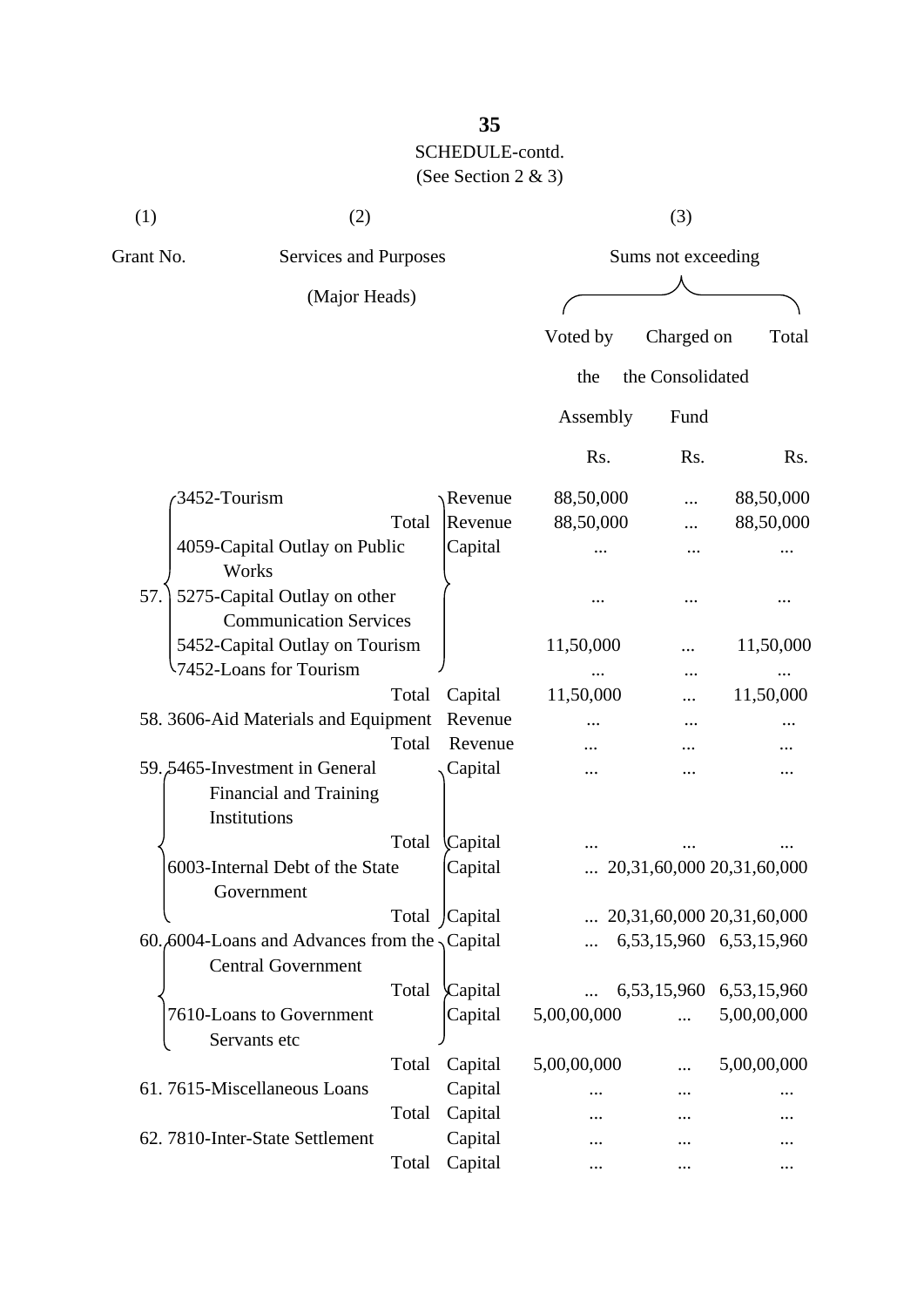

 L.M.SANGMA, Deputy Secretary, to the Govt. of Meghalaya, Law (B) Department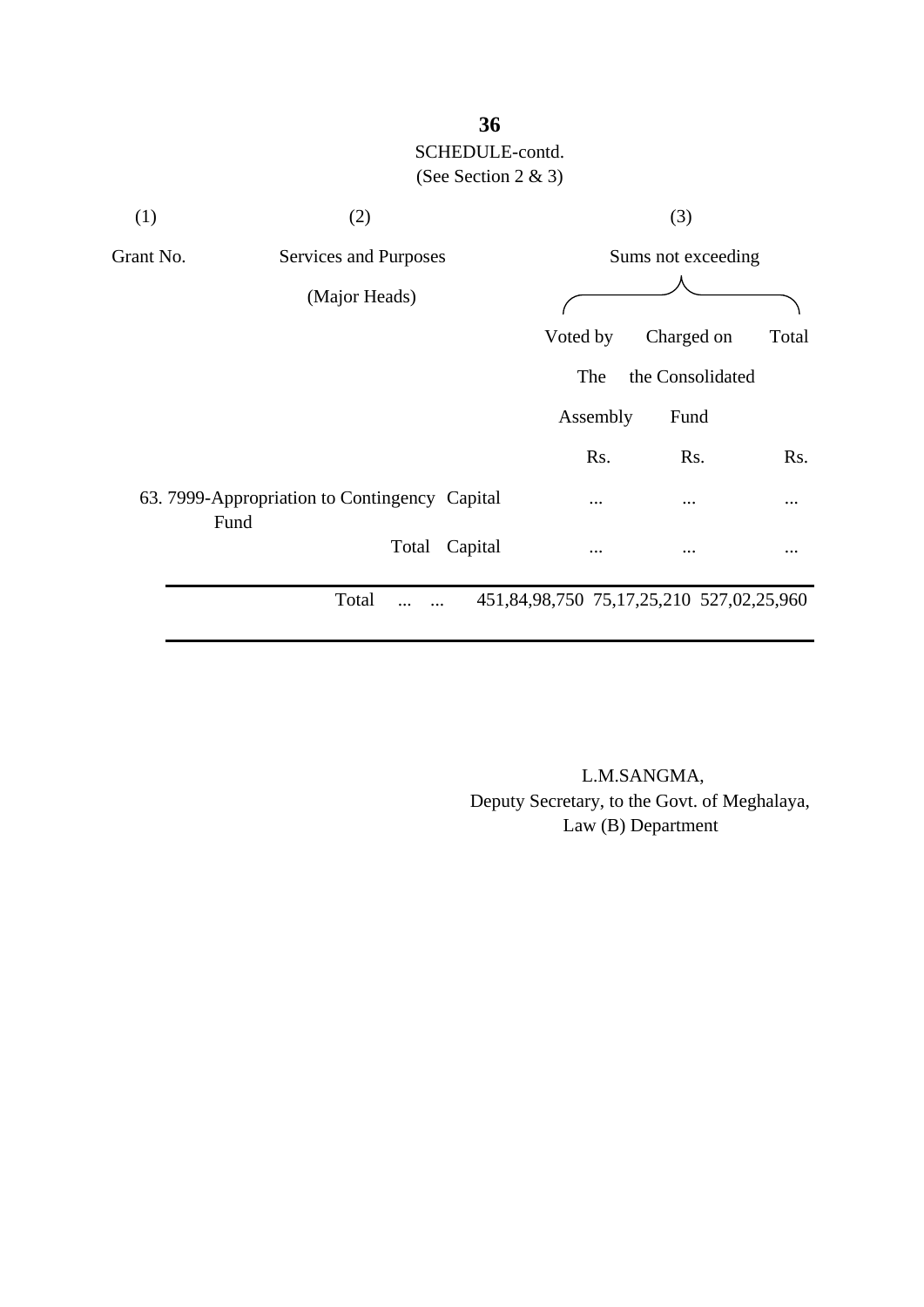# **37**

### **The 10th June, 2003**

No. L.B 154/80/225 The Meghalaya Essential Services Maintenance (Amendment) Act, 2003 (Act No. 3 of 2003) is hereby published for general information.

### **MEGHALAYA ACT NO. 3 OF 2003**

(As passed by the Meghalaya Legislative Assembly)

(Received the assent of the President on  $1<sup>st</sup>$  June, 2003

(Published in the Gazette of Meghalaya, Extra-ordinary issue, dated  $10^{th}$  June, 2003)

### THE MEGHALAYA ESSENTIAL SERVICES MAINTENANCE (AMENDMENT) ACT, 2003

#### AN

#### ACT

To amend the Meghalaya Essential Services Maintenance Act 1980.

Whereas, prior instruction from the President of India has been obtained;

Be it enacted by the Legislature of the State of Meghalaya in the Fifty Fourth Year of the Republic of India as follows:-

| Short title and<br>Commencement.                   | 1 (1) This Act may be called the Meghalaya Essential Services<br>Maintenance (Amendment) Act, 2003<br>(2) It shall be deemed to have come into force on and from the<br>$15th$ January, 2003                                                                                                   |
|----------------------------------------------------|------------------------------------------------------------------------------------------------------------------------------------------------------------------------------------------------------------------------------------------------------------------------------------------------|
| <b>Amendment of Section</b><br>2 of Act 23 of 1980 | 2 In Section 2 of the Meghalaya Essential Services Maintenance<br>Act, 1980, in sub-section (1)-<br>For the existing clause (a), the following shall be<br>$\mathbf{i}$<br>substituted namely-<br>"(a) essential service" means-                                                               |
|                                                    | "(i) any transport service for the carriage of<br>passengers or goods by land or water with respect to<br>which the State Legislature has power to make laws;                                                                                                                                  |
|                                                    | any service (excluding service in any<br>$\degree$ (ii)<br>establishment or undertaking owned or controlled by<br>the central Government) connected with the<br>production, generation, storage, transmission, supply<br>or distribution, as the case may be, of gas, water or<br>electricity; |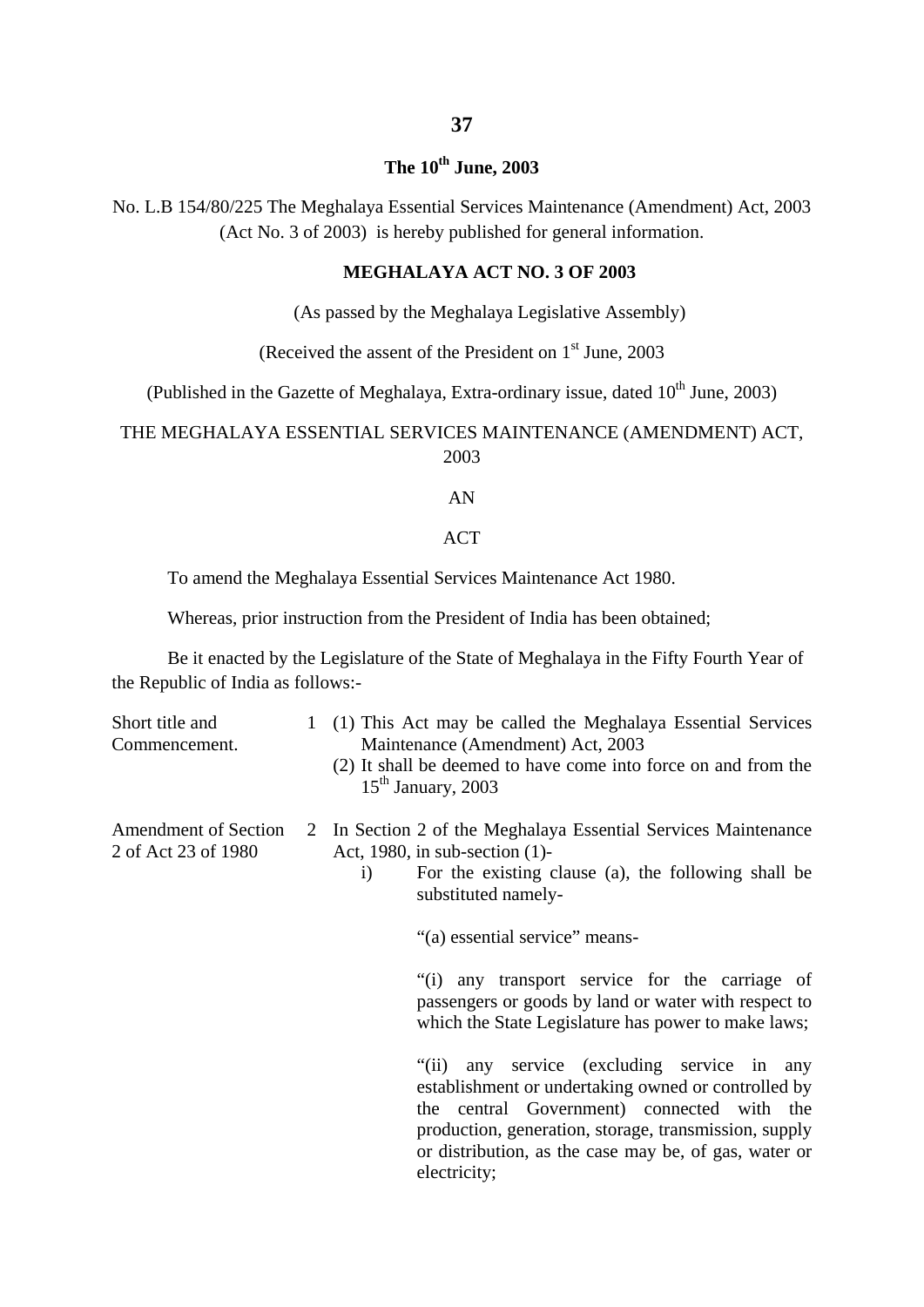"(iii) any service under the State Government in connection with the maintenance of hospitals and dispensaries, public health, sanitation and public conservancy;

"(iv) any service (excluding service in any establishment of or undertaking owned or controlled by the Centre Government with the purchase, procurement, storage, supply, distribution or carriage of food-grains;

"(v) any service under the State Government in a printing press;

"(vi) any service under the State Government, found an essential Service, including the Service in the Secretariat of the State Legislature;

"(vii) any other service not specified in the foregoing clauses but being a service connected with matters with respect to which the State Legislature has power to make laws and which the State Government, being of the opinion that strike therein would prejudicially affect the maintenance of public safety or services necessary for the normal life of the community or would result in the infliction of grave hardship on the life of the community, may by notification in the Official Gazette, declare to be an essential service for the purpose of this Act".

ii) After clause (c) the following shall be inserted as new clauses (d) and (e), namely-

> "(d) "State Government" means the Government of the State Meghalaya; and

> "(e) "State Legislature" means the Legislature of the State of Meghalaya".

The Meghalaya essential Services Maintenance (Amendment) Ordinance, 2003 (Ordinance No. 1 of 2003) is hereby repealed.

> L.M.SANGMA, Deputy Secretary, Government of Meghalaya, Law Department Shillong.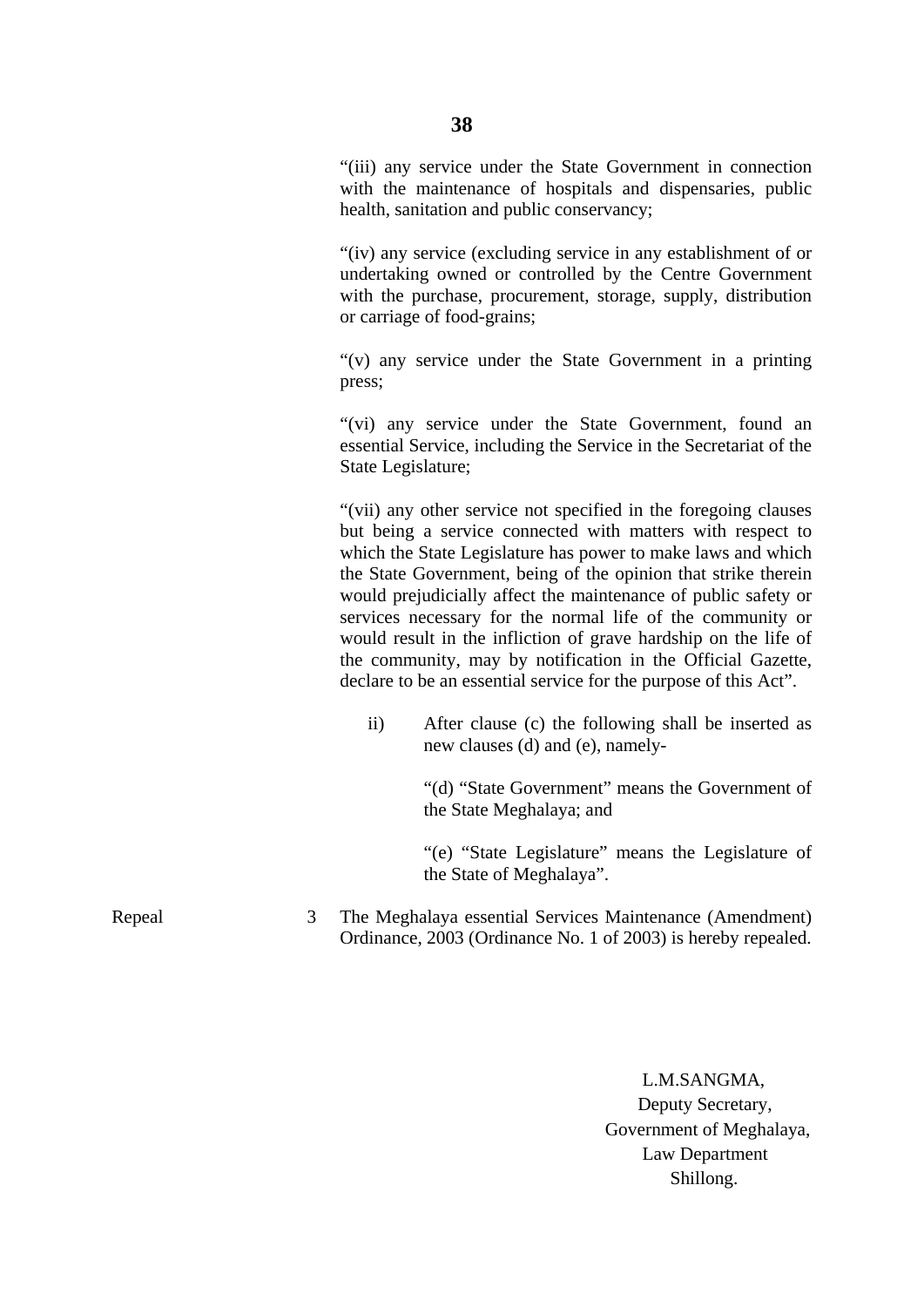### **39**

#### **The 1st July, 2003**

No. LLC.(B) 17/96/413 The Meghalaya Appropriation (No. II) Act, 2003 (Act No. 4 of 2003) is hereby published for general information.

#### **MEGHALAYA ACT NO. 4 OF 2003**

(As passed by the Meghalaya Legislative Assembly)

(Received the assent of the Government on  $30<sup>th</sup>$  June, 2003)

(Published in the Gazette of Meghalaya, Extra-ordinary issue, dated  $1<sup>st</sup>$  July, 2003)

#### THE MEGHALAYA APPROPRIATION (NO. I) ACT, 2003

#### AN

#### ACT

 To authorise payment and appropriation of certain sums from and out of the Consolidated Fund of Meghalaya for the services of Financial year ending on the thirty first day of March, 2004

Be it enacted by the Legislature of the State of Meghalaya in the Fifty Fourth Year of the Republic of India as follows:-

- Short title and Commencement. Withdrawal of 2108,09,03,840 from and out of the Consolidated Fund of Meghalaya for the Financial year 2003- 2004 1 (1) This Act may be called the Meghalaya Appropriation (No. Rs. 2 II) Act, 2003 (2) It shall be deemed to have come into force on the first day of April, 2003 From and out of the Consolidated fund of Meghalaya there may be paid and applied sums not exceeding those specified in Column (3) of the Schedule amounting in the aggregate inclusive of sums specified in column (3) of the Scheduled to the Meghalaya Appropriation (Vote-on-Account) Act, 2003 to the sums of Rupees Two thousand one hundred eight crores, Nine lakhs, three thousand, eight hundred forty towards defraying the several charges which will come in the course of payment during the financial year ending on the thirty first day of March, 2004 in respect of the services specified in Column (2) of the Schedule.
- Appropriation 3 The sums authorised to be withdrawn from and out of the Consolidated Fund of Meghalaya by this Act, shall be appropriated for the services and purposes expressed in the Schedule in relation to the said year.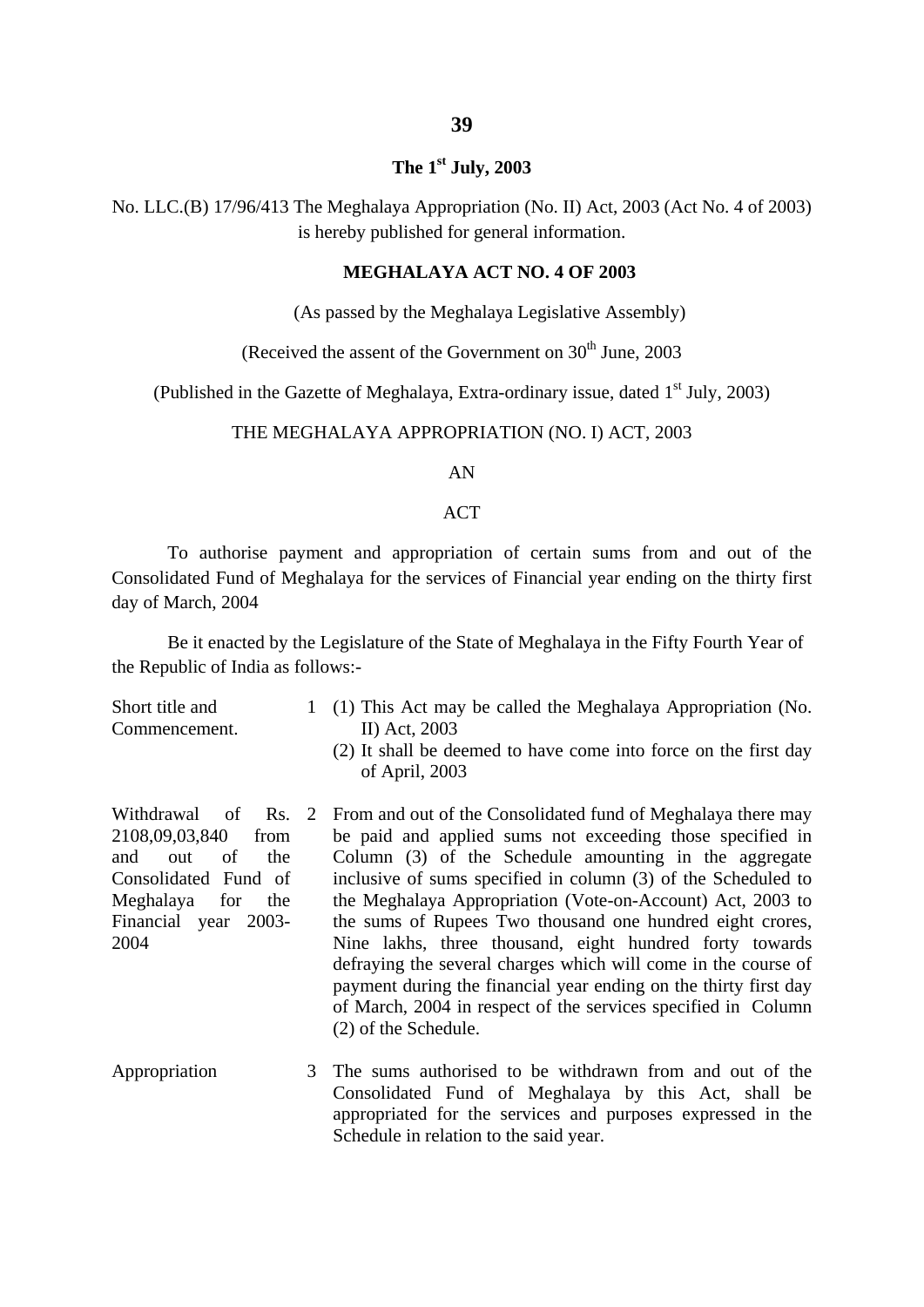| (1)       | (2)                                                                     |                   |                                   | (3)                |                               |
|-----------|-------------------------------------------------------------------------|-------------------|-----------------------------------|--------------------|-------------------------------|
| Grant No. | <b>Services and Purposes</b>                                            |                   |                                   | Sums not exceeding |                               |
|           | (Major Heads)                                                           |                   |                                   |                    |                               |
|           |                                                                         |                   | Voted by                          | Charged on         | Total                         |
|           |                                                                         |                   | The                               | the Consolidated   |                               |
|           |                                                                         |                   | Assembly                          | Fund               |                               |
|           |                                                                         |                   | Rs.                               | Rs.                | Rs.                           |
|           | 2011-Parliamentary/State/Union                                          | $\lambda$ Revenue | 7,84,38,000 30,62,000 8,15,00,000 |                    |                               |
|           | <b>Territory Legislature</b>                                            |                   |                                   |                    |                               |
| 1.        | 2058-Stationery and Printing                                            |                   | 40,00,000                         |                    | 40,00,000                     |
|           | Total                                                                   | Revenue           | 8,24,38,000                       |                    | 3,62,000 8,55,00,000          |
|           | 4058-Capital Outlay on Stationery                                       | Capital           | 7,00,000                          |                    | 7,00,000                      |
|           | and Printing                                                            |                   |                                   |                    |                               |
|           | Total / Capital                                                         |                   | 7,00,000                          |                    | 7,00,000                      |
| 2.        | 2012-Governor                                                           | Revenue           |                                   |                    | 30,000 2,49,70,0002,50,00,000 |
|           | Total                                                                   | Revenue           |                                   |                    | 30,000 2,49,70,0002,50,00,000 |
| 3.        | 2013-Council of Ministers<br>2070-Other Administrative<br>Services, etc | Revenue           | 4,90,00,000                       |                    | 4,90,00,000                   |
|           | Total Revenue                                                           |                   | 4,90,00,000                       |                    | 4,90,00,000                   |
|           | 2014-Administration of Justice  Revenue                                 |                   | 2,91,35,000                       |                    | 99,35,000 3,90,70,000         |
|           | Total ∫Revenue                                                          |                   | 2,91,35,000                       |                    | 99,35,000 3,90,70,000         |
| 5.        | 2015-Elections                                                          | Revenue           | 4,22,00,000                       |                    | 4,22,00,000                   |
|           | Total ∫Revenue                                                          |                   | 4,22,00,000                       | $\cdots$           | 4,22,00,000                   |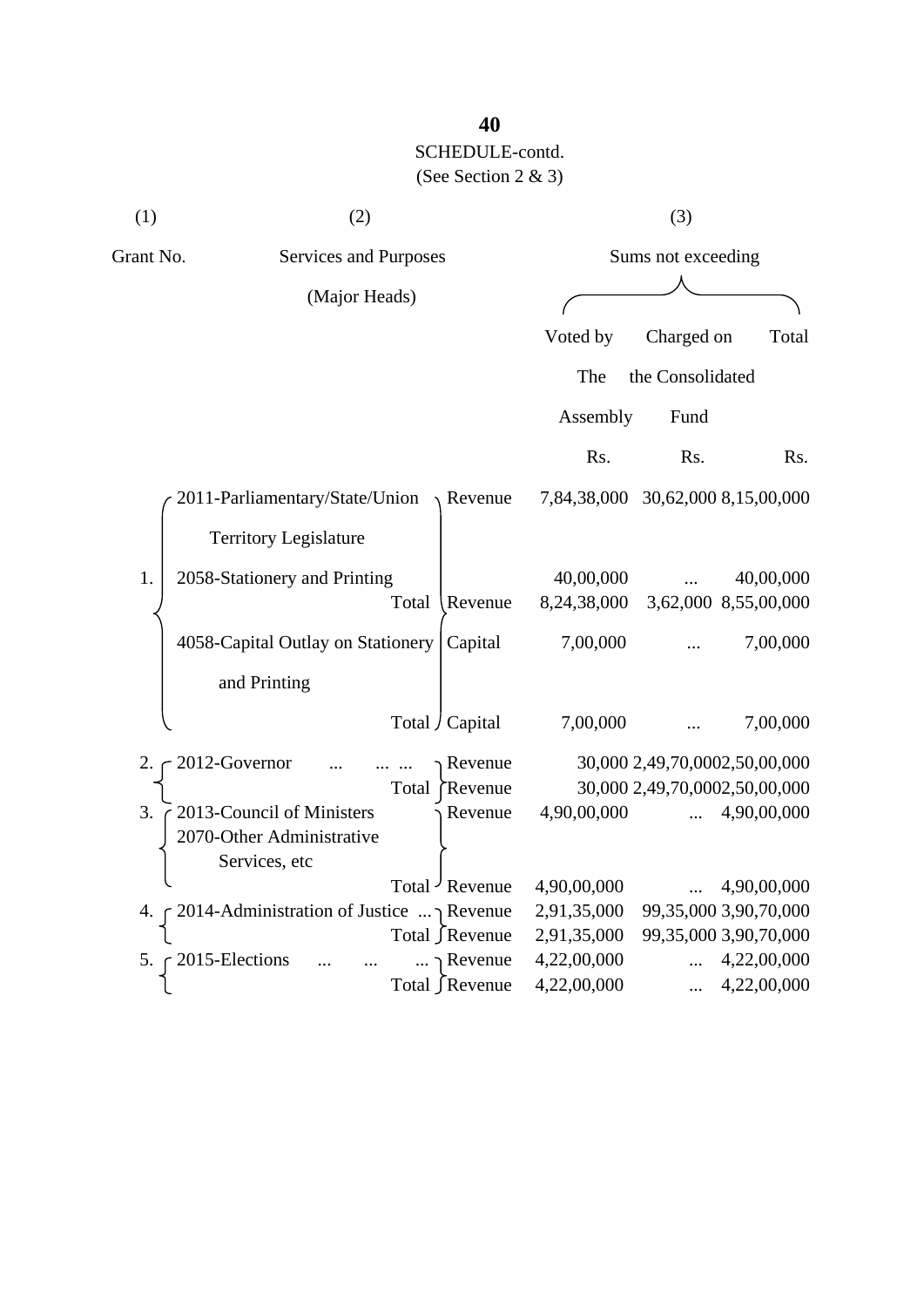| (1)       | (2)                                                                        |       |                   |                             | (3)                |                            |
|-----------|----------------------------------------------------------------------------|-------|-------------------|-----------------------------|--------------------|----------------------------|
| Grant No. | Services and Purposes                                                      |       |                   |                             | Sums not exceeding |                            |
|           | (Major Heads)                                                              |       |                   |                             |                    |                            |
|           |                                                                            |       |                   | Voted by                    | Charged on         | Total                      |
|           |                                                                            |       |                   | The                         | the Consolidated   |                            |
|           |                                                                            |       |                   | Assembly                    | Fund               |                            |
|           |                                                                            |       |                   |                             |                    |                            |
|           |                                                                            |       |                   | Rs.                         | Rs.                | R <sub>s</sub> .           |
|           | 2029-Land Revenue<br>2245-Relief on account of Natural<br>Calamities       |       | Revenue           | 4,58,00,000<br>4,56,00,000  | <br>               | 4,58,00,000<br>4,56,00,000 |
|           | 2250-Other Social Services                                                 |       |                   |                             |                    |                            |
|           | 3475-Other General Economic                                                |       |                   |                             |                    |                            |
|           | Services                                                                   |       | Total / Revenue   | 9,14,00,000                 |                    | 9,14,00,000                |
| 6.        | 6225-Loans for Welfare of                                                  |       |                   |                             |                    |                            |
|           | Scheduled Castes,<br>Scheduled Tribes and other<br><b>Backward Classes</b> |       |                   |                             |                    |                            |
|           | 6250-Loans for Other Social<br>Services                                    |       | Capital           |                             |                    |                            |
|           | 6401-Loans for Crop Husbandry                                              |       |                   |                             |                    |                            |
|           |                                                                            | Total | ' Capital         |                             |                    |                            |
|           | 7. 2090-Stamps and Registration                                            |       | Revenue           | 65,00,000                   |                    | 65,00,000                  |
|           |                                                                            | Total | $\bigcap$ Revenue | 65,00,000                   |                    | 65,00,000                  |
| 8.        | 2039-State Excise                                                          |       | Revenue           | 3,33,53,000                 |                    | 3,33,53,000                |
|           |                                                                            |       | Total Revenue     | 3,33,53,000                 |                    | 3,33,53,000                |
|           | 2040-Taxes on Sales Trades etc.                                            |       |                   | Revenue 3,56,45,000         |                    | 3,56,45,000                |
| 9.        | 2045-Other Taxes and Duties on                                             |       |                   |                             |                    |                            |
|           | <b>Commodities and Services</b>                                            |       |                   |                             |                    |                            |
|           |                                                                            |       |                   | Total Revenue $3,56,45,000$ |                    | 3,56,45,000                |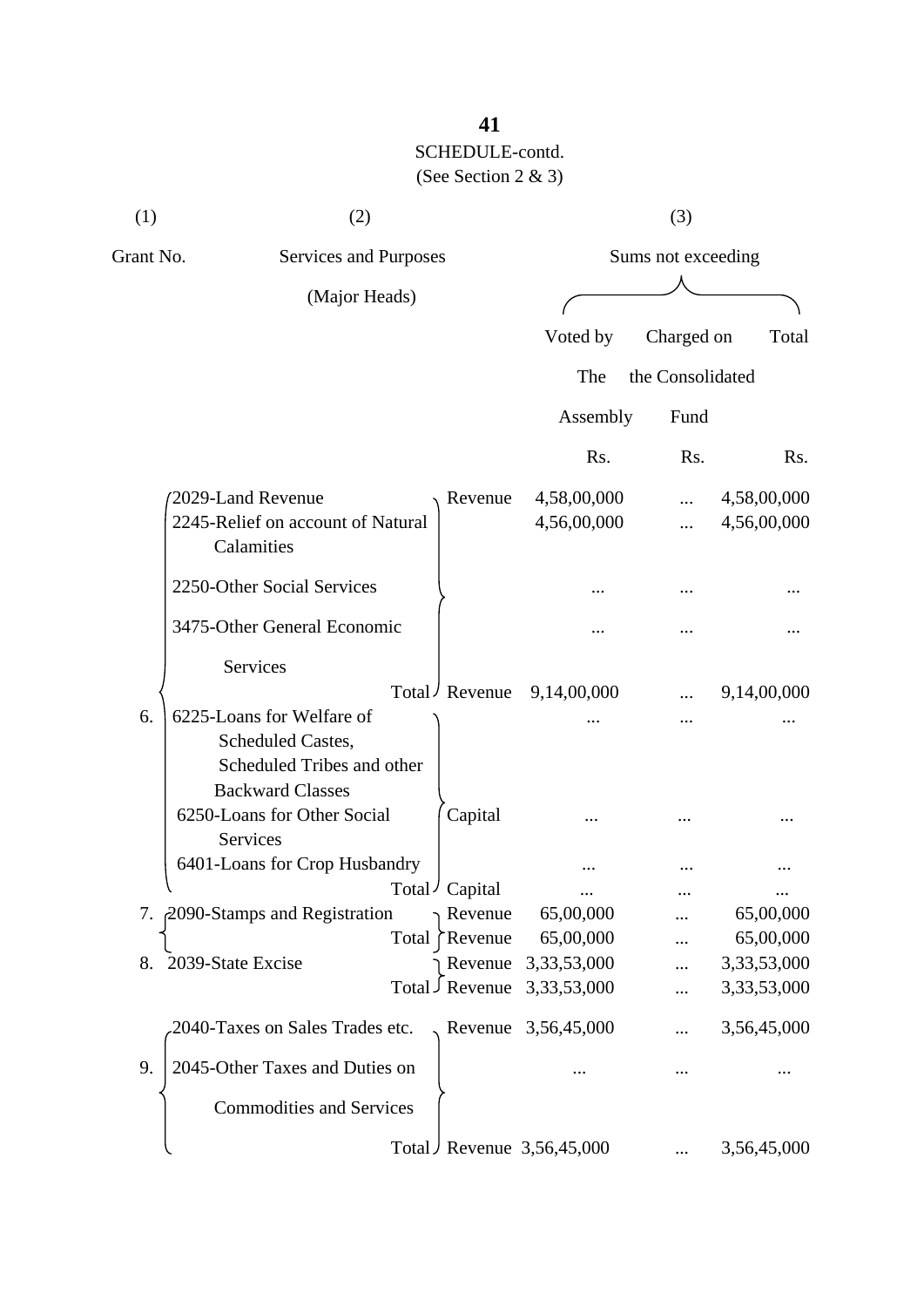| (1)       | (2)                          |                 |             | (3)                |             |
|-----------|------------------------------|-----------------|-------------|--------------------|-------------|
| Grant No. | <b>Services and Purposes</b> |                 |             | Sums not exceeding |             |
|           | (Major Heads)                |                 |             |                    |             |
|           |                              |                 | Voted by    | Charged on         | Total       |
|           |                              |                 | the         | the Consolidated   |             |
|           |                              |                 | Assembly    | Fund               |             |
|           |                              |                 | Rs.         | Rs.                | Rs.         |
|           | 2041-Taxes on Vehicles       | Revenue         | 6,20,00,000 |                    | 6,20,00,000 |
|           | 2070-Other Administrative    |                 | 1,54,00,000 |                    | 1,54,00,000 |
|           | Services etc                 |                 |             |                    |             |
|           | 3055-Road Transport          |                 |             |                    |             |
|           | Total                        | Revenue         | 7,74,00,000 |                    | 7,74,00,000 |
| 10.       | 5053-Capital Outlay on Civil | Capital         | 20,00,000   |                    | 20,00,000   |
|           | Aviation                     |                 |             |                    |             |
|           | 5055-Capital Outlay on Road  |                 | 3,55,00,000 |                    | 3,55,00,000 |
|           | Transport                    |                 |             |                    |             |
|           |                              | Total / Capital | 3,75,00,000 |                    | 3,75,00,000 |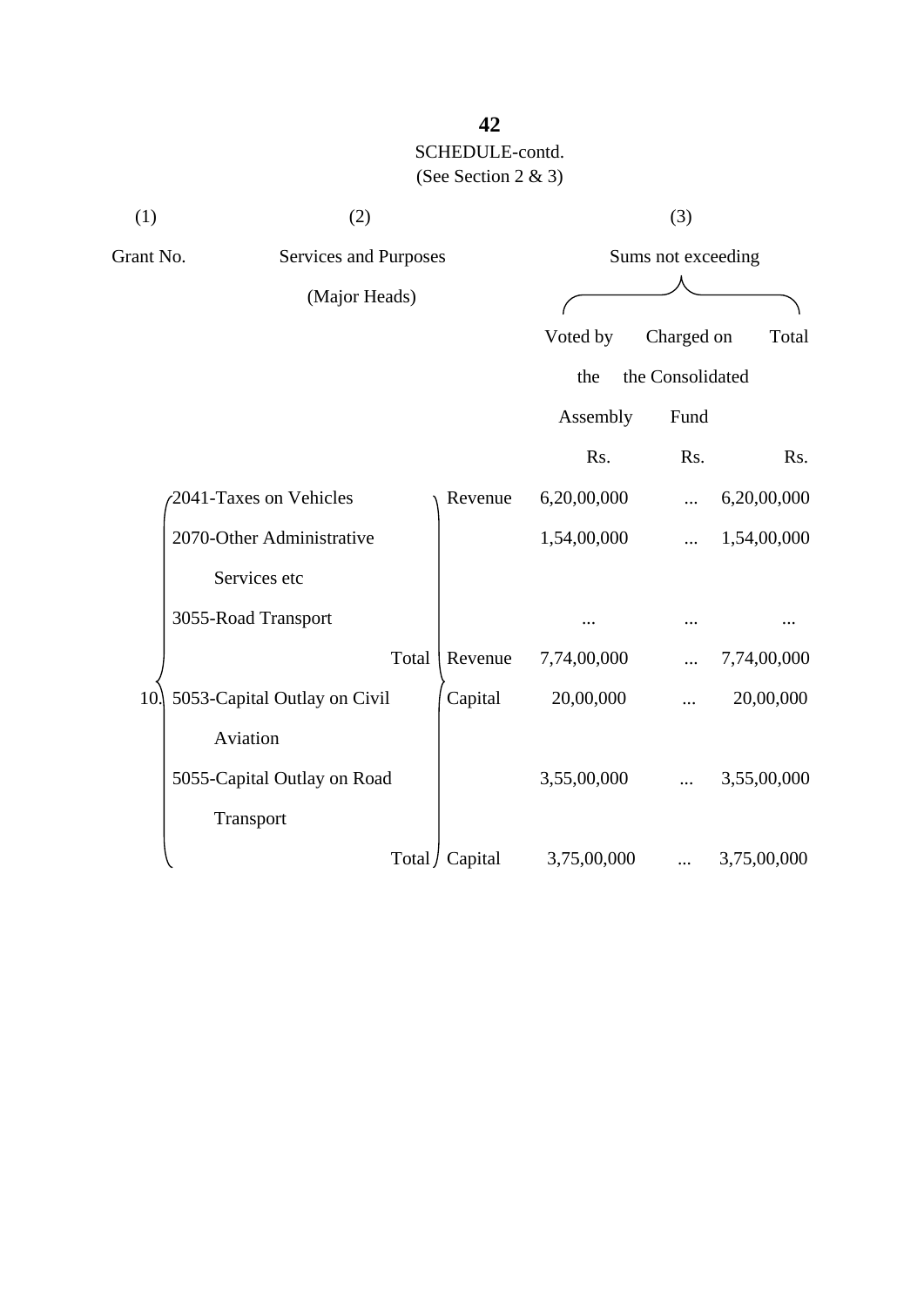| (1)       | (2)                             |                |              | (3)                |              |
|-----------|---------------------------------|----------------|--------------|--------------------|--------------|
| Grant No. | Services and Purposes           |                |              | Sums not exceeding |              |
|           | (Major Heads)                   |                |              |                    |              |
|           |                                 |                | Voted by     | Charged on         | Total        |
|           |                                 |                | the          | the Consolidated   |              |
|           |                                 |                | Assembly     | Fund               |              |
|           |                                 |                | Rs.          | Rs.                | Rs.          |
|           | 2045-Other Taxes and Duties on  | Revenue        | 35,50,000    |                    | 35,50,000    |
|           | <b>Commodities and Services</b> |                |              |                    |              |
|           | 2501-Special Programmes for     |                | 3,90,03,000  | $\cdots$           | 3,90,03,000  |
|           | <b>Rural Development</b>        |                |              |                    |              |
|           | 2801-Power                      |                | 11,50,00,000 |                    | 11,50,00,000 |
| 11        | 2810-Non-Conventional Sources   |                | 8,46,50,000  |                    | 8,46,50,000  |
|           | of Energy                       |                |              |                    |              |
|           | Total                           | Revenue        | 23,92,03,000 |                    | 23,92,03,000 |
|           | 6801-Loans for Power Projects   | Capital        | 97,50,00,000 |                    | 97,50,00,000 |
|           |                                 | Total /Capital | 97,50,00,000 |                    | 97,50,00,000 |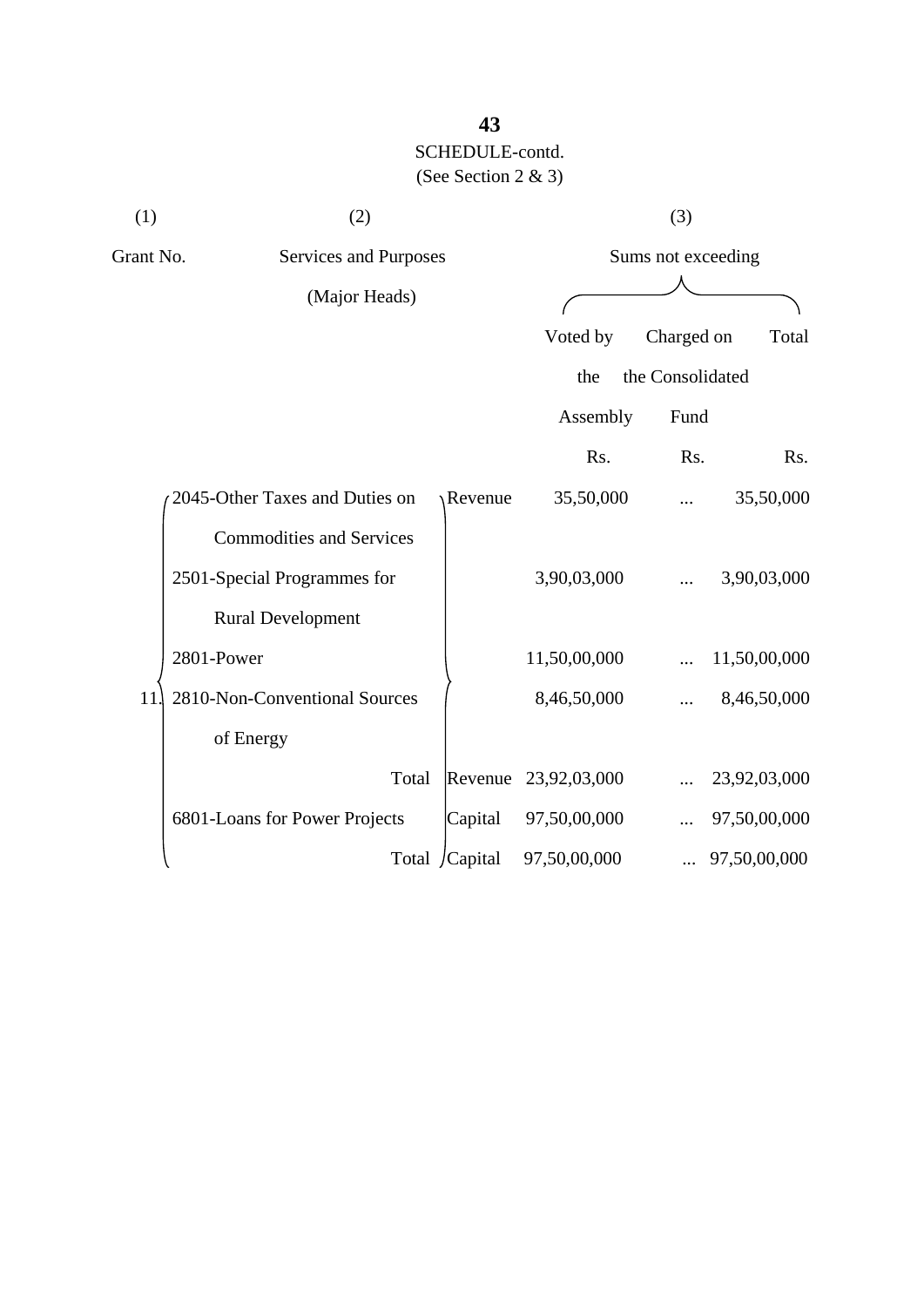| (1)       | (2)                                                            |                 |                      | (3)                |                                      |
|-----------|----------------------------------------------------------------|-----------------|----------------------|--------------------|--------------------------------------|
| Grant No. | Services and Purposes                                          |                 |                      | Sums not exceeding |                                      |
|           | (Major Heads)                                                  |                 |                      |                    |                                      |
|           |                                                                |                 | Voted by             | Charged on         | Total                                |
|           |                                                                |                 | the                  | the Consolidated   |                                      |
|           |                                                                |                 | Assembly             | Fund               |                                      |
|           |                                                                |                 | Rs.                  | Rs.                | R <sub>s</sub> .                     |
|           | 12, 2047-Other Fiscal Services                                 | Revenue         | 10,00,000            |                    | 10,00,000                            |
|           | Total                                                          | Revenue         | 10,00,000            |                    | 10,00,000                            |
|           | 2048-Appropriation for Reduction                               | Revenue         |                      |                    | 4,46,89,000 4,46,89,000              |
|           | or Avoidance of Debt                                           |                 |                      |                    |                                      |
|           | Total                                                          | Revenue         |                      |                    | 5,46,89,000 5,46,89,000              |
|           | 2049-Interest Payment                                          | Revenue         |                      |                    | $\ldots$ 182,80,49,000 182,80,49,000 |
|           | Total                                                          | Revenue         |                      |                    | $\ldots$ 182,80,49,000 182,80,49,000 |
|           | 2051-Public Services Commission                                | Revenue         |                      | 1,16,00,000        | 1,16,00,000                          |
|           |                                                                | Total / Revenue |                      | 1,16,00,000        | 1,16,00,000                          |
|           | $\beta$ 052-Secretariat General Services \Revenue 26,56,00,000 |                 |                      |                    | 26,56,00,000                         |
|           | 2251-Secretariat Social Services                               |                 | 3,10,00,000          |                    | 3,10,00,000                          |
|           | 3451-Secretariat Economic                                      |                 | 4,56,00,000          |                    | 4,56,00,000                          |
|           | Services                                                       |                 |                      |                    |                                      |
| 13.       | Total                                                          |                 | Revenue 34,22,00,000 |                    | 34,22,00,000                         |
|           | 5275-Capital Outlay on other                                   | Capital         |                      |                    |                                      |
|           | Communication                                                  |                 |                      |                    |                                      |
|           |                                                                | Total / Capital |                      |                    | $\cdots$                             |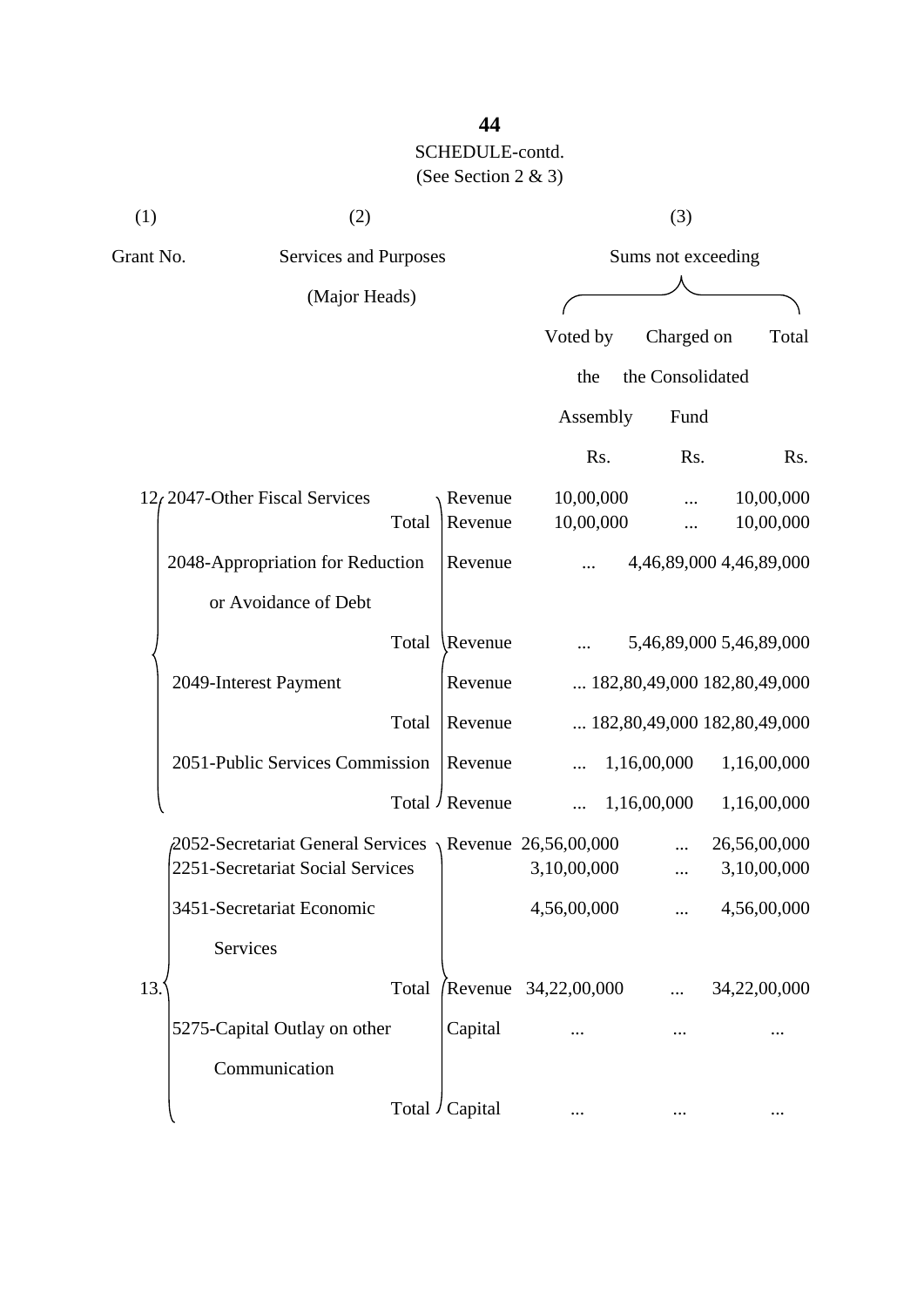| (1)               | (2)                                               |        |                 |                                              | (3)                |                  |
|-------------------|---------------------------------------------------|--------|-----------------|----------------------------------------------|--------------------|------------------|
| Grant No.         | Services and Purposes                             |        |                 |                                              | Sums not exceeding |                  |
|                   | (Major Heads)                                     |        |                 |                                              |                    |                  |
|                   |                                                   |        |                 | Voted by                                     | Charged on         | Total            |
|                   |                                                   |        |                 | the                                          | the Consolidated   |                  |
|                   |                                                   |        |                 |                                              |                    |                  |
|                   |                                                   |        |                 | Assembly                                     | Fund               |                  |
|                   |                                                   |        |                 | Rs.                                          | Rs.                | R <sub>s</sub> . |
|                   | 14. 2053-District Administration                  |        | Revenue         | 7,80,00,000                                  |                    | 7,80,00,000      |
|                   |                                                   |        | Total ∫ Revenue | 7,80,00,000                                  |                    | 7,80,00,000      |
|                   | 15. 2054-Treasury and Accounts<br>Administration  |        | Revenue         | 7,24,52,000                                  |                    | 7,24,52,000      |
|                   |                                                   |        | Total Revenue   | 7,24,52,000                                  |                    | 7,24,52,000      |
| 2055-Police       |                                                   |        |                 | Revenue 106,35,25,000 1,75,000 106,37,00,000 |                    |                  |
|                   | 2070-Other Administrative<br>Services etc         |        |                 | 8,71,95,000                                  | 5,000              | 8,72,00,000      |
|                   | 2216-Housing                                      |        |                 | 1,00,00,000                                  |                    | 1,00,00,000      |
|                   |                                                   | Total  |                 | Revenue 116,07,20,000 1,80,000 116,09,00,000 |                    |                  |
| 16.               | 4055-Capital Outlay on Police                     |        | Capital         | 96,00,000                                    |                    | 96,00,000        |
|                   |                                                   | Total) | Capital         | 96,00,000                                    |                    | 96,00,000        |
| $17.62056$ -Jails |                                                   |        | Revenue         | 3,86,53,000                                  |                    | 3,86,53,000      |
|                   |                                                   | Total  | Revenue         | 3,86,53,000                                  |                    | 3,86,53,000      |
|                   | $\lambda$ 2058-Stationery and Printing            |        | Revenue         | 6,53,00,000                                  |                    | 6,53,00,000      |
|                   |                                                   | Total  | Revenue         | 6,53,00,000                                  |                    | 6,53,00,000      |
| 18.               | 4058-Capital Outlay on Stationery<br>and Printing |        | Capital         | 15,00,000                                    |                    | 15,00,000        |
|                   | 4216-Capital Outlay on Housing                    |        |                 |                                              |                    |                  |
|                   |                                                   |        | Total Capital   | 15,00,000                                    |                    | 15,00,000        |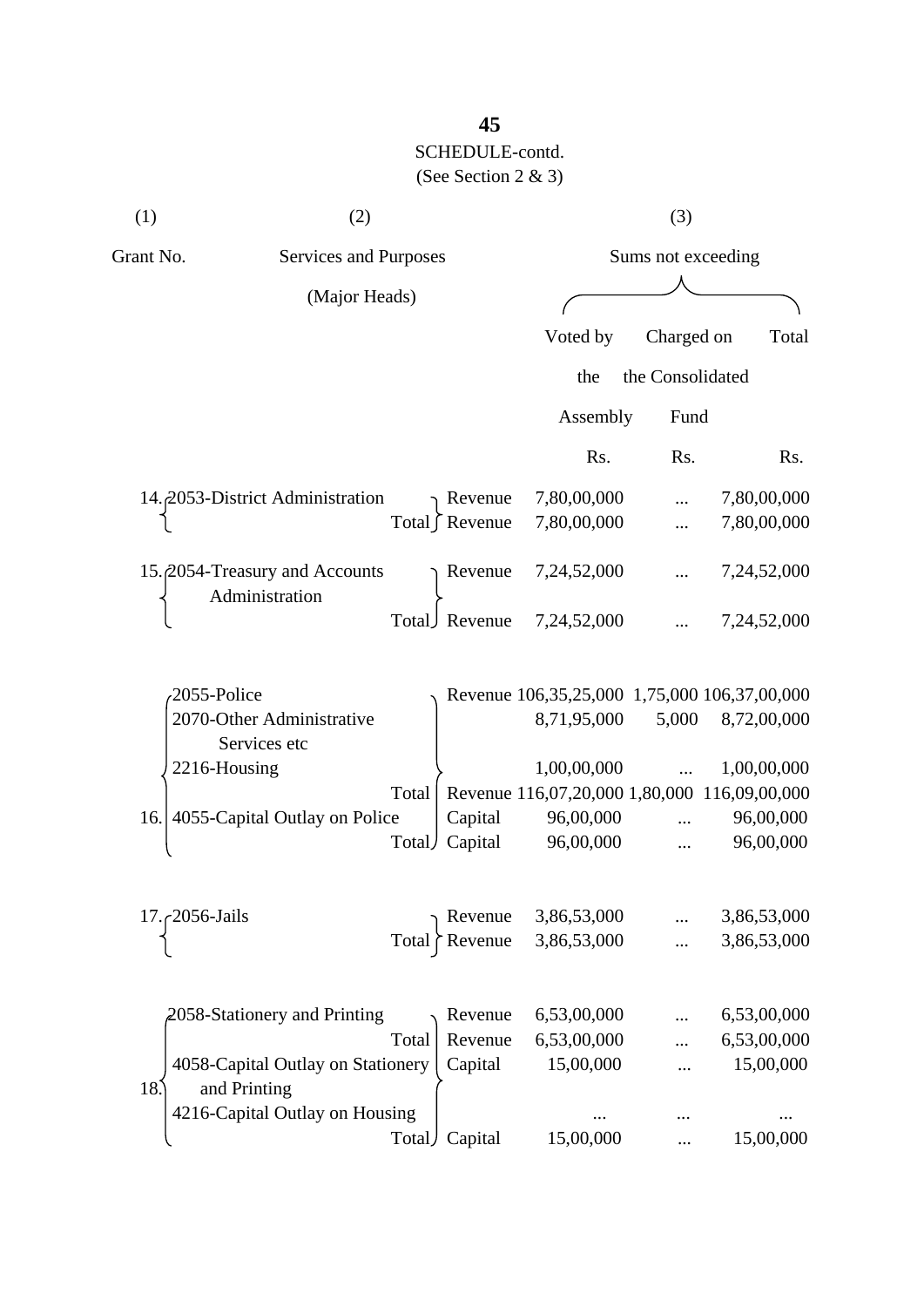| (1)       | (2)                                  |                |                      | (3)                |              |
|-----------|--------------------------------------|----------------|----------------------|--------------------|--------------|
| Grant No. | Services and Purposes                |                |                      | Sums not exceeding |              |
|           | (Major Heads)                        |                |                      |                    |              |
|           |                                      |                | Voted by             | Charged on         | Total        |
|           |                                      |                | the                  | the Consolidated   |              |
|           |                                      |                | Assembly             | Fund               |              |
|           |                                      |                | Rs.                  | Rs.                | Rs.          |
|           | 2052-Secretariat General Services    | Revenue        | 1,70,00,000          |                    | 1,70,00,000  |
|           | 2059-Public Works                    |                | 58,43,46,000         |                    | 58,43,46,000 |
|           | 2216-Housing                         |                | 3,95,00,000          |                    | 3,95,00,000  |
|           | Total                                | Revenue        | 64,08,46,000         |                    | 64,08,46,000 |
|           | 4059-Capital Outlay on Public        |                | 12,80,00,000         |                    | 12,80,00,000 |
|           | Works                                |                |                      |                    |              |
|           | 19. 4202-Capital Outlay on Education |                | 92,00,000            |                    | 92,00,000    |
|           | 4210-Capital Outlay on Medical       |                | 80,00,000            |                    | 80,00,000    |
|           | and Public Health                    |                |                      |                    |              |
|           | 4216-Capital Outlay on Housing       |                | 99,00,000            |                    | 99,00,000    |
|           |                                      | Total/ Capital | 15,51,00,000         |                    | 15,51,00,000 |
|           | 2070-Other Administrative            |                | Revenue 11,65,77,000 |                    | 11,65,77,000 |
|           | Services etc                         |                |                      |                    |              |
|           | Total                                |                | Revenue 11,65,77,000 |                    | 11,65,77,000 |
| 20        | 4059-Capital Outlay on Public        | Capital        |                      |                    |              |
|           | Works                                |                |                      |                    |              |
|           | Total                                | Capital        |                      |                    |              |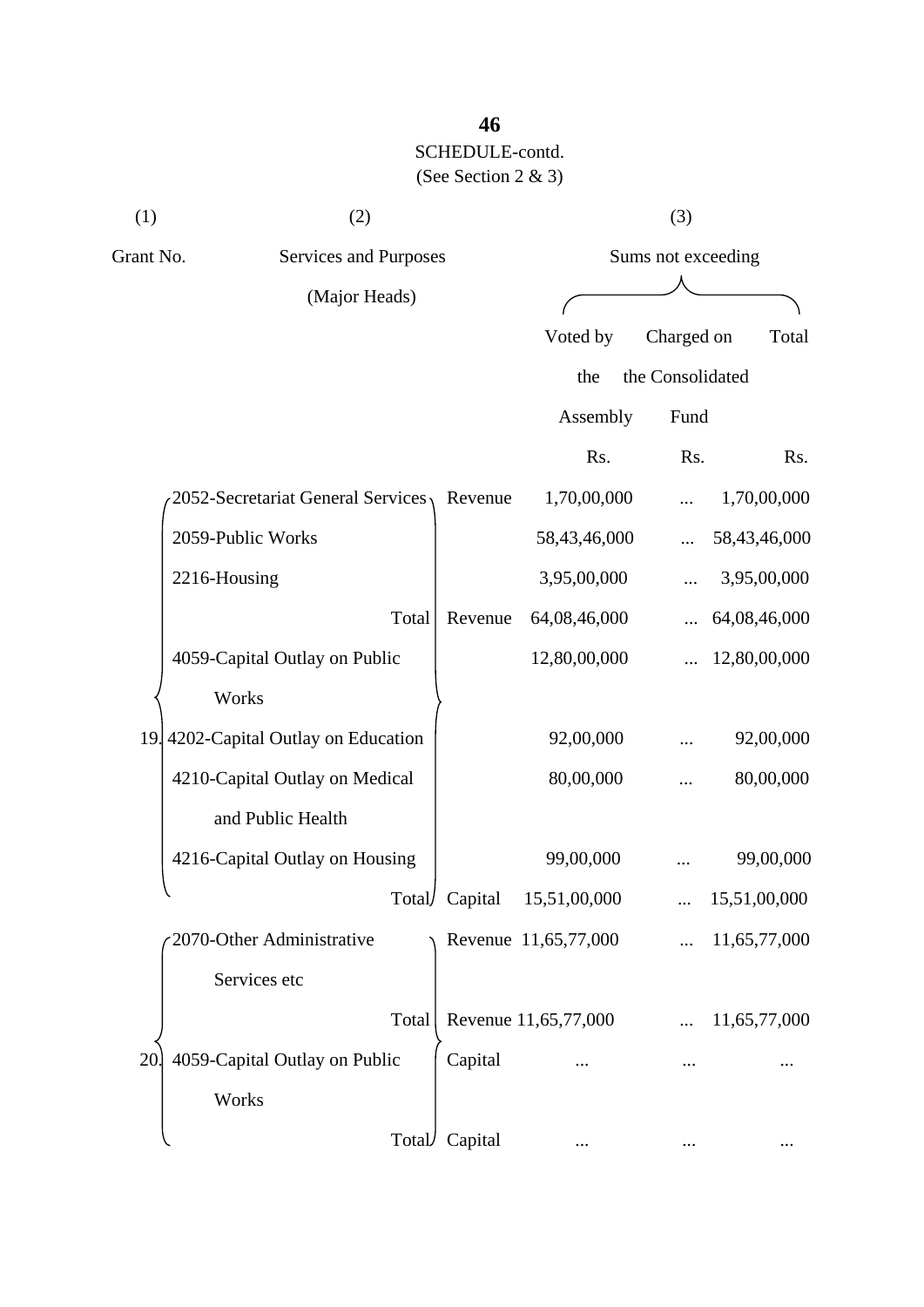| (1)              | (2)                               |         |                       | (3)                |                        |
|------------------|-----------------------------------|---------|-----------------------|--------------------|------------------------|
| Grant No.        | Services and Purposes             |         |                       | Sums not exceeding |                        |
|                  | (Major Heads)                     |         |                       |                    |                        |
|                  |                                   |         | Voted by              | Charged on         | Total                  |
|                  |                                   |         | the                   | the Consolidated   |                        |
|                  |                                   |         | Assembly              | Fund               |                        |
|                  |                                   |         | Rs.                   | Rs.                | Rs.                    |
|                  | 2075-Miscellaneous General        | Revenue | 65,000                |                    | 65,000                 |
|                  | Services                          |         |                       |                    |                        |
|                  | 2202-General Education            |         | 382,10,80,000         |                    | 382,10,80,000          |
|                  | 2203-Technical Education          |         | 15,96,00,000          |                    | 15,96,00,000           |
|                  | 2204-Sports and Youth Services    |         | 10,56,00,000          |                    | 10,56,00,000           |
|                  | 2205-Art and Culture              |         | 6,77,50,000           |                    | 6,77,50,000            |
| $21\overline{5}$ | 3425-Other Scientific Research    |         | 23,00,000             |                    | 23,00,000              |
|                  | 3454-Census, Survey and Statistic |         | 23,50,000             |                    | 23,50,000              |
|                  | Total                             |         | Revenue 416,87,45,000 |                    | $\ldots$ 416,87,45,000 |
|                  | 4202-Capital Outlay on Education  | Capital |                       |                    |                        |
|                  | 6202-Loans for Education, Sports, |         |                       |                    |                        |
|                  | Art and Culture                   |         |                       |                    |                        |
|                  | Total                             | Capital |                       |                    |                        |
|                  | 2070-Other Administrative         | Revenue | 3,88,75,000           |                    | 3,88,75,000            |
|                  | Services etc                      |         |                       |                    |                        |
| 22               | 2216-Housing                      |         | 1,91,25,000           |                    | 1,91,25,000            |
|                  | Total                             | Revenue | 5,80,00,000           |                    | 5,80,00,000            |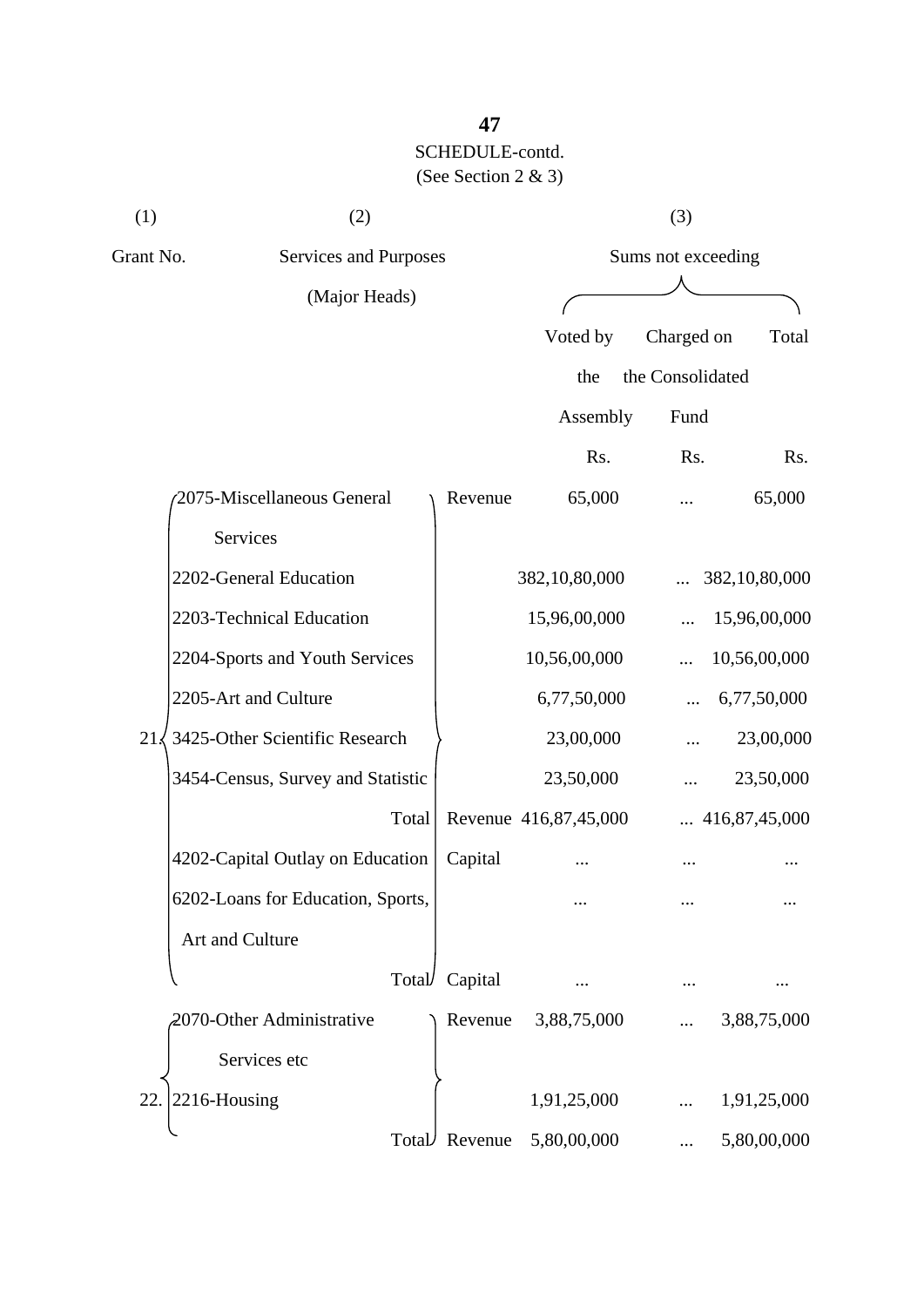| (1)       | (2)                            |                     |                      | (3)              |              |
|-----------|--------------------------------|---------------------|----------------------|------------------|--------------|
| Grant No. | Services and Purposes          | Sums not exceeding  |                      |                  |              |
|           | (Major Heads)                  |                     |                      |                  |              |
|           |                                |                     | Voted by             | Charged on       | Total        |
|           |                                |                     | the                  | the Consolidated |              |
|           |                                |                     | Assembly             | Fund             |              |
|           |                                |                     | Rs.                  | Rs.              | Rs.          |
|           | 2070-Other Administrative      | Revenue             | 1,00,00,000          |                  | 1,00,00,000  |
| 23        | Services etc                   |                     |                      |                  |              |
|           | Total                          | Revenue             | 1,00,00,000          |                  | 1,00,00,000  |
|           | 2871-Pensions and Other        | Revenue             | 79,97,00,000         |                  | 79,97,00,000 |
| 24        | <b>Retirement Benefits</b>     |                     |                      |                  |              |
|           | Total <sup>-</sup>             | Revenue             | 79,97,00,000         |                  | 79,97,00,000 |
|           | 2075-Miscellaneous General     | Revenue             | 34,00,000            |                  | 34,00,000    |
| 25        | Services                       |                     |                      |                  |              |
|           | Total)                         | Revenue             | 34,00,000            |                  | 34,00,000    |
|           | 2210-Medical and Public Health | $\setminus$ Revenue | 80,23,50,000         |                  | 80,23,50,000 |
|           | 2211-Family Welfare            |                     | 9,24,61,000          |                  | 9,24,61,000  |
|           | Total                          |                     | Revenue 89,48,11,000 |                  | 89,48,11,000 |
|           | 4210-Capital Outlay on Medical | Capital             | 12,16,20,000         |                  | 12,16,20,000 |
| 26        | and Public Health              |                     |                      |                  |              |
|           | 4211-Capital Outlay on Family  |                     | 80,00,000            |                  | 80,00,000    |
|           | Welfare                        |                     |                      |                  |              |
|           | Total/                         | Capital             | 12,96,20,000         |                  | 12,96,20,000 |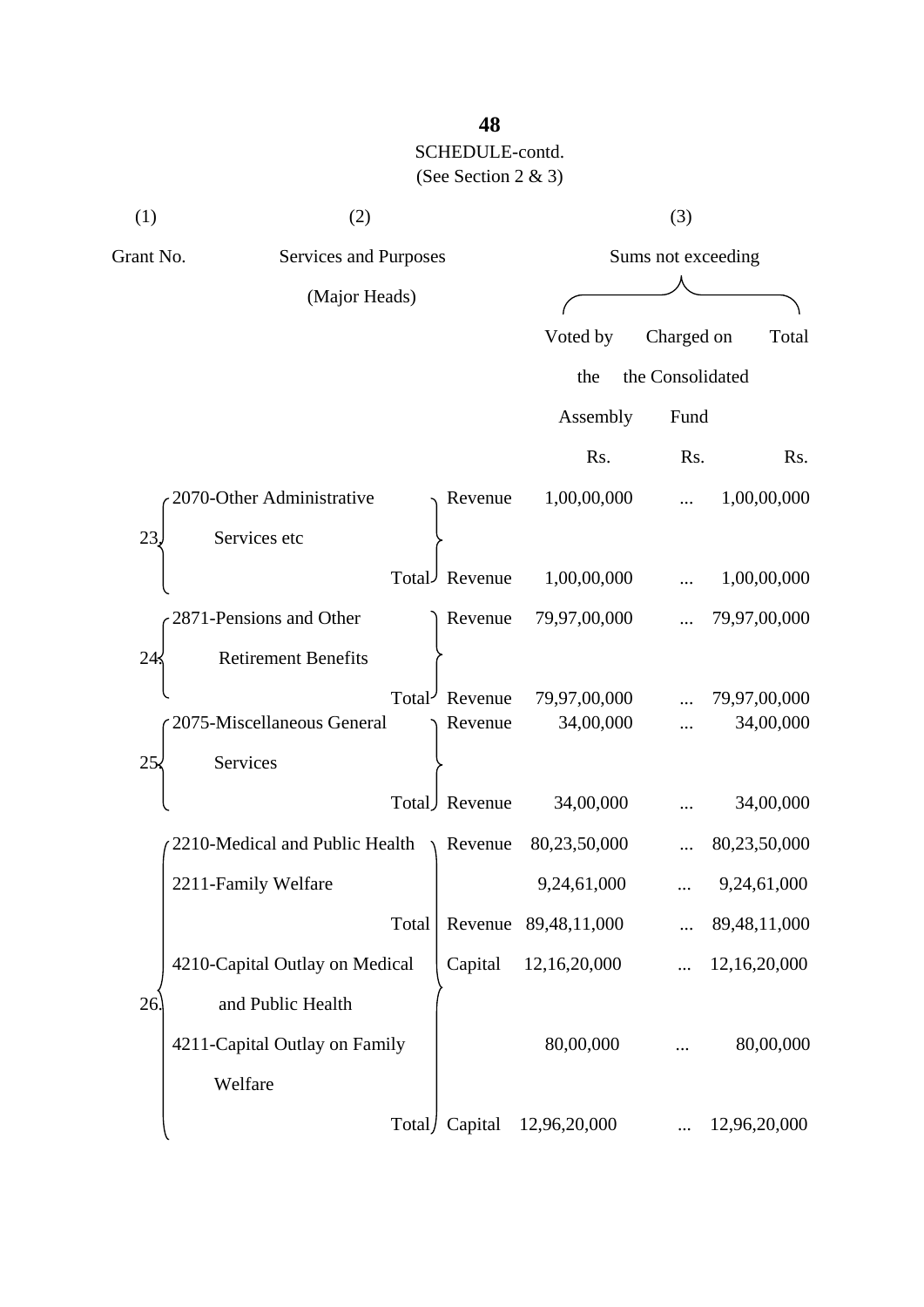| (1)       | (2)                                          |                 |              | (3)                |              |
|-----------|----------------------------------------------|-----------------|--------------|--------------------|--------------|
| Grant No. | Services and Purposes                        |                 |              | Sums not exceeding |              |
|           | (Major Heads)                                |                 |              |                    |              |
|           |                                              |                 | Voted by     | Charged on         | Total        |
|           |                                              |                 | the          | the Consolidated   |              |
|           |                                              |                 | Assembly     | Fund               |              |
|           |                                              |                 | Rs.          | Rs.                | Rs.          |
|           | $2215$ -Water Supply and Sanitation \Revenue |                 | 48,40,04,000 |                    | 48,40,04,000 |
|           | 2216-Housing                                 |                 | 14,00,000    |                    | 14,00,000    |
|           | Total                                        | Revenue         | 48,54,04,000 |                    | 48,54,04,000 |
| 27        | 4215-Capital Outlay on Water                 | Capital         | 88,77,00,000 |                    | 88,77,00,000 |
|           | <b>Supply and Sanitation</b>                 |                 |              |                    |              |
|           | 4216-Capital Outlay on Housing               |                 | 15,00,000    |                    | 1500,000     |
|           |                                              | Total / Capital | 88,92,00,000 |                    | 88,92,00,000 |
|           | 2216-Housing                                 | Revenue         | 8,58,10,000  |                    | 8,58,10,000  |
|           | Total                                        | Revenue         | 8,58,10,000  |                    | 8,58,10,000  |
|           | 28. 4216-Capital Outlay on Housing           | Capital         | 38,90,000    |                    | 38,90,000    |
|           | 6216-Loans for Housing                       |                 | 4,73,00,000  |                    | 4,73,00,000  |
|           |                                              | Total / Capital | 5,11,90,000  |                    | 5,11,90,000  |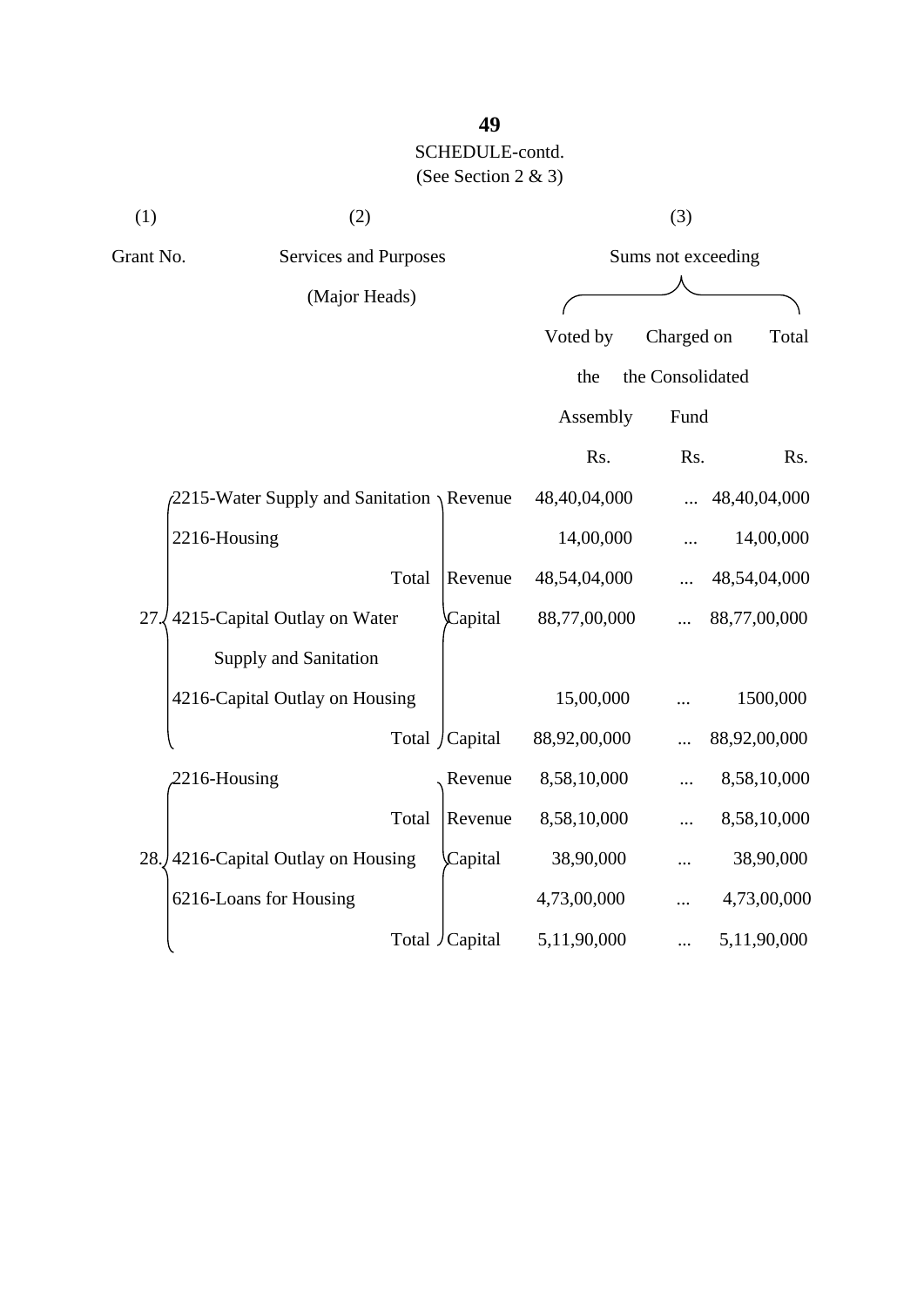| (1)       | (2)                              |       |                  |              | (3)                |              |  |
|-----------|----------------------------------|-------|------------------|--------------|--------------------|--------------|--|
| Grant No. | Services and Purposes            |       |                  |              | Sums not exceeding |              |  |
|           | (Major Heads)                    |       |                  |              |                    |              |  |
|           |                                  |       |                  | Voted by     | Charged on         | Total        |  |
|           |                                  |       |                  | the          | the Consolidated   |              |  |
|           |                                  |       |                  | Assembly     | Fund               |              |  |
|           |                                  |       |                  | Rs.          | Rs.                | Rs.          |  |
|           | 2216-Housing                     |       | Revenue          |              |                    |              |  |
|           | 2217-Urban Development           |       |                  | 12,93,00,000 |                    | 12,93,00,000 |  |
|           |                                  | Total | Revenue          | 12,93,00,000 |                    | 12,93,00,000 |  |
|           | 4216-Capital Outlay on Housing   |       | Capital          | 5,00,000     |                    | 5,00,000     |  |
|           | 29. 4217-Capital Outlay on Urban |       |                  | 17,05,00,000 |                    | 17,05,00,000 |  |
|           | Development                      |       |                  |              |                    |              |  |
|           |                                  |       | Total /Capital   | 17,10,00,000 |                    | 17,10,00,000 |  |
|           | 2220-Information and Publicity   |       | $\gamma$ Revenue | 3,63,00,000  |                    | 3,63,00,000  |  |
| 30.       |                                  | Total | Revenue          | 3,63,00,000  |                    | 3,63,00,000  |  |
| 31        | 2230-Labour and Employment       |       | $\neg$ Revenue   | 10,16,58,000 |                    | 10,16,58,000 |  |
|           |                                  | Total | Revenue          | 10,16,58,000 |                    | 10,16,58,000 |  |
|           | 3456-Civil Supplies              |       | Revenue          | 3,60,00,000  |                    | 3,60,00,000  |  |
|           | Total                            |       | Revenue          | 3,60,00,000  |                    | 3,60,00,000  |  |
| 32.       | 4408-Capital Outlay on Food      |       | Capital          |              |                    |              |  |
|           | Storage and Warehousing          |       |                  |              |                    |              |  |
|           |                                  | Total | Capital          |              |                    |              |  |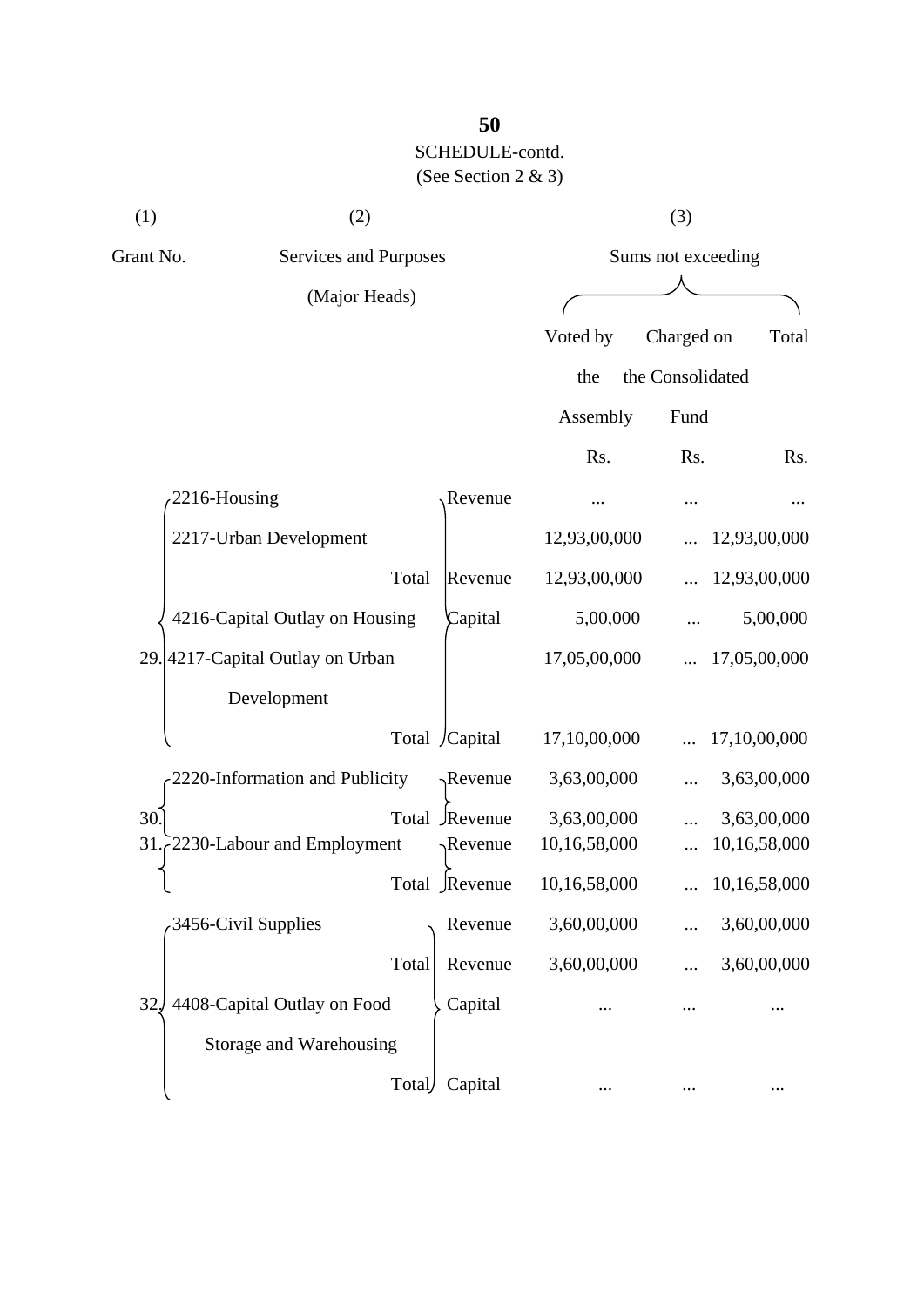| (1)                                                 | (2)                              |          |              | (3)                |                 |
|-----------------------------------------------------|----------------------------------|----------|--------------|--------------------|-----------------|
| Grant No.<br>Services and Purposes<br>(Major Heads) |                                  |          |              | Sums not exceeding |                 |
|                                                     |                                  |          |              |                    |                 |
|                                                     |                                  |          | Voted by     | Charged on         | Total           |
|                                                     |                                  |          | the          | the Consolidated   |                 |
|                                                     |                                  |          | Assembly     | Fund               |                 |
|                                                     | 2235-Social Security and Welfare | \Revenue | Rs.          | Rs.                | Rs.             |
|                                                     | Total                            | Revenue  |              |                    |                 |
| 33<                                                 | 6235-Loans for Social Security   | Capital  | 10,00,000    |                    | 10,00,000       |
|                                                     | and Welfare                      |          |              |                    |                 |
|                                                     | Total                            | /Capital | 10,00,000    |                    | 10,00,000       |
|                                                     | 2225-Welfare of S.CS, S.TS and   | Revenue  | 11,55,00,000 |                    | 11,55,00,000    |
|                                                     | Other B.CS                       |          |              |                    |                 |
|                                                     | 2235-Social Security and Welfare |          | 20,39,32,000 |                    | 20, 39, 32, 000 |
|                                                     | 2236-Nutrition                   |          | 11,79,50,000 |                    | 11,79,50,000    |
|                                                     | Total                            | Revenue  | 43,73,82,000 |                    | 43,73,82,000    |
|                                                     | 4059-Capital Outlay on Public    | Capital  |              |                    |                 |
| 34                                                  | Works                            |          |              |                    |                 |
|                                                     | 4235-Capital Outlay on Social    |          | 7,62,00,000  |                    | 7,62,00,000     |
|                                                     | Security and Welfare             |          |              |                    |                 |
|                                                     | 6225-Loans for Welfare of S.CS,  |          |              |                    |                 |
|                                                     | S.TS and other B.CS              |          |              |                    |                 |
|                                                     | Total/                           | Capital  | 7,62,00,000  |                    | 7,62,00,000     |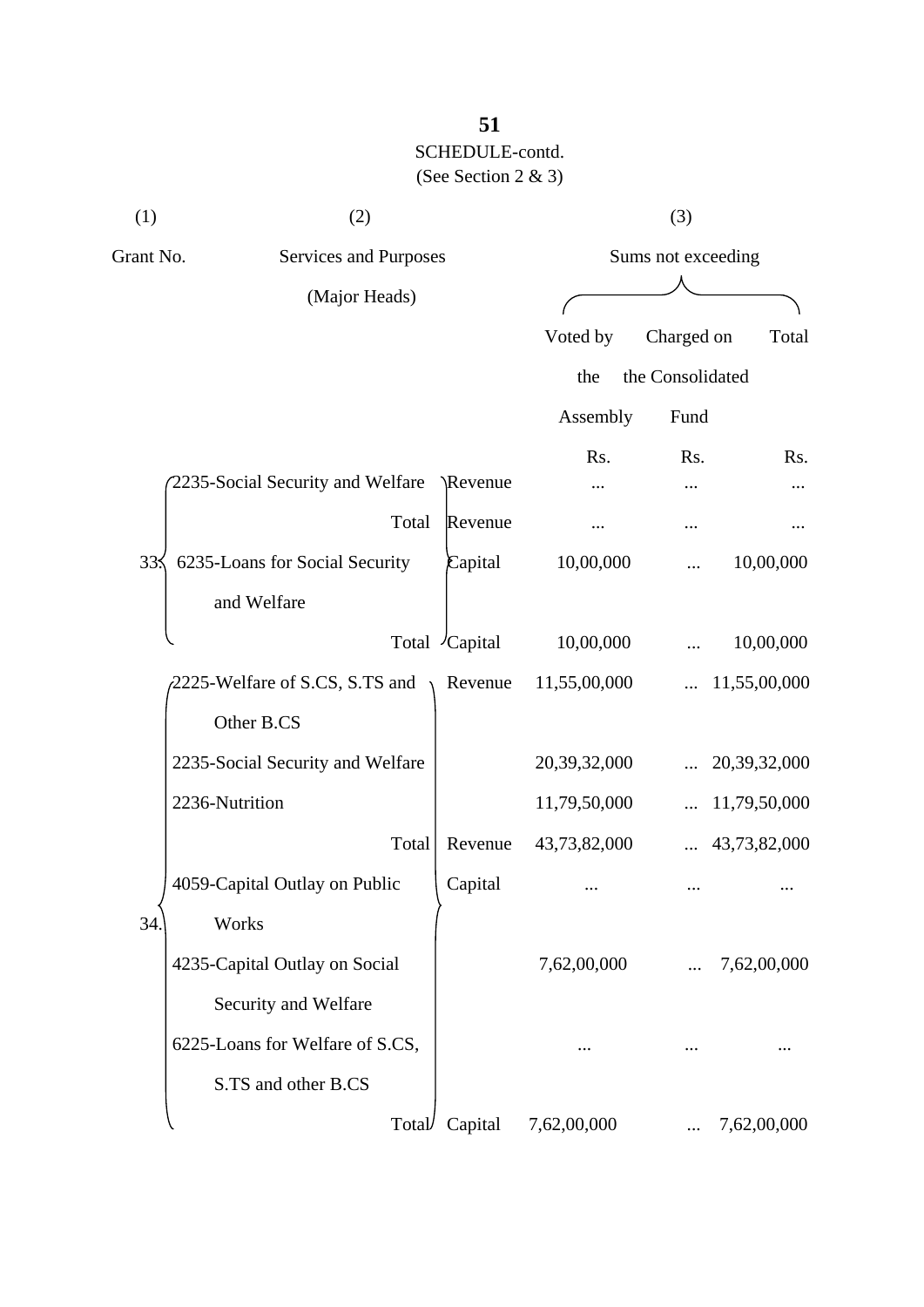| (1)       | (2)                   |          | (3)                |       |
|-----------|-----------------------|----------|--------------------|-------|
| Grant No. | Services and Purposes |          | Sums not exceeding |       |
|           | (Major Heads)         |          |                    |       |
|           |                       | Voted by | Charged on         | Total |

|                                                   |                |               | the             | the Consolidated |                 |
|---------------------------------------------------|----------------|---------------|-----------------|------------------|-----------------|
|                                                   |                |               | Assembly        | Fund             |                 |
|                                                   |                |               | Rs.             | Rs.              | Rs.             |
| 2235-Social Security and Welfare $\gamma$ Revenue |                |               | 21,00,000       |                  | 21,00,000       |
| 35.                                               | Total          | Revenue       | 21,00,000       |                  | 21,00,000       |
| 36. 2075-Miscellaneous General<br>Services        |                | Revenue       | 1,54,000        |                  | 1,54,000        |
| 2235-Social Security and Welfare                  |                |               | 91,60,000       | 5,00,000         | 91,60,000       |
|                                                   | Total          | Revenue       | 93,14,000       | 5,00,000         | 98,14,000       |
| 2250-Other Social Services                        |                | Revenue       | 50,000          |                  | 50,000          |
| $37$ .                                            | Total $\lceil$ | Revenue       | 50,000          | $\cdots$         | 50,000          |
| 38. 3451-Secretariat Economic                     |                | Revenue       | 4,26,96,000     | $\cdots$         | 4,26,90,000     |
| Services                                          |                |               |                 |                  |                 |
|                                                   | Total          | Revenue       | 4,26,96,000     |                  | 4,26,96,000     |
| 2425-Co-operation                                 |                | Revenue       | 6,96,95,000     |                  | 6,96,95,000     |
|                                                   | Total          | Revenue       | 6,96,95,000     |                  | 6,96,95,000     |
| 4425-Capital Outlay on                            |                | Capital       | 7,44,31,500     | .                | 7,44,31,500     |
| Co-operation                                      |                |               |                 |                  |                 |
| 39. 4435-Capital Outlay on Other                  |                |               | 6,00,000        |                  | 6,00,000        |
| <b>Agriculture Programmes</b>                     |                |               |                 |                  |                 |
| 6425-Loans for Co-operation                       |                |               | 2,43,75,500     |                  | 2,43,75,500     |
|                                                   | Total          | Capital       | 9,94,07,000     | .                | 9,94,07,000     |
| 2552-North Eastern Areas                          |                | Revenue       | 31, 37, 25, 000 | $\cdots$         | 31, 37, 25, 000 |
| (Special Areas Programme)                         |                |               |                 |                  |                 |
|                                                   | Total          | Revenue       | 31, 37, 25, 000 |                  | 31, 37, 25, 000 |
| 40.14552-Capital Outlay on North                  |                | Capital       | 42, 10, 16, 000 |                  | 42, 10, 16, 000 |
| <b>Eastern Areas</b>                              |                |               |                 |                  |                 |
|                                                   | Total)         | Capital       | 42,10,16,000    |                  | 42, 10, 16, 000 |
| -3454-Census, Surveys and                         |                | Revenue       | 4,34,00,000     |                  | 4,34,00,000     |
| <b>Statistics</b><br>41.                          |                |               |                 |                  |                 |
|                                                   |                | Total Revenue | 4,34,00,000     |                  | 4,34,00,000     |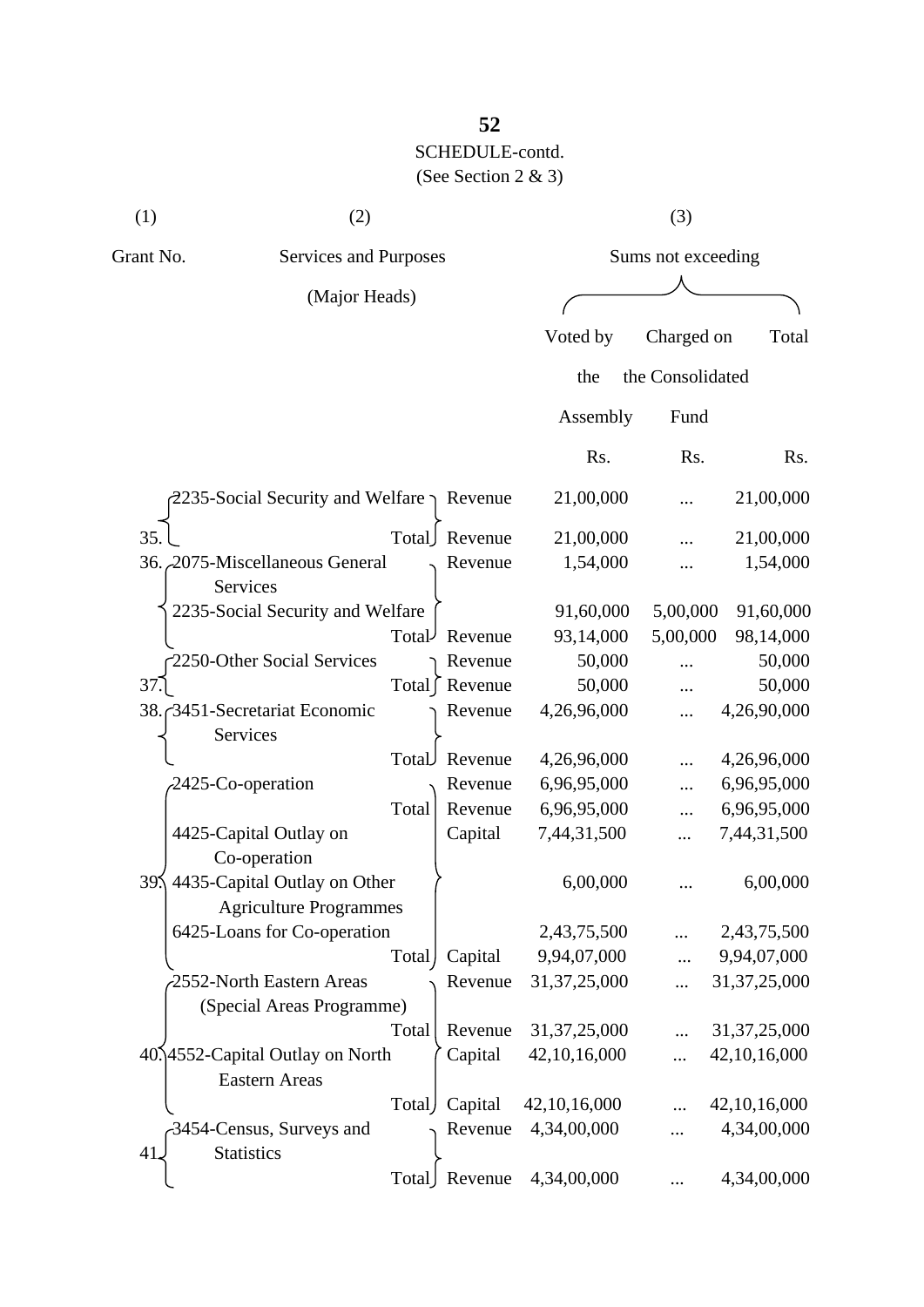| (1)       | (2)                            |       | (3)                |              |                  |              |
|-----------|--------------------------------|-------|--------------------|--------------|------------------|--------------|
| Grant No. | Services and Purposes          |       | Sums not exceeding |              |                  |              |
|           | (Major Heads)                  |       |                    |              |                  |              |
|           |                                |       |                    | Voted by     | Charged on       | Total        |
|           |                                |       |                    | the          | the Consolidated |              |
|           |                                |       |                    | Assembly     | Fund             |              |
|           |                                |       |                    | Rs.          | Rs.              | Rs.          |
|           | 2216-Housing                   |       | Revenue            | 1,00,000     |                  | 1,00,000     |
|           | 3475-Other General Economic    |       |                    | 1,35,00,000  |                  | 1,35,00,000  |
| 42        | Services                       |       |                    |              |                  |              |
|           |                                |       | Total J Revenue    | 1,36,00,000  |                  | 1,36,00,000  |
|           | 2216-Housing                   |       | Revenue            | 77,00,000    |                  | 77,00,000    |
|           | 2401-Crop Husbandry            |       |                    | 42,25,80,000 |                  | 42,25,80,000 |
|           | 2408-Food Storage and          |       |                    |              |                  |              |
|           | Warehousing                    |       |                    |              |                  |              |
|           | 2415-Agricultural Research     |       | Revenue            | 2,40,50,000  |                  | 2,40,50,000  |
|           | and Education                  |       |                    |              |                  |              |
|           | 43, 2435-Other Agricultural    |       |                    | 2,05,00,000  |                  | 2,05,00,000  |
|           | Programmes                     |       |                    |              |                  |              |
|           | 2702-Minor Irrigation          |       |                    | 9,99,30,000  |                  | 9,99,30,000  |
|           |                                | Total | Revenue            | 57,47,60,000 | $\ddots$         | 57,47,60,000 |
|           | 4216-Capital Outlay on Housing |       | Capital            | 22,00,000    |                  | 22,00,000    |
|           | 4401-Capital Outlay on Crop    |       |                    | 24,00,000    | $\cdots$         | 24,00,000    |
|           | Husbandry                      |       |                    |              |                  |              |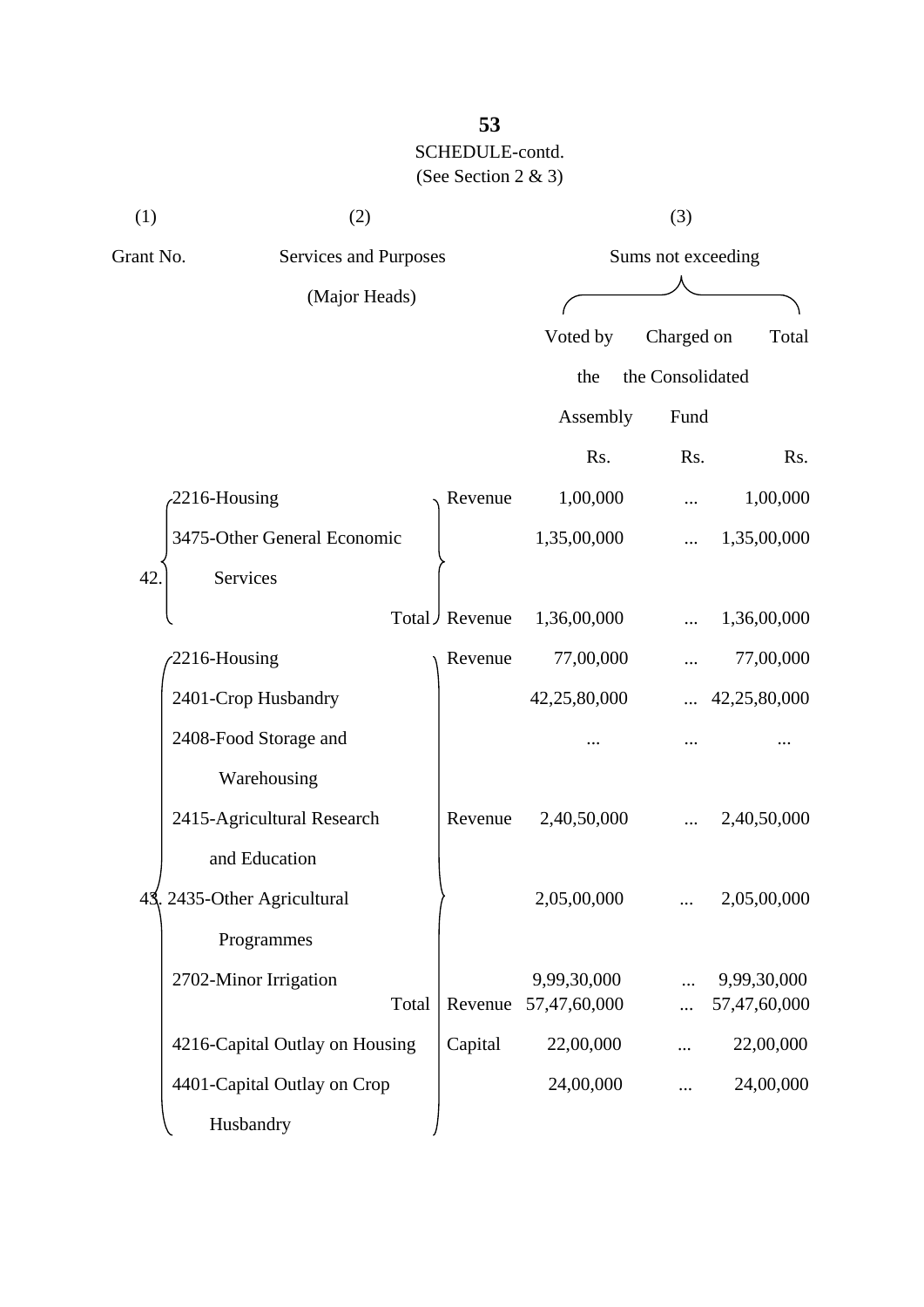| (1)       | (2)                             |                 |             | (3)                |             |  |  |
|-----------|---------------------------------|-----------------|-------------|--------------------|-------------|--|--|
| Grant No. | Services and Purposes           |                 |             | Sums not exceeding |             |  |  |
|           | (Major Heads)                   |                 |             |                    |             |  |  |
|           |                                 |                 | Voted by    | Charged on         | Total       |  |  |
|           |                                 |                 | the         | the Consolidated   |             |  |  |
|           |                                 |                 | Assembly    | Fund               |             |  |  |
|           |                                 |                 | Rs.         | Rs.                | Rs.         |  |  |
|           | 4416-Investment in Agricultural |                 | 6,00,000    |                    | 6,00,000    |  |  |
|           | <b>Financial Institution</b>    |                 |             |                    |             |  |  |
|           | 4702-Capital Outlay on Minor    |                 | 5,10,00,000 |                    | 5,10,00,000 |  |  |
|           | Irrigation                      |                 |             |                    |             |  |  |
|           | 6401-Loans for Crop Husbandry   |                 |             |                    |             |  |  |
|           |                                 | Total / Capital | 5,62,00,000 |                    | 5,62,00,000 |  |  |
|           | 2701-Medium Irrigation-II works | Revenue         | 21,02,000   |                    | 21,02,000   |  |  |
|           | under E. And D. Wing P.W.D      |                 |             |                    |             |  |  |
|           | medium                          |                 |             |                    |             |  |  |
|           | 2711-Flood Control              |                 | 52,00,000   |                    | 52,00,000   |  |  |
| 44        | Total                           | Revenue         | 73,02,000   | $\cdots$           | 73,02,000   |  |  |
|           | 4701-Capital Outlay on Medium   | Capital         | 1,98,98,000 |                    | 1,98,98,000 |  |  |
|           | Irrigation                      |                 |             |                    |             |  |  |
|           | 4711-Capital Outlay on Flood    |                 | 1,32,00,000 |                    | 1,32,00,000 |  |  |
|           | <b>Control Projects</b>         |                 |             |                    |             |  |  |
|           | Total/                          | Capital         | 3,30,98,000 |                    | 3,30,98,000 |  |  |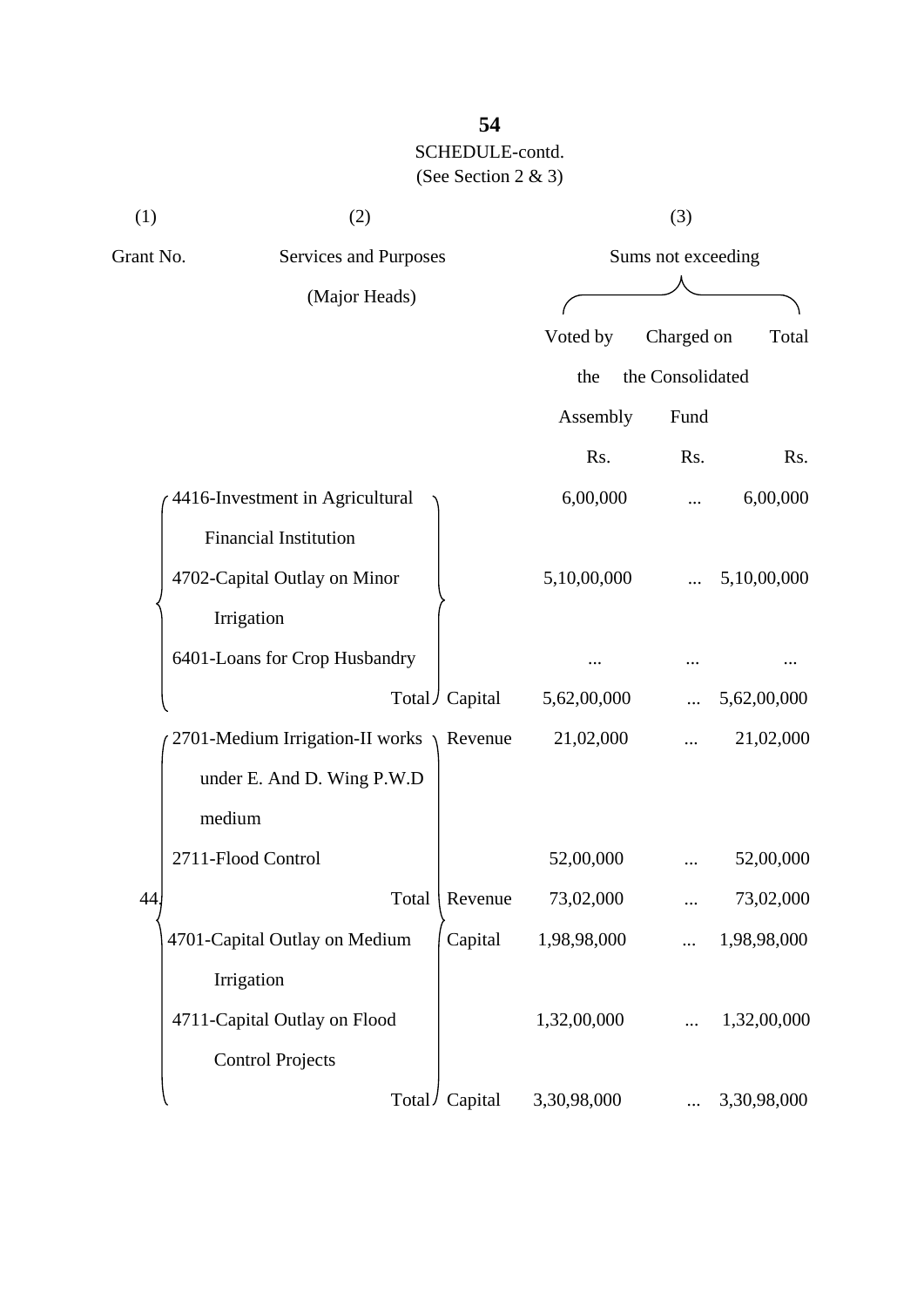| (1)       | (2)                                        |                 |                      | (3)                |              |  |
|-----------|--------------------------------------------|-----------------|----------------------|--------------------|--------------|--|
| Grant No. | Services and Purposes                      |                 |                      | Sums not exceeding |              |  |
|           | (Major Heads)                              |                 |                      |                    |              |  |
|           |                                            |                 | Voted by             | Charged on         | Total        |  |
|           |                                            |                 | the                  | the Consolidated   |              |  |
|           |                                            |                 | Assembly             | Fund               |              |  |
|           |                                            |                 | Rs.                  | Rs.                | Rs.          |  |
|           | 2216-Housing                               | Revenue         | 30,00,000            |                    | 30,00,000    |  |
|           | 2402-Soil and Water Conservation           |                 | 22,45,35,000         |                    | 22,45,35,000 |  |
|           | $45\sqrt{2415}$ -Agricultural Research and |                 | 14,65,000            |                    | 14,65,000    |  |
|           | Education                                  |                 |                      |                    |              |  |
|           |                                            | Total Revenue   | 22,90,00,000         |                    | 22,90,00,000 |  |
|           | 2501-Special Programmes for                | Revenue         | 8,88,00,000          |                    | 8,88,00,000  |  |
| 46.       | <b>Rural Development</b>                   |                 |                      |                    |              |  |
|           |                                            | Total   Revenue | 8,88,00,000          |                    | 8,88,00,000  |  |
|           | 2216-Housing                               | Revenue         | 49,93,000            |                    | 49,93,000    |  |
|           | 2235-Social Security and Welfare           |                 |                      |                    |              |  |
|           | 2403-Animal Husbandry                      |                 | 23,97,16,000         |                    | 23,97,16,000 |  |
|           | 2415-Agricultural Research and             |                 | 1,63,91,000          |                    | 1,63,91,000  |  |
|           | Education                                  |                 |                      |                    |              |  |
| 47        | Total                                      |                 | Revenue 25,93,00,000 |                    | 25,93,00,000 |  |
|           | 4059-Capital Outlay on Public              | Capital         |                      |                    |              |  |
|           | Works                                      |                 |                      |                    |              |  |
|           | 4403-Capital Outlay on Animal              |                 |                      |                    |              |  |
|           | Husbandry                                  |                 |                      |                    |              |  |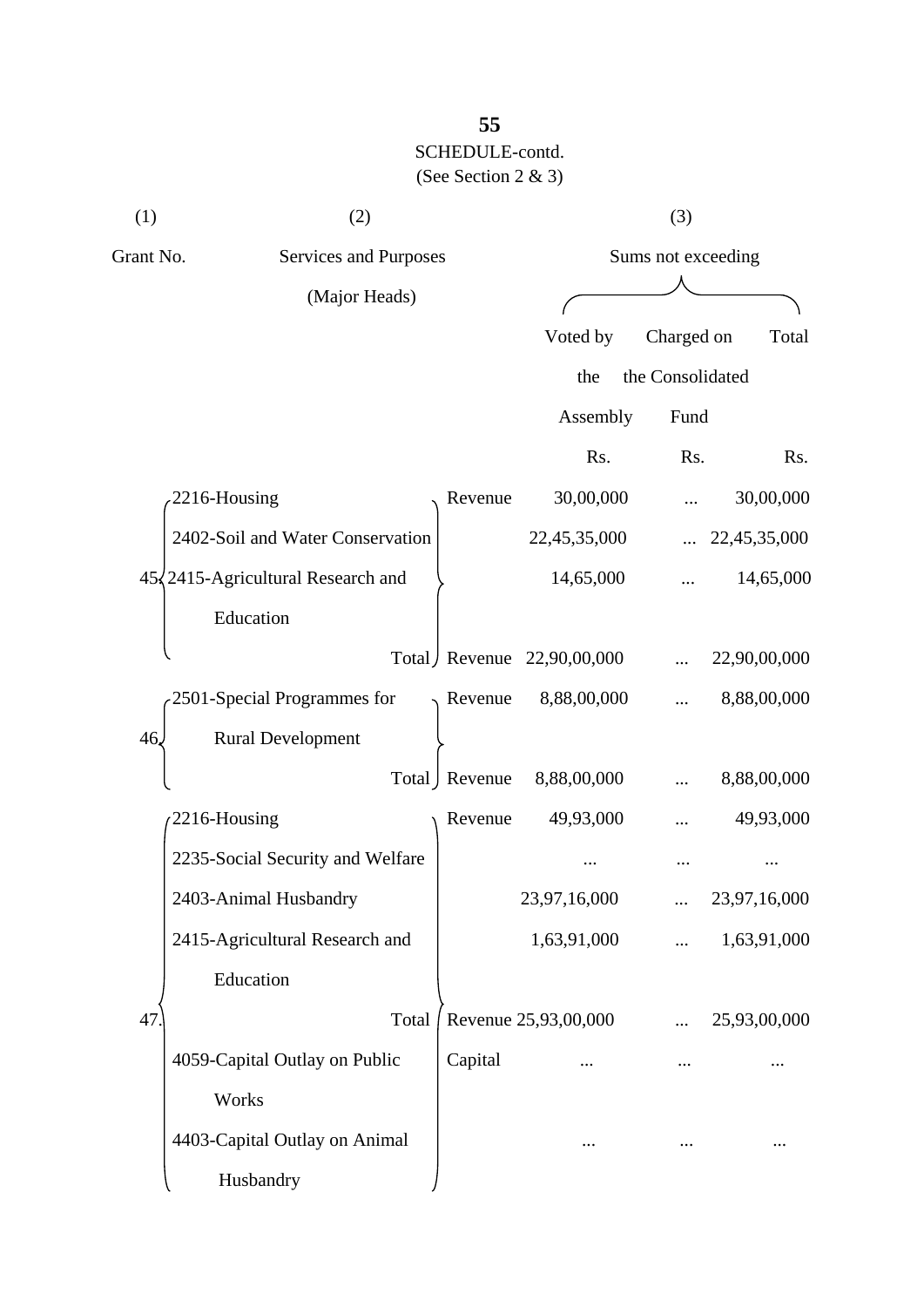| (1)                                                 | (2)                                         |       |                 | (3)         |                    |             |  |
|-----------------------------------------------------|---------------------------------------------|-------|-----------------|-------------|--------------------|-------------|--|
| Grant No.<br>Services and Purposes<br>(Major Heads) |                                             |       |                 |             | Sums not exceeding |             |  |
|                                                     |                                             |       |                 |             |                    |             |  |
|                                                     |                                             |       |                 | Voted by    | Charged on         | Total       |  |
|                                                     |                                             |       |                 | the         | the Consolidated   |             |  |
|                                                     |                                             |       |                 | Assembly    | Fund               |             |  |
|                                                     |                                             |       |                 | Rs.         | Rs.                | Rs.         |  |
|                                                     | 6225-Loans for Welfare of S.CS,             |       |                 |             |                    |             |  |
|                                                     | S.TS, and other B.CS                        |       |                 |             |                    |             |  |
|                                                     | 6403-Loans for Animal Husbandry             |       |                 |             |                    |             |  |
|                                                     |                                             |       | Total Capital   |             |                    |             |  |
| 48. <i>(2216-Housing)</i>                           |                                             |       | Revenue         | 20,00,000   |                    | 20,00,000   |  |
|                                                     | 2404-Dairy Development                      |       |                 | 7,26,91,000 |                    | 7,26,91,000 |  |
|                                                     | 2415-Agricultural Research and<br>Education |       |                 |             |                    |             |  |
|                                                     |                                             |       | Total / Revenue | 7,46,91,000 |                    | 7,46,91,000 |  |
| 49. 2216-Housing                                    |                                             |       | Revenue         | 4,00,000    |                    | 4,00,000    |  |
| 2405-Fisheries                                      |                                             |       |                 | 5,00,16,000 |                    | ,00,16,000  |  |
|                                                     | 2415-Agricultural Research and<br>Education |       |                 | 18,84,000   |                    | 18,84,000   |  |
|                                                     |                                             | Total | Revenue         | 5,23,00,000 | .                  | 5,23,00,000 |  |
|                                                     | 4216-Capital Outlay on Housing              |       | Capital         | 3,50,000    |                    | 3,50,000    |  |
|                                                     | 4405-Capital Outlay on Fisheries            |       |                 | 6,50,000    |                    | 6,50,000    |  |
|                                                     |                                             | Total | Capital         | 10,00,000   |                    | 10,00,000   |  |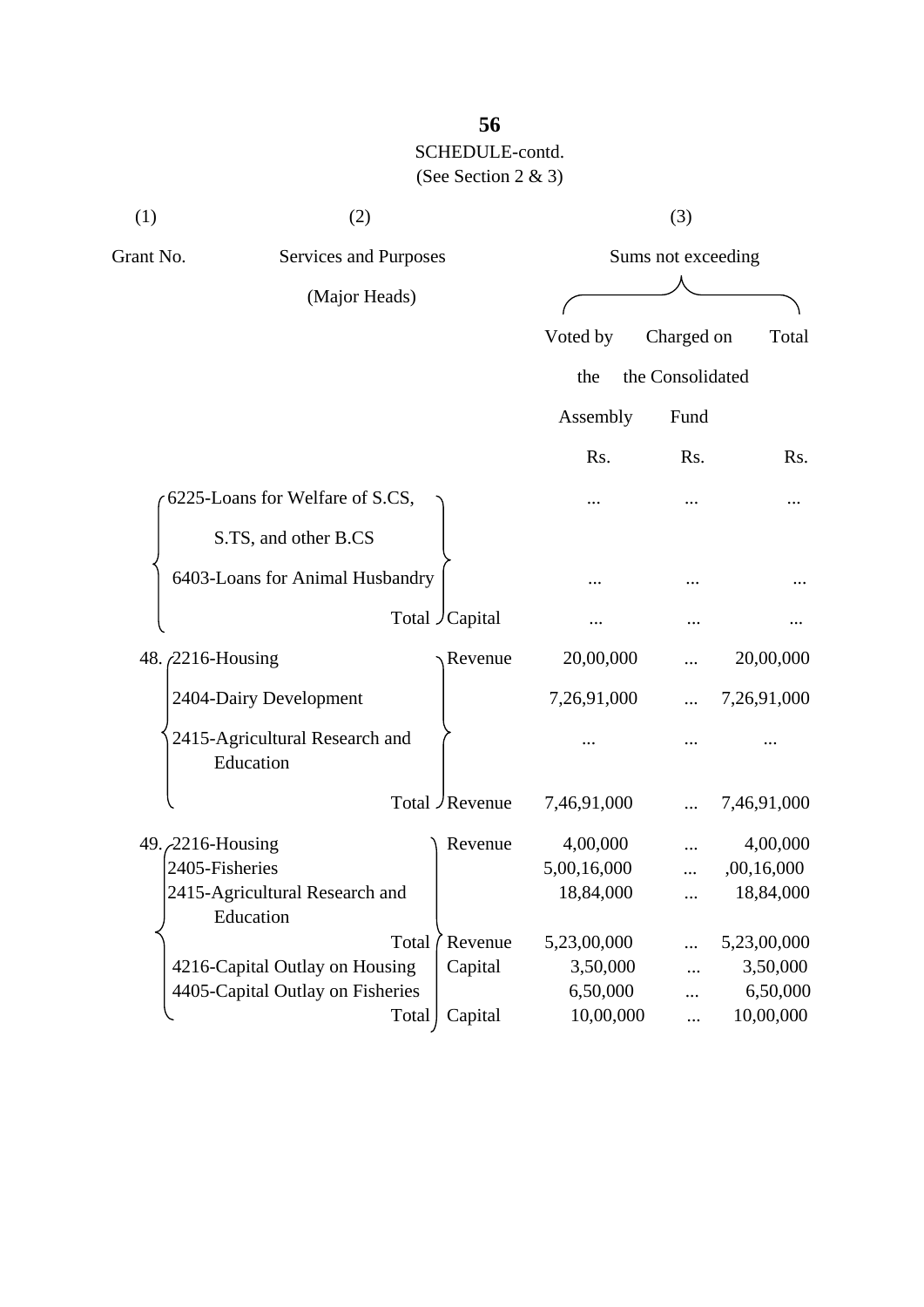| (1) | (2)                                                 |        |                    |              | (3)              |                     |
|-----|-----------------------------------------------------|--------|--------------------|--------------|------------------|---------------------|
|     | Grant No.<br>Services and Purposes<br>(Major Heads) |        | Sums not exceeding |              |                  |                     |
|     |                                                     |        |                    |              |                  |                     |
|     |                                                     |        |                    | Voted by     | Charged on       | Total               |
|     |                                                     |        |                    | the          | the Consolidated |                     |
|     |                                                     |        |                    | Assembly     | Fund             |                     |
|     |                                                     |        |                    | Rs.          | Rs.              | Rs.                 |
|     | $50$ <sub>s</sub> $2406$ -Forestry and Wild Life    |        | Revenue            | 30,65,09,000 |                  | 20,000 30,65,29,000 |
|     | 2415-Agricultural Research and<br>Education         |        |                    | 83,60,000    |                  | 83,60,000           |
|     |                                                     | Total  | Revenue            | 31,48,69,000 |                  | 20,000 31,48,89,000 |
|     | 4406-Capital Outlay on Forestry<br>and Wild Life    |        | Capital            | 3,53,00,000  |                  | 3,53,00,000         |
|     |                                                     | Total  | Capital            | 3,53,00,000  |                  | 3,53,00,000         |
|     | 2216-Housing                                        |        | Revenue            | 34,00,000    |                  | 34,00,000           |
|     | 2401-Crop Husbandry                                 |        |                    | 1,00,00,000  |                  | 1,00,00,000         |
|     | 2501-Special Programmes for                         |        |                    | 4,70,00,000  |                  | 4,70,00,000         |
|     | <b>Rural Development</b>                            |        |                    |              |                  |                     |
|     | 2505-Rural Development                              |        |                    | 9,60,00,000  |                  | 9,60,00,000         |
| 51  | 2515-Other Rural Development<br>Programmes          |        |                    | 35,20,00,000 |                  | 35,20,00,000        |
|     |                                                     | Total  | Revenue            | 50,84,00,000 |                  | 50,84,00,000        |
|     | 4216-Capital Outlay on Housing                      |        | Capital            | 3,12,50,000  |                  | 3,12,50,000         |
|     | 4515-Capital Outlay on Rural<br>Development         |        |                    | 3,12,50,000  |                  | 3,12,50,000         |
|     |                                                     | Total/ | Capital            | 6,25,00,000  |                  | 6,25,00,000         |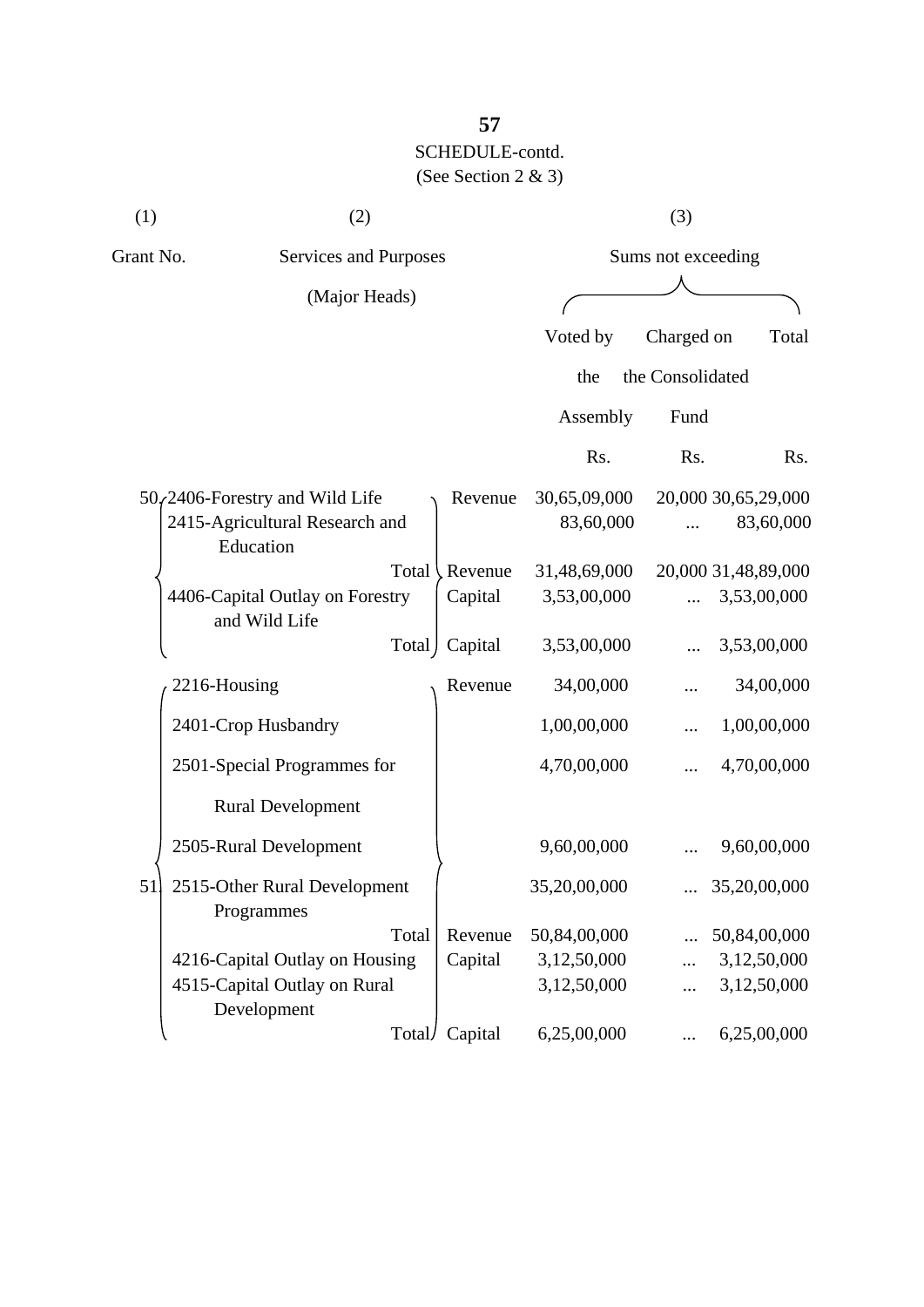| (1)                                                       | (2)                                     |         |                    | (3)              |              |
|-----------------------------------------------------------|-----------------------------------------|---------|--------------------|------------------|--------------|
| Grant No.                                                 | Services and Purposes                   |         | Sums not exceeding |                  |              |
|                                                           | (Major Heads)                           |         |                    |                  |              |
|                                                           |                                         |         | Voted by           | Charged on       | Total        |
|                                                           |                                         |         |                    |                  |              |
|                                                           |                                         |         | the                | the Consolidated |              |
|                                                           |                                         |         | Assembly           | Fund             |              |
|                                                           |                                         |         | Rs.                | Rs.              | Rs.          |
|                                                           | $52/2852$ -Industries                   | Revenue | 2,78,70,000        | $\cdots$         | 2,78,70,000  |
|                                                           | Total                                   | Revenue | 2,78,70,000        |                  | 2,78,70,000  |
| 4854-Capital Outlay on Cement<br>and non-Metallic Mineral | Capital                                 |         |                    |                  |              |
|                                                           | 4885-Capital Outlay on Industries       |         | 5,00,00,000        |                  | 5,00,00,000  |
|                                                           | and Minerals                            |         |                    |                  |              |
|                                                           | 6885-Loans for other Industries         |         |                    |                  |              |
|                                                           | and Minerals                            |         |                    |                  |              |
|                                                           | Total                                   | Capital | 5,00,00,000        |                  | 5,00,00,000  |
|                                                           | $53/2851$ -Village and Small Industries |         | 11,78,95,000       |                  | 11,78,95,000 |
|                                                           | Total                                   | Revenue | 11,78,95,000       |                  | 11,78,95,000 |
|                                                           | 4851-Capital Outlay on Village          | Capital |                    |                  |              |
|                                                           | and Small Scale Industries              |         |                    |                  |              |
|                                                           | 6851-Loans for Village and Small        | Capital | 50,00,000          |                  | 50,00,000    |
|                                                           | Industries                              |         |                    |                  |              |
|                                                           | Total                                   | Capital | 50,00,000          |                  | 50,00,000    |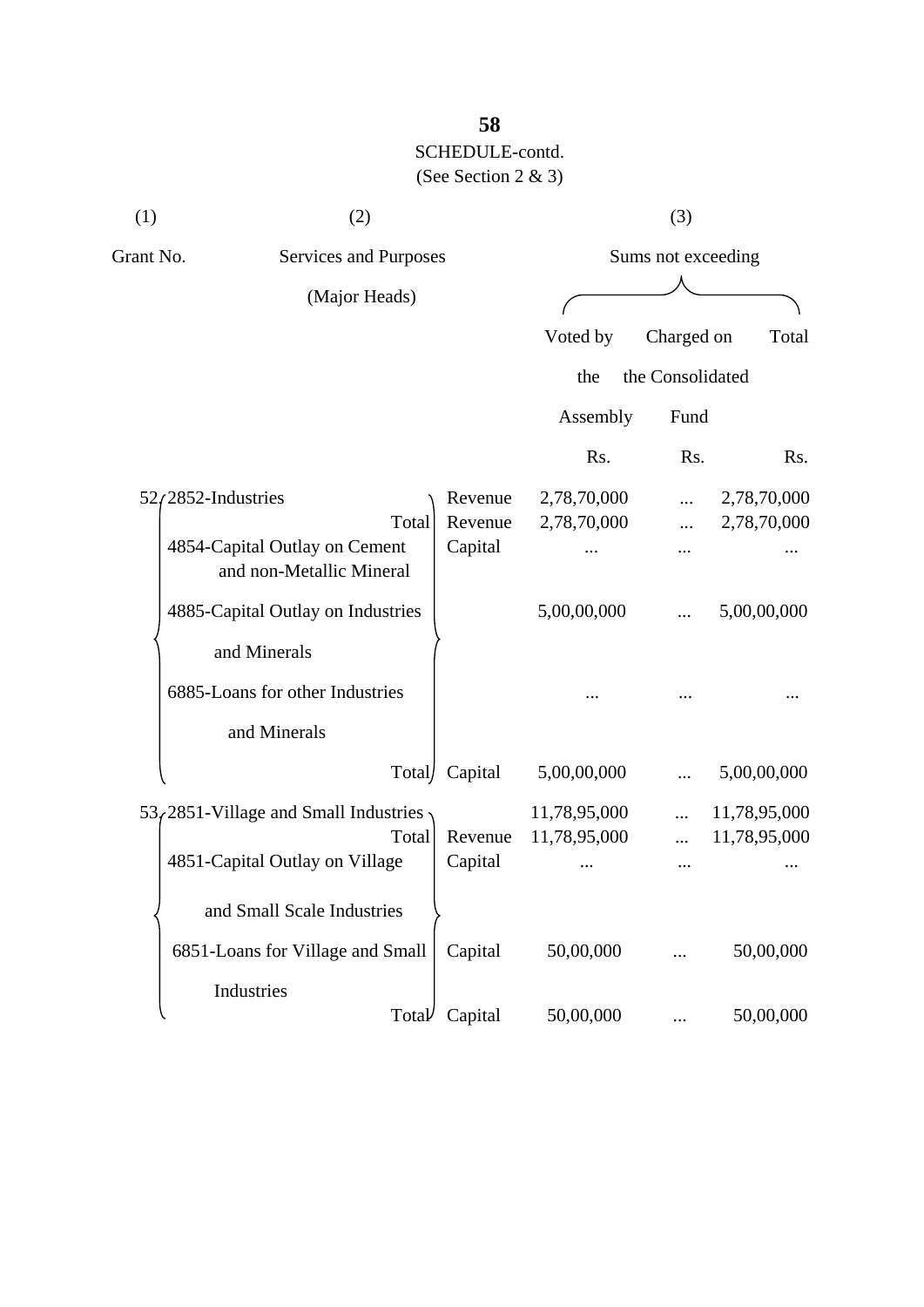| (1)           | (2)                                                          |                 |                      | (3)                |              |
|---------------|--------------------------------------------------------------|-----------------|----------------------|--------------------|--------------|
| Grant No.     | Services and Purposes                                        |                 |                      | Sums not exceeding |              |
|               | (Major Heads)                                                |                 |                      |                    |              |
|               |                                                              |                 | Voted by             | Charged on         | Total        |
|               |                                                              |                 | the                  | the Consolidated   |              |
|               |                                                              |                 | Assembly             | Fund               |              |
|               |                                                              |                 | Rs.                  | Rs.                | Rs.          |
|               | 2216-Housing                                                 | Revenue         |                      |                    |              |
|               | 2851-Village and Small Industries                            |                 | 12,01,30,000         |                    | 12,01,30,000 |
|               | Total                                                        | Revenue         | 12,01,30,000         |                    | 12,01,30,000 |
| 54.           | 4216-Capital Outlay on Housing                               | Capital         |                      |                    |              |
|               | 4851-Capital Outlay on Village<br>and Small Scale Industries |                 | 2,10,00,000          |                    | 2,10,00,000  |
|               | 6851-Loans for Village and Small<br>Industries               |                 |                      |                    |              |
|               |                                                              | Total / Capital | 2,10,00,000          |                    | 2,10,00,000  |
|               | 2853-Non-Ferrous Mining and<br>Metallurgical Industries      | Revenue         | 17,38,00,000         |                    | 17,38,00,000 |
|               | Total                                                        | Revenue         | 17,38,00,000         |                    | 17,38,00,000 |
| 55.           | 4216-Capital Outlay on Housing                               | Capital         |                      |                    |              |
|               | 4853-Capital Outlay on Mining                                |                 | 10,00,000            |                    | 10,00,000    |
|               | and Metallurgical Industries                                 |                 |                      |                    |              |
|               | Total                                                        | Capital         | 10,00,000            |                    | 10,00,000    |
|               | 3054-Roads and Bridges                                       |                 | Revenue 40,00,00,000 |                    | 40,00,00,000 |
|               | Total                                                        |                 | Revenue 40,00,00,000 |                    | 40,00,00,000 |
| $56. \langle$ | 5054-Capital Outlay on Roads<br>and Bridges                  | Capital         | 65,94,05,000         |                    | 65,94,05,000 |
|               | Total                                                        | Capital         | 65,94,05,000         |                    | 65,94,05,000 |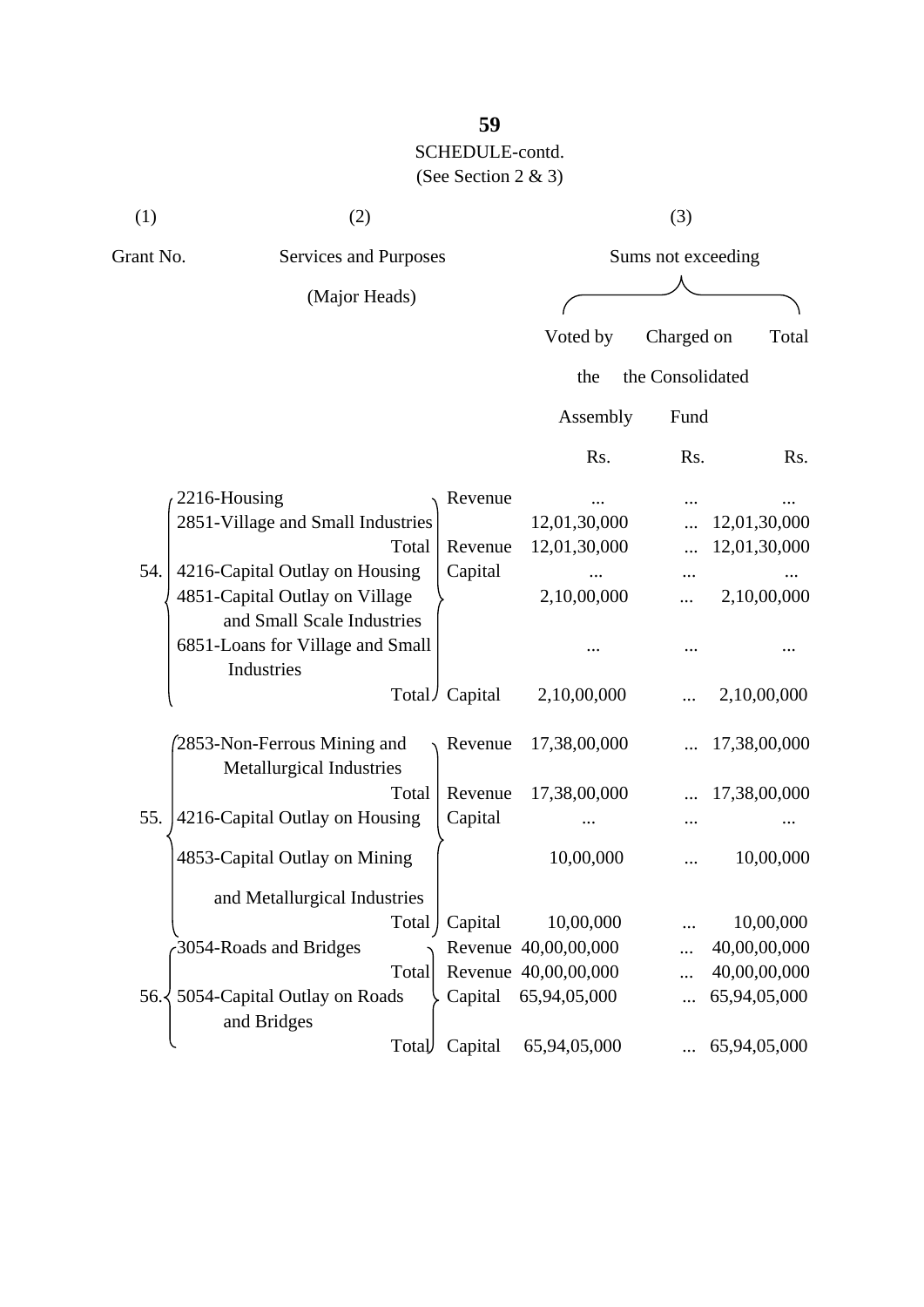| (1)          | (2)                                                                               |                       |                    |              | (3)                |                                    |  |  |
|--------------|-----------------------------------------------------------------------------------|-----------------------|--------------------|--------------|--------------------|------------------------------------|--|--|
| Grant No.    |                                                                                   | Services and Purposes |                    |              | Sums not exceeding |                                    |  |  |
|              | (Major Heads)                                                                     |                       |                    |              |                    |                                    |  |  |
|              |                                                                                   |                       |                    | Voted by     | Charged on         | Total                              |  |  |
|              |                                                                                   |                       |                    | the          | the Consolidated   |                                    |  |  |
|              |                                                                                   |                       |                    | Assembly     | Fund               |                                    |  |  |
|              |                                                                                   |                       |                    | Rs.          | Rs.                | Rs.                                |  |  |
| 3452-Tourism |                                                                                   |                       | Revenue            | 3,54,00,000  |                    | 3,54,00,000                        |  |  |
|              |                                                                                   | Total                 | Revenue            | 3,54,00,000  |                    | 3,54,00,000                        |  |  |
|              | 4059-Capital Outlay on Public<br>Works                                            |                       |                    |              |                    |                                    |  |  |
| 57.          | 5275-Capital Outlay on other                                                      |                       |                    |              |                    |                                    |  |  |
|              | <b>Communication Services</b>                                                     |                       |                    |              |                    |                                    |  |  |
|              | 5452-Capital Outlay on Tourism                                                    |                       |                    | 46,00,000    |                    | 46,00,000                          |  |  |
|              | 7452-Loans for Tourism                                                            |                       |                    |              |                    |                                    |  |  |
|              |                                                                                   | Total                 | Capital            | 46,00,000    |                    | 46,00,000                          |  |  |
|              | 58. 3606-Aid Materials and Equipment                                              |                       | Revenue            |              |                    |                                    |  |  |
|              |                                                                                   | Total                 | Revenue            |              |                    |                                    |  |  |
|              | 59.5465-Investment in General<br><b>Financial and Training</b>                    |                       | Capital            |              |                    |                                    |  |  |
|              | Institutions                                                                      |                       |                    |              |                    |                                    |  |  |
|              |                                                                                   | Total                 | Capital            |              |                    |                                    |  |  |
|              | 6003-Internal Debt of the State<br>Government                                     |                       | Capital            |              |                    | 81,26,40,000 81,26,40,000          |  |  |
|              |                                                                                   |                       | Total Capital      |              |                    | 81,26,40,000 81,26,40,000          |  |  |
|              | 60.6004-Loans and Advances from the $\sqrt{$ Capital<br><b>Central Government</b> |                       |                    |              |                    | 26, 12, 63, 840 26, 12, 63, 840    |  |  |
|              |                                                                                   | Total                 | Capital            |              |                    | $\ldots$ 26,12,63,840 26,12,63,840 |  |  |
|              | 7610-Loans to Government<br>Servants etc                                          |                       | Capital            | 20,00,00,000 |                    | $\ldots$ 20,00,00,000              |  |  |
|              |                                                                                   |                       |                    |              |                    |                                    |  |  |
|              |                                                                                   | Total                 | Capital            | 20,00,00,000 |                    | 20,00,00,000                       |  |  |
|              | 61.7615-Miscellaneous Loans                                                       |                       | <sub>Capital</sub> | .            |                    |                                    |  |  |
|              |                                                                                   |                       | Total Capital      |              |                    |                                    |  |  |
|              | 62. [7810-Inter-State Settlement                                                  |                       | Capital            |              |                    |                                    |  |  |
|              |                                                                                   |                       | Total JCapital     |              |                    |                                    |  |  |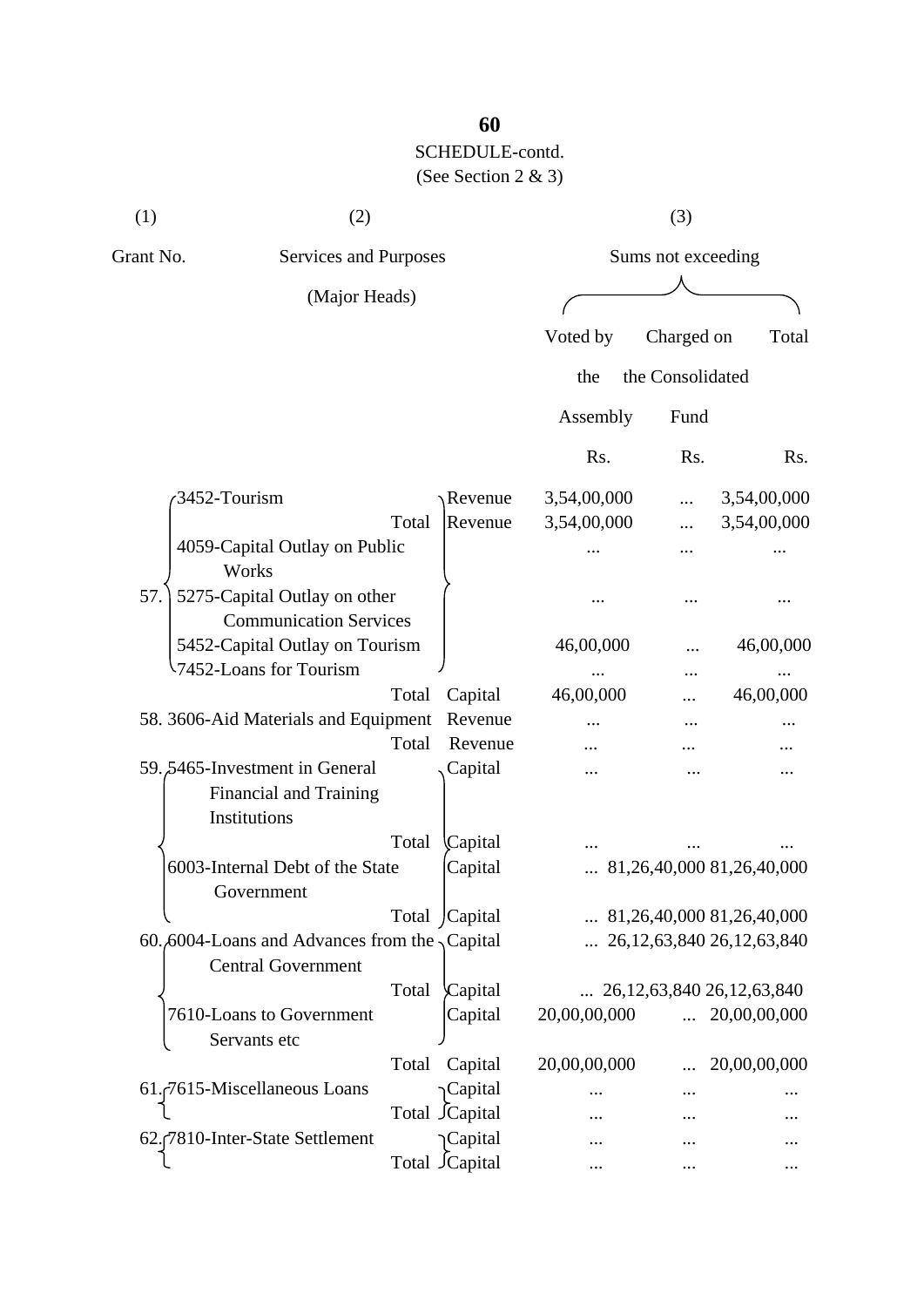| (1)       | (2)                                           |         | (3)                                                  |                  |           |  |
|-----------|-----------------------------------------------|---------|------------------------------------------------------|------------------|-----------|--|
| Grant No. | Services and Purposes                         |         | Sums not exceeding                                   |                  |           |  |
|           | (Major Heads)                                 |         |                                                      |                  |           |  |
|           |                                               |         | Voted by                                             | Charged on       | Total     |  |
|           |                                               |         | The                                                  | the Consolidated |           |  |
|           |                                               |         | Assembly                                             | Fund             |           |  |
|           |                                               |         | Rs.                                                  | Rs.              | Rs.       |  |
| Fund      | 63. 7999-Appropriation to Contingency Capital |         | $\cdots$                                             | $\cdots$         | $\cdots$  |  |
|           | Total                                         | Capital | $\ddotsc$                                            | $\cdots$         | $\ddotsc$ |  |
|           | Total<br>.                                    |         | 1807, 39, 95, 000300, 69, 08, 84021, 08, 09, 03, 840 |                  |           |  |

 L.M.SANGMA, Under Secretary to the Govt. of Meghalaya, Law Department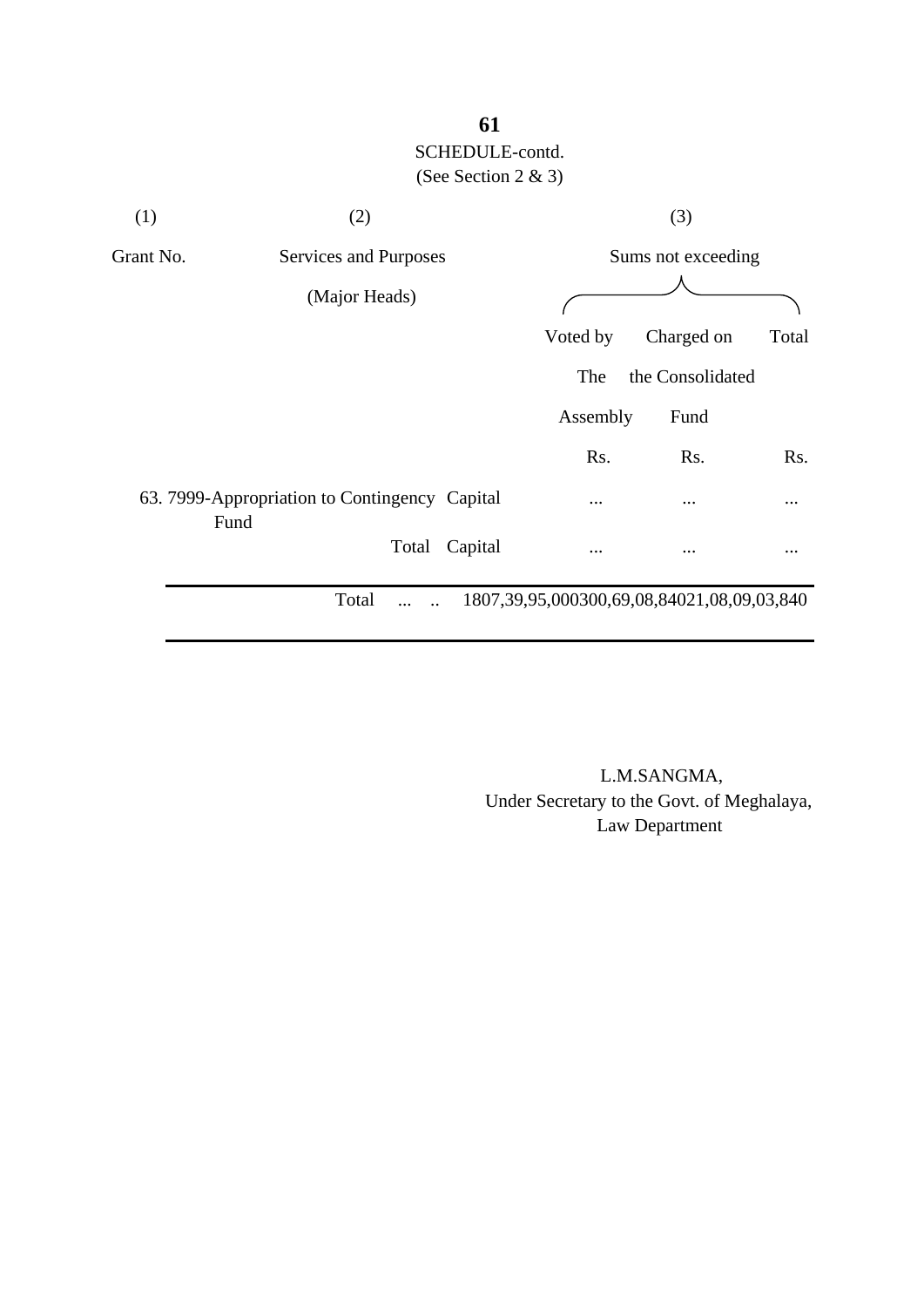### **The 30th July, 2003**

No. LL (B) 109/92/115- The Meghalaya Preventive Detention (Amendment) Act, 2003 (Act No. 5 of 2003) is hereby published for general information.

#### **MEGHALAYA ACT NO. 5 OF 2003**

(As passed by the Meghalaya Legislative Assembly)

(Received the assent of the Governor on  $26<sup>th</sup>$  July, 2003

(Published in the Gazette of Meghalaya, Extra-ordinary issue, dated  $30<sup>th</sup>$  July, 2003)

THE MEGHALAYA PREVENTIVE DETNETION (AMENDMENT) ACT, 2003

An

Act

#### **To amend the Meghalaya Preventive Detention Act, 1995.**

Be it enacted by the Legislature of the State of Meghalaya in the Fifty Fourth Year of the Republic of India as follows:-

#### **1. Short title and commencement:-**

- (1) This Act may be called the Meghalaya Preventive Detention (Amendment) Act, 2003
- (2) It shall come into force on such date as the State Government may, by notification in the Official Gazette, appoint.
- 2. **Amendment of Section 14 of Act No. 5 of 1995:-** In Section 14 of the Meghalaya Preventive Detention Act, 1995 (Act No. 5 of 1995), for the words "one year" the words "three years" shall be substituted.

#### **3. Repeal and Saving:-**

- (1) The Meghalaya Preventive Detention (Amendment) Ordinance 2003 (Ordinance No. 3 of 2003) is hereby repealed.
- (2) Notwithstanding such repeal, anything done or action, taken under the provision of the said Ordinance shall be deemed to have been done or taken under this Act.

 L.M.SANGMA, Deputy Secretary of the Govt. of Meghalaya, Law (B) Department Shillong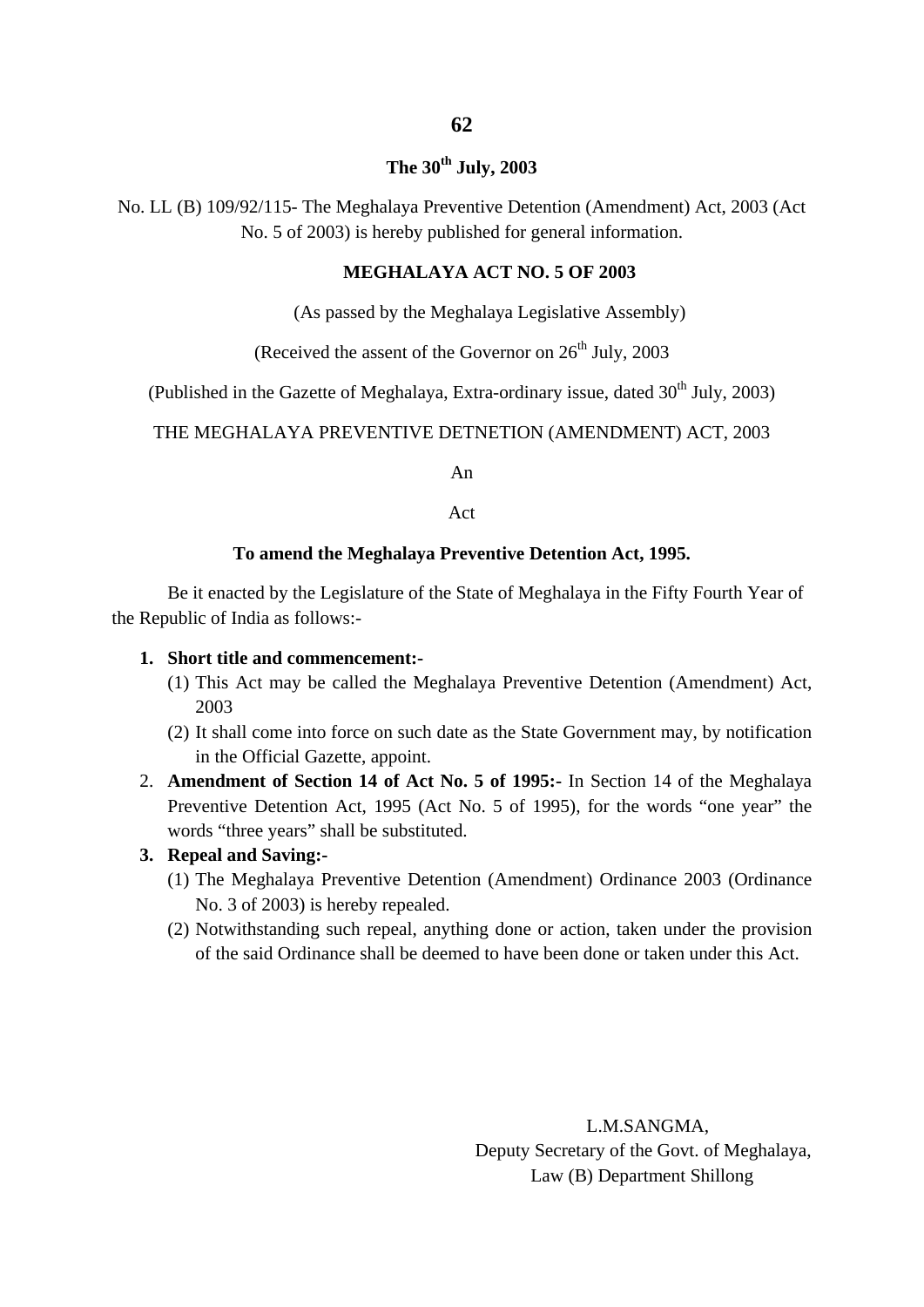### **The 30th July, 2003**

No. LL (B) 3/2001/22 The Meghalaya Cooperative Societies (Amendment) Act, 2003 (Act No. 6 of 2003) is hereby published for general information.

### **MEGHALAYA ACT NO. 6 OF 2003**

(As passed by the Meghalaya Legislative Assembly)

(Received the assent of the Governor on  $29<sup>th</sup>$  July, 2003)

(Published in the Gazette of Meghalaya, Extra-ordinary issue, dated  $30<sup>th</sup>$  July, 2003)

### THE MEGHALAYA COOPERATIVE SOCIETIES (AMENDMENT) ACT, 2003

An

#### Act

Further to amend the Meghalaya Cooperative Societies Act (Assam Act I of 1950 as adapted by Meghalaya)

Be it enacted by the Legislature of the State of Meghalaya in the Fifty Fourth Year of the Republic of India as follows:-

| Short title and<br>Commencement | 1 | (1) This Act may be called the Meghalaya Cooperative<br>Societies (Amendment) Act, 2003<br>(2) It shall come into force from the date of its publication in<br>the Official Gazette.                                                                                                                                                                                                                                                            |
|---------------------------------|---|-------------------------------------------------------------------------------------------------------------------------------------------------------------------------------------------------------------------------------------------------------------------------------------------------------------------------------------------------------------------------------------------------------------------------------------------------|
| Amendment of<br>Preamble        | 2 | In the preamble to the Meghalaya Co-operative Societies Act<br>(Assam Act I of 1950 as adapted by Meghalaya) herein after<br>referred to as the principal Act)-<br>(a) In fourth line between the words "Worthiness" and<br>among agriculturist", the words "and entrepreneurship"<br>shall be inserted;<br>(b) In the fifth line between the words "artisans" and "other<br>persons", the words "craftsmen rural worker" shall be<br>inserted. |
| Amendment of Section<br>2.      | 3 | In Section 2 of the principal Act-<br>For clause (a), the following shall be substituted,<br>$\rm i)$<br>namely-<br>"(a) Administrative Council or Board<br>- of<br>Directors" means a body intermediary between<br>Committee/Executive Committee by whatever<br>name called and include the General Assembly of<br>a Registered Society".                                                                                                      |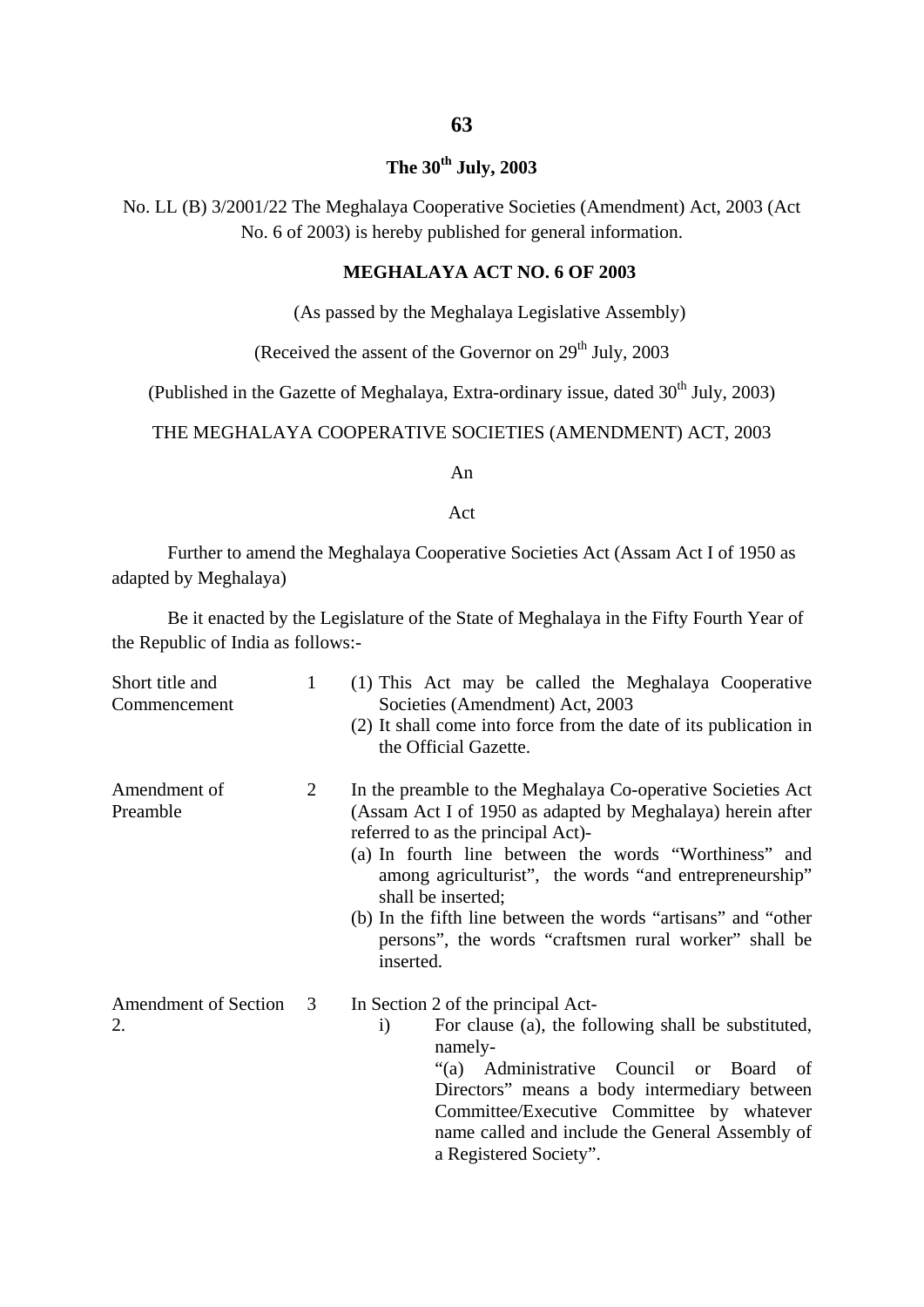|                           |                                         | $\mathbf{ii}$                                 | In clause (q) the words "and" occurring at the end<br>shall be omitted and at the end of clause (r) the<br>word "and" shall be added and after clause (r), the<br>following new clause shall be added, namely-<br>"(s) "Tribunal" means a body of officials<br>appointed by the State Government to arbitrate<br>dispute involving recovery of overdue loans"                                                                                                                                                                      |
|---------------------------|-----------------------------------------|-----------------------------------------------|------------------------------------------------------------------------------------------------------------------------------------------------------------------------------------------------------------------------------------------------------------------------------------------------------------------------------------------------------------------------------------------------------------------------------------------------------------------------------------------------------------------------------------|
| Amendment<br>of Section 4 | $\overline{4}$                          |                                               | For the existing Section 4 of the principal Act, the following<br>shall be substituted, namely-                                                                                                                                                                                                                                                                                                                                                                                                                                    |
|                           | Societies<br>which may<br>be registered |                                               | "4. (1) A Society which has its objects the promotion of the<br>economic interest or general welfare of its member or of the<br>public through self help and mutual aid in accordance with<br>cooperative principles, or a society established with the<br>object of facilitating the operations of any society may be<br>registered under this Act with limited liability.                                                                                                                                                        |
|                           |                                         |                                               | "(2) No society shall registered if in the opinion of the<br>Registrar, its declared objects are unlike to be achieved or it<br>is likely to be economically unsound or it may have an<br>adverse effect upon any registered society or the Cooperative<br>Movement as a whole.                                                                                                                                                                                                                                                    |
|                           | 5                                       |                                               | In Section 6, of the principal Act, in sub-section $(1)$ , for the<br>words "ten", the word "fifteen", shall be substituted.                                                                                                                                                                                                                                                                                                                                                                                                       |
|                           | 6                                       | $\mathbf{i}$<br>$\rm ii)$<br>$\overline{iii}$ | In Section 10 of the principal Act-<br>In sub-section (1), between the words "Registrar" and<br>"in the prescribed form", the words "or a person to<br>whom such power of the Registrar in delegated" shall<br>be inserted;<br>In sub-section $(2)$ , in clause $(a)$ , for the word "ten",<br>the word "fifteen", shall be substituted;<br>In sub-section (3), between the words "Registrar" and<br>"may required", the words "or the person to whom<br>the registrar's power under this section is delegated"<br>shall inserted. |
| Amendment                 | 7                                       |                                               | In Section 11 of the principal Act-                                                                                                                                                                                                                                                                                                                                                                                                                                                                                                |
| of Section 11             |                                         | $\mathbf{i}$                                  | In sub-section (4), between the words "society" and<br>"by" in the fifth line, the words "within four months"<br>the<br>date<br>of receipt of application<br>from<br>for<br>registration" shall be asserted;                                                                                                                                                                                                                                                                                                                       |
|                           |                                         | $\rm ii)$                                     | After sub-section (4), the following news proviso<br>shall be added, namely-                                                                                                                                                                                                                                                                                                                                                                                                                                                       |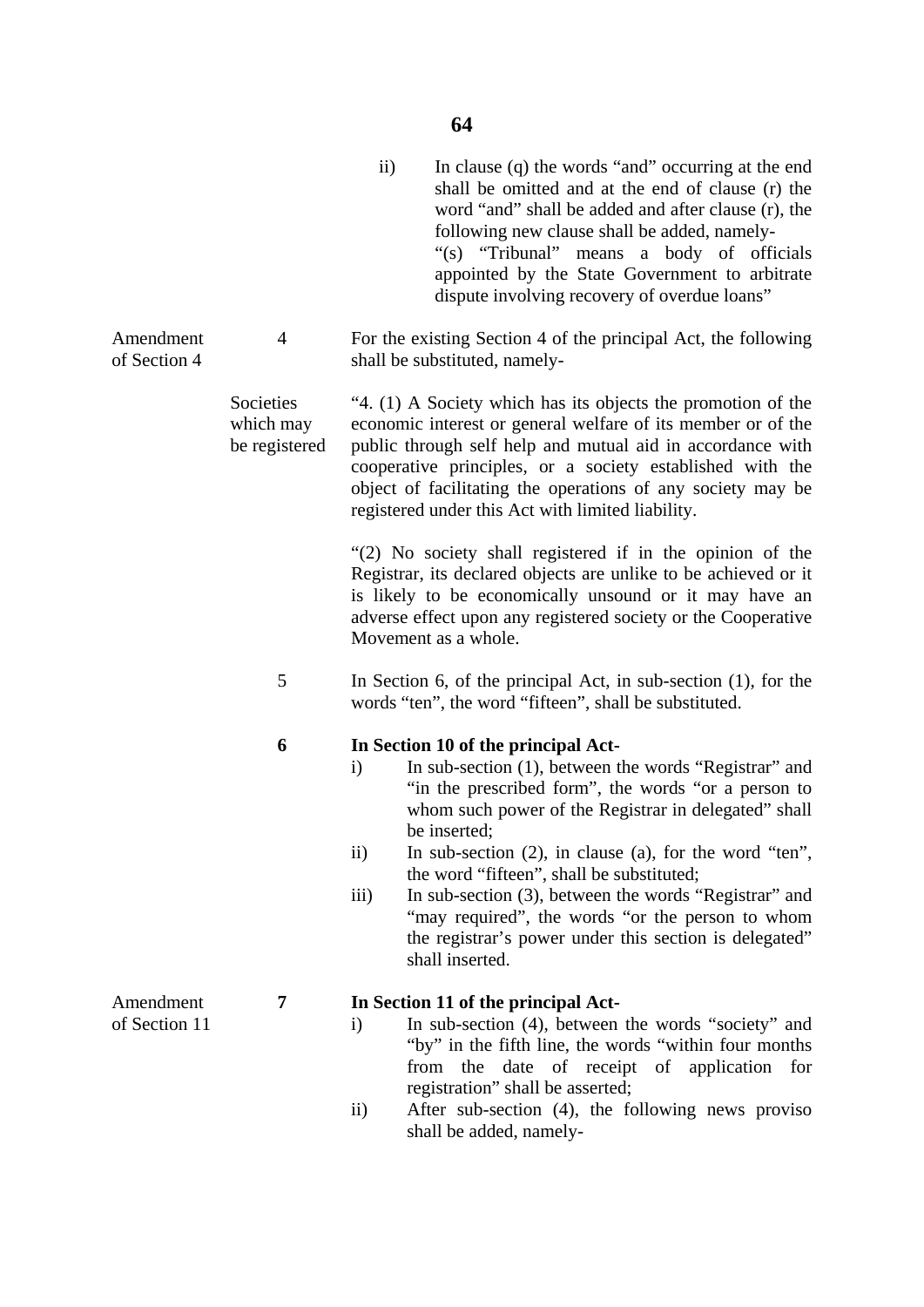iii) "Provided that if the application for registration is not disposed of within the specified period of four months or the Registrar fails to communicate the order of refusal within that period the application shall be deemed to have been accepted for registration".

#### 8 **In section 14 of the Principal Act, for the existing subsection (2), the following shall be substituted, namely-**

"2 (i) When it appears to an affiliating society or a financing bank that an amendment of the bye-laws of a registered society which is a member of such society or debtor of financing bank is necessary in the interest of the society it may suggest to the affiliating society or the debtor society, as the case may be, to make such amendment within such time as it may specify. The affiliating society or the financing bank shall forward to the affiliated society or the debtor society, as the case may be a draft of the suggested amendment of the bye-laws.

"(ii) if the society fails to make the amendment within the time specified, the affiliating society or the financing bank may forward to the Registrar the amendment, and the Registrar, if satisfied that the amendment is necessary in the interest of the society and of contrary to the provision of this Act or rules may hereupon after giving as opportunity of showing cause to, the society concerned against the proposed amendment, register the amendment and forward to the society a copy thereof together with a certificate signed by him. The certificate shall be conclusive evidence that the amendment has been registered and such amendment shall thereupon be binding upon the society and its members.

"(iii) If the Registrar considers that the amendment referred to in clause (ii) above is not acceptable, he shall submit a report to the Government.

"(iv) An affiliating society or a financing bank or the registered society if aggrieved by a decision of the registrar may prefer an appeal to the Government. The orders of the Government on such appeal shall be final.

"(v) the State Government may out on its own motion or the Registrar subject to such direction as may given by the Government amend the bye-law of any society or group of societies in the interest of the public service".

Amendment of Section 14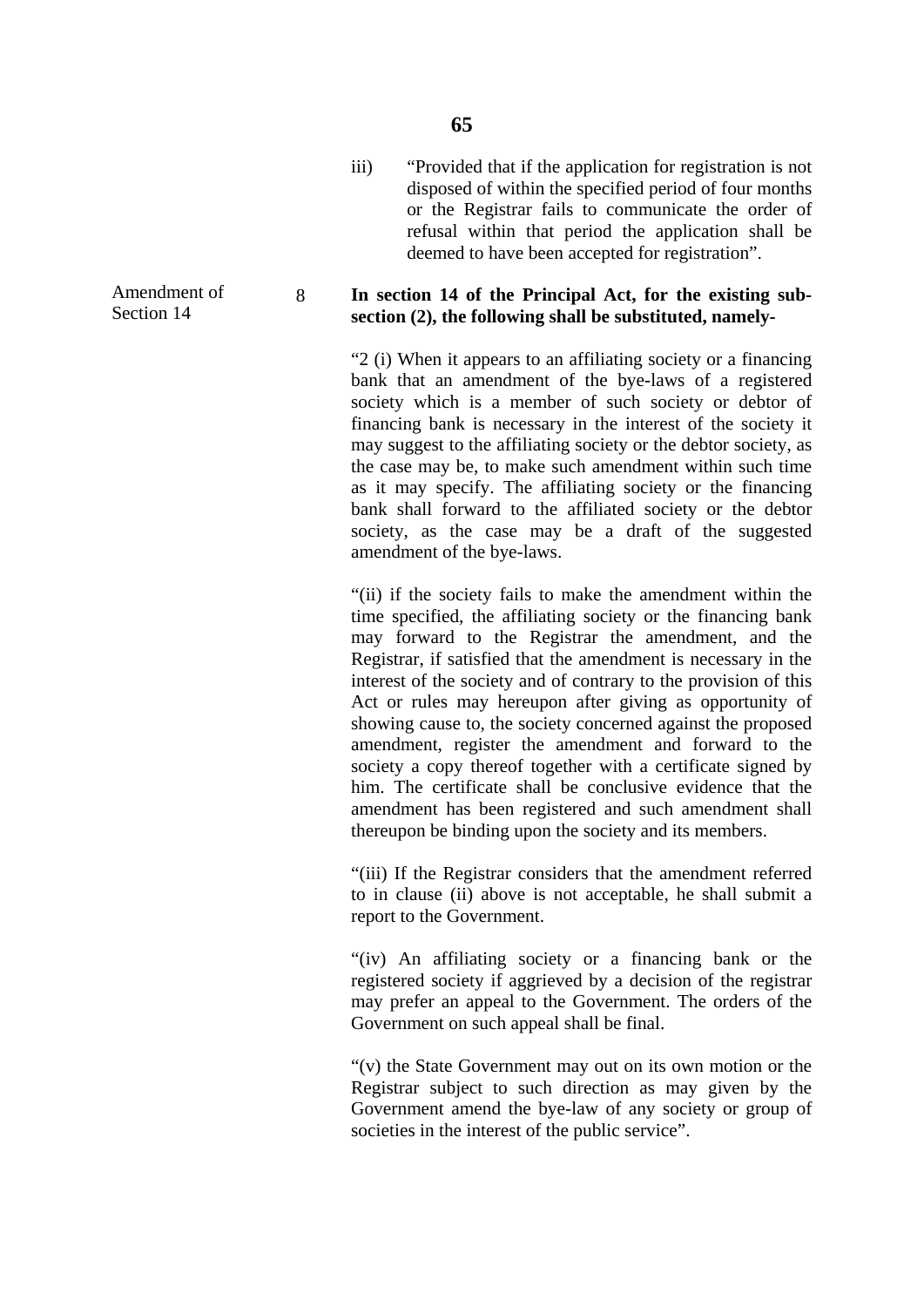| Amendment of<br>Section 15 | 9  | In the Section 15 of the principal Act, after sub-section (2)<br>(viii), the following new sub-section shall be added,<br>namely:-                                                                                                                                                                                                                                                                                                                                                                                                                                                                                                                                                                                                                                      |
|----------------------------|----|-------------------------------------------------------------------------------------------------------------------------------------------------------------------------------------------------------------------------------------------------------------------------------------------------------------------------------------------------------------------------------------------------------------------------------------------------------------------------------------------------------------------------------------------------------------------------------------------------------------------------------------------------------------------------------------------------------------------------------------------------------------------------|
|                            |    | "(3) Notwithstanding anything contained in sub-section (1)<br>and (2) if the Registrar is of the opinion that for reason of<br>ensuring economic viability of any registered society or<br>societies or avoiding overlapping of conflict or jurisdiction of<br>registered societies in any area or in order to secure proper<br>management by an cooperative society or in public interest or<br>in the interest of the Cooperative movement in the State as a<br>whole, it is necessary to divide, amalgamate or merge fully or<br>partially any such society or societies with any specific<br>society, he may, by an order published in the Official Gazette<br>make a scheme for division or amalgamation or merge with<br>prior approval of the State Government". |
| Amendment of<br>Section 17 | 10 | In Section 17 of the principal Act,<br>In sub-section $(3)$ , for the word "to", the words "if"<br>$\mathbf{i}$<br>shall be substituted.<br>After sub-section (3), the following new Sub-section<br>$\rm ii)$<br>4 shall be added, namely-<br>"(4) Notwithstanding anything contained in this Act,<br>a registered society may, by specific provision made<br>in its bye-law, admit certain class of members without<br>any voting right".                                                                                                                                                                                                                                                                                                                              |
| Amendment of<br>Section 31 | 11 | In Section 31 of the principal Act, clause (b) of sub-section<br>(2) shall be omitted.                                                                                                                                                                                                                                                                                                                                                                                                                                                                                                                                                                                                                                                                                  |
| Amendment of<br>Section 32 | 12 | In Section 32 of the principal Act.<br>For existing sub-section $(2)$ the following new sub-<br>$\mathbf{i}$<br>section (2) shall be substituted namely:-<br>"(2) Such meeting shall be held not later than nine<br>months after the close of the Cooperative Year".<br>After the new sub-section $(2)$ , the following new sub-<br>$\rm ii)$<br>section (3) and Sub-section (4) shall be added,<br>namely:-<br>"(3) when a society fails to convene the annual<br>general meeting within the period specified in sub-<br>section (2), the Registrar or the person authorised by<br>him in this behalf shall be competent to convene such<br>annual general meeting within a period of ninety days<br>from the date of expiry of the period mentioned in                |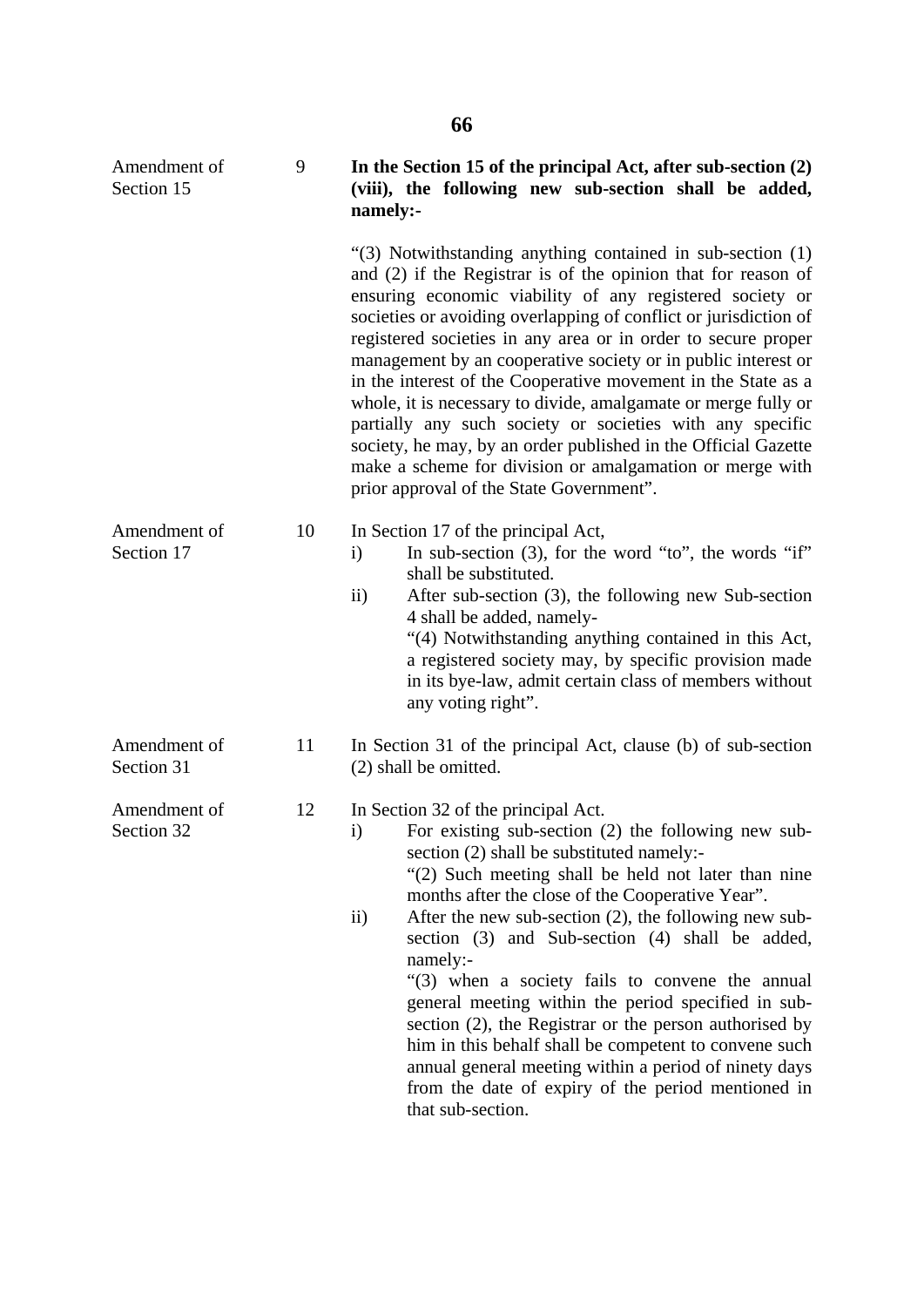|                             |    | "(4) Members elected to the Admn. Council/Managing Body<br>of the societies under provision sub-section 1 (a) shall<br>continued to head office as such for a period not exceeding<br>three years from the date of election. The elected members<br>shall be eligible for re-election for another term not<br>exceeding three years. No member of a Managing<br>Administrative Council or other committee so elected in the<br>Annual General meeting shall be eligible for election as the<br>Chairman or Vice Chairman of the Society if such a member<br>is a Minister in the Central and State Government; |
|-----------------------------|----|----------------------------------------------------------------------------------------------------------------------------------------------------------------------------------------------------------------------------------------------------------------------------------------------------------------------------------------------------------------------------------------------------------------------------------------------------------------------------------------------------------------------------------------------------------------------------------------------------------------|
|                             |    | Provided that no person shall be eligible to hold at the<br>same time, Office of the Chairman or Vice-Chairman of the<br>Managing Body or Admn. Council or Board of more than<br>two societies".                                                                                                                                                                                                                                                                                                                                                                                                               |
| Amendment of<br>Section 33  | 13 | In Section 33 of the principal Act, clause (b) of sub-section<br>(1) shall be omitted and clause (c) and (d) of the said sub-<br>section shall be re-numbered as clause (b) and (c) respective.                                                                                                                                                                                                                                                                                                                                                                                                                |
| Amendment of<br>Section 43. | 14 | In Section 43 of the peincipal Act, for the concluding para<br>the following shall be substituted, namely:                                                                                                                                                                                                                                                                                                                                                                                                                                                                                                     |
|                             |    | "The Government of Meghalaya may recover/recall from any<br>society out of its net profit in any year all or any part such<br>financial assistant in event of misutilisation.".                                                                                                                                                                                                                                                                                                                                                                                                                                |
| Amendment of<br>Section 44. | 15 | In Section 44 of the principal Act, in sub-section $(3)$ , the<br>word "not" appearing in the second line shall be omitted.                                                                                                                                                                                                                                                                                                                                                                                                                                                                                    |
| Amendment of<br>Section 45. | 16 | In Section 45 of the principal Act, after sub-section (1) the<br>following new proviso shall be inserted, namely:-                                                                                                                                                                                                                                                                                                                                                                                                                                                                                             |
|                             |    | "Provided that in case of the office bearer failing to produce<br>documents books of account, cash balance in his custody and<br>other information required by the Registrar of the persons<br>authorised by him deliberately, the Registrar or persons<br>authorised by him and audit officer liquidator or any person<br>conducting inspection or inquiry may apply to any magistrate<br>within whose jurisdiction the society functions for securing<br>the records and property of society".                                                                                                               |
| Amendment of<br>Section 48. | 17 | After Section 48 of the principal Act, the following new Para<br>shall be inserted namely:-                                                                                                                                                                                                                                                                                                                                                                                                                                                                                                                    |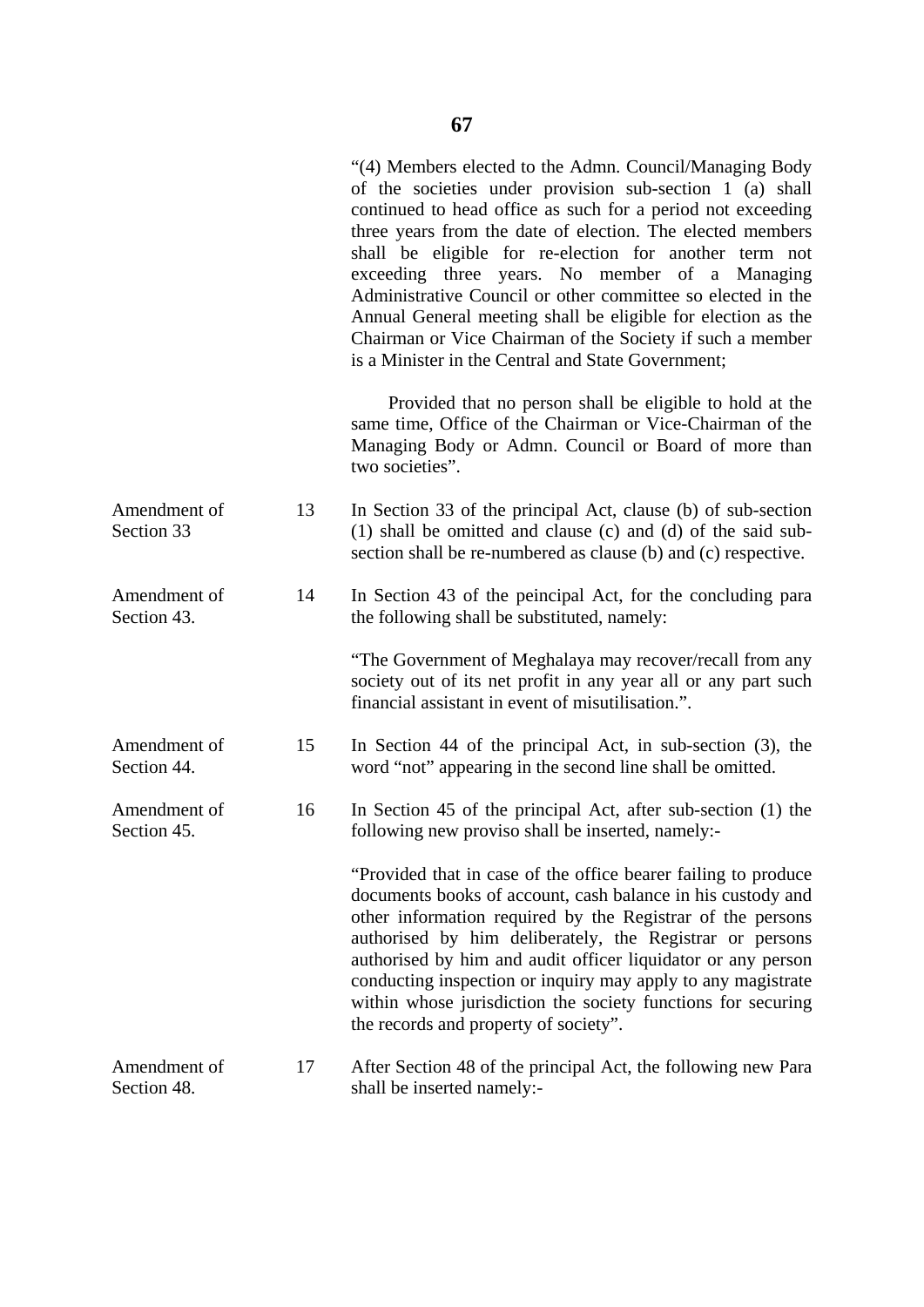|                            |        | "If the employer or the person authorised in this behalf to<br>disburse salary to the member who has taken loan from the<br>society fails to make deduction as per the contract or defaults<br>in making payment to the Cooperative society, he shall be<br>liable to the society to the extent of the amount which the<br>employer has failed to deduct or to pay as the case may be".                                                                                                                                                                                                                                                                                                                                                                                                                                                                                                                                                                                                  |  |  |
|----------------------------|--------|------------------------------------------------------------------------------------------------------------------------------------------------------------------------------------------------------------------------------------------------------------------------------------------------------------------------------------------------------------------------------------------------------------------------------------------------------------------------------------------------------------------------------------------------------------------------------------------------------------------------------------------------------------------------------------------------------------------------------------------------------------------------------------------------------------------------------------------------------------------------------------------------------------------------------------------------------------------------------------------|--|--|
| Amendment of<br>Section 52 | 18     | In Section 52 of the principal Act, in sub-section (1) for the<br>word "twenty", the word "twenty five" shall be substituted.                                                                                                                                                                                                                                                                                                                                                                                                                                                                                                                                                                                                                                                                                                                                                                                                                                                            |  |  |
| Amendment of<br>Section 53 | 19     | For Section 53 of the principal Act, the following new<br>section shall be substituted, namely:-                                                                                                                                                                                                                                                                                                                                                                                                                                                                                                                                                                                                                                                                                                                                                                                                                                                                                         |  |  |
|                            | profit | "Distribution of net "53 After making the allocation to the reserve<br>Fund as prescribed in Section 52, the<br>remaining net profits of a registered society<br>with limited liability may he distributed<br>according to the rules and bye-laws of the<br>society".                                                                                                                                                                                                                                                                                                                                                                                                                                                                                                                                                                                                                                                                                                                    |  |  |
| Amendment of<br>Section 55 | 20     | In Section 55 of the principal Act-<br>In the sub-section (1) the words "and society under<br>$\mathbf{i}$<br>liquidation appearing in the fourth line shall be<br>omitted:<br>$\mathbf{ii}$<br>After sub-section (1), the following new sub-section<br>(IA) shall be inserted, namely:-<br>"(IA) The Registrar may, keeping in view the annual<br>business turn-over of the Societies authorize or<br>appoint chattered Accountant by special order in<br>writing in this behalf to audit the accounts of any<br>society or class of societies".<br>iii)<br>After sub-section (3), the following new sub-section<br>(4) shall be added, namely-<br>"If it appears to the registrar or on application by a<br>society or otherwise that it is necessary or expedient<br>to audit any accounts of the society, the Registrar may<br>by order provide for such re-audit and the provisions<br>of this Act applicable to audit of accounts of the<br>society shall apply to such re-audit". |  |  |
| Amendment of<br>Section 56 | 21     | In Section 55 of the principal Act, the second part of the<br>sentence appearing as the fifth, sixth, seventh and eight lines<br>of the said section shall be omitted.                                                                                                                                                                                                                                                                                                                                                                                                                                                                                                                                                                                                                                                                                                                                                                                                                   |  |  |
| Amendment of<br>Section 57 | 22     | In Section 57 of the principal Act, for the existing clause (vii)<br>the following new clause (vii) shall be substituted, namely:-                                                                                                                                                                                                                                                                                                                                                                                                                                                                                                                                                                                                                                                                                                                                                                                                                                                       |  |  |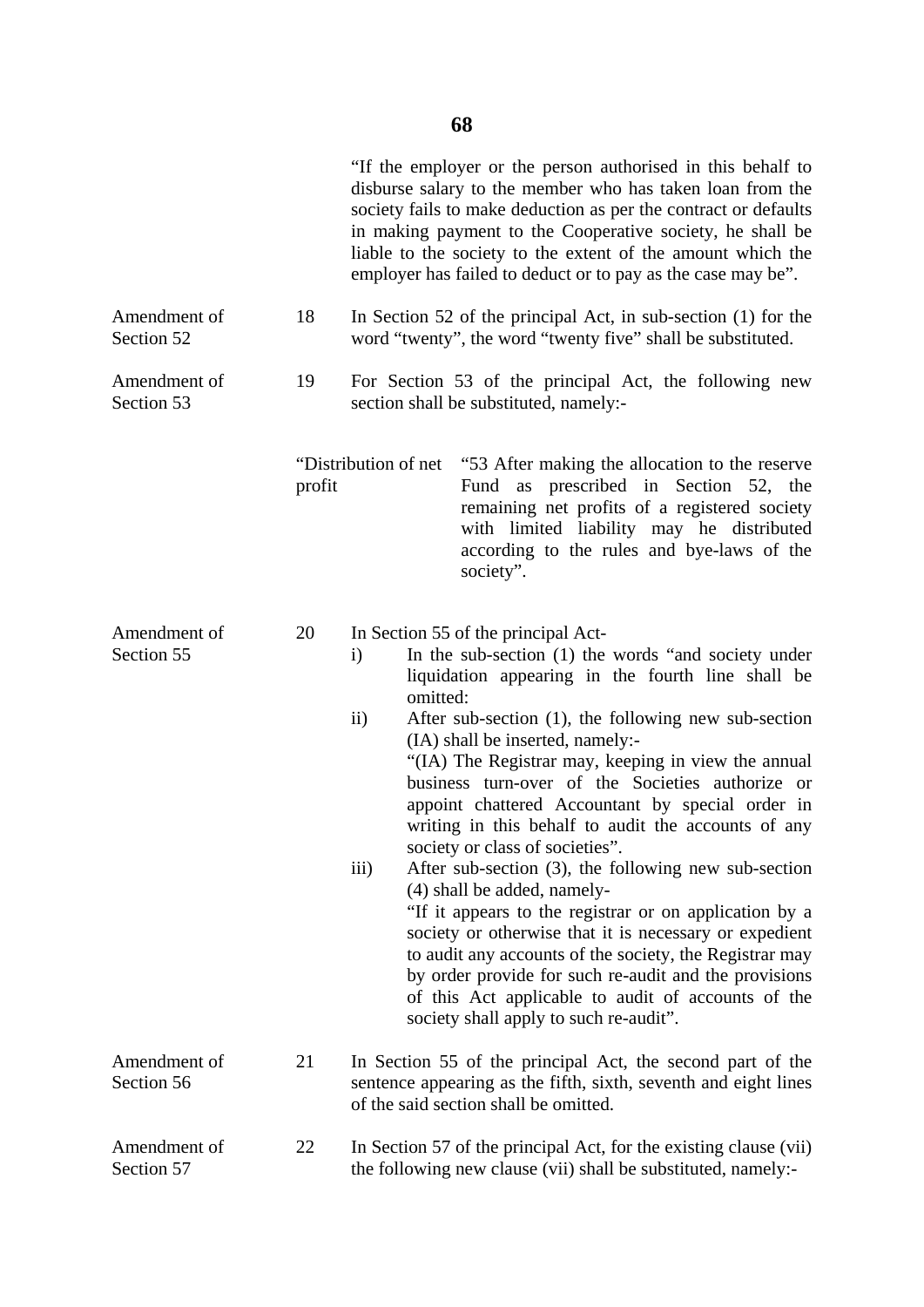|                               |                            | "(vii) an examination of the utilisation of the Government<br>financial assistance". |                                                                                     |                                                                                                                                                                                                                                                                                                                                                                                                                                                                                                                      |  |
|-------------------------------|----------------------------|--------------------------------------------------------------------------------------|-------------------------------------------------------------------------------------|----------------------------------------------------------------------------------------------------------------------------------------------------------------------------------------------------------------------------------------------------------------------------------------------------------------------------------------------------------------------------------------------------------------------------------------------------------------------------------------------------------------------|--|
| Amendment of<br>Section 59    | 23                         |                                                                                      | For Section 59 of the principal Act, the following shall be<br>substituted, namely- |                                                                                                                                                                                                                                                                                                                                                                                                                                                                                                                      |  |
|                               |                            | defects"                                                                             | "Rectification of                                                                   | "59 A registered society shall be afforded<br>by the Registrar or the person authorised<br>by him an opportunity of explaining any<br>defects or irregularities pointed out and<br>objected to by the audit officer and<br>thereafter the society shall within 3<br>months time and in the manner as the<br>registrar or the authorised person may<br>direct<br>remedy<br>such<br>defects<br><b>or</b><br>irregularities and report to the registrar or<br>the authorised person the action taken by<br>it thereon". |  |
| Substitution of<br>Section 63 | 24                         |                                                                                      | shall be substituted, namely-                                                       | For the existing Section 63 of the principal Act, the following                                                                                                                                                                                                                                                                                                                                                                                                                                                      |  |
|                               | "Reference"<br>of dispute. |                                                                                      | the following:-                                                                     | "63. (1) Any dispute touching the business of a<br>registered society, other than a dispute regarding<br>disciplinary action taken by a Society against an<br>employee of the society shall be referred to the<br>Registrar for decision if the parties thereto are among                                                                                                                                                                                                                                            |  |
|                               |                            |                                                                                      |                                                                                     | "(a) the society, its past or present controlling or<br>managing body, any past or present officer, agent or<br>employee or the liquidator of the Society; or                                                                                                                                                                                                                                                                                                                                                        |  |
|                               |                            |                                                                                      | Society or;<br>a society; or                                                        | "(b) member, past member or persons claiming through<br>a member, past member or deceased member of<br>"(c) a surety of a member, past or deceased member of                                                                                                                                                                                                                                                                                                                                                         |  |
|                               |                            |                                                                                      |                                                                                     | "(d) any of registered society including any financing<br>bank having transaction with it, a cooperative Society<br>or a liquidator of such society;                                                                                                                                                                                                                                                                                                                                                                 |  |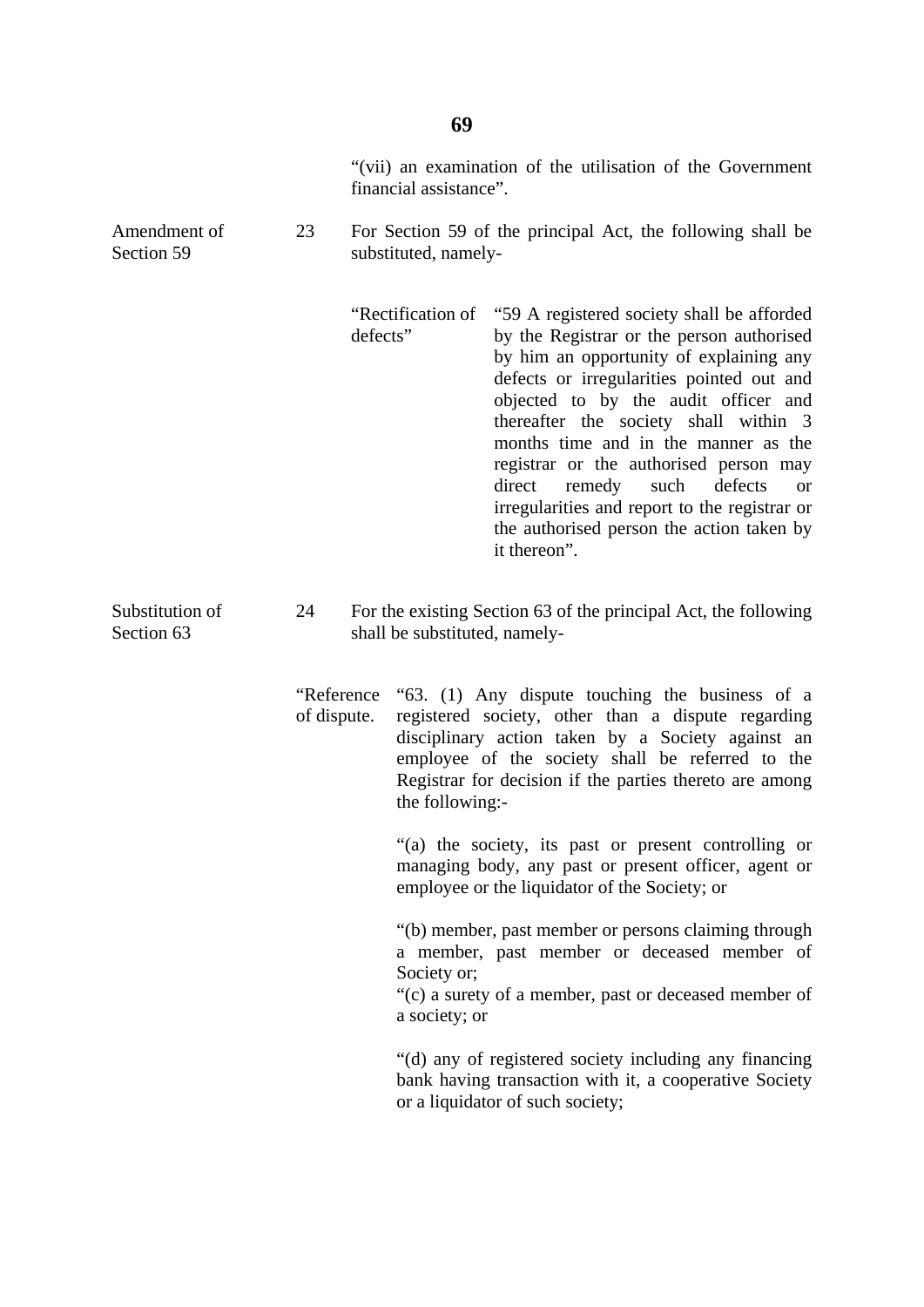|    | "(2) Any dispute mentioned in sub-section $(1)$ other<br>than a dispute relating to recovery of money shall be<br>referred to the Registrar within two months from the<br>date on which cause of action arises".                                                                                                                                                                                                                                                                                                            |
|----|-----------------------------------------------------------------------------------------------------------------------------------------------------------------------------------------------------------------------------------------------------------------------------------------------------------------------------------------------------------------------------------------------------------------------------------------------------------------------------------------------------------------------------|
|    | "(3) Notwithstanding anything contained in this section<br>or any other law for the time being in force, Registrar<br>may admit any dispute after expiry of the period<br>mentioned in sub-section $(2)$ , if the application satisfies<br>the Registrar that he held sufficient reasons not<br>referring the dispute within such period of limitation,<br>and the dispute so admitted shall not be barred by                                                                                                               |
| 25 | For Section 64 of the principal Act, the following new<br>section ne substituted, namely-                                                                                                                                                                                                                                                                                                                                                                                                                                   |
|    | "64. (1) The Registrar shall, on receipt of a<br>reference under sub-section (1) of Section 63,<br>decide the dispute himself or authorise any<br>other Government officer to decide such<br>dispute.                                                                                                                                                                                                                                                                                                                       |
|    | (2) Where the Registrar is satisfied that a<br>party to any reference made to him under<br>Section 63 with intent to defeat or delay the<br>execution of any decision that may be passed<br>thereon-                                                                                                                                                                                                                                                                                                                        |
|    | (a) Is about to dispose of the whole or any<br>part of his property; or<br>(b) Is about to remove the whole or any pert<br>of his property from the local limits of the<br>jurisdiction of the Registrar, the Registrar<br>unless<br>adequate<br>security<br>may,<br>$\overline{1}$<br>furnished,<br>direct<br>the<br>unconditional<br>attachment of the said property or such<br>para thereof as he deems necessary; and<br>such attachment shall have the same<br>effect as if it has been by a competent<br>civil court. |
|    | limitation".<br>"Settlement of<br>dispute                                                                                                                                                                                                                                                                                                                                                                                                                                                                                   |

"(3) In case of a dispute relating to recovery of loan, the Registrar shall refer the dispute to Tribunal constituted by the State Government by notification published in the official Gazette.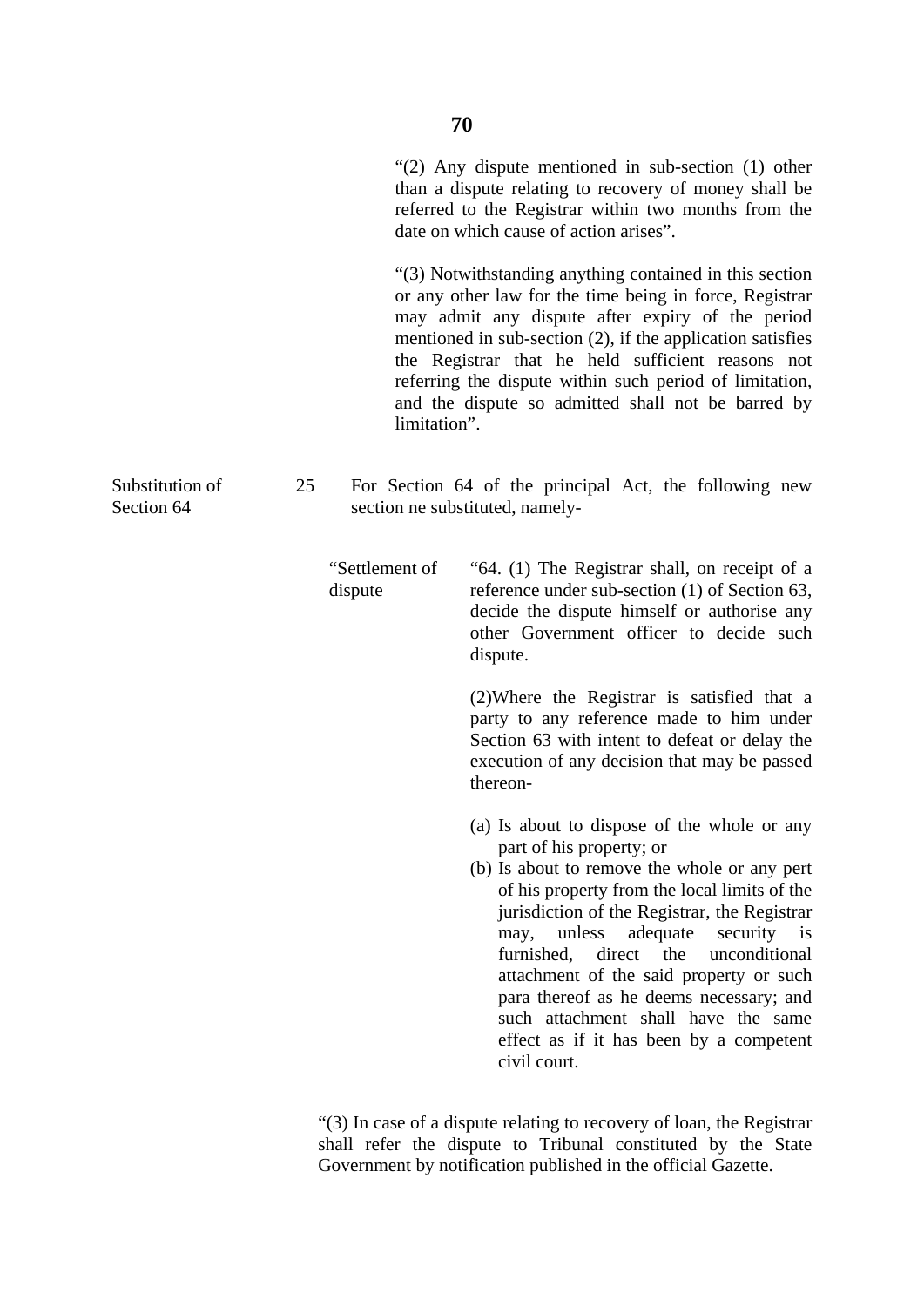"(4) The parties to the dispute shall include a registered society including financing bank, its past or present controlling body or the liquidator of the society.

"(5) The Government may continue as many tribunals as may be necessary for such area or areas and specify its composition in the notification.

"(6) The Tribupal shall consist of three members including President.

"(7) A member, director or chairman of a Co-operative Society including financing bank may file in application before the tribunal through the registrar or his authorised representative for necessary decision or order for the recovery of any amount of loan dues from a member, past member or surety of a member and past member of a registered society.

"(8) The order passed by the Tribupal shall have the same force and effect as that of the decree of a Civil Court and a copy of such order shall be served on the person against whom it is made in the manner laid down for the service of summons in the Code of Civil Procedure, 1908

"(9) Every order passed by the Tribupal shall be executed in the same manner decree of a civil court under the Code of Civil Procedure, 1908

"(10) Any person aggrieved by an order passed by the Tribunal may file and appeal against such order to the State Government within 60 days after the date of service of the order".

Amendment of Section 67 26 For the existing Section 67 of the principal Act, the following shall substitute, namely:-

> "Distribution of fund of a dissolved "67 On dissolution of a society, the reserved fund and any undisbursed cash in hand shall be applied to discharging liabilities of the society and the share capital. Any sum that may remain thereafter may be transferred to Co-operative Development Fund for utilisation in the manner as prescribed in the Co-operative Development Fund Rules".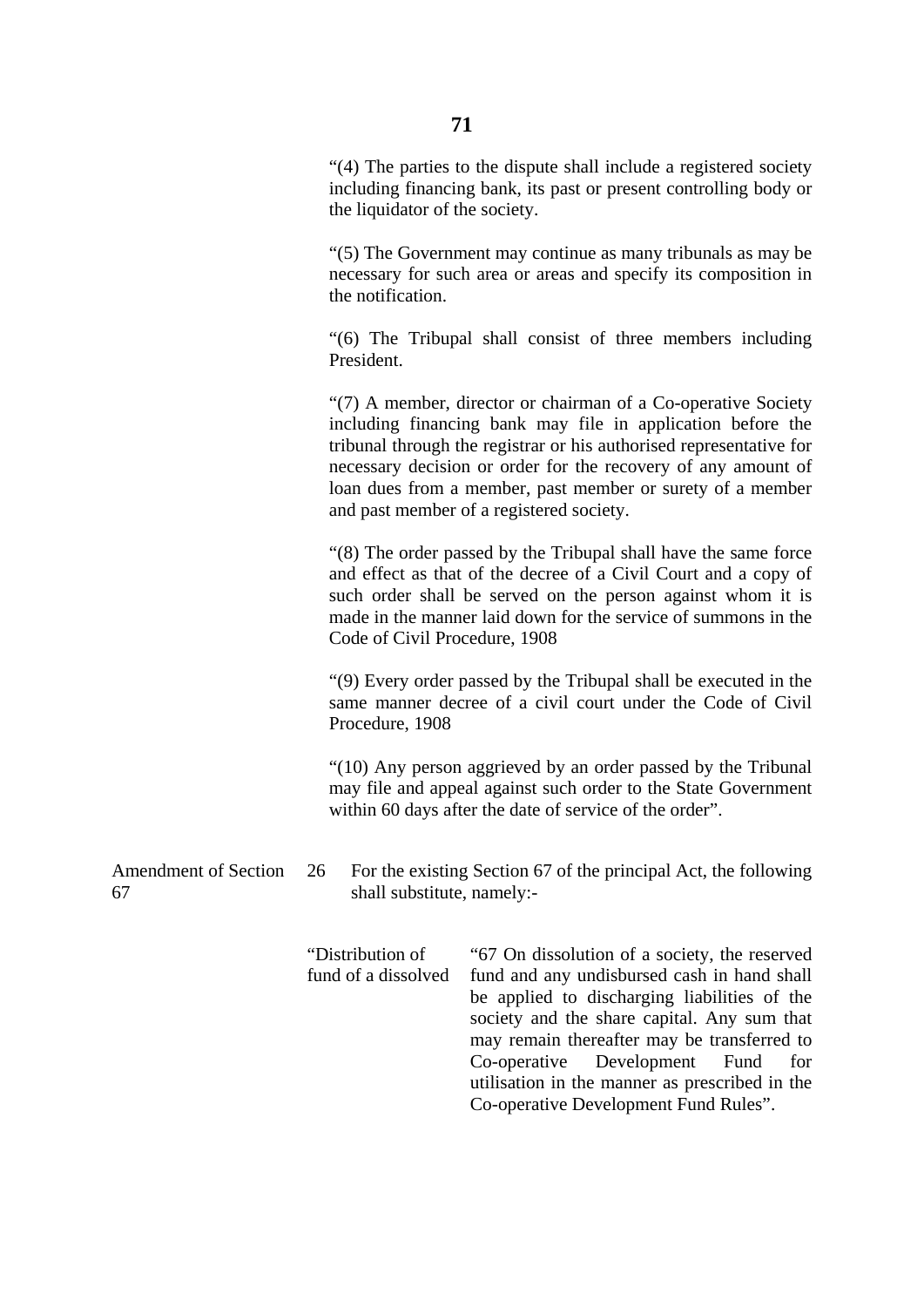27 For the existing Section 68 of the principal Act, the following shall substitute, namely:-

> "Liquidator to deposit the books and submit a final Report

"68 When the affairs of a registered society had been wound-up the liquidator shall make a report to the Registrar which in three years from the date of cancelation of registration, who when satisfied shall order the liquidation proceeding to be closed. In those cases where the required report cannot be submitted by liquidator within the specified period due to compelling reasons such as non-availability of records or members are not traceable or no transaction has taken place in the society, the registrar shall on his own summarily order the closure of the liquidation proceedings of the society".

Insertion of new section 69 A

28 After Section 69 of the principal Act, the following news Section 69 A shall be inserted, namely:-

"Insured Cooperative Banks.

"69 A. (1) Notwithstanding anything contained in this Act. Order for winding up, construction, suppression of Committee, not to be made without consultation or requisition of Reserve Bank of India in the case of Insured Co-operative Bank.

(2)An order for the winding up, or an order sanctioning a scheme of compromise or arrangement, or of amalgamation, or reconstruction (including division or amalgamation) of the bank may be made only with the previous sanction in writing of the Reserve bank or India.

(3) On order for the winding up of the bank shall be made by the Registrar if so required by the Reserve Bank of India in the circumstances referred in Section 13 D of the Deposit Insurance and Credit Guarantee Corporation Act, 1961.

Amendment of Section 68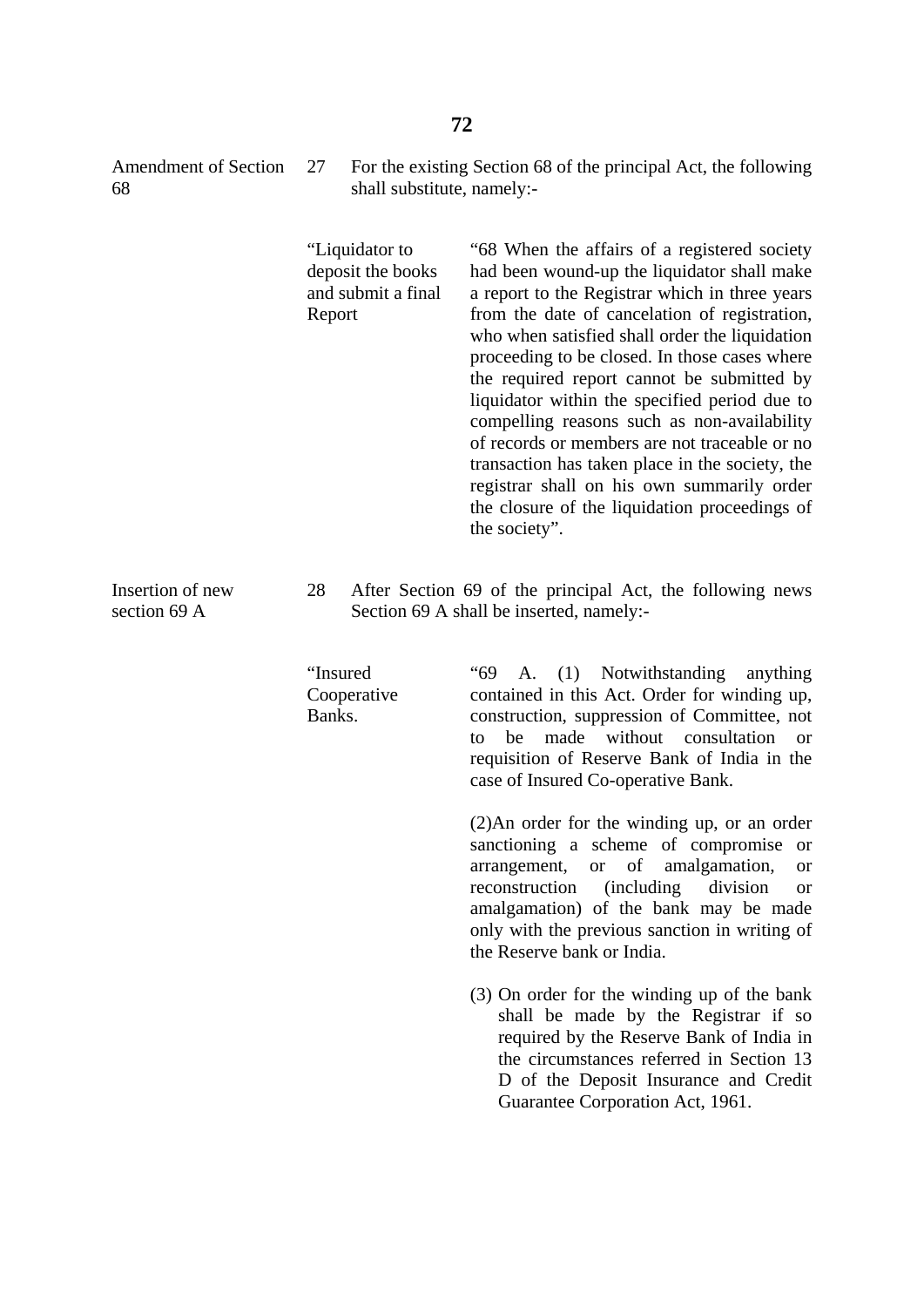- (4) If so required by the Reserve Bank of India in the public interest or for preventing the affairs of the bank being conducted in a manner detrimental to the interest of the depositors or for securing the proper management of the bank, an order shall be made by the Registrar in consultation with the Reserve Bank of India for the suppression (removal) of the Committee Board and the appointment of an executive officer therefore for such period or periods, not exceeding three years in the aggregate as may from time to time be specified by the registrar of Cooperative Societies after consultation with the reserve Bank of India and the Executive Officer so appointed shall after the expiry of his term of office continue in office until the day immediately preceding the date of the first meeting of the new Committee.
- (5) An order for the winding up of the bank or an order sanctioning a scheme of compromise or arrangement or of amalgamation or reconstruction (including divisions or amalgamation) or an order for the suppression (removal of the Committee/Board and the appointment of an Executive Officer therefore made with the consent in writing or an requisition of the Reserve Bank of India shall not be liable to be called in question in any manner.
- (6) The liquidator or the Insured Co-operative Bank or the transferee bank, as the case may be, shall be under an obligation to repay the Deposit Insurance Corporation established under the Deposit Insurance and Credit Guarantee Corporation Act, 1961, in the circumstances, to the extent and in the manner to in Section 21 of that Act.

Explanation-

- i) For the purpose of this section "a Co-operative Bank" means a Bank as has been defined in the Deposit Insurance and Credit Guarantee Corporation Act, 1961
- ii) "Transferee Bank" in relation to an insured Cooperative Bank which is an insured Bank under the provisions of the Deposit Insurance and Credit Guarantee Corporation Act, 1961
- iii) "transferee Bank" in relation to an insured Cooperative Bank means Co-operative Bank.
	- (a) With which such insured Co-operative Bank in amalgamated: or
	- (b) To which the assets and liabilities or such insured Co-operative Bank are transferred; or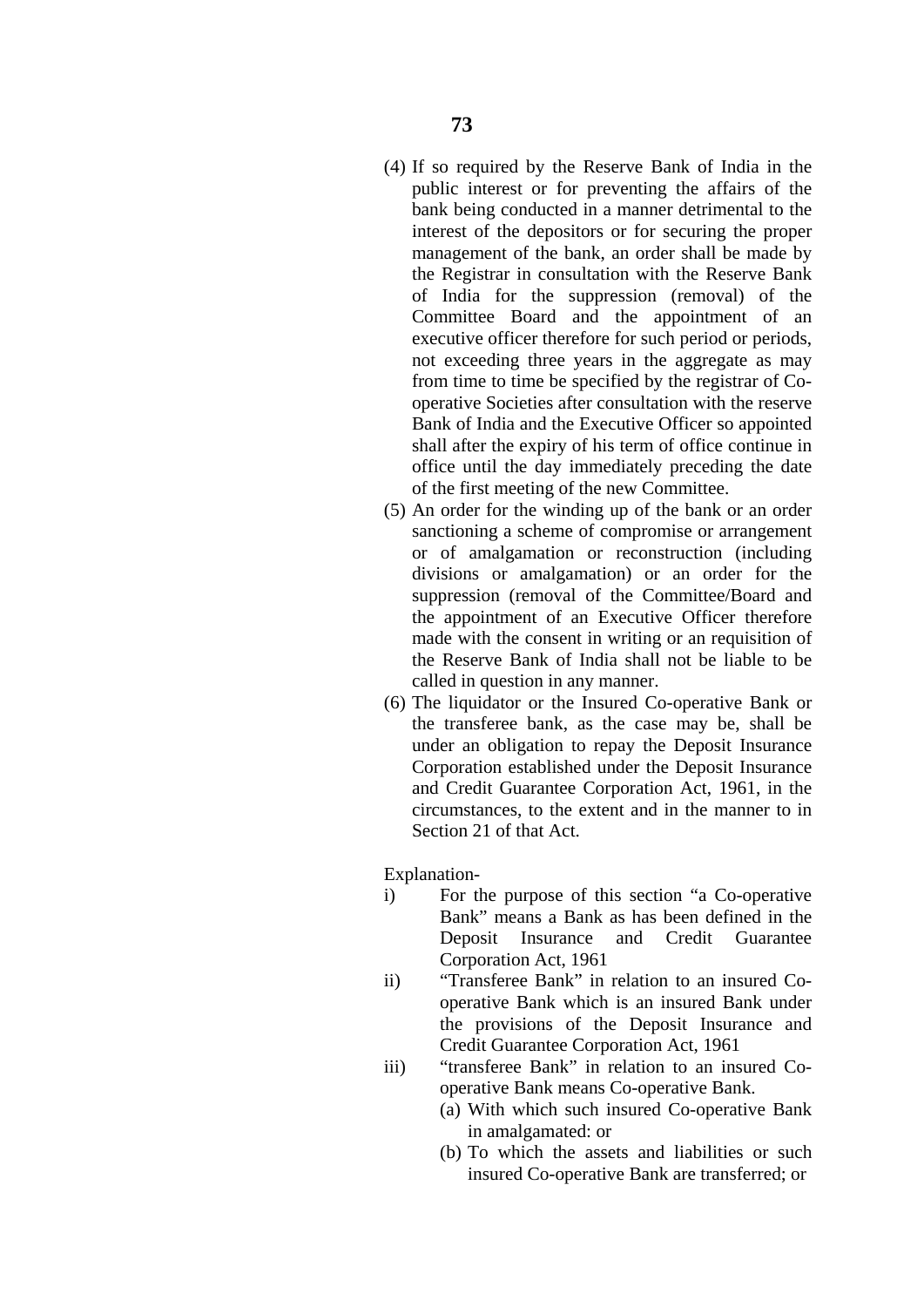## **74**

(c) Into which such insured Co-operative Bank is divided or amalgamated under the provisions of Section 15 of the Act".

Substitution of Section 70 29 For the existing Section 70 of the principal Act, the following shall substituted namely:-

| "Powers of     | "70. Notwithstanding anything contained in Chapter X,                              |
|----------------|------------------------------------------------------------------------------------|
| Registrar to   | the registrar may on his own notion or on the written                              |
| direct payment | requisition of a registered society or an affiliating society                      |
|                | or a financing bank for the recovery of any of due loan                            |
|                | or other demand due from a defaulting members, after                               |
|                | making such enquiry as he deems fit, grant a                                       |
|                | Cooperative demand Certificate for the recovery of the<br>amount found to be due". |
|                |                                                                                    |

#### Amendment of 30 In Section 72 of the principal Act-

Section 72

- i) In sub-section (1), the words "or its vernarcular equivalent "amabaya" shall be omitted;
	- ii) In sub-section (2), for the words "fifty rupees" and "five rupees", the words "five hundred rupees" and "fifty rupees" shall respectively be substituted.
- Amendment of Section 73 31 In sub-section (b) of Section 73 of the principal Act, for the words "which may extend to five hundred rupees and in the case of the continuing offence a further five of fine rupees for each day on which the offence is continued after conviction therefore" appearing from the twelfth line' the words "which shall not be less than two thousand rupees and which may extend to ten thousand rupees" shall be substituted.
- Amendment of Section 74 32 In Section 74 of the principal Act, for the words "five hundred rupees", the words "five thousand rupees" shall be substituted.
- Amendment of Section 75 33 i) In Section 75 of the principal Act, in clause (b), for the words "fifty rupees", the words "five hundred rupees" shall be substituted.

In Section 83 of the principal Act-

- Amendment of Section 83  $34 \quad i)$ In sub-section (1), between the words "there under" and "shall be" the words "except those referred to the Tribunal for jurisdiction under sub-section (3) of Section 64" shall be inserted;
	- ii) For the existing sub-section (3), the following shall be substituted, namely:-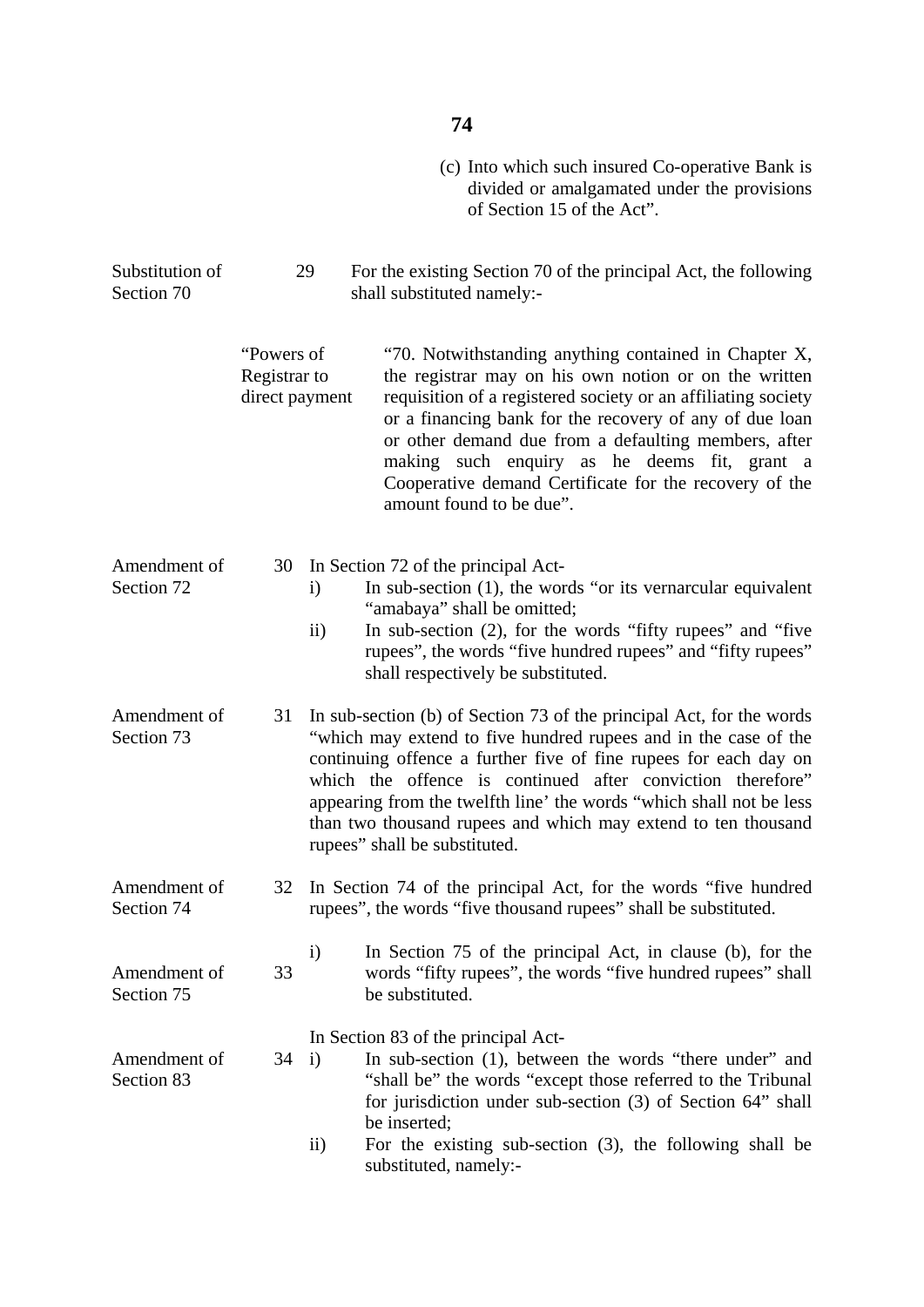"(3) In case of the recoverable loans dues referred to the tribunal, recovery of the same will be made on the basis of the order passed by the tribunal and in the manner and the procedure as laid down in Section 64"

- Amendment of Section 95 35 In Section 95 of the principal Act, for the words, "contribution of such sum annually", the words "lum-sum contribution of such sum annually" shall be substituted.
- Amendment of Section 97 36 For the existing Section 97 of the principal Act, the following shall be substituted, namely:-

"Power of the Managing body of an affiliating Society to enquire into the affairs of a member society.

"97. "When a registered society takes a loan and enters into business transaction with affiliating society and defaults payment of the debt or dues on account of supply and services received any member of the managing body of affiliating society, may examine and look into accounts and working of such defaulting society and report the result of enquiry or examination particularly with reference to the said loan or other dues to the affiliating society and recommend any suggestion in his report. The defaulter society shall furnish such information and produce such documents, books and accounts as the member of the managing body may be require".

Amendment of Section 100 37 In Section 100 of the principal Act, for the words, "fifty rupees", occurring in the fourth line, the words "five hundred rupees" shall be substituted.

> L.M.SANGMA, Deputy Secretary Government of Meghalaya, Law Department Shillong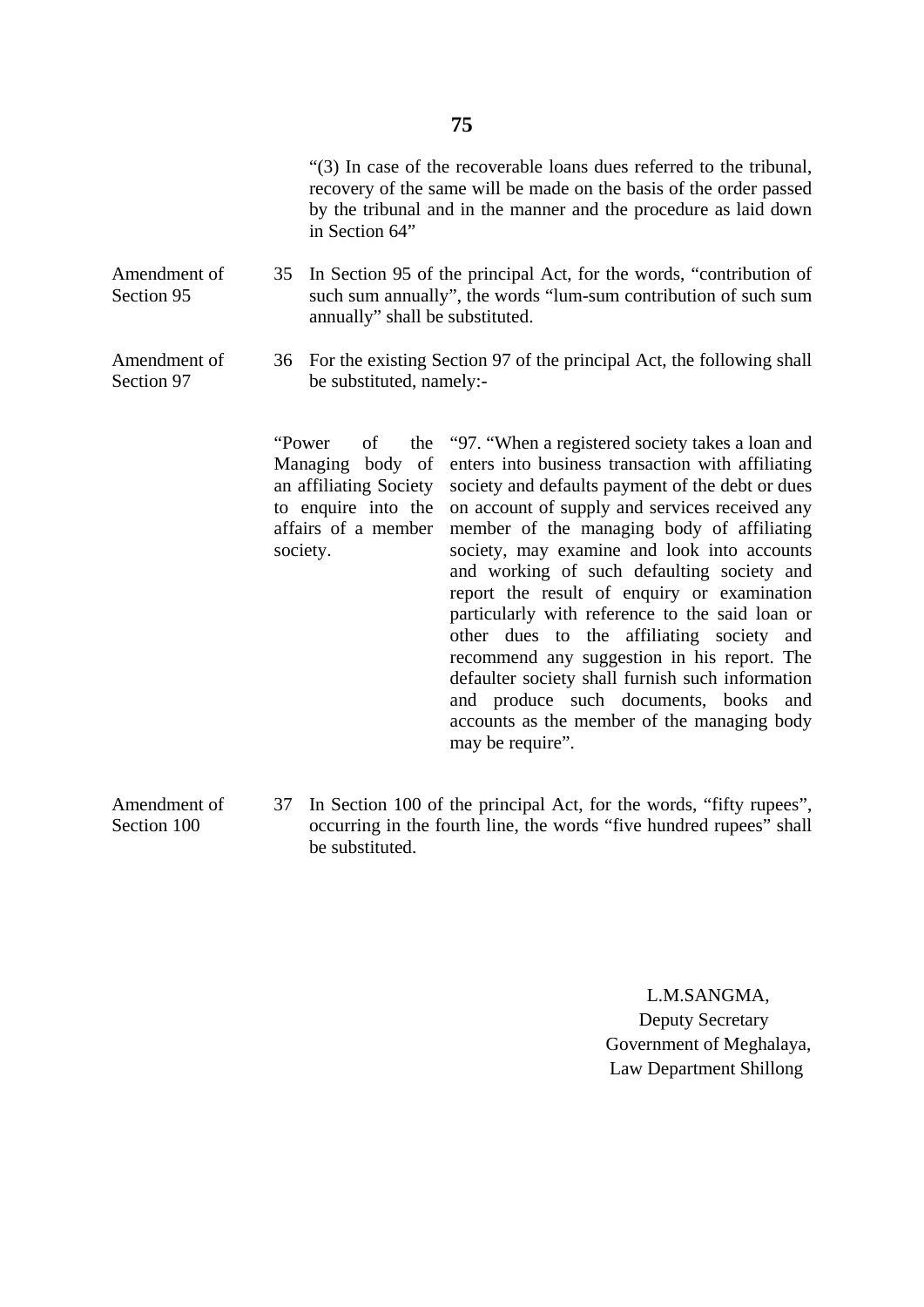# **The 15th January, 2003**

No. LL (B) 154/80/212- The Meghalaya Essential Services Maintenance (Amendment) Ordinance, 2003 (No.1 of 2003) promulgated by the Governor on  $15<sup>th</sup>$  January, 2003 is hereby published for general information.

### **MEGHALAYA ORDINANCE NO. 1 OF 2003**

## Promulgated by the Governor on  $15<sup>th</sup>$  January, 2003

## Published in the Extra-Ordinary Gazette of Meghalaya, 15<sup>th</sup> January, 2003)

## THE MEGHALAYA ESSENTIAL SERVICES MAINTENANCE (AMENDMENT) ORDINANCE, 2003

#### **An**

#### **Ordinance**

To amend the Meghalaya Essential Services Maintenance Act, 1995.

Whereas, the Legislative of the State of Meghalaya is not session and the Governor as satisfied that circumstance exist which render it necessary for him to take immediate action.

And, whereas, prior instruction from the President of India has been obtained

Now, therefore, in exercise of the powers conferred by clause (1) of Article 213 of the Constitution, the Governor of Meghalaya is pleased to promulgate in Fifty-third Year of the Republic of India the following Ordinance, namely:-

| Short title and<br>commencement                | 1 | (1) This Ordinance may be called the Meghalaya Essential<br>Services Maintenance (Amendment) Ordinance, 2003<br>(2) It shall come into force at once.                                                                                                                                                                                                                                                                                                                                                                                                                                                                                                                                   |
|------------------------------------------------|---|-----------------------------------------------------------------------------------------------------------------------------------------------------------------------------------------------------------------------------------------------------------------------------------------------------------------------------------------------------------------------------------------------------------------------------------------------------------------------------------------------------------------------------------------------------------------------------------------------------------------------------------------------------------------------------------------|
| Amendment of<br>Section 2 of Act 23<br>of 1980 | 2 | In Section 2 of the Meghalaya Essential Services Maintenance<br>Act, 1980, in sub-section $(1)$ -<br>For the existing clause (a), the following shall be<br>$\mathbf{i}$<br>substituted namely:-<br>"(a) essential service" means-<br>("i) any transport services for the carriage of passengers<br>or goods by land or water with respect to which the State<br>Legislature has power to make laws".<br>"(ii) any service (excluding) service in any establishment<br>or undertaking owned or controlled by the Central<br>Government connected with the production, generation<br>storage transmission, supply or distribution, as the case<br>may be, of gas, water or electricity". |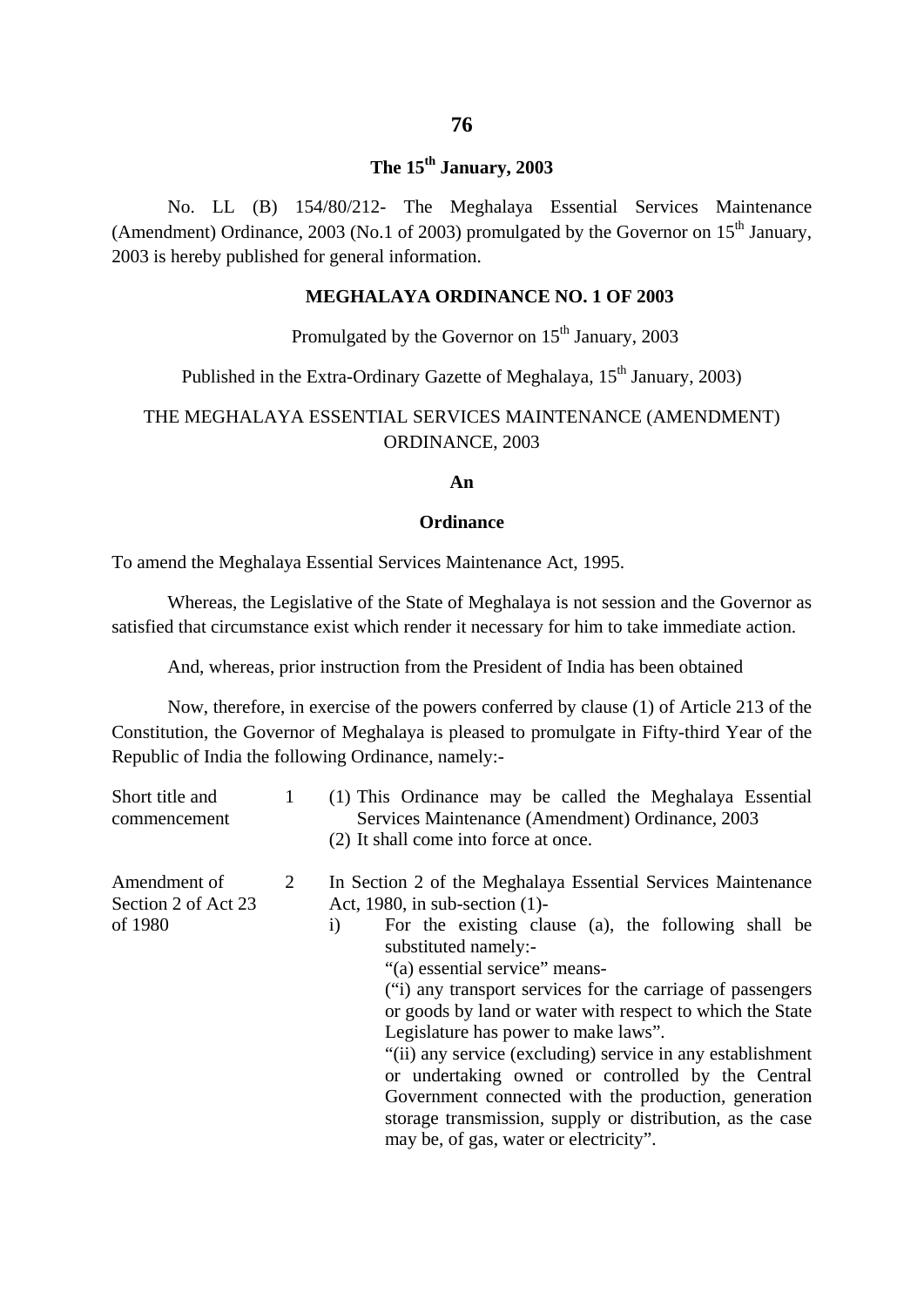"(iii) any service under the State Government in connection with the maintenance of hospital and dispensaries, public health, sanitation and public conservancy".

"(iv) any service (excluding service in any establishment of or undertaking, owned or controlled by the Central Government connected with the purchase, procurement, storage, supply, distribution or carriage of food-grains".

"(v) any service under the State Government in a printing press".

"(vi) any service under the State Government' found an Essential Service including the Service in the Secretariat of the State Legislature".

"(vii) any other service not specified in foregoing clauses but being a service connected with matters with respect to which the State Legislature has power to make laws and which the State Government being of the opinion that strike therein would prejudicially effect the maintenance of public safety or services necessary for the normal life of the community or would result in the infection of great hardship on the life of the community, may, by notification into the Official Gazette declare to be an essential service for the purpose of this Act".

ii) After clause (c) the following shall be inserted as new clause (b) and (e) namely".

> "(d) "State Government" means the Government of the State of the Meghalaya", and

> "(e) "State Legislature" means the Legislature of the State of Meghalaya".

Dated Raj Bhavan M. M. JACOB

Shillong the 15<sup>th</sup> January, 2003 Governor of Meghalaya

## Dated. Shillong, L. M. SANGMA,

The 15<sup>th</sup> January, 2003 Deputy Secretary to the Govt. of Meghalaya

Law (B) Department, Shillong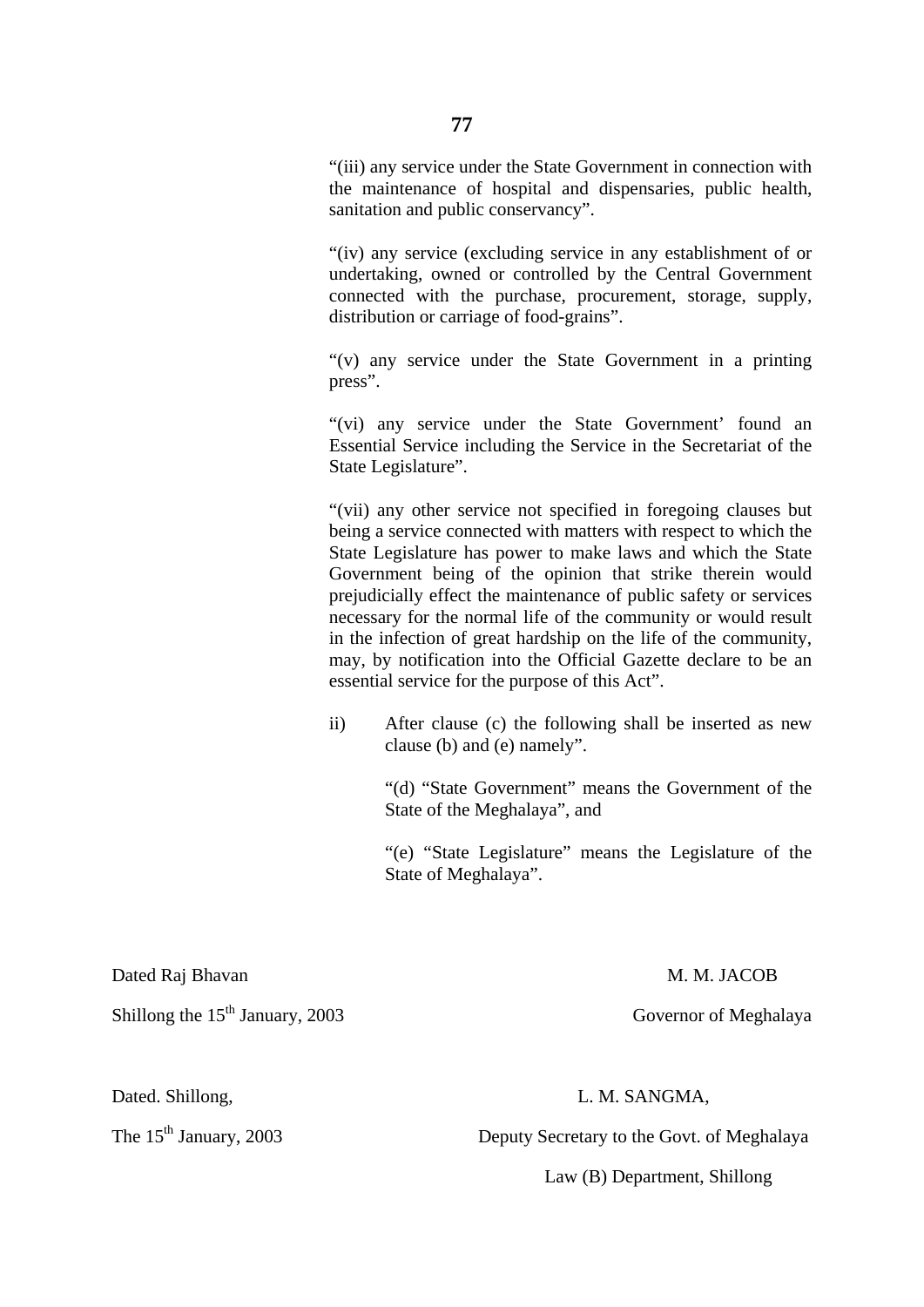# **The 28th January, 2003**

No. LL (B) 200/84/140- The Contingency Fund of Meghalaya (Amendment) Ordinance, 2003 (No.2 of 2003) promulgated by the Governor on  $27<sup>th</sup>$  January, 2003 is hereby published for general information.

### **MEGHALAYA ORDINANCE NO. 2 OF 2003**

Promulgated by the Governor on  $27<sup>th</sup>$  January, 2003

Published in the Extra-Ordinary Gazette of Meghalaya, dated  $28<sup>th</sup>$  January, 2003)

THE CONTINGENCY FUND OF MEGHALAYA (AMENDMENT) ORDINANCE, 2003

#### **An**

#### **Ordinance**

#### **To amend temporarily to Contingency Fund of Meghalaya Act, 1972.**

Whereas, the Legislative Assembly of Meghalaya is not session and the Governor as satisfied that circumstance exist which render it necessary for him to take immediate action.

Now, therefore, in exercise of the powers conferred by clause (1) of Article 213 of the Constitution, the Governor of Meghalaya is pleased to re-promulgate in Fifty-Fourth Year of the Republic of India the following Ordinance, namely:-

| Short title and<br>Commencement                     |   | (1) This Ordinance may be called the Contingency Fund of<br>Meghalaya (Amendment) Ordinance, 2003<br>(2) It shall be deemed to have come into force on $27th$<br>September, 2002                                                                                                                    |
|-----------------------------------------------------|---|-----------------------------------------------------------------------------------------------------------------------------------------------------------------------------------------------------------------------------------------------------------------------------------------------------|
| Amendment of<br>Section 2 of<br>Meghalaya Act, 5 of | 2 | To Section 2 of the Contingency Fund of Meghalaya Act,<br>following proviso shall be added, namely,                                                                                                                                                                                                 |
| 1972                                                |   | "Provided that during the period beginning on the date of<br>commencement of the Ordinance and ending the 31 <sup>st</sup> March,<br>2003 this Section shall have effect subject to modification that<br>for the words 'rupees six crores', the word 'rupees sixty<br>crores' shall be substituted. |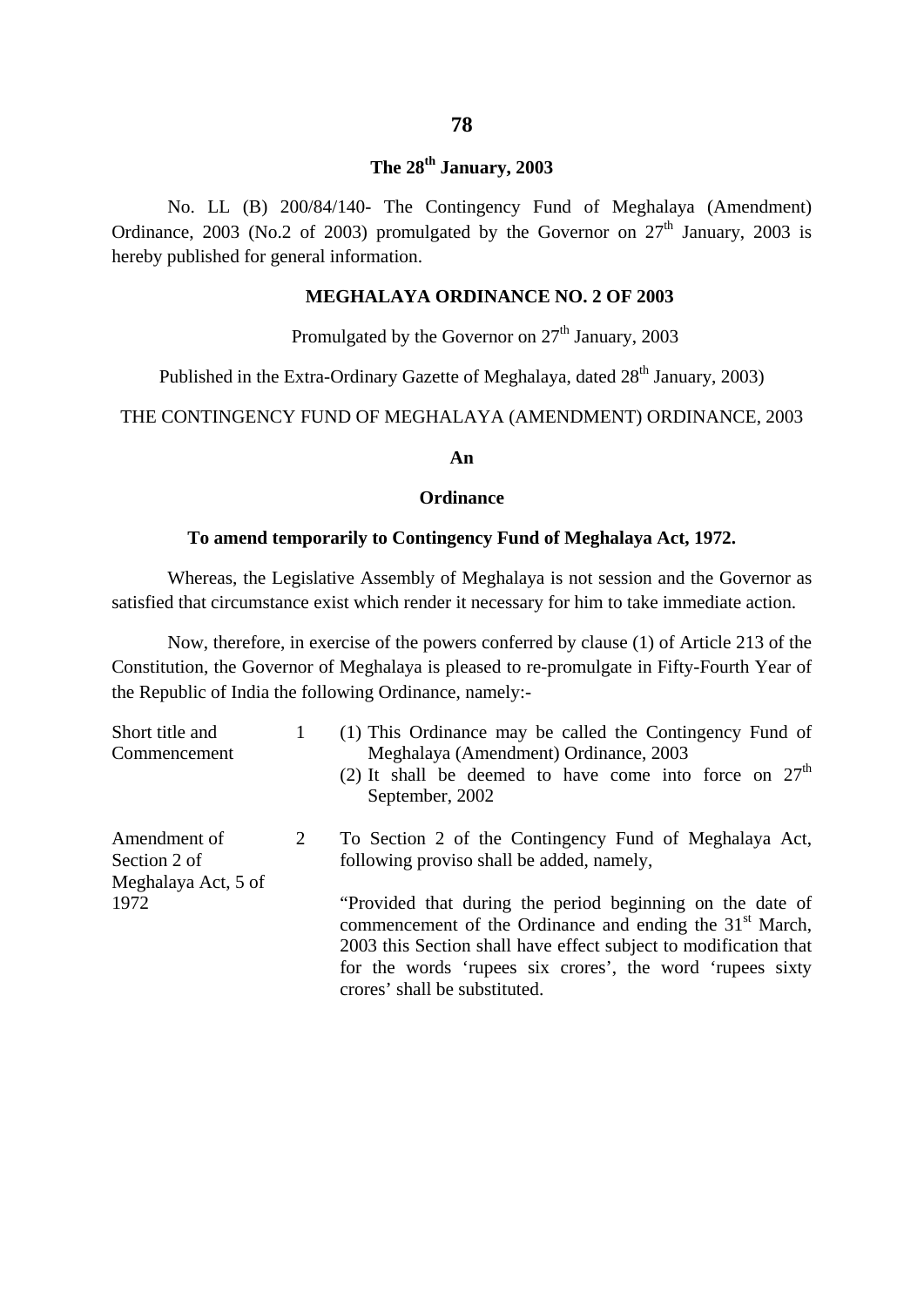| Repeal     | 3 | The Contingency Fund of Meghalaya (Amendment) Ordinance<br>2002 (Ordinance No. 5 of 2002) is hereby repealed. |
|------------|---|---------------------------------------------------------------------------------------------------------------|
| Raj Bhavan |   | M. M. JACOB                                                                                                   |

Shillong, the 27<sup>th</sup> January, 2003 Governor of Meghalaya

Dated Shillong, L. M. SANGMA,

The 23<sup>th</sup> January, 2003 Deputy Secretary to the Govt. of Meghalaya

Law (B) Department

## **79**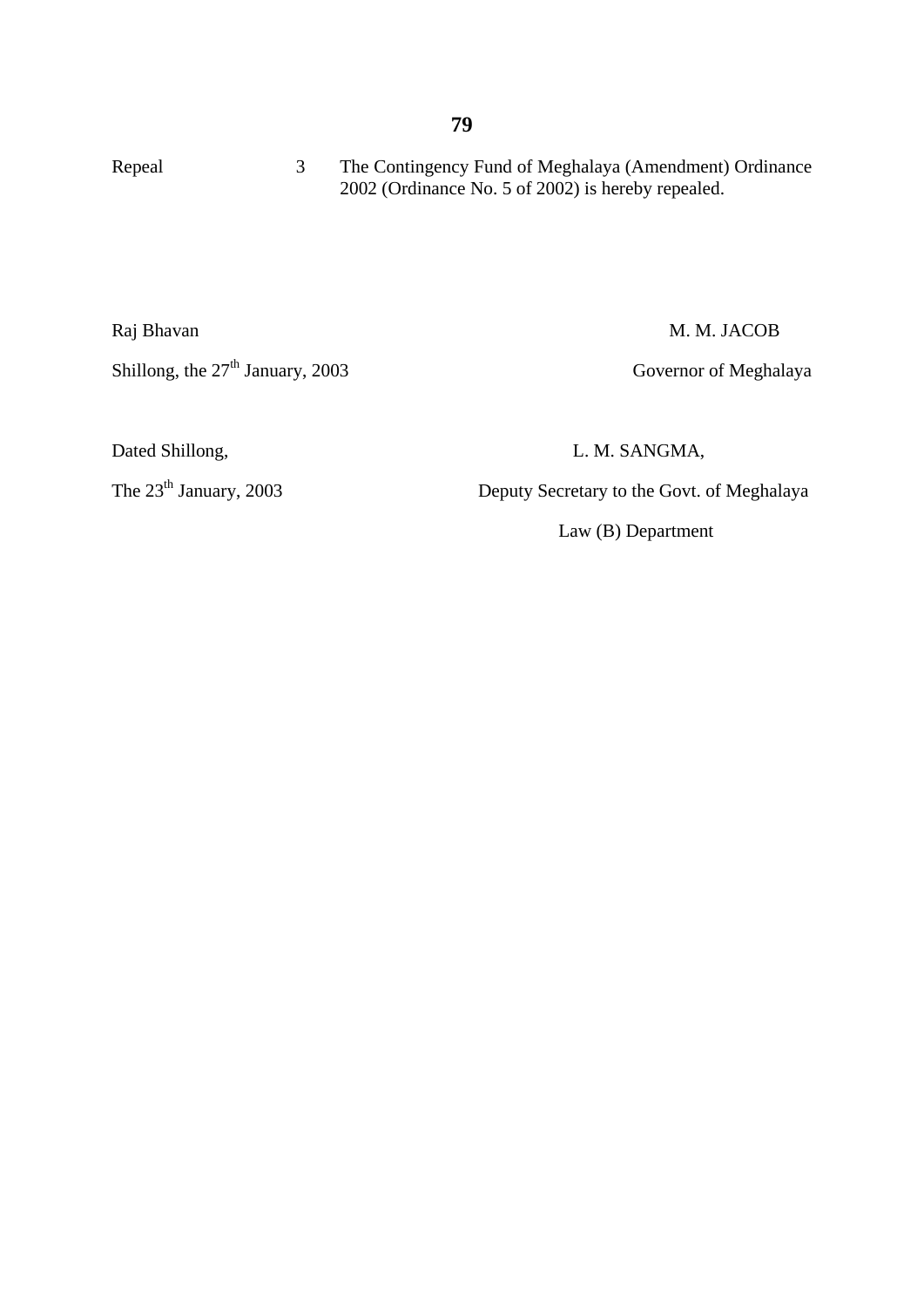**The 22nd May, 2003**

No. LL (B) 109/92/108- The Meghalaya Preventive Detention (Amendment) Ordinance, 2003 (Ordinance No.3 of 2003). Promulgated by the Governor on  $20<sup>th</sup>$  April, 2003 is hereby published for general information.

#### **MEGHALAYA ORDINANCE NO. 3 OF 2003**

Promulgated by the Governor on  $20<sup>th</sup>$  April, 2003

Published in the Extra-Ordinary Gazette of Meghalaya, dated  $22<sup>nd</sup>$  May, 2003)

THE MEGHALAYA PREVENTIVE DETENTION (AMENDMENT) ORDINANCE, 2003

#### **An**

#### **Ordinance**

#### **To amend Meghalaya Preventive Detention Act, 1995.**

Whereas, the Legislative Assembly of the State of Meghalaya is not session and the Governor as satisfied that circumstance exist which render it necessary for him to take immediate action.

Now, therefore, in exercise of the powers conferred by clause (1) of Article 213 of the Constitution, the Governor of Meghalaya is pleased to promulgate the following Ordinance, namely:-

| Short title and<br>Commencement                    | $\mathbf{1}$ | Detention (Amendment) Ordinance, 2003 | (1) This Ordinance may be called the Meghalaya Preventive<br>(2) It shall come into force on such date as the State Government<br>may, by notification in the Official Gazette, appoint. |
|----------------------------------------------------|--------------|---------------------------------------|------------------------------------------------------------------------------------------------------------------------------------------------------------------------------------------|
| Amendment of<br>Section 14 of Act<br>No. 5 of 1995 | 2            | 'three years' shall be substituted.   | To Section 14 of the Meghalaya Preventive Detention Ordinance,<br>1995 (Act No. 5 of 1995), for the words 'one year' the words                                                           |
| Dated Raj Bhavan                                   |              |                                       | M. M. JACOB                                                                                                                                                                              |
| Shillong, the $20th$ April, 2003                   |              |                                       | <b>GOVERNOR OF MEGHALAYA</b>                                                                                                                                                             |
| Dated Shillong,                                    |              |                                       | L. M. SANGMA,                                                                                                                                                                            |
| The $22nd$ May, 2003                               |              |                                       | <b>Deputy Secretary</b>                                                                                                                                                                  |
|                                                    |              |                                       | Government of Meghalaya                                                                                                                                                                  |
|                                                    |              |                                       | Law Department, Shillong                                                                                                                                                                 |